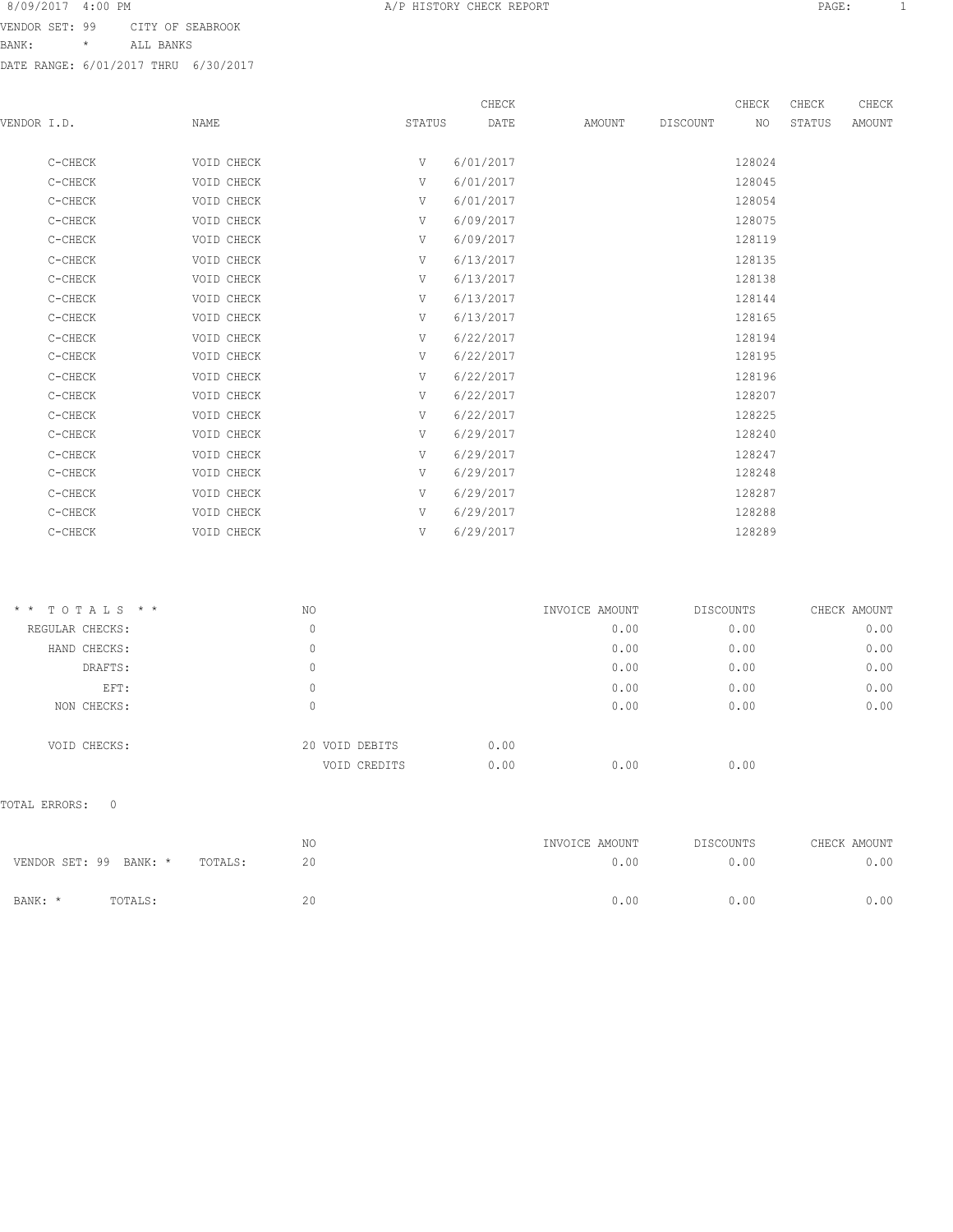8/09/2017 4:00 PM **A/P HISTORY CHECK REPORT PAGE:** 2 VENDOR SET: 70 CITY OF SEABROOK BANK: 70 SEDC 2 DATE RANGE: 6/01/2017 THRU 6/30/2017

|      | VENDOR I.D.   | <b>NAME</b>                 | CHECK<br>DATE<br>STATUS      | AMOUNT | DISCOUNT | CHECK<br>NO. | CHECK<br>STATUS | CHECK<br>AMOUNT |
|------|---------------|-----------------------------|------------------------------|--------|----------|--------------|-----------------|-----------------|
| 0165 |               | MINDECOLOGY                 |                              |        |          |              |                 |                 |
|      | $I - 2132$    | EDC INSERT FOR HBJ          | R 6/09/2017                  |        |          | 004724       |                 |                 |
|      | 70 707-5010   | ADVERTISING                 | EDC INSERT FOR HBJ 1,755.00  |        |          |              |                 | 1,755.00        |
| 0120 |               | BUSINESS CARD P/C           |                              |        |          |              |                 |                 |
|      | I-201705-6149 | MAY17 CCD STMT CHARGES      | R 6/13/2017                  |        |          | 004725       |                 |                 |
|      | 70 707-5300   | TRAINING & CONFERENCE       | BUS MEAL PAPPA CHARL         | 54.49  |          |              |                 |                 |
|      | 70 707-5300   | TRAINING & CONFERENCE       | BUS MEAL W BAHEP 042         | 25.63  |          |              |                 |                 |
|      | 70 707-5300   | TRAINING & CONFERENCE       | HOTEL DEPOSIT ICSC C         | 107.71 |          |              |                 |                 |
|      | 70 707-5300   | TRAINING & CONFERENCE       | MEALS FOR ICSC TRAVE         | 112.24 |          |              |                 |                 |
|      | 70 707-5300   | TRAINING & CONFERENCE       | TAXI SVC ICSC CONF L         | 30.78  |          |              |                 | 330.85          |
| 0026 |               | ROSS BANKS MAY CRON & CAVIN |                              |        |          |              |                 |                 |
|      | I-136659      | LEGAL SVCS SLW FEE JUNE17   | R 6/22/2017                  |        |          | 004726       |                 |                 |
|      | 70 707-5220   | PROF FEES - LEGAL           | ROSS BANKS MAY CRON 3,000.00 |        |          |              |                 | 3,000.00        |
|      |               |                             |                              |        |          |              |                 |                 |

| $*$ * TOTALS * * | NO            | INVOICE AMOUNT | DISCOUNTS | CHECK AMOUNT |
|------------------|---------------|----------------|-----------|--------------|
| REGULAR CHECKS:  | 3             | 5,085.85       | 0.00      | 5,085.85     |
| HAND CHECKS:     | 0             | 0.00           | 0.00      | 0.00         |
| DRAFTS:          | 0             | 0.00           | 0.00      | 0.00         |
| EFT:             | 0             | 0.00           | 0.00      | 0.00         |
| NON CHECKS:      | 0             | 0.00           | 0.00      | 0.00         |
| VOID CHECKS:     | 0 VOID DEBITS | 0.00           |           |              |
|                  | VOID CREDITS  | 0.00<br>0.00   | 0.00      |              |
|                  |               |                |           |              |

TOTAL ERRORS: 0

|                         | G/L ACCOUNT    | NAME                  | AMOUNT         |           |              |
|-------------------------|----------------|-----------------------|----------------|-----------|--------------|
|                         |                |                       |                |           |              |
|                         | 70 707-5010    | ADVERTISING           | 1,755.00       |           |              |
|                         | 707-5220<br>70 | PROF FEES - LEGAL     | 3,000.00       |           |              |
|                         | 707-5300<br>70 | TRAINING & CONFERENCE | 330.85         |           |              |
|                         |                | *** FUND TOTAL ***    | 5,085.85       |           |              |
|                         |                | NO                    | INVOICE AMOUNT | DISCOUNTS | CHECK AMOUNT |
| VENDOR SET: 70 BANK: 70 | TOTALS:        | 3                     | 5,085.85       | 0.00      | 5,085.85     |
| BANK: 70<br>TOTALS:     |                | 3                     | 5,085.85       | 0.00      | 5,085.85     |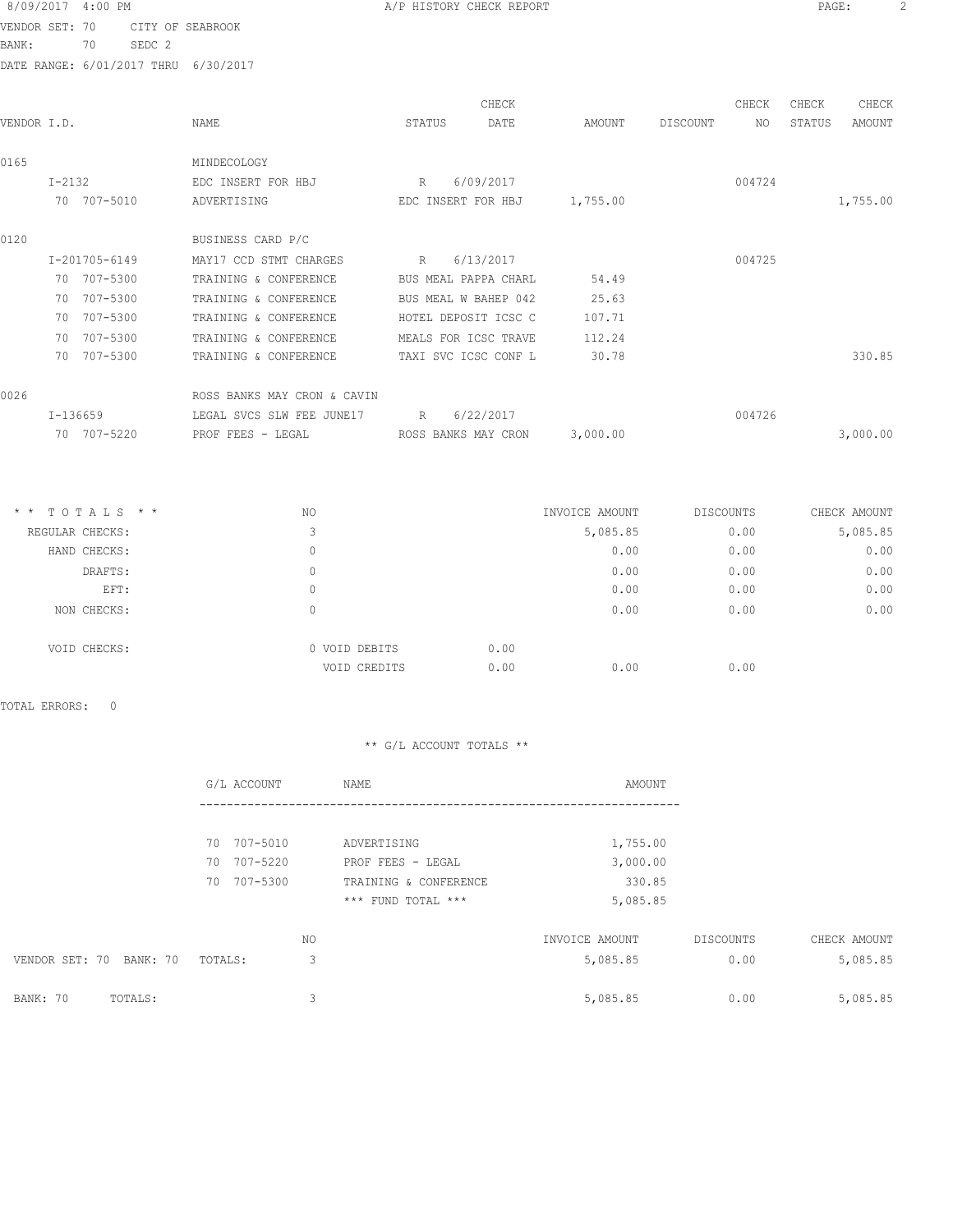|             |    | 8/09/2017 4:00 PM                |                                                         | A/P HISTORY CHECK REPORT   |             |                  |          |        | PAGE:  |           | 3 |
|-------------|----|----------------------------------|---------------------------------------------------------|----------------------------|-------------|------------------|----------|--------|--------|-----------|---|
|             |    | VENDOR SET: 99 CITY OF SEABROOK  |                                                         |                            |             |                  |          |        |        |           |   |
| BANK:       |    | AP                               | ACCTS PAYABLE DISBURSEMEN                               |                            |             |                  |          |        |        |           |   |
|             |    |                                  | DATE RANGE: 6/01/2017 THRU 6/30/2017                    |                            |             |                  |          |        |        |           |   |
|             |    |                                  |                                                         |                            |             |                  |          |        |        |           |   |
|             |    |                                  |                                                         |                            | CHECK       |                  |          | CHECK  | CHECK  | CHECK     |   |
| VENDOR I.D. |    |                                  | NAME                                                    | STATUS                     | DATE        | AMOUNT           | DISCOUNT | NO.    | STATUS | AMOUNT    |   |
|             |    |                                  |                                                         |                            |             |                  |          |        |        |           |   |
| 1196        |    |                                  | OFFICE OF AG CHILD S UNIT                               |                            |             |                  |          |        |        |           |   |
|             |    | I-RA 201706132423<br>01 001-1032 | CHILD SUPPORT<br>OTHER PAYROLL DEDUCTIONS CHILD SUPPORT | $D \qquad \qquad$          | 6/13/2017   | 138.46           |          | 000104 |        | 138.46    |   |
|             |    |                                  |                                                         |                            |             |                  |          |        |        |           |   |
| 1628        |    |                                  | TX CHILD SUPPORT DISBURSEMENT                           |                            |             |                  |          |        |        |           |   |
|             |    | I-CS2201706132423                | CHILD SUPPORT                                           |                            | D 6/13/2017 |                  |          | 000105 |        |           |   |
|             |    | 01 001-1032                      | OTHER PAYROLL DEDUCTIONS CHILD SUPPORT                  |                            |             | 293.06           |          |        |        | 293.06    |   |
|             |    |                                  |                                                         |                            |             |                  |          |        |        |           |   |
| 0031        |    |                                  | WELLS FARGO                                             |                            |             |                  |          |        |        |           |   |
|             |    | I-T3 201706132423                | FICA TAXES                                              | D 6/13/2017                |             |                  |          | 000106 |        |           |   |
|             |    | 01 001-1025                      | FICA TAX PAYABLE                                        | FICA TAXES                 |             | 14,097.22        |          |        |        |           |   |
|             |    | 01 100-3100                      | FICA TAXES                                              | FICA TAXES                 |             | 212.58           |          |        |        |           |   |
|             |    | 01 102-3100                      | FICA TAXES                                              | FICA TAXES                 |             | 1,572.70         |          |        |        |           |   |
|             |    | 01 103-3100                      | FICA TAXES                                              | FICA TAXES                 |             | 390.23           |          |        |        |           |   |
|             |    | 01 106-3100                      | FICA TAXES                                              | FICA TAXES                 |             | 199.82           |          |        |        |           |   |
|             |    | 01 200-3100                      | FICA TAXES                                              | FICA TAXES                 |             | 4,235.16         |          |        |        |           |   |
|             |    | 01 210-3100<br>01 220-3100       | PAYROLL TAX                                             | FICA TAXES                 |             | 124.95<br>651.62 |          |        |        |           |   |
|             |    | 01 400-3100                      | FICA TAXES<br>FICA TAXES                                | FICA TAXES<br>FICA TAXES   |             | 965.74           |          |        |        |           |   |
|             |    | 01 500-3100                      | PAYROLL TAX                                             | FICA TAXES                 |             | 1,132.30         |          |        |        |           |   |
|             |    | 01 600-3100                      | PAYROLL TAX                                             | FICA TAXES                 |             | 873.84           |          |        |        |           |   |
|             |    | 01 700-3100                      | FICA TAXES                                              | FICA TAXES                 |             | 592.01           |          |        |        |           |   |
|             |    | 15 150-3100                      | FICA                                                    | FICA TAXES                 |             | 180.35           |          |        |        |           |   |
|             |    | 20 902-3100                      | FICA TAXES                                              | FICA TAXES                 |             | 957.16           |          |        |        |           |   |
|             |    | 20 905-3100                      | FICA TAXES                                              | FICA TAXES                 |             | 293.99           |          |        |        |           |   |
|             |    | 20 912-3100                      | FICA TAXES                                              | FICA TAXES                 |             | 851.38           |          |        |        |           |   |
|             |    | 50 501-3100                      | FICA TAXES                                              | FICA TAXES                 |             | 863.39           |          |        |        |           |   |
|             |    | I-T4 201706132423                | MEDICARE WH                                             | D 6/13/2017                |             |                  |          | 000106 |        |           |   |
|             |    | 01 001-1025                      | FICA TAX PAYABLE                                        | MEDICARE WH                |             | 3,296.91         |          |        |        |           |   |
|             |    | 01 100-3100                      | FICA TAXES                                              | MEDICARE WH                |             | 49.72            |          |        |        |           |   |
|             |    | 01 102-3100                      | FICA TAXES                                              | MEDICARE WH                |             | 367.81           |          |        |        |           |   |
|             |    | 01 103-3100                      | FICA TAXES                                              | MEDICARE WH                |             | 91.26            |          |        |        |           |   |
|             |    | 01 106-3100                      | FICA TAXES                                              | MEDICARE WH                |             | 46.73            |          |        |        |           |   |
|             |    | 01 200-3100                      | FICA TAXES                                              | MEDICARE WH<br>MEDICARE WH |             | 990.48<br>29.23  |          |        |        |           |   |
|             |    | 01 210-3100<br>01 220-3100       | PAYROLL TAX<br>FICA TAXES                               | MEDICARE WH                |             | 152.40           |          |        |        |           |   |
|             |    | 01 400-3100                      | FICA TAXES                                              | MEDICARE WH                |             | 225.86           |          |        |        |           |   |
|             | 01 | 500-3100                         | PAYROLL TAX                                             | MEDICARE WH                |             | 264.81           |          |        |        |           |   |
|             |    | 01 600-3100                      | PAYROLL TAX                                             | MEDICARE WH                |             | 204.36           |          |        |        |           |   |
|             | 01 | 700-3100                         | FICA TAXES                                              | MEDICARE WH                |             | 138.45           |          |        |        |           |   |
|             |    | 15 150-3100                      | FICA                                                    | MEDICARE WH                |             | 42.18            |          |        |        |           |   |
|             | 20 | $902 - 3100$                     | FICA TAXES                                              | MEDICARE WH                |             | 223.84           |          |        |        |           |   |
|             | 20 | 905-3100                         | FICA TAXES                                              | MEDICARE WH                |             | 68.75            |          |        |        |           |   |
|             |    | 20 912-3100                      | FICA TAXES                                              | MEDICARE WH                |             | 199.10           |          |        |        |           |   |
|             |    | 50 501-3100                      | FICA TAXES                                              | MEDICARE WH                |             | 201.93           |          |        |        | 34,788.26 |   |
|             |    |                                  |                                                         |                            |             |                  |          |        |        |           |   |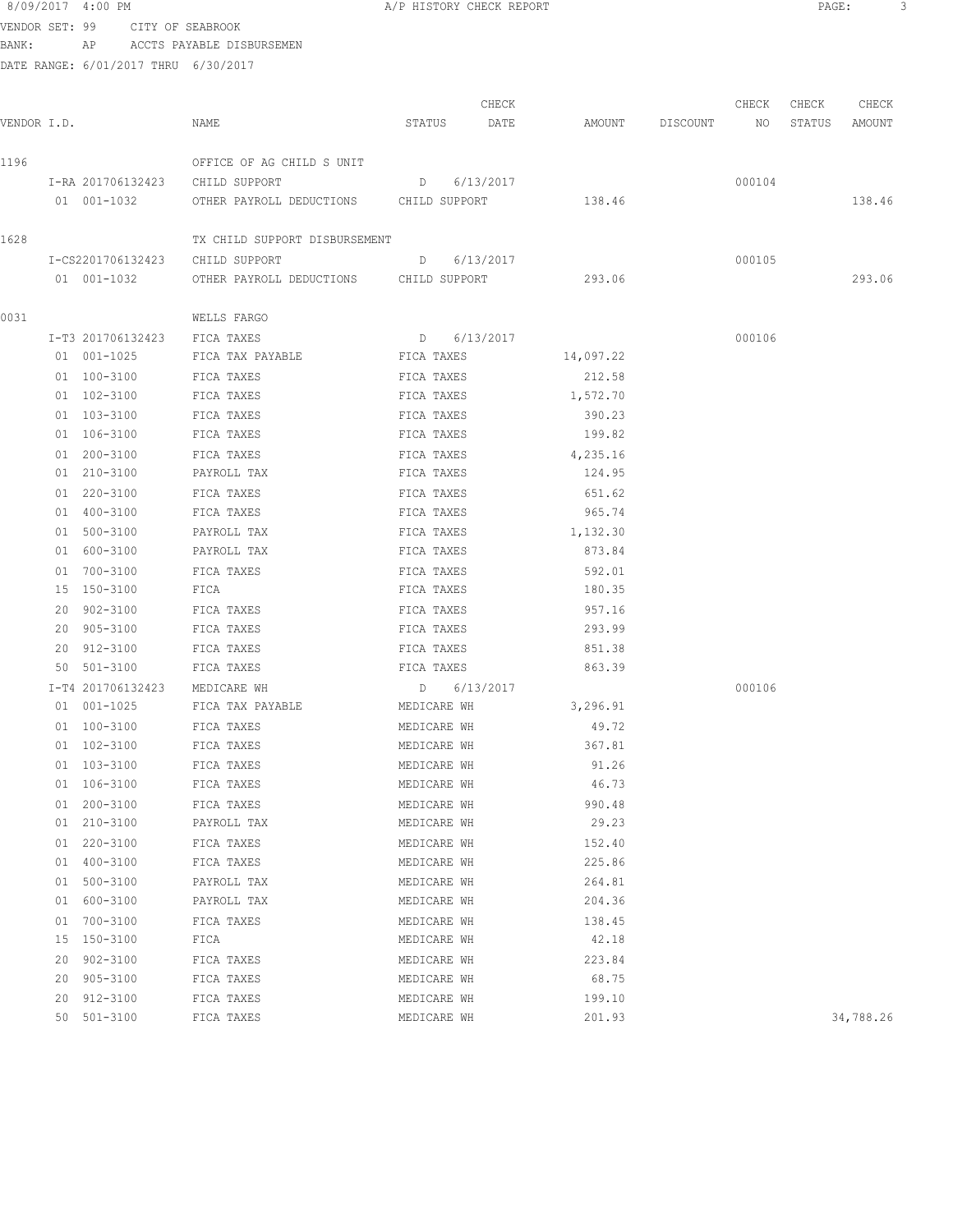|                |    | 8/09/2017 4:00 PM                    |                                        | A/P HISTORY CHECK REPORT |           |           |          |        | PAGE:  |           | 4 |
|----------------|----|--------------------------------------|----------------------------------------|--------------------------|-----------|-----------|----------|--------|--------|-----------|---|
| VENDOR SET: 99 |    |                                      | CITY OF SEABROOK                       |                          |           |           |          |        |        |           |   |
| BANK:          |    | AP                                   | ACCTS PAYABLE DISBURSEMEN              |                          |           |           |          |        |        |           |   |
|                |    | DATE RANGE: 6/01/2017 THRU 6/30/2017 |                                        |                          |           |           |          |        |        |           |   |
|                |    |                                      |                                        |                          |           |           |          |        |        |           |   |
|                |    |                                      |                                        |                          | CHECK     |           |          | CHECK  | CHECK  | CHECK     |   |
| VENDOR I.D.    |    |                                      | NAME                                   | STATUS                   | DATE      | AMOUNT    | DISCOUNT | NO     | STATUS | AMOUNT    |   |
| 0032           |    |                                      | WELLS FARGO                            |                          |           |           |          |        |        |           |   |
|                |    | I-T1 201706132423                    | WITHHOLDING TAXES                      | D                        | 6/13/2017 |           |          | 000107 |        |           |   |
|                |    | 01 001-1020                          | WITHHOLDING PAYABLE                    | WITHHOLDING TAXES        |           | 27,190.62 |          |        |        | 27,190.62 |   |
| 1196           |    |                                      | OFFICE OF AG CHILD S UNIT              |                          |           |           |          |        |        |           |   |
|                |    |                                      | I-RA 201706272434 CHILD SUPPORT        | D                        | 6/28/2017 |           |          | 000108 |        |           |   |
|                |    | 01 001-1032                          | OTHER PAYROLL DEDUCTIONS CHILD SUPPORT |                          |           | 138.46    |          |        |        | 138.46    |   |
| 1628           |    |                                      | TX CHILD SUPPORT DISBURSEMENT          |                          |           |           |          |        |        |           |   |
|                |    | I-CS2201706272434                    | CHILD SUPPORT                          |                          | 6/28/2017 |           |          | 000109 |        |           |   |
|                |    | 01 001-1032                          | OTHER PAYROLL DEDUCTIONS CHILD SUPPORT | D                        |           | 293.06    |          |        |        | 293.06    |   |
|                |    |                                      |                                        |                          |           |           |          |        |        |           |   |
| 0031           |    |                                      | WELLS FARGO                            |                          |           |           |          |        |        |           |   |
|                |    | I-T3 201706272434<br>01 001-1025     | FICA TAXES<br>FICA TAX PAYABLE         | D<br>FICA TAXES          | 6/28/2017 | 15,985.26 |          | 000110 |        |           |   |
|                |    |                                      |                                        |                          |           |           |          |        |        |           |   |
|                |    | 01 100-3100                          | FICA TAXES                             | FICA TAXES               |           | 212.58    |          |        |        |           |   |
|                |    | 01 102-3100                          | FICA TAXES                             | FICA TAXES               |           | 1,574.95  |          |        |        |           |   |
|                |    | 01 103-3100                          | FICA TAXES                             | FICA TAXES               |           | 377.85    |          |        |        |           |   |
|                |    | 01 106-3100                          | FICA TAXES                             | FICA TAXES               |           | 199.82    |          |        |        |           |   |
|                |    | 01 200-3100                          | FICA TAXES                             | FICA TAXES               |           | 4,197.93  |          |        |        |           |   |
|                |    | 01 210-3100                          | PAYROLL TAX                            | FICA TAXES               |           | 124.26    |          |        |        |           |   |
|                |    | 01 220-3100                          | FICA TAXES                             | FICA TAXES               |           | 675.19    |          |        |        |           |   |
|                |    | 01 400-3100                          | FICA TAXES                             | FICA TAXES               |           | 1,409.62  |          |        |        |           |   |
|                |    | 01 500-3100                          | PAYROLL TAX                            | FICA TAXES               |           | 1,445.32  |          |        |        |           |   |
|                |    | 01 600-3100                          | PAYROLL TAX                            | FICA TAXES               |           | 873.84    |          |        |        |           |   |
|                | 01 | 700-3100                             | FICA TAXES                             | FICA TAXES               |           | 733.98    |          |        |        |           |   |
|                |    | 15 150-3100                          | FICA                                   | FICA TAXES               |           | 180.35    |          |        |        |           |   |
|                |    | 20 902-3100                          | FICA TAXES                             | FICA TAXES               |           | 1,779.58  |          |        |        |           |   |
|                |    | 20 905-3100                          | FICA TAXES                             | FICA TAXES               |           | 293.58    |          |        |        |           |   |
|                |    | 20 912-3100                          | FICA TAXES                             | FICA TAXES               |           | 1,074.62  |          |        |        |           |   |
|                |    | 50 501-3100                          | FICA TAXES                             | FICA TAXES               |           | 831.79    |          |        |        |           |   |
|                |    | I-T4 201706272434                    | MEDICARE WH                            | D 6/28/2017              |           |           |          | 000110 |        |           |   |
|                |    | 01 001-1025                          | FICA TAX PAYABLE                       | MEDICARE WH              |           | 3,738.52  |          |        |        |           |   |
|                |    | 01 100-3100                          | FICA TAXES                             | MEDICARE WH              |           | 49.72     |          |        |        |           |   |
|                |    | 01 102-3100                          | FICA TAXES                             | MEDICARE WH              |           | 368.34    |          |        |        |           |   |
|                |    | 01 103-3100                          | FICA TAXES                             | MEDICARE WH              |           | 88.37     |          |        |        |           |   |
|                |    | 01 106-3100                          | FICA TAXES                             | MEDICARE WH              |           | 46.73     |          |        |        |           |   |
|                |    | 01 200-3100                          | FICA TAXES                             | MEDICARE WH              |           | 981.78    |          |        |        |           |   |
|                |    | 01 210-3100                          | PAYROLL TAX                            | MEDICARE WH              |           | 29.06     |          |        |        |           |   |
|                |    | 01 220-3100                          | FICA TAXES                             | MEDICARE WH              |           | 157.91    |          |        |        |           |   |
|                |    | 01 400-3100                          | FICA TAXES                             | MEDICARE WH              |           | 329.69    |          |        |        |           |   |
|                | 01 | 500-3100                             | PAYROLL TAX                            | MEDICARE WH              |           | 338.02    |          |        |        |           |   |
|                | 01 | 600-3100                             | PAYROLL TAX                            | MEDICARE WH              |           | 204.36    |          |        |        |           |   |
|                | 01 | 700-3100                             | FICA TAXES                             | MEDICARE WH              |           | 171.66    |          |        |        |           |   |
|                |    | 15 150-3100                          | FICA                                   | MEDICARE WH              |           | 42.18     |          |        |        |           |   |
|                | 20 | 902-3100                             | FICA TAXES                             | MEDICARE WH              |           | 416.18    |          |        |        |           |   |
|                | 20 | 905-3100                             | FICA TAXES                             | MEDICARE WH              |           | 68.66     |          |        |        |           |   |
|                |    | 20 912-3100                          | FICA TAXES                             | MEDICARE WH              |           | 251.33    |          |        |        |           |   |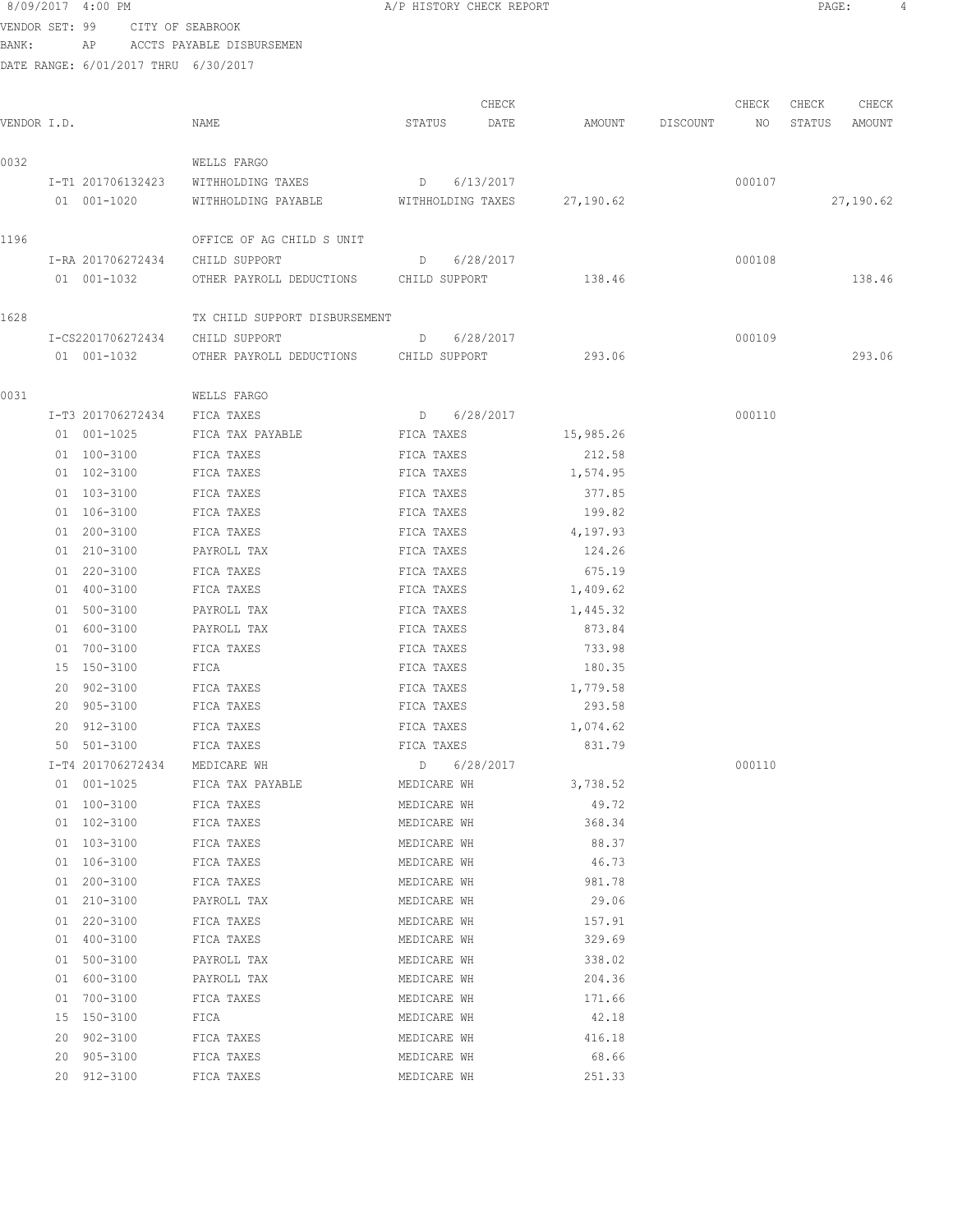# 8/09/2017 4:00 PM **A/P HISTORY CHECK REPORT PAGE:** 5 VENDOR SET: 99 CITY OF SEABROOK

BANK: AP ACCTS PAYABLE DISBURSEMEN

| VENDOR I.D. |                              | NAME                                       | STATUS                      | CHECK<br>DATE        | AMOUNT DISCOUNT NO | CHECK  | CHECK  | CHECK<br>AMOUNT |
|-------------|------------------------------|--------------------------------------------|-----------------------------|----------------------|--------------------|--------|--------|-----------------|
|             |                              |                                            |                             |                      |                    |        | STATUS |                 |
| 0031        |                              | WELLS FARGO<br>CONT                        |                             |                      |                    |        |        |                 |
|             | I-T4 201706272434            | MEDICARE WH                                | D 6/28/2017                 |                      |                    | 000110 |        |                 |
|             | 50 501-3100                  | FICA TAXES                                 | MEDICARE WH                 |                      | 194.53             |        |        | 39,447.56       |
| 0032        |                              | WELLS FARGO                                |                             |                      |                    |        |        |                 |
|             |                              | I-T1 201706272434 WITHHOLDING TAXES        | D 6/28/2017                 |                      |                    | 000111 |        |                 |
|             |                              | WITHHOLDING PAYABLE                        | WITHHOLDING TAXES 29,700.77 |                      |                    |        |        | 29,700.77       |
| 0031        |                              | WELLS FARGO                                |                             |                      |                    |        |        |                 |
|             | C-T3 201707032437            | FICA TAXES                                 | D 6/29/2017                 |                      |                    | 000112 |        |                 |
|             | 01 001-1025                  | FICA TAX PAYABLE                           | FICA TAXES                  |                      | 1.98CR             |        |        |                 |
|             | 01 400-3100                  | FICA TAXES                                 | FICA TAXES                  |                      | 1.98CR             |        |        |                 |
|             | C-T4 201707032437            | MEDICARE WH                                | D 6/29/2017                 |                      |                    | 000112 |        |                 |
|             | 01 001-1025                  | FICA TAX PAYABLE                           | MEDICARE WH                 |                      | 0.46CR             |        |        |                 |
|             | 01 400-3100                  | FICA TAXES                                 | MEDICARE WH                 |                      | 0.46CR             |        |        |                 |
|             | I-T3 201706292436 FICA TAXES |                                            | D 6/29/2017                 |                      |                    | 000112 |        |                 |
|             | 01 001-1025                  | FICA TAX PAYABLE                           | FICA TAXES                  |                      | 1.98               |        |        |                 |
|             | 01 400-3100                  | FICA TAXES                                 | FICA TAXES                  |                      | 1.98               |        |        |                 |
|             | I-T3 201707032438            | FICA TAXES                                 | D 6/29/2017                 |                      |                    | 000112 |        |                 |
|             | 01 001-1025                  | FICA TAX PAYABLE                           | FICA TAXES                  |                      | 6.94               |        |        |                 |
|             | 01 400-3100                  | FICA TAXES                                 | FICA TAXES                  |                      | 6.94               |        |        |                 |
|             | I-T4 201706292436            | MEDICARE WH                                | D 6/29/2017                 |                      |                    | 000112 |        |                 |
|             | 01 001-1025                  | FICA TAX PAYABLE                           | MEDICARE WH                 |                      | 0.46               |        |        |                 |
|             | 01 400-3100                  | FICA TAXES                                 | MEDICARE WH                 |                      | 0.46               |        |        |                 |
|             | I-T4 201707032438            | MEDICARE WH                                | D 6/29/2017                 |                      |                    | 000112 |        |                 |
|             | 01 001-1025                  | FICA TAX PAYABLE                           | MEDICARE WH                 |                      | 1.62               |        |        |                 |
|             | 01 400-3100                  | FICA TAXES                                 | MEDICARE WH                 |                      | 1.62               |        |        | 17.12           |
| 0032        |                              | WELLS FARGO                                |                             |                      |                    |        |        |                 |
|             |                              | I-T1 201707032438 WITHHOLDING TAXES        | D 6/29/2017                 |                      |                    | 000113 |        |                 |
|             | 01  001-1020                 | WITHHOLDING PAYABLE                        | WITHHOLDING TAXES           |                      | 2.35               |        |        | 2.35            |
| 0168        |                              | ROBERT C RICHTER JR                        |                             |                      |                    |        |        |                 |
|             | I-20170526-RR                | PROSECUTOR SVCS TO 052217 E 6/01/2017      |                             |                      |                    | 000199 |        |                 |
|             | 01 700-3015                  | CONTRACT LABOR                             |                             | PROSECUTOR SVCS TO 0 | 562.50             |        |        | 562.50          |
| 0854        |                              | STAR BUSINESS PRODUCTS                     |                             |                      |                    |        |        |                 |
|             | I-30468                      | 500 BUS CARDS C SKINNER                    | E 6/01/2017                 |                      |                    | 000200 |        |                 |
|             | 01 200-4010                  | OFFICE SUPPLIES                            | 500 BUS CARDS C SKIN        |                      | 38.50              |        |        | 38.50           |
| 1095        |                              | URE CONSULTING GROUP, LLC                  |                             |                      |                    |        |        |                 |
|             | I-17-399                     | 50 CUSTOM PD ENTRY LEVEL EXAMS E 6/01/2017 |                             |                      |                    | 000201 |        |                 |
|             | 01 200-5210                  | CIVIL SERVICE EXP 50 CUSTOM PD ENTRY L     |                             |                      | 780.00             |        |        | 780.00          |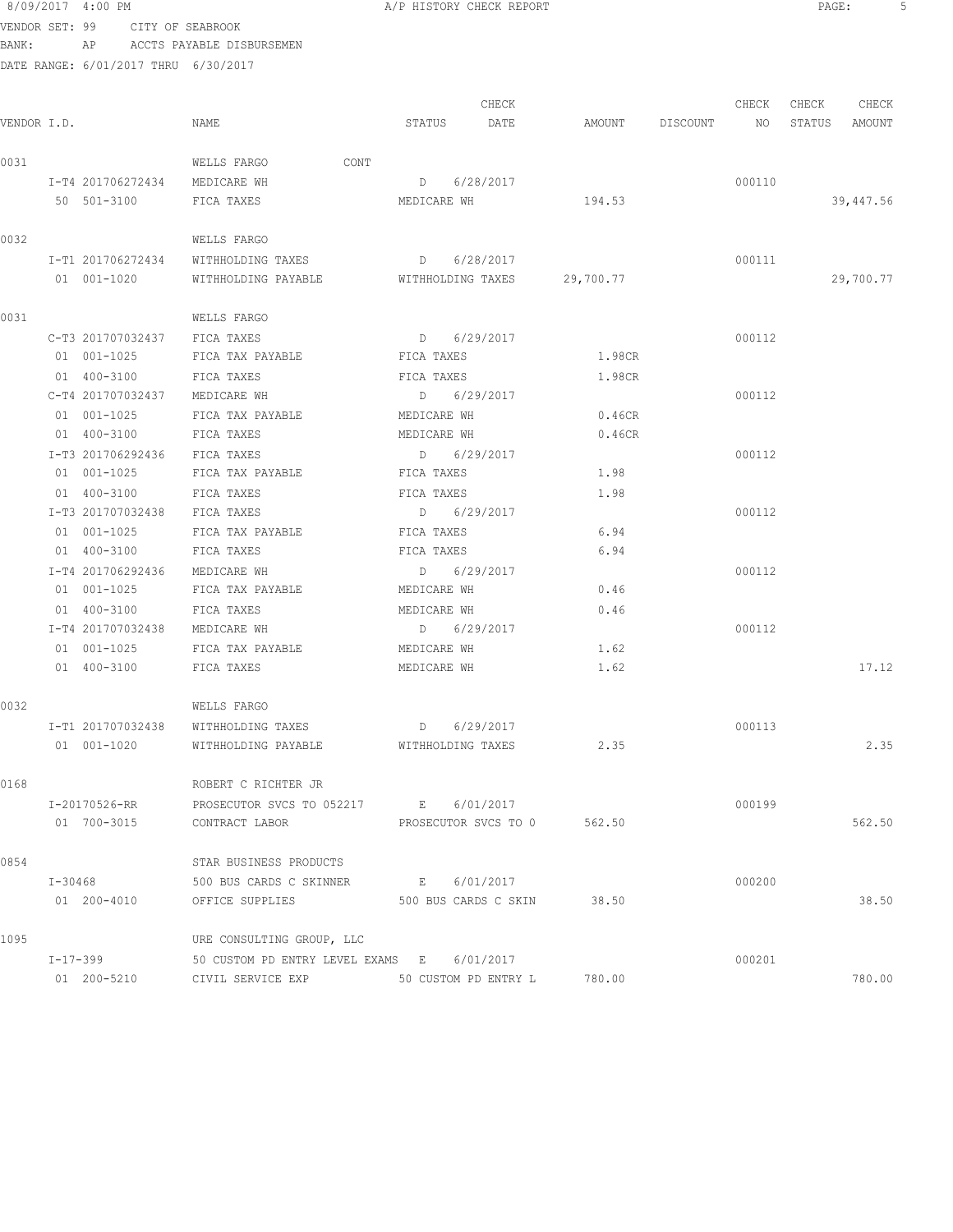# 8/09/2017 4:00 PM **A/P HISTORY CHECK REPORT PAGE:** 6 VENDOR SET: 99 CITY OF SEABROOK

BANK: AP ACCTS PAYABLE DISBURSEMEN DATE RANGE: 6/01/2017 THRU 6/30/2017

|             |                |                                                        |                                                                                                                                                                                                                                                                                                                                                                                                              | CHECK                        |                            | CHECK           | CHECK  | CHECK     |
|-------------|----------------|--------------------------------------------------------|--------------------------------------------------------------------------------------------------------------------------------------------------------------------------------------------------------------------------------------------------------------------------------------------------------------------------------------------------------------------------------------------------------------|------------------------------|----------------------------|-----------------|--------|-----------|
| VENDOR I.D. |                | NAME                                                   | STATUS                                                                                                                                                                                                                                                                                                                                                                                                       | DATE                         | AMOUNT DISCOUNT            | NO <sub>N</sub> | STATUS | AMOUNT    |
| 1230        |                | ALWAYS SAFETY & 1ST AID                                |                                                                                                                                                                                                                                                                                                                                                                                                              |                              |                            |                 |        |           |
|             |                | I-42552 48 HARMONY SAFETY GLASSES E 6/01/2017          |                                                                                                                                                                                                                                                                                                                                                                                                              |                              |                            | 000202          |        |           |
|             | 20 902-4400    | SUPPLIES                                               |                                                                                                                                                                                                                                                                                                                                                                                                              | 48 HARMONY SAFETY GL 43.20   |                            |                 |        | 43.20     |
| 2445        |                | PS LIGHT WAVE INC                                      |                                                                                                                                                                                                                                                                                                                                                                                                              |                              |                            |                 |        |           |
|             | I-RC00038857   | LEAGUE CITY OSSI CONN JUN17 E                          |                                                                                                                                                                                                                                                                                                                                                                                                              | 6/01/2017                    |                            | 000203          |        |           |
|             | 01 200-5030    | RENTALS & SERVICE AGRMTS LEAGUE CITY OSSI CON 657.55   |                                                                                                                                                                                                                                                                                                                                                                                                              |                              |                            |                 |        | 657.55    |
| 2555        |                | A & B ENVIRONMENTAL SERVICES I                         |                                                                                                                                                                                                                                                                                                                                                                                                              |                              |                            |                 |        |           |
|             | I-242632       | 1 COLIFORM TEST 011917                                 | $\mathbb{E}^{\mathbb{E}^{\mathbb{E}}_{\mathbb{E}^{\mathbb{E}}_{\mathbb{E}^{\mathbb{E}}_{\mathbb{E}^{\mathbb{E}}_{\mathbb{E}^{\mathbb{E}}_{\mathbb{E}^{\mathbb{E}}_{\mathbb{E}^{\mathbb{E}}_{\mathbb{E}^{\mathbb{E}}_{\mathbb{E}^{\mathbb{E}}_{\mathbb{E}^{\mathbb{E}}_{\mathbb{E}^{\mathbb{E}}_{\mathbb{E}^{\mathbb{E}}_{\mathbb{E}^{\mathbb{E}}_{\mathbb{E}^{\mathbb{E}}_{\mathbb{E}^{\mathbb{E}}_{\mathbb$ | 6/01/2017                    |                            | 000204          |        |           |
|             | 20 902-5285    | 1 COLIFORM TEST 0119 25.00<br>LABORATORY FEES          |                                                                                                                                                                                                                                                                                                                                                                                                              |                              |                            |                 |        |           |
|             | I-247787       | 5 COLIFORM TESTS 050917 E                              |                                                                                                                                                                                                                                                                                                                                                                                                              | 6/01/2017                    |                            | 000204          |        |           |
|             |                | 20 902-5285 LABORATORY FEES 5 COLIFORM TESTS 050       |                                                                                                                                                                                                                                                                                                                                                                                                              |                              | 125.00                     |                 |        | 150.00    |
| 2727        |                | POOLSURE                                               |                                                                                                                                                                                                                                                                                                                                                                                                              |                              |                            |                 |        |           |
|             |                | I-141295565842 100 GALS BLEACH DEL 040417 E 6/01/2017  |                                                                                                                                                                                                                                                                                                                                                                                                              |                              |                            | 000205          |        |           |
|             |                | 01 400-5180 MAINT-BLDGS & GROUNDS 100 GALS BLEACH DEL  |                                                                                                                                                                                                                                                                                                                                                                                                              |                              | 94.00                      |                 |        | 94.00     |
| 2733        |                | J. J. KELLER & ASSOCIATES, INC                         |                                                                                                                                                                                                                                                                                                                                                                                                              |                              |                            |                 |        |           |
|             | I-9101855921   | ADA FMLA ESNTLS MANUALS B 6/01/2017                    |                                                                                                                                                                                                                                                                                                                                                                                                              |                              |                            | 000206          |        |           |
|             | 01 107-5020    | DUES & SUBSCRIPTIONS ADA FMLA ESNTLS MANU 545.00       |                                                                                                                                                                                                                                                                                                                                                                                                              |                              |                            |                 |        | 545.00    |
| 1857        |                | STEPHEN M RUTHSTROM                                    |                                                                                                                                                                                                                                                                                                                                                                                                              |                              |                            |                 |        |           |
|             | I-PPE051917-SR | PPE 051917 FIRE INSP SVCS B 6/01/2017                  |                                                                                                                                                                                                                                                                                                                                                                                                              |                              |                            | 000207          |        |           |
|             | 01 600-3015    | CONTRACT LABOR                                         |                                                                                                                                                                                                                                                                                                                                                                                                              | PPE 051917 FIRE INSP 70.00   |                            |                 |        | 70.00     |
| 0060        |                | CLEAR LAKE EMERGENCY MED CORPS                         |                                                                                                                                                                                                                                                                                                                                                                                                              |                              |                            |                 |        |           |
|             | I-201706-CLEMC | AMBULANCE CONTRACT SVCS JUN17 E                        |                                                                                                                                                                                                                                                                                                                                                                                                              | 6/09/2017                    |                            | 000208          |        |           |
|             | 01 107-5230    | CONTRACT-AMBULANCE SERV AMBULANCE CONTRACT S 17,845.58 |                                                                                                                                                                                                                                                                                                                                                                                                              |                              |                            |                 |        | 17,845.58 |
| 0120        |                | KROGER'S                                               |                                                                                                                                                                                                                                                                                                                                                                                                              |                              |                            |                 |        |           |
|             |                | I-201705-H22869 MAY17 KROGER STMT CHARGES E 6/09/2017  |                                                                                                                                                                                                                                                                                                                                                                                                              |                              |                            | 000209          |        |           |
|             | 20 902-5465    | MISC EXPENSE                                           |                                                                                                                                                                                                                                                                                                                                                                                                              |                              | ORCHID & BALLON ADMI 12.74 |                 |        |           |
|             | 20 912-5465    | MISC EXPENSE                                           | ORCHID & BALLON ADMI                                                                                                                                                                                                                                                                                                                                                                                         |                              | 12.74                      |                 |        |           |
|             | 01 107-5295    | SAFETY COMMITTEE                                       | ORANGE JUICE FOR SAF                                                                                                                                                                                                                                                                                                                                                                                         |                              | 8.58                       |                 |        |           |
|             | 01 400-4400    | SUPPLIES                                               | WATER & SODAS                                                                                                                                                                                                                                                                                                                                                                                                |                              | 25.98                      |                 |        |           |
|             | 01 200-5465    | MISC EXPENSE                                           | WATER & SODAS                                                                                                                                                                                                                                                                                                                                                                                                |                              | 19.10                      |                 |        | 79.14     |
| 0490        |                | MID-AMERICAN RESEARCH                                  |                                                                                                                                                                                                                                                                                                                                                                                                              |                              |                            |                 |        |           |
|             | I-0607890-IN   | 3 SEWAGE DEGREASERS                                    | Е                                                                                                                                                                                                                                                                                                                                                                                                            | 6/09/2017                    |                            | 000210          |        |           |
|             | 20 912-5280    | CHEMICAL SUPPLIES                                      |                                                                                                                                                                                                                                                                                                                                                                                                              | 3 SEWAGE DEGREASERS 1,047.21 |                            |                 |        | 1,047.21  |
| 1537        |                | PURIFY                                                 |                                                                                                                                                                                                                                                                                                                                                                                                              |                              |                            |                 |        |           |
|             | I-141295571305 | 2922GALS BLEACH DEL 051817 E 6/09/2017                 |                                                                                                                                                                                                                                                                                                                                                                                                              |                              |                            | 000211          |        |           |
|             | 20 912-5280    | CHEMICAL SUPPLIES                                      | 2922GALS BLEACH DEL                                                                                                                                                                                                                                                                                                                                                                                          |                              | 2,688.24                   |                 |        | 2,688.24  |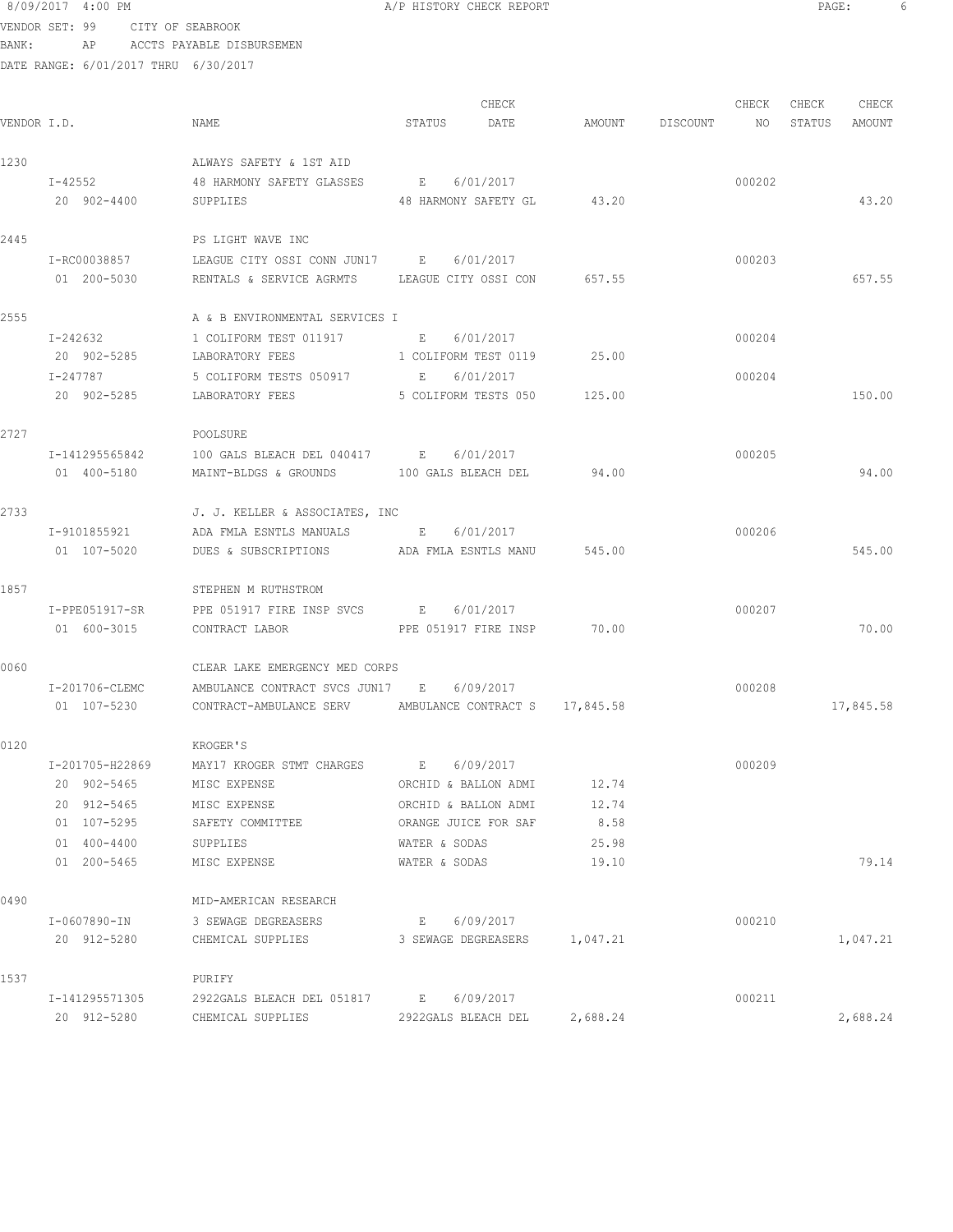#### 8/09/2017 4:00 PM **PAGE:** 7 VENDOR SET: 99 CITY OF SEABROOK

BANK: AP ACCTS PAYABLE DISBURSEMEN

| VENDOR I.D. |                         | NAME                                                 | STATUS               | CHECK<br>DATE               |          | AMOUNT DISCOUNT NO | CHECK  | CHECK<br>STATUS | CHECK<br>AMOUNT |
|-------------|-------------------------|------------------------------------------------------|----------------------|-----------------------------|----------|--------------------|--------|-----------------|-----------------|
|             |                         |                                                      |                      |                             |          |                    |        |                 |                 |
| 1544        |                         | HD SUPPLY WATERWORKS, LTD                            |                      |                             |          |                    |        |                 |                 |
|             | I-H184353               | 6 RUBBER TAP SADDLES                                 | E                    | 6/09/2017                   |          |                    | 000212 |                 |                 |
|             | 20 912-5120             | MAINT-SEWER SYSTEM MINOR 6 RUBBER TAP SADDLES 263.82 |                      |                             |          |                    |        |                 | 263.82          |
| 1611        |                         | AMERICAN JANITORIAL SERVICES L                       |                      |                             |          |                    |        |                 |                 |
|             | I-36014                 | JANITORIAL SVCS SVFD JUN17 E                         |                      | 6/09/2017                   |          |                    | 000213 |                 |                 |
|             | 01 230-5175             |                                                      |                      |                             |          |                    |        |                 |                 |
|             | I-36276                 | JANITORIAL SVCS CAROTHERS E                          |                      | 6/09/2017                   |          |                    | 000213 |                 |                 |
|             | 41 410-5175             | JANITORIAL                                           |                      | JANITORIAL SVCS CARO        | 1,100.00 |                    |        |                 |                 |
|             | I-36377                 | TRASH BAGS DELIVERED 051417 E                        |                      | 6/09/2017                   |          |                    | 000213 |                 |                 |
|             | 01 107-5175             | JANITORIAL SERVICES TRASH BAGS DELIVERED 111.79      |                      |                             |          |                    |        |                 | 1,791.79        |
| 2727        |                         | POOLSURE                                             |                      |                             |          |                    |        |                 |                 |
|             | I-141295571208          | 100GAL BLEACH DELIVERED 052417 E 6/09/2017           |                      |                             |          |                    | 000214 |                 |                 |
|             | 01 400-4090             | POOL SUPPLIES                                        | 100GAL BLEACH DELIVE |                             | 94.00    |                    |        |                 |                 |
|             | I-141295571211          | 800GALS BLEACH DELIVERY 052417 E                     |                      | 6/09/2017                   |          |                    | 000214 |                 |                 |
|             | 01 400-4090             | POOL SUPPLIES                                        |                      | 800GALS BLEACH DELIV        | 752.00   |                    |        |                 | 846.00          |
| 0043        |                         |                                                      |                      |                             |          |                    |        |                 |                 |
|             |                         | BOSONE INC                                           |                      |                             |          |                    |        |                 |                 |
|             | $I - 17278$             | WRECKER SVC $012317$ P4 E                            |                      | 6/13/2017                   |          |                    | 000215 |                 |                 |
|             | 01 200-5110             | MAINT-AUTOS & EQUIPMENT WRECKER SVC 012317 P         |                      |                             | 65.00    |                    |        |                 |                 |
|             | $I-17501$               | POLICE TOW 030317 UTILITY TRLR E                     |                      | 6/13/2017                   |          |                    | 000215 |                 |                 |
|             | 50 501-5497             | C.I.D.                                               | POLICE TOW 030317 UT |                             | 115.00   |                    |        |                 | 180.00          |
| 0109        |                         | IRON MOUNTAIN                                        |                      |                             |          |                    |        |                 |                 |
|             | I-NWL8255               | COURT RECORD STORAGE JUN17 E                         |                      | 6/13/2017                   |          |                    | 000216 |                 |                 |
|             | 01 700-5030             | RENTALS & SERVICE AGRMTS COURT RECORD STORAGE        |                      |                             | 120.60   |                    |        |                 |                 |
|             | I-NWM5412               | VAULT RECORD STORAGE JUN17 E                         |                      | 6/13/2017                   |          |                    | 000216 |                 |                 |
|             | 01 107-5030             | RENTALS & SERVICE AGRMTS June Records Storage        |                      |                             | 294.45   |                    |        |                 |                 |
|             | $I-NWR4168$             | ADMIN RECORD STORAGE JUN17 E                         |                      | 6/13/2017                   |          |                    | 000216 |                 |                 |
|             | 01 107-5030             | RENTALS & SERVICE AGRMTS June Records Admin          |                      |                             | 797.20   |                    |        |                 |                 |
|             | I-NXA5954               | PD ONSITE SHRED SVC MAY 17 E 6/13/2017               |                      |                             |          |                    | 000216 |                 |                 |
|             | 01 200-5030             | RENTALS & SERVICE AGRMTS - PD ONSITE SHRED SVC       |                      |                             | 65.47    |                    |        |                 | 1,277.72        |
| 0168        |                         | ROBERT C RICHTER JR                                  |                      |                             |          |                    |        |                 |                 |
|             | I-20170609-RR           | PROSECUTOR SVCS TO 060517 E 6/13/2017                |                      |                             |          |                    | 000217 |                 |                 |
|             | 01 700-3015             | CONTRACT LABOR                                       |                      | PROSECUTOR SVCS TO 0 525.00 |          |                    |        |                 | 525.00          |
|             |                         |                                                      |                      |                             |          |                    |        |                 |                 |
| 0438        |                         | SEABROOK POLICE OFFICERS ASSOC                       |                      |                             |          |                    |        |                 |                 |
|             |                         | I-SPA201706132423 EMPLOYEE DEDUCTIONS                | E 6/13/2017          |                             |          |                    | 000218 |                 |                 |
|             | 01 001-1032             | OTHER PAYROLL DEDUCTIONS EMPLOYEE DEDUCTIONS 135.00  |                      |                             |          |                    |        |                 | 135.00          |
| 1022        |                         | NET SALES DIRECT                                     |                      |                             |          |                    |        |                 |                 |
|             | I-306950                | SPAM FILTERING SVCS 3FQ17 E 6/13/2017                |                      |                             |          |                    | 000219 |                 |                 |
|             | 01 107-5042 IT SOFTWARE |                                                      | SPAM FILTERING SVCS  |                             | 808.50   |                    |        |                 | 808.50          |
|             |                         |                                                      |                      |                             |          |                    |        |                 |                 |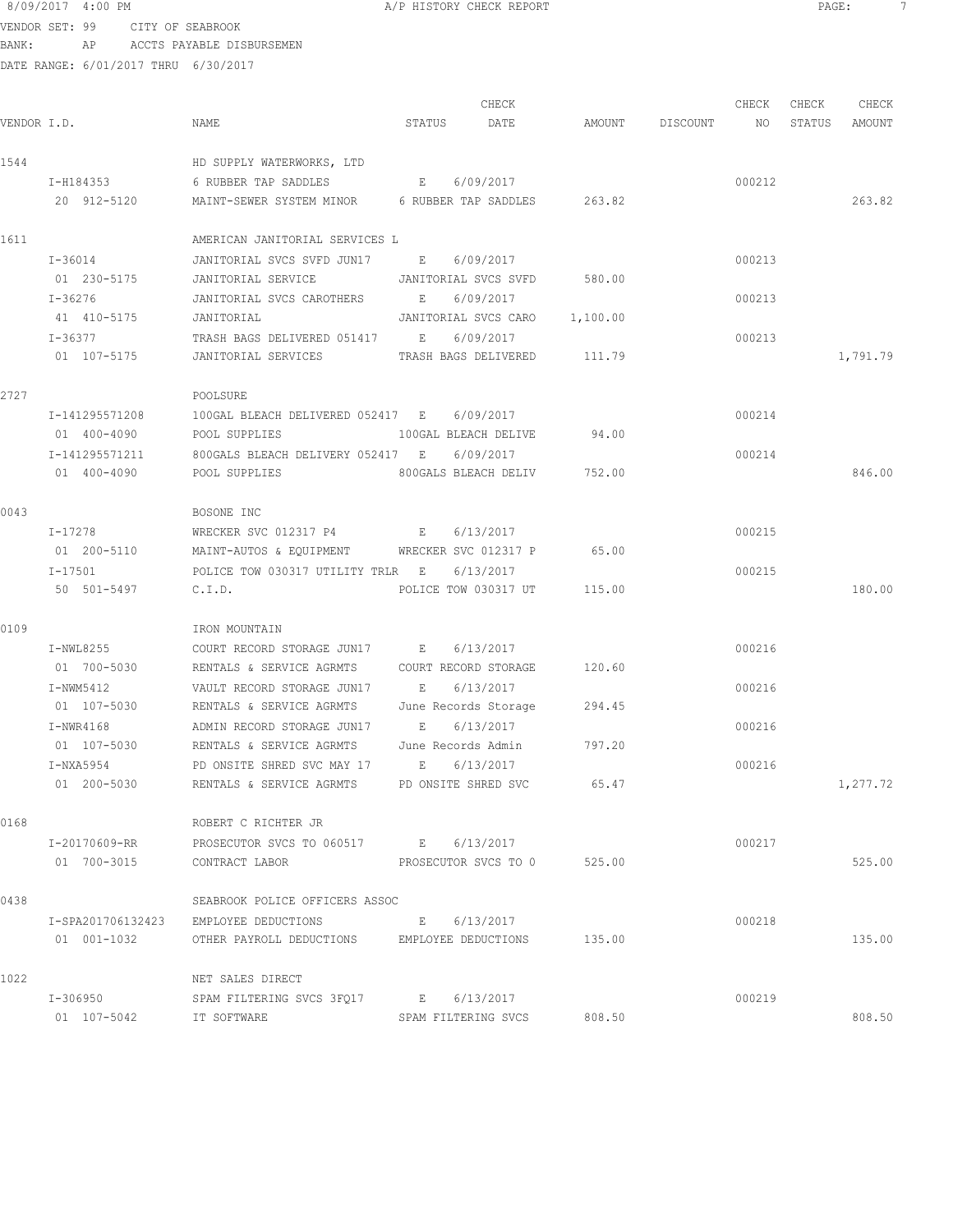8/09/2017 4:00 PM **B A/P HISTORY CHECK REPORT PAGE:** 8

VENDOR SET: 99 CITY OF SEABROOK BANK: AP ACCTS PAYABLE DISBURSEMEN

|             |                |                                                     |                      | CHECK                         |        |                 | CHECK  | CHECK  | CHECK    |
|-------------|----------------|-----------------------------------------------------|----------------------|-------------------------------|--------|-----------------|--------|--------|----------|
| VENDOR I.D. |                | NAME                                                | STATUS               | DATE                          |        | AMOUNT DISCOUNT | NO     | STATUS | AMOUNT   |
| 1220        |                | BIRCH COMMUNICATIONS INC                            |                      |                               |        |                 |        |        |          |
|             | I-24146225     | ANALOG PHONE SVC JUN17                              | E                    | 6/13/2017                     |        |                 | 000220 |        |          |
|             | 01 106-5400    | TELEPHONE                                           | ANALOG PHONE SVC JUN |                               | 636.93 |                 |        |        |          |
|             | 01 107-5400    | TELEPHONE                                           | ANALOG PHONE SVC JUN |                               | 2.47   |                 |        |        |          |
|             | 01 200-5400    | TELEPHONE                                           | ANALOG PHONE SVC JUN |                               | 2.48   |                 |        |        |          |
|             | 01 400-5400    | TELEPHONE                                           | ANALOG PHONE SVC JUN |                               | 175.93 |                 |        |        |          |
|             | 01 500-5400    | TELEPHONE                                           | ANALOG PHONE SVC JUN |                               | 54.57  |                 |        |        |          |
|             | 20 902-5400    | TELEPHONE                                           | ANALOG PHONE SVC JUN |                               | 79.04  |                 |        |        |          |
|             | 20 912-5400    | TELEPHONE                                           | ANALOG PHONE SVC JUN |                               | 127.97 |                 |        |        | 1,079.39 |
| 1611        |                | AMERICAN JANITORIAL SERVICES L                      |                      |                               |        |                 |        |        |          |
|             | $I - 36015$    | JANITORIAL SVCS CH PD JUN17 E 6/13/2017             |                      |                               |        |                 | 000221 |        |          |
|             | 01 107-5175    | JANITORIAL SERVICES                                 | JANITORIAL SVCS CH J |                               | 850.00 |                 |        |        |          |
|             | 01 200-5175    | JANITORIAL SERVICES                                 | JANITORIAL SVCS PD J |                               | 875.00 |                 |        |        | 1,725.00 |
| 2005        |                | NEOPOST USA INC                                     |                      |                               |        |                 |        |        |          |
|             | I-N6575912     | CH POSTAGE METER LEASE JUN17 E 6/13/2017            |                      |                               |        |                 | 000222 |        |          |
|             | 01 107-5030    | RENTALS & SERVICE AGRMTS June Postage Meter 236.26  |                      |                               |        |                 |        |        | 236.26   |
| 2730        |                | HONEYWELL INTERNATIONAL INC                         |                      |                               |        |                 |        |        |          |
|             | I-5240237487   | 4FQ17 HVAC SVCS                                     | E 6/13/2017          |                               |        |                 | 000223 |        |          |
|             | 01 107-5180    | MAINT-BLDGS & GROUNDS 2017 Q4 HVAC SERVICE 8,031.25 |                      |                               |        |                 |        |        | 8,031.25 |
| 1857        |                | STEPHEN M RUTHSTROM                                 |                      |                               |        |                 |        |        |          |
|             | I-PPE060217-SR | PPE 060217 FIRE INSP SVCS B                         |                      | 6/13/2017                     |        |                 | 000224 |        |          |
|             | 01 600-3015    | CONTRACT LABOR                                      |                      | PPE 060217 FIRE INSP 87.50    |        |                 |        |        | 87.50    |
| 0088        |                | GULF COAST WASTE DISPOSAL AUTH                      |                      |                               |        |                 |        |        |          |
|             | I-061780       | LAB TESTS ANALYSIS APRIL17 E 6/22/2017              |                      |                               |        |                 | 000225 |        |          |
|             | 20 912-5285    | LABORATORY FEES TAB TESTS ANALYSIS A 531.30         |                      |                               |        |                 |        |        | 531.30   |
| 0490        |                | MID-AMERICAN RESEARCH                               |                      |                               |        |                 |        |        |          |
|             | I-0608850-IN   | SUPER-ZYME 05                                       | E                    | 6/22/2017                     |        |                 | 000226 |        |          |
|             | 20 912-5120    | MAINT-SEWER SYSTEM MINOR SUPER-ZYME 05              |                      |                               | 383.10 |                 |        |        | 383.10   |
| 0854        |                | STAR BUSINESS PRODUCTS                              |                      |                               |        |                 |        |        |          |
|             | I-30487        | BUS CARDS KIM DOUGLAS                               | <b>Example 19</b>    | 6/22/2017                     |        |                 | 000227 |        |          |
|             | 01 200-4010    | OFFICE SUPPLIES                                     | BUS CARDS KIM DOUGLA |                               | 38.50  |                 |        |        |          |
|             | I-30513        | BUS CARDS KOLUPSKI DAVIS PICHA E 6/22/2017          |                      |                               |        |                 | 000227 |        |          |
|             | 01 100-3300    | MAYOR & COUNCIL FEES                                |                      | BUS CARDS KOLUPSKI D          | 125.17 |                 |        |        | 163.67   |
| 1537        |                | PURIFY                                              |                      |                               |        |                 |        |        |          |
|             | I-141295571454 | 1000 GAL OF SODIUM BISULFITE E 6/22/2017            |                      |                               |        |                 | 000228 |        |          |
|             | 20 912-5280    | CHEMICAL SUPPLIES                                   |                      | 1000 GAL OF SODIUM B 1,640.00 |        |                 |        |        | 1,640.00 |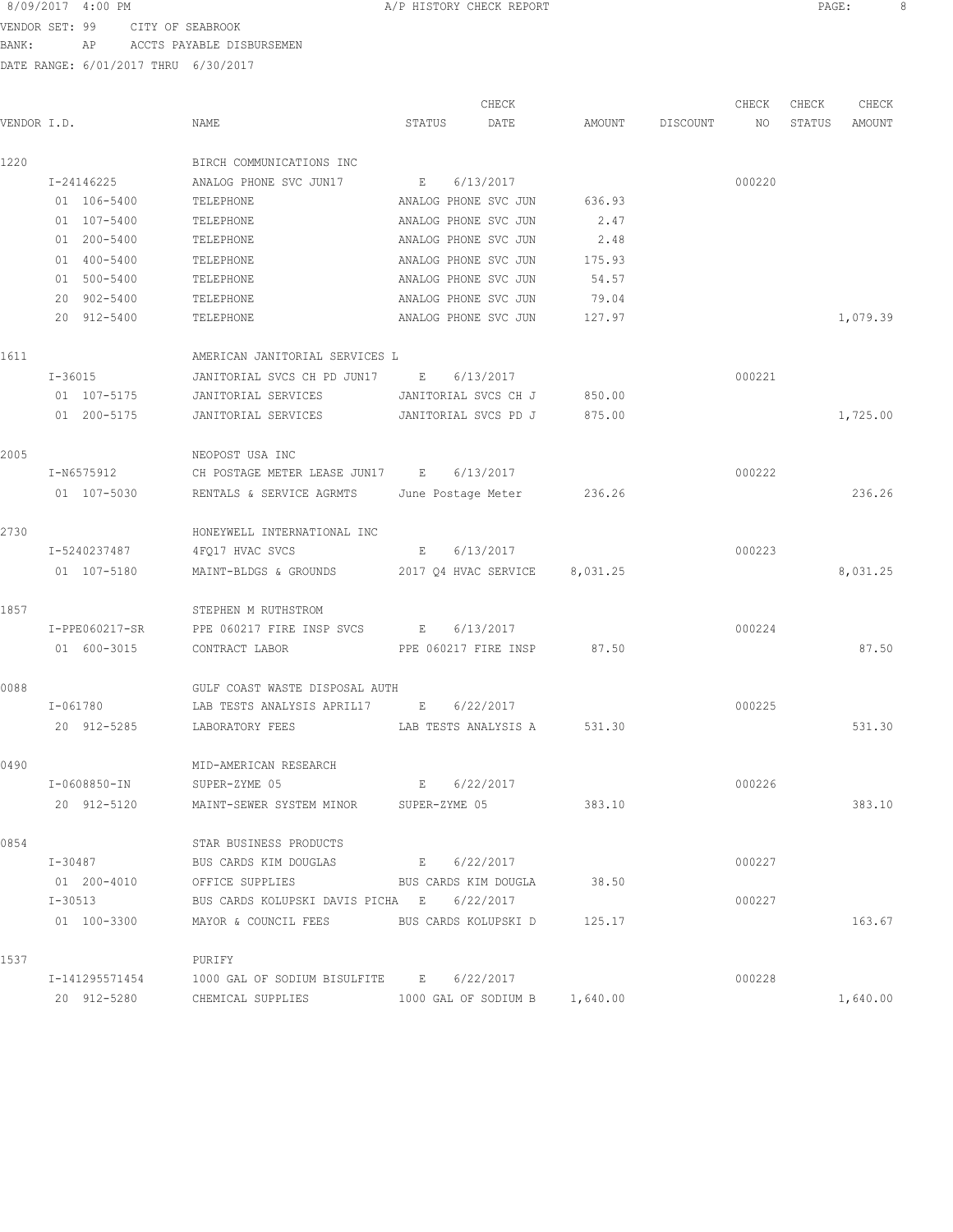#### 8/09/2017 4:00 PM **B A/P HISTORY CHECK REPORT PAGE:** 9 VENDOR SET: 99 CITY OF SEABROOK

BANK: AP ACCTS PAYABLE DISBURSEMEN

|             |                |                                                          |                      | CHECK                          |                    | CHECK  | CHECK | CHECK         |
|-------------|----------------|----------------------------------------------------------|----------------------|--------------------------------|--------------------|--------|-------|---------------|
| VENDOR I.D. |                | NAME                                                     | STATUS               | DATE                           | AMOUNT DISCOUNT NO |        |       | STATUS AMOUNT |
| 1544        |                | HD SUPPLY WATERWORKS, LTD                                |                      |                                |                    |        |       |               |
|             | I-H267233      | COUPLERS VALVES REGRS RESTNTS E                          |                      | 6/22/2017                      |                    | 000229 |       |               |
|             | 20 902-5130    | MAINT-WATER SYSTEM MINOR COUPLERS VALVES REGR 2,817.59   |                      |                                |                    |        |       | 2,817.59      |
| 2445        |                | PS LIGHT WAVE INC                                        |                      |                                |                    |        |       |               |
|             | I-RC00039659   | LEAGUE CITY OSSI CONN JULY17 E 6/22/2017                 |                      |                                |                    | 000230 |       |               |
|             | 01 200-5030    | RENTALS & SERVICE AGRMTS                                 | LEAGUE CITY OSSI CON |                                | 657.60             |        |       |               |
|             | I-RC00039773   | INTERNET SVCS CH JULY17                                  | $E$ and $E$          | 6/22/2017                      |                    | 000230 |       |               |
|             | 01 107-5030    | RENTALS & SERVICE AGRMTS July Internet- CH               |                      |                                | 520.00             |        |       | 1,177.60      |
| 2736        |                | SPRINT WASTE SERVICES, L.P.                              |                      |                                |                    |        |       |               |
|             | I-240301       | SLUDGE HAULING MAY 17                                    | E 6/22/2017          |                                |                    | 000231 |       |               |
|             | 20 912-5455    | SLUDGE DISPOSAL                                          |                      | SLUDGE HAULING MAY 1 12,901.43 |                    |        |       | 12,901.43     |
| 0092        |                | HAHN EQUIPMENT CO, INC                                   |                      |                                |                    |        |       |               |
|             | I-98873        | 20HP PUMP SN1851720067 E 6/29/2017                       |                      |                                |                    | 000232 |       |               |
|             | 20 912-6100    | SEWER SYSTEM-REPAIR/MAINT 20HP PUMP SN18517200 15,241.00 |                      |                                |                    |        |       | 15,241.00     |
| 0417        |                | LAPORTE TIRE CENTER, INC                                 |                      |                                |                    |        |       |               |
|             | I-260679       | P7 TIRE MOUNT DISMOUNT BALANCE E                         |                      | 6/29/2017                      |                    | 000233 |       |               |
|             | 01 200-5110    | MAINT-AUTOS & EQUIPMENT P7 TIRE MOUNT DISMOU 161.19      |                      |                                |                    |        |       | 161.19        |
| 0438        |                | SEABROOK POLICE OFFICERS ASSOC                           |                      |                                |                    |        |       |               |
|             |                | I-SPA201706272434 EMPLOYEE DEDUCTIONS                    | E                    | 6/29/2017                      |                    | 000234 |       |               |
|             | 01 001-1032    | OTHER PAYROLL DEDUCTIONS EMPLOYEE DEDUCTIONS 135.00      |                      |                                |                    |        |       | 135.00        |
| 0854        |                | STAR BUSINESS PRODUCTS                                   |                      |                                |                    |        |       |               |
|             | I-30512        | 500 BUS CARDS C GALYEAN E 6/29/2017                      |                      |                                |                    | 000235 |       |               |
|             | 01 106-5465    | MISC EXPENSE                                             |                      | 500 BUS CARDS C GALY 45.50     |                    |        |       | 45.50         |
| 1022        |                | NET SALES DIRECT                                         |                      |                                |                    |        |       |               |
|             | I-306740       | EMAIL SPAM FILTERING SVC 2FQ17 E 6/29/2017               |                      |                                |                    | 000236 |       |               |
|             | 01 107-5042    | IT SOFTWARE<br>EMAIL SPAM FILTERING 825.00               |                      |                                |                    |        |       | 825.00        |
| 1537        |                | PURIFY                                                   |                      |                                |                    |        |       |               |
|             | I-141295572418 | 2902 GALS BLEACH DEL 060617 E 6/29/2017                  |                      |                                |                    | 000237 |       |               |
|             | 20 912-5280    | CHEMICAL SUPPLIES                                        |                      | 2902 GALS BLEACH DEL 2,669.84  |                    |        |       | 2,669.84      |
| 1544        |                | HD SUPPLY WATERWORKS, LTD                                |                      |                                |                    |        |       |               |
|             | I-H281693      | 6X8 TOP BOLT CPLG                                        | E 6/29/2017          |                                |                    | 000238 |       |               |
|             | 20 902-6021    | METER REPLACEMENT PROGRAM 6X8 TOP BOLT CPLG              |                      |                                | 212.87             |        |       |               |
|             | I-H293167      | 100FT 6 C900 DR18 PVC PIPE                               | E 6/29/2017          |                                |                    | 000238 |       |               |
|             | 20 912-5120    | MAINT-SEWER SYSTEM MINOR 100FT 6 C900 DR18 PV 371.00     |                      |                                |                    |        |       | 583.87        |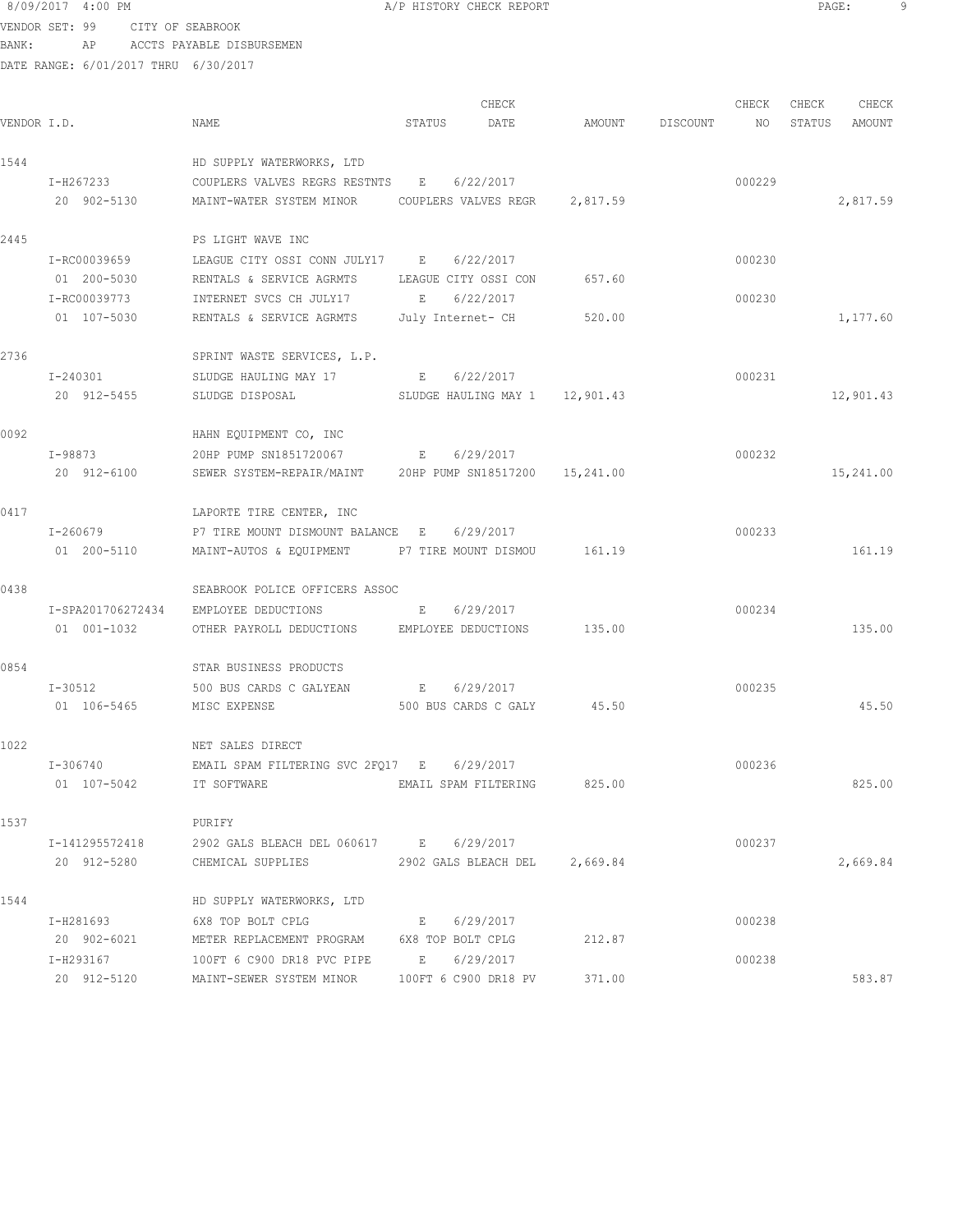## 8/09/2017 4:00 PM **B A**/P HISTORY CHECK REPORT **PAGE:** 10

VENDOR SET: 99 CITY OF SEABROOK BANK: AP ACCTS PAYABLE DISBURSEMEN

|      |                   |                                                              |                  | CHECK                           |                                 | CHECK  | CHECK         | CHECK        |
|------|-------------------|--------------------------------------------------------------|------------------|---------------------------------|---------------------------------|--------|---------------|--------------|
|      | VENDOR I.D.       | NAME                                                         |                  | STATUS DATE                     | AMOUNT DISCOUNT NO              |        | STATUS AMOUNT |              |
| 2731 |                   | GERALD CARLILE POND, GCP CONTR                               |                  |                                 |                                 |        |               |              |
|      | I-PAY APP 2 - HGP | CONTRACTOR SVCS HGDI MAY17 E                                 |                  | 6/29/2017                       |                                 | 000239 |               |              |
|      | 13 130-6052       | FLOOD & DRAINAGAE CONTRACTOR SVCS HGDI 40,364.64             |                  |                                 |                                 |        |               |              |
|      | 13 013-1005       | RETAINAGE                                                    |                  | CONTRACTOR SVCS HGDI 4,036.46CR |                                 |        |               |              |
|      |                   | I-PAY APP 3 - HGP CONTRACT SVC HGDI BRIDGE MAY17 E 6/29/2017 |                  |                                 |                                 | 000239 |               |              |
|      | 13 130-6052       | FLOOD & DRAINAGAE CONTRACT SVC HGDI BR 74,250.00             |                  |                                 |                                 |        |               |              |
|      | 13 013-1005       | RETAINAGE                                                    |                  |                                 | CONTRACT SVC HGDI BR 7,425.00CR |        |               | 103, 153. 18 |
| 2626 |                   | JOHN-MICHAEL PERKINS                                         |                  |                                 |                                 |        |               |              |
|      |                   | I-201706-TAMIO-JMP MILEAGE REIMB TAMIO CONF 2017 E           |                  | 6/29/2017                       |                                 | 000240 |               |              |
|      | 15 150-5300       | TRAVEL & CONFERENCE                                          |                  | MILEAGE REIMB TAMIO             | 249.28                          |        |               |              |
|      |                   | I-201706-TCCEHS-JMP MILEAGE REIMB TCCEHS SEMINAR E           |                  | 6/29/2017                       |                                 | 000240 |               |              |
|      | 15 150-5300       | TRAVEL & CONFERENCE MILEAGE REIMB TCCEHS 86.67               |                  |                                 |                                 |        |               | 335.95       |
| 1750 |                   | A & L AUTOMOTIVE                                             |                  |                                 |                                 |        |               |              |
|      | $I-16513$         | P1 REPL WINDOW LIFT REGULATOR R 6/01/2017                    |                  |                                 |                                 | 128023 |               |              |
|      | 01 200-5110       |                                                              |                  |                                 | 393.61                          |        |               |              |
|      | $I - 16587$       | P9 OIL FILTER CHANGE                                         | R                | 6/01/2017                       |                                 | 128023 |               |              |
|      |                   | 01 200-5110 MAINT-AUTOS & EQUIPMENT P9 OIL FILTER CHANGE     |                  |                                 | 37.90                           |        |               |              |
|      | I-16590           | TIRE LEAK REPAIR                                             | R                | 6/01/2017                       |                                 | 128023 |               |              |
|      |                   | 01 200-5110 MAINT-AUTOS & EQUIPMENT TIRE LEAK REPAIR         |                  |                                 | 7.00                            |        |               |              |
|      | I-16796           | P12 OIL FILTER CHANGE                                        | R                | 6/01/2017                       |                                 | 128023 |               |              |
|      | 50 501-5110       | MAINT - VEHICLES                                             |                  | P12 OIL FILTER CHANG            | 40.00                           |        |               |              |
|      | I-16825           | SAFETY INSPECTION TRLR VIN7663 R                             |                  | 6/01/2017                       |                                 | 128023 |               |              |
|      | 01 200-5110       | MAINT-AUTOS & EQUIPMENT SAFETY INSPECTION TR                 |                  |                                 | 7.00                            |        |               |              |
|      | I-16835           | P18 OIL FILTER CHANGE                                        | $R_{\rm{B}}$     | 6/01/2017                       |                                 | 128023 |               |              |
|      | 01 200-5110       | MAINT-AUTOS & EQUIPMENT P18 OIL FILTER CHANG                 |                  |                                 | 42.00                           |        |               |              |
|      | $I - 16839$       | P5 REPLACE RIGHT HEADLAMP R                                  |                  | 6/01/2017                       |                                 | 128023 |               |              |
|      | 01 200-5110       | MAINT-AUTOS & EQUIPMENT P5 REPLACE RIGHT HEA                 |                  |                                 | 42.03                           |        |               | 569.54       |
| 0005 |                   | ADMIRAL LINEN & UNIFORM                                      |                  |                                 |                                 |        |               |              |
|      |                   | I-DOLI180961 JAIL LINEN SVCS 051617 R 6/01/2017              |                  |                                 |                                 | 128025 |               |              |
|      | 50 501-5497       | C.I.D.                                                       |                  | JAIL LINEN SVCS 0516 139.48     |                                 |        |               |              |
|      | I-DOLI183568      | JAIL LINEN SVCS 052317                                       |                  | R 6/01/2017                     |                                 | 128025 |               |              |
|      | 50 501-5497       | C.I.D.                                                       |                  | JAIL LINEN SVCS 0523 133.23     |                                 |        |               | 272.71       |
| 0392 |                   | AMERICAN FENCE & SUPPLY                                      |                  |                                 |                                 |        |               |              |
|      | I-0001-16713      | POOL SUPPLIES                                                |                  | R 6/01/2017                     |                                 | 128026 |               |              |
|      | 01 400-5160       | MAINT-POOL & GROUNDS                                         | 10 ALUMINUM PIPE |                                 | 274.00                          |        |               |              |
|      | 01 400-5160       | MAINT-POOL & GROUNDS                                         | 5 POST CHARGE    |                                 | 9.75                            |        |               |              |
|      | 01 400-5160       | MAINT-POOL & GROUNDS                                         |                  | 16 ALUM DOME CAPS               | 20.32                           |        |               |              |
|      | 01 400-5160       | MAINT-POOL & GROUNDS                                         |                  | 2 SELF CLOSE ALUM HI            | 79.90                           |        |               |              |
|      | 01 400-5160       | MAINT-POOL & GROUNDS                                         |                  | 20 AERO FLOOR FLANGE            | 360.00                          |        |               |              |
|      | 01 400-5160       | MAINT-POOL & GROUNDS                                         |                  | BLADES CARRIAGES NUT            | 52.33                           |        |               |              |
|      | I-0001-16847      | 5 GALV TRNBK                                                 |                  | R 6/01/2017                     |                                 | 128026 |               |              |
|      | 01 400-5160       | MAINT-POOL & GROUNDS                                         |                  | 5 GALV TRNBK                    | 124.95                          |        |               | 921.25       |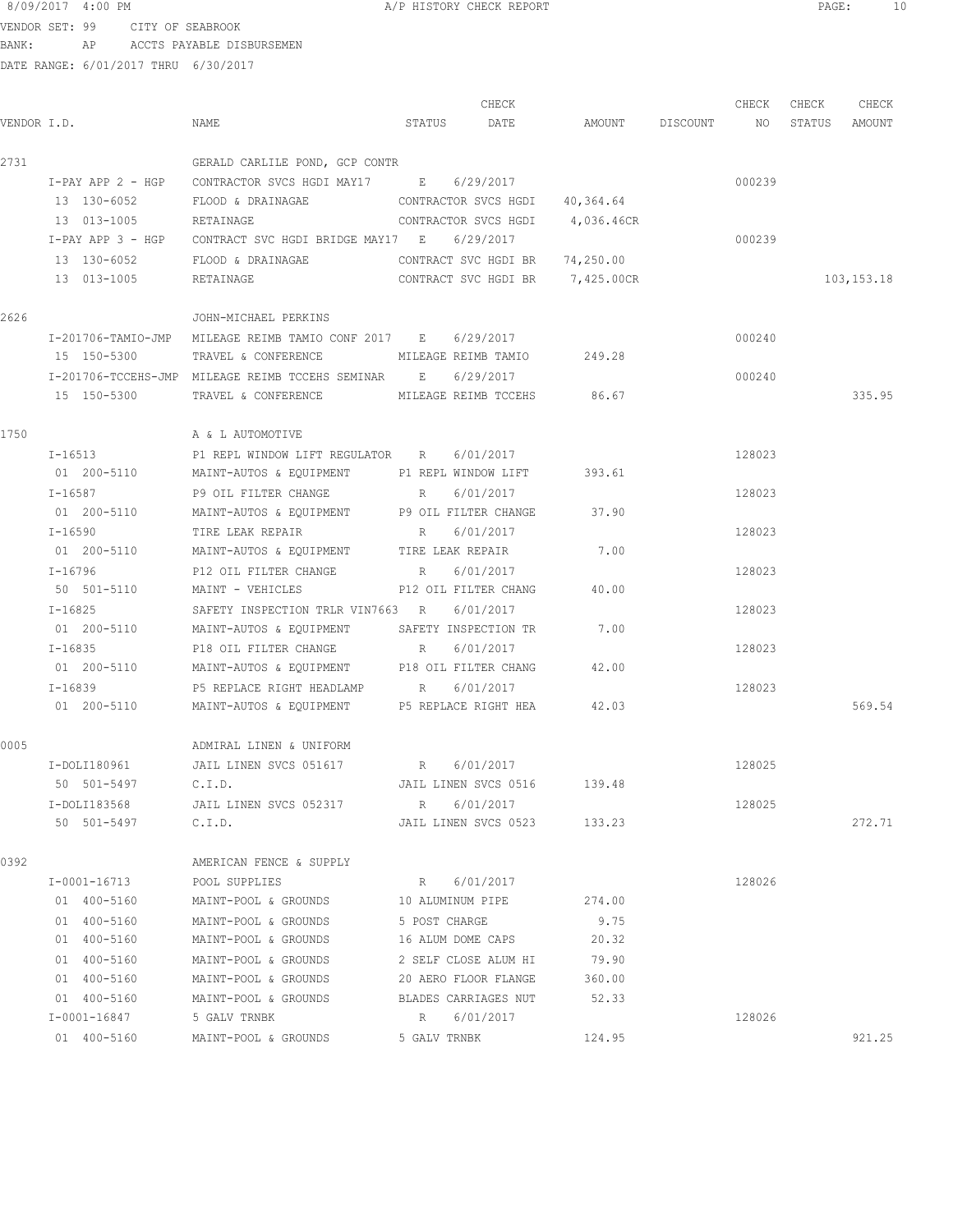8/09/2017 4:00 PM **A/P HISTORY CHECK REPORT PAGE:** 11 VENDOR SET: 99 CITY OF SEABROOK BANK: AP ACCTS PAYABLE DISBURSEMEN DATE RANGE: 6/01/2017 THRU 6/30/2017 CHECK CHECK CHECK CHECK CHECK CHECK CHECK CHECK CHECK CHECK CHECK CHECK CHECK CHECK CHECK CHECK CHECK CHECK CHECK CHECK CHECK CHECK CHECK CHECK CHECK CHECK CHECK CHECK CHECK CHECK CHECK CHECK CHECK CHECK CHECK CHECK CHECK VENDOR I.D. NAME STATUS DATE AMOUNT DISCOUNT NO STATUS AMOUNT 2578 ANTHONY JAMBRIK I-20170522-REIMB-AJ REIMB 3 TCOLE CLASSES R 6/01/2017 128027 01 200-5300 TRAINING & CONFERENCE REIMB 3 TCOLE CLASSE 90.00 90.00 90.00 0016 ARMSTRONG WATER

| UUI 6        |              | ARMSTRONG WATER                                                  |                          |       |        |          |
|--------------|--------------|------------------------------------------------------------------|--------------------------|-------|--------|----------|
|              | $I - 16625$  | 2 DRUMS ZINC ORTHOPHOSPHATE R 6/01/2017                          |                          |       | 128028 |          |
|              |              | 20 902-5280 CHEMICAL SUPPLIES 2 DRUMS ZINC ORTHOPH 1,490.00      |                          |       |        | 1,490.00 |
| 1443         |              | AT&T                                                             |                          |       |        |          |
|              |              | I-2814742590-201705 AC PHONE SVC MAY17                           | R 6/01/2017              |       | 128029 |          |
|              | 01 210-5400  | TELEPHONE                                                        | AC PHONE SVC MAY17 66.57 |       |        | 66.57    |
| $\mathbf{1}$ |              | ATLAS LIMOUSINE                                                  |                          |       |        |          |
|              | $I-3222$     | TRANSPORT SVCS                                                   | R 6/01/2017              |       | 128030 |          |
|              | 01 100-3300  | MAYOR & COUNCIL FEES ATLAS LIMOUSINE: TRAN 123.00                |                          |       |        | 123.00   |
| 0914         |              | AUTO ZONE COMMERCIAL                                             |                          |       |        |          |
|              | I-1491930663 | FUEL STABILIZER TRUE FUEL                                        | R 6/01/2017              |       | 128031 |          |
|              | 20 902-5110  | MAINT-AUTOS & EQUIPMENT FUEL STABILIZER TRUE                     |                          | 18.66 |        |          |
|              | I-1491956156 | SHOP TOWELS OIL ABSORBERS R 6/01/2017                            |                          |       | 128031 |          |
|              | 01 200-5110  | MAINT-AUTOS & EQUIPMENT SHOP TOWELS OIL ABSO                     |                          | 10.81 |        |          |
|              | I-1491959303 | P11 WIPER BLADES                                                 | R 6/01/2017              |       | 128031 |          |
|              | 01 200-5110  | MAINT-AUTOS & EQUIPMENT P11 WIPER BLADES                         |                          | 33.14 |        |          |
|              | I-1491961847 | P7 DURALAST BATTERY                                              | R 6/01/2017              |       | 128031 |          |
|              | 01 200-5110  | MAINT-AUTOS & EQUIPMENT P7 DURALAST BATTERY 122.99               |                          |       |        | 185.60   |
| 0029         |              | BAY ELECTRIC SUPPLY                                              |                          |       |        |          |
|              | I-1195505-00 | 4IN PVC CONDUIT 4IN 36RAD R 6/01/2017                            |                          |       | 128032 |          |
|              | 20 902-5275  | ELECTRICAL SERVICES 4IN PVC CONDUIT 4IN 80.55                    |                          |       |        | 80.55    |
| 0428         |              | BROOKSIDE EQUIPMENT SALES                                        |                          |       |        |          |
|              | I-IL99559    | SEAL KIT                                                         | R 6/01/2017              |       | 128033 |          |
|              | 01 500-5110  | MAINT-AUTOS & EQUIP SEAL KIT                                     |                          | 93.55 |        | 93.55    |
| 1588         |              | COMCAST                                                          |                          |       |        |          |
|              |              | I-201705-0223945 INTERNET SVCS PD MAY17 R 6/01/2017              |                          |       | 128034 |          |
|              |              | 01 200-5030 RENTALS & SERVICE AGRMTS INTERNET SVCS PD MAY 241.11 |                          |       |        |          |
|              |              | I-201706-0015606 CH CABLE ADDL OUTLETS JUN17 R 6/01/2017         |                          |       | 128034 |          |
|              | 01 107-5030  | RENTALS & SERVICE AGRMTS June Cable City Hall 57.05              |                          |       |        | 298.16   |
| 2402         |              | CREATIVE SWITCHING DESIGNS INC                                   |                          |       |        |          |
|              | $I-10116$    | ARS MAINT AGRMT JUN17 TO JUN18 R 6/01/2017                       |                          |       | 128035 |          |

01 200-5030 RENTALS & SERVICE AGRMTS ARS MAINT AGRMT JUN1 1,390.68 1,390.68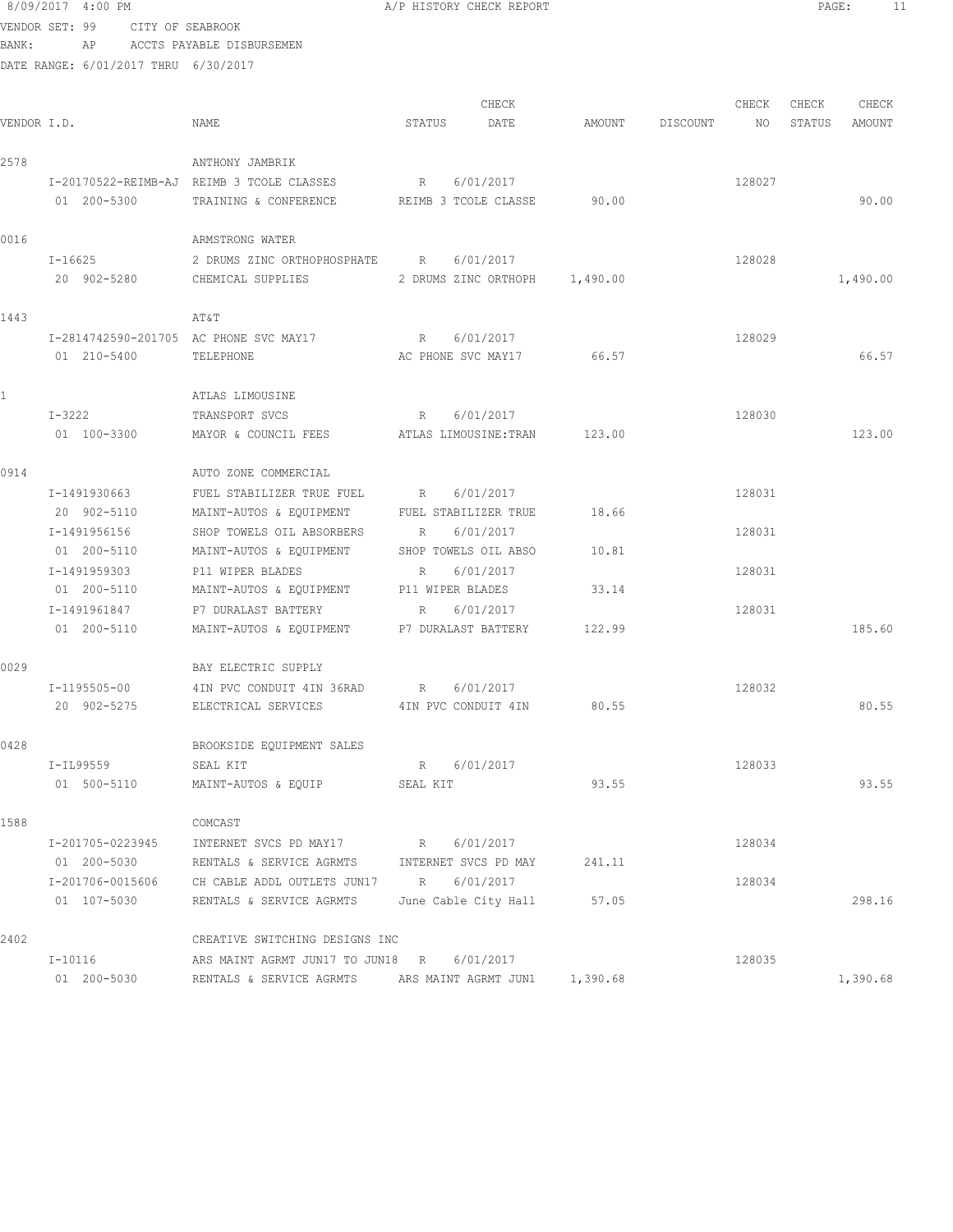### 8/09/2017 4:00 PM **A/P HISTORY CHECK REPORT PAGE:** 12 VENDOR SET: 99 CITY OF SEABROOK

BANK: AP ACCTS PAYABLE DISBURSEMEN

| VENDOR I.D. |                            | NAME                                                                        | CHECK<br>STATUS<br>DATE       |                                | AMOUNT DISCOUNT NO | CHECK  | CHECK<br>CHECK<br>AMOUNT<br>STATUS |  |
|-------------|----------------------------|-----------------------------------------------------------------------------|-------------------------------|--------------------------------|--------------------|--------|------------------------------------|--|
| 1867        |                            | DENTON NAVARRO                                                              |                               |                                |                    |        |                                    |  |
|             | $I - 22571$<br>01 200-5210 | LEGAL SVCS CIVIL ISSUES APR17 R 6/01/2017                                   |                               |                                |                    | 128036 | 649.36                             |  |
| 1232        |                            | DISA INC.                                                                   |                               |                                |                    |        |                                    |  |
|             | I-1128872                  | 10 DRUG URINE TESTS                                                         | R 6/01/2017                   |                                |                    | 128037 |                                    |  |
|             | 01 107-3145                | DRUG TESTING                                                                | 10 DRUG URINE TESTS           | 495.00                         |                    |        | 495.00                             |  |
| 0460        |                            | DUNHAM ENGINEERING INC                                                      |                               |                                |                    |        |                                    |  |
|             | I-17254                    | TCEQ ELEVATED TANK INSPECTIONS R 6/01/2017                                  |                               |                                |                    | 128038 |                                    |  |
|             | 20 902-5215                | PROF FEES-ENGINEERING                                                       | TCEQ ELEVATED TANK I 2,000.00 |                                |                    |        | 2,000.00                           |  |
| 0068        |                            | DXI INDUSTRIES, INC                                                         |                               |                                |                    |        |                                    |  |
|             | I-DE05002822-17            | 6 CHLORINE CYLINDERS APR17 R 6/01/2017                                      |                               |                                |                    | 128039 |                                    |  |
|             | 20 902-5030                | RENTALS & SERVICE AGRMTS 6 CHLORINE CYLINDERS 60.00                         |                               |                                |                    |        | 60.00                              |  |
| 0883        |                            | FASTENAL COMPANY                                                            |                               |                                |                    |        |                                    |  |
|             | I-TXANG23785               | HEX NUTS WASHERS HEX DIES R 6/01/2017                                       |                               |                                |                    | 128040 |                                    |  |
|             | 01 400-5160                | MAINT-POOL & GROUNDS                                                        |                               | HEX NUTS WASHERS HEX 121.05    |                    |        |                                    |  |
|             | I-TXANG23806               | HEX NUTS WASHERS CAP SCREWS R                                               | 6/01/2017                     |                                |                    | 128040 |                                    |  |
|             | 01 400-5180                | MAINT-BLDGS & GROUNDS HEX NUTS WASHERS CAP                                  |                               | 41.30                          |                    |        | 162.35                             |  |
| 2007        |                            | FIRST CHECK                                                                 |                               |                                |                    |        |                                    |  |
|             | I-7968                     | PERSON SEARCH SOL PKGS APR17 R 6/01/2017                                    |                               |                                |                    | 128041 |                                    |  |
|             | 01 100-5468                | PERMIT EXPENSES 8 SOLICITOR PKGS APR 192.00                                 |                               |                                |                    |        |                                    |  |
|             | 01 107-3145                | DRUG TESTING                                                                | 5 PERSON SEARCHES AP          | 60.00                          |                    |        | 252.00                             |  |
| 2556        |                            | FOREMOST PROMOTIONS                                                         |                               |                                |                    |        |                                    |  |
|             | I-393466                   | 250 LITTERBAGS                                                              | R 6/01/2017                   |                                |                    | 128042 |                                    |  |
|             | 50 501-5490                | CRIME PREVENTION DIV EXP 250 LITTERBAGS                                     |                               | 106.41                         |                    |        | 106.41                             |  |
|             |                            |                                                                             |                               |                                |                    |        |                                    |  |
| 2601        | $I - 4984$                 | FUN ABOUNDS<br>3D2503 PLAYGROUND STRUCTURE R 6/01/2017                      |                               |                                |                    | 128043 |                                    |  |
|             |                            |                                                                             |                               | 3D2503 PLAYGROUND ST 33,513.08 |                    |        |                                    |  |
|             | 42 420-6020<br>$I - 4985$  | EOUIPMENT                                                                   |                               |                                |                    | 128043 |                                    |  |
|             |                            | APS PLAYGROUND BORDER R 6/01/2017<br>42 420-6020 EQUIPMENT                  |                               | APS PLAYGROUND BORDE 1,968.75  |                    |        | 35,481.83                          |  |
|             |                            |                                                                             |                               |                                |                    |        |                                    |  |
| 0081        |                            | GALLS LLC<br>KONVICKA TACLITE PRO SHIRT R 6/01/2017                         |                               |                                |                    | 128044 |                                    |  |
|             | I-007474557                | UNIFORMS & LAUNDRY <b>MEXIC EXECUTELL SOMETHEMS AND METAL SECTION</b> 56.00 |                               |                                |                    |        |                                    |  |
|             | 01 220-5310<br>I-007474559 | SMITH TACLITE PRO SHIRTS R 6/01/2017                                        |                               |                                |                    | 128044 |                                    |  |
|             | 01 220-5310                | UNIFORMS & LAUNDRY SMITH TACLITE PRO SH 108.00                              |                               |                                |                    |        |                                    |  |
|             | I-007495276                | KDOUGLAS HANDCUFF CASE R 6/01/2017                                          |                               |                                |                    | 128044 |                                    |  |
|             | 01 200-5310                | UNIFORMS & LAUNDRY                                                          |                               | KDOUGLAS HANDCUFF CA 39.95     |                    |        |                                    |  |
|             | I-007495277                | OUBRE TRIPLE MAG POUCH                                                      | R 6/01/2017                   |                                |                    | 128044 |                                    |  |
|             | 01 200-5310                | UNIFORMS & LAUNDRY <b>OUBRE TRIPLE MAG POU 26.95</b>                        |                               |                                |                    |        |                                    |  |
|             | I-007510803                | SKINNER TAC LITE PANTS HOLSTER R 6/01/2017                                  |                               |                                |                    | 128044 |                                    |  |
|             |                            | 01  200-5310  UNIFORMS & LAUNDRY  SKINNER TAC LITE PAN  160.00              |                               |                                |                    |        |                                    |  |
|             | I-007526302                | OJEDA TIP BELT                                                              | R 6/01/2017                   |                                |                    | 128044 |                                    |  |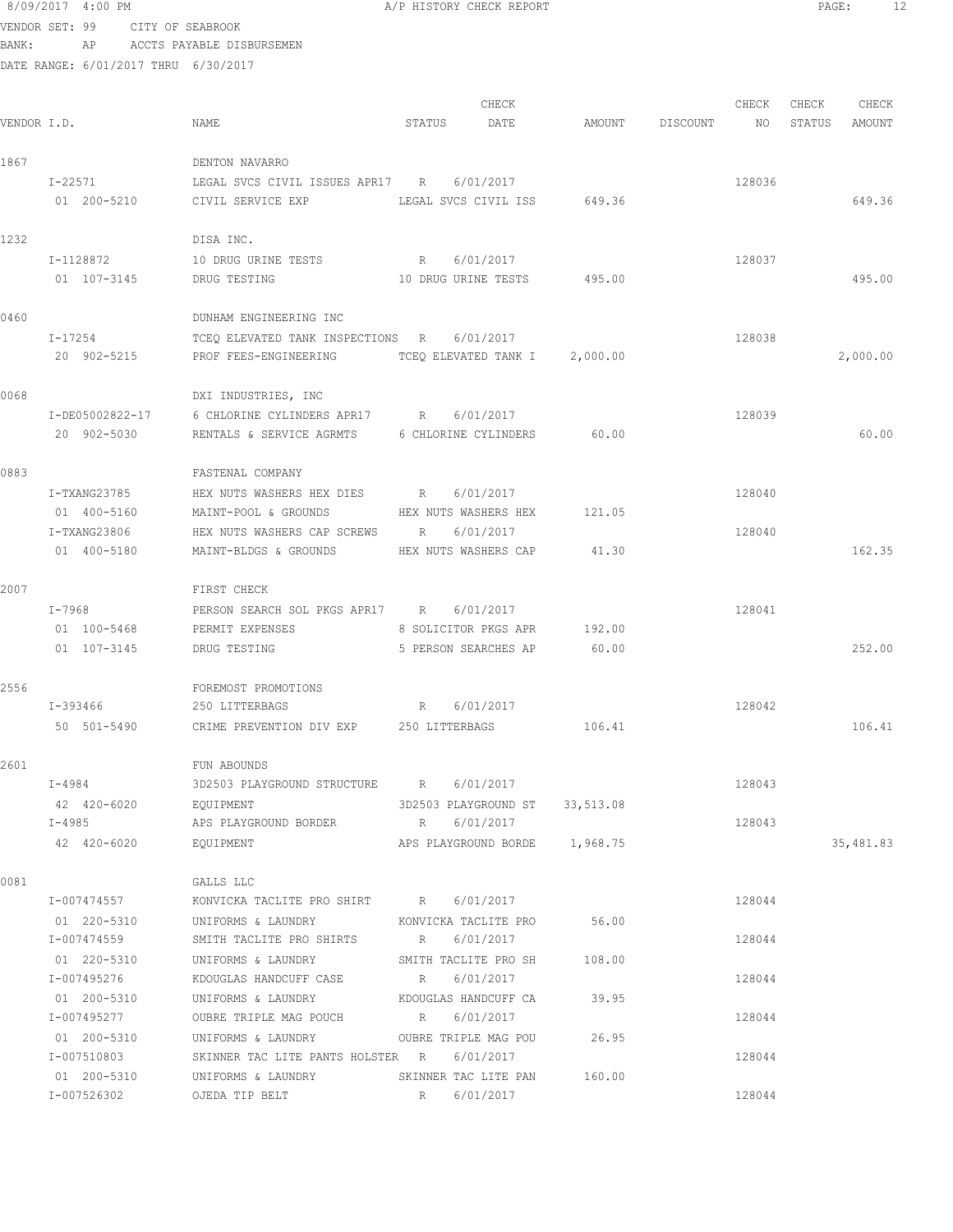#### 8/09/2017 4:00 PM **A/P HISTORY CHECK REPORT PAGE:** 13

VENDOR SET: 99 CITY OF SEABROOK

BANK: AP ACCTS PAYABLE DISBURSEMEN

DATE RANGE: 6/01/2017 THRU 6/30/2017

CHECK CHECK CHECK CHECK .<br>In the other weakstates when the status of the control of the control of the Status amount of the control of t<br>In the status of the control of the control of the control of the control of the control of the control of th 0081 GALLS LLC CONT I-007526302 OJEDA TIP BELT R 6/01/2017 128044 01 200-5310 UNIFORMS & LAUNDRY OJEDA TIP BELT 16.95 I-007527156 IMBRIE TACLITE PANTS R 6/01/2017 128044 01 200-5310 UNIFORMS & LAUNDRY IMBRIE TACLITE PANTS 90.00 497.85 0208 GRAINGER I-9434549508 3PKS PET WASTE BAGS R 6/01/2017 128046 01 400-5180 MAINT-BLDGS & GROUNDS 3PKS PET WASTE BAGS 188.22 188.22 0666 HARRIS CO APPRAISAL DIST I-PSI17001140 3Q FY17 ASSESSMENT R 6/01/2017 R 128047 01 107-5445 CENTRAL APPRAISAL FEE 3Q FY17 ASSESSMENT 11,472.00 11,472.00 2476 HARRIS COUNTY TAX ASSESSOR-COL I-1190910-2017INSP LP1190910 STATE INSP FEE R 6/01/2017 128048 01 400-5110 MAINT-AUTOS & EQUIPMENT LP1190910 STATE INSP 14.25 14.25 2476 HARRIS COUNTY TAX ASSESSOR-COL I-1212076-2017INSP LP1212076 STATE INSP FEE R 6/01/2017 128049 01 400-5110 MAINT-AUTOS & EQUIPMENT LP1212076 STATE INSP 14.25 14.25 2476 HARRIS COUNTY TAX ASSESSOR-COL I-9077556-2017INSP LP9077556 STATE INSP FEE R 6/01/2017 128050 01 200-5110 MAINT-AUTOS & EQUIPMENT LP9077556 STATE INSP 7.50 7.50 0105 CMA RETIREMENT TRUST-457 I-IC 201705312420 Employee Deduction - Plan 3033 R 6/01/2017 128051 01 001-1031 ICMA INSURANCE DEDUCTS Employee Deduction - 99.10 I-ICM201705312420 EMPLOYEE DEDUCTS- PLAN 303302 R 6/01/2017 128051 01 001-1031 ICMA INSURANCE DEDUCTS EMPLOYEE DEDUCTS- PL  $1,820.00$  1,919.10 2624 INTERPRETIVE GRAPHICS I-I-6373 REPL SIGN INDIGENOUS PEOPLE R 6/01/2017 128052 01 400-5180 MAINT-BLDGS & GROUNDS REPL SIGN INDIGENOUS 1,413.00 1,413.00 2509 IPS ADVISORS LLP I-2916 BENEFIT CONNECTOR FEES MAY17 R 6/01/2017 128053 01 100-3120 HOSPITALIZATION BENEFIT CONNECTOR FE 3.50 01 102-3120 HOSPITALIZATION BENEFIT CONNECTOR FE 35.00 01 106-3120 HOSPITALIZATION BENEFIT CONNECTOR FE 3.50 01 103-3120 HOSPITALIZATION BENEFIT CONNECTOR FE 7.00 01 200-3120 HOSPITALIZATION BENEFIT CONNECTOR FE 122.50 01 210-3120 HOSPITALIZATION BENEFIT CONNECTOR FE 3.50 01 400-3120 HOSPITALIZATION BENEFIT CONNECTOR FE 24.50 01 500-3120 HOSPITALIZATION BENEFIT CONNECTOR FE 24.50 01 600-3120 HOSPITALIZATION BENEFIT CONNECTOR FE 21.00 01 700-3120 HOSPITALIZATION BENEFIT CONNECTOR FE 14.00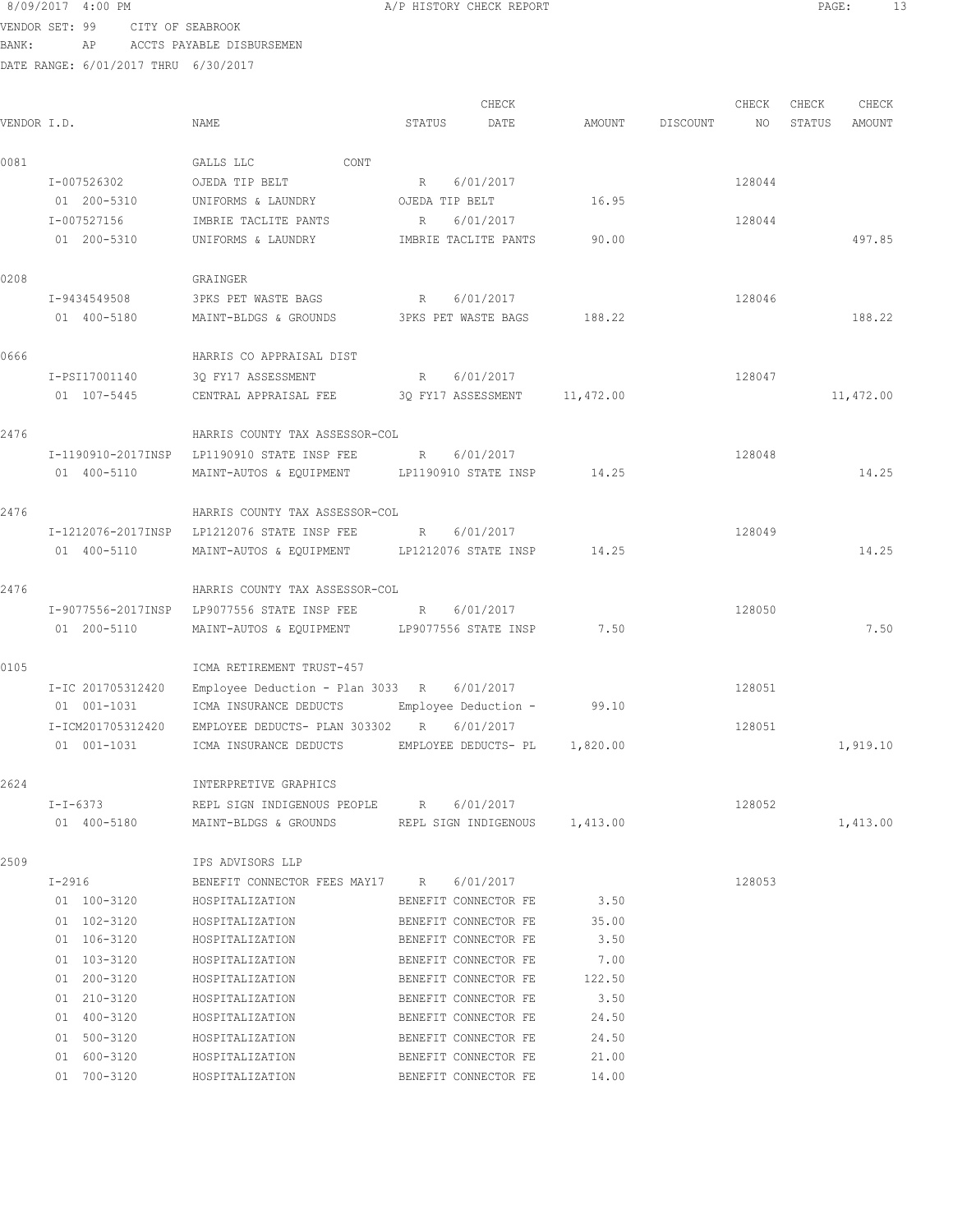#### 8/09/2017 4:00 PM **A/P HISTORY CHECK REPORT PAGE:** 14 VENDOR SET: 99 CITY OF SEABROOK

BANK: AP ACCTS PAYABLE DISBURSEMEN

|              |                                     |                                                                   |                 | CHECK                |        |          | CHECK  | CHECK  | CHECK  |
|--------------|-------------------------------------|-------------------------------------------------------------------|-----------------|----------------------|--------|----------|--------|--------|--------|
| VENDOR I.D.  |                                     | NAME                                                              | STATUS          | DATE                 | AMOUNT | DISCOUNT | NO     | STATUS | AMOUNT |
| 2509         |                                     | IPS ADVISORS LLP<br>CONT                                          |                 |                      |        |          |        |        |        |
|              | I-2916                              | BENEFIT CONNECTOR FEES MAY17 R                                    |                 | 6/01/2017            |        |          | 128053 |        |        |
|              | 20 902-3120                         | HOSPITALIZATION                                                   |                 | BENEFIT CONNECTOR FE | 35.00  |          |        |        |        |
|              | 20 905-3120                         | HOSPITALIZATION                                                   |                 | BENEFIT CONNECTOR FE | 10.50  |          |        |        |        |
|              | 20 912-3120                         | HOSPITALIZATION                                                   |                 | BENEFIT CONNECTOR FE | 14.00  |          |        |        | 318.50 |
| 1907         |                                     | J P COOKE COMPANY                                                 |                 |                      |        |          |        |        |        |
|              | I-451356                            | 2PK 200 O RINGS                                                   | R               | 6/01/2017            |        |          | 128055 |        |        |
|              | 01 107-4010                         | OFFICE SUPPLIES                                                   | 2PK 200 O RINGS |                      | 7.82   |          |        |        | 7.82   |
| $\mathbf{1}$ |                                     | JAMES WARD RESEARCH                                               |                 |                      |        |          |        |        |        |
|              | I-629514148                         | SMR COURSE                                                        | R               | 6/01/2017            |        |          | 128056 |        |        |
|              | 01 200-5300                         | TRAINING & CONFERENCE                                             |                 | JAMES WARD RESEARCH: | 199.98 |          |        |        | 199.98 |
| 2335         |                                     | JOHN E REID & ASSOCIATES INC                                      |                 |                      |        |          |        |        |        |
|              | I-175508                            | 4 DAY INTERVIEW TRAINING                                          | R               | 6/01/2017            |        |          | 128057 |        |        |
|              | 01 200-5300                         | TRAINING & CONFERENCE                                             |                 | 4 DAY INTERVIEW TRAI | 575.00 |          |        |        | 575.00 |
| $\mathbf{1}$ |                                     | KENNA PRICE                                                       |                 |                      |        |          |        |        |        |
|              | I-20170523-REFUND-KP DEPOSIT REFUND |                                                                   | R               | 6/01/2017            |        |          | 128058 |        |        |
|              | 41 041-1525                         | DEPOSITS - CAROTHER'S                                             |                 | KENNA PRICE: DEPOSIT | 200.00 |          |        |        | 200.00 |
| 0984         |                                     | KWIK KAR OIL & LUBE                                               |                 |                      |        |          |        |        |        |
|              | I-00101-212334                      | 50015 STATE INSP SVCS                                             | R               | 6/01/2017            |        |          | 128059 |        |        |
|              | 01 400-5110                         | MAINT-AUTOS & EQUIPMENT                                           |                 | 50015 STATE INSP SVC | 25.50  |          |        |        |        |
|              | I-00101-212336                      | 40005 STATE INSP SVCS                                             | R               | 6/01/2017            |        |          | 128059 |        |        |
|              | 01 400-5110                         | MAINT-AUTOS & EQUIPMENT                                           |                 | 40005 STATE INSP SVC | 25.50  |          |        |        | 51.00  |
| 1289         |                                     | READY REFRESH                                                     |                 |                      |        |          |        |        |        |
|              | I-17E0115909111                     | BOTTLED WATER SVC PD APR17 R                                      |                 | 6/01/2017            |        |          | 128060 |        |        |
|              | 01 200-4010                         | OFFICE SUPPLIES                                                   |                 | BOTTLED WATER SVC PD | 250.62 |          |        |        | 250.62 |
|              |                                     | REBECCA GRAY                                                      |                 |                      |        |          |        |        |        |
|              |                                     | I-20170524-REFUND-RG DEPOSIT REFUND R 6/01/2017                   |                 |                      |        |          | 128061 |        |        |
|              |                                     | 01 001-1525 COMMUNITY HOUSE DEPOSITS REBECCA GRAY: DEPOSIT 100.00 |                 |                      |        |          |        |        | 100.00 |
| 2656         |                                     | RED THE UNIFORM TAILOR                                            |                 |                      |        |          |        |        |        |
|              | I-00H6569B                          | DOUGLAS 3 SHIRTS W EMBROIDERY R 6/01/2017                         |                 |                      |        |          | 128062 |        |        |
|              | 01 200-5310                         | UNIFORMS & LAUNDRY DOUGLAS 3 SHIRTS W E 184.86                    |                 |                      |        |          |        |        | 184.86 |
| 0743         |                                     | SPACE CITY ACE HARDWARE                                           |                 |                      |        |          |        |        |        |
|              | I-666595                            | BOLTS NUTS WASHERS LIQ NAIL R 6/01/2017                           |                 |                      |        |          | 128063 |        |        |
|              | 01 400-5160                         | MAINT-POOL & GROUNDS BOLTS NUTS WASHERS L 84.98                   |                 |                      |        |          |        |        |        |
|              | I-666596                            | 4 KEYS                                                            | R 6/01/2017     |                      |        |          | 128063 |        |        |
|              | 01 400-4400 SUPPLIES                |                                                                   | 4 KEYS          |                      | 7.96   |          |        |        |        |
|              | $I - 666597$                        | 1 KEY                                                             | R               | 6/01/2017            |        |          | 128063 |        |        |
|              |                                     | 20 902-4400 SUPPLIES                                              | 1 KEY           |                      | 1.99   |          |        |        |        |
|              |                                     | I-666598 PICTURE HANGING KIT LIGHT BATT R 6/01/2017               |                 |                      |        |          | 128063 |        |        |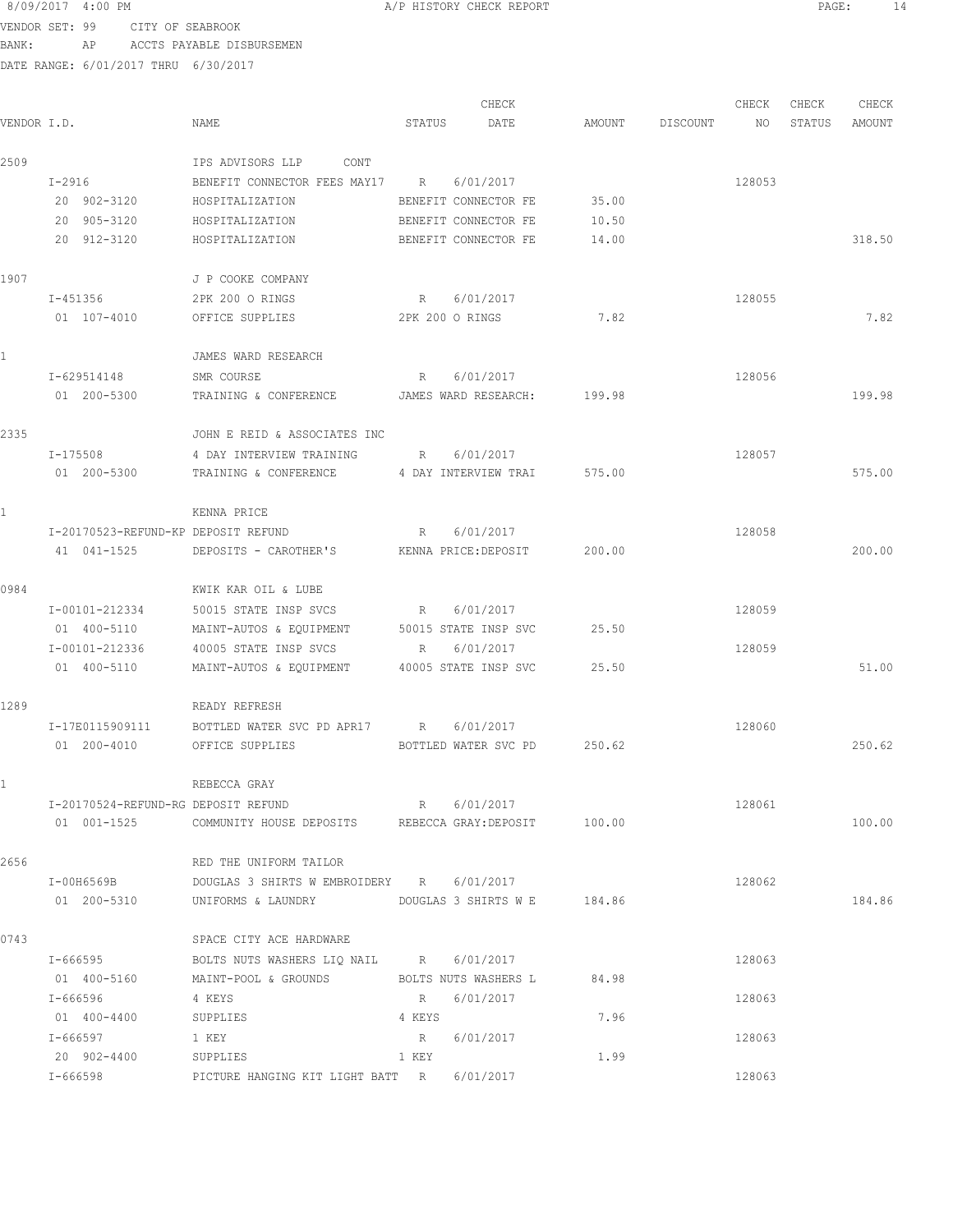## 8/09/2017 4:00 PM **A/P HISTORY CHECK REPORT PAGE:** 15

VENDOR SET: 99 CITY OF SEABROOK BANK: AP ACCTS PAYABLE DISBURSEMEN

|             |               |                                                                    |              | CHECK                |        |                    | CHECK  | CHECK  | CHECK    |
|-------------|---------------|--------------------------------------------------------------------|--------------|----------------------|--------|--------------------|--------|--------|----------|
| VENDOR I.D. |               | NAME                                                               | STATUS       | DATE                 |        | AMOUNT DISCOUNT NO |        | STATUS | AMOUNT   |
| 0743        |               | SPACE CITY ACE HARDWARCONT                                         |              |                      |        |                    |        |        |          |
|             | I-666598      | PICTURE HANGING KIT LIGHT BATT R                                   |              | 6/01/2017            |        |                    | 128063 |        |          |
|             | 01 400-5180   | MAINT-BLDGS & GROUNDS                                              |              | PICTURE HANGING KIT  | 21.82  |                    |        |        |          |
|             | $I - 666599$  | WIRE NUT PKT                                                       | R            | 6/01/2017            |        |                    | 128063 |        |          |
|             | 01 400-5180   | MAINT-BLDGS & GROUNDS                                              | WIRE NUT PKT |                      | 6.85   |                    |        |        |          |
|             | I-666600      | 12 SPRAY PAINT                                                     | R 6/01/2017  |                      |        |                    | 128063 |        |          |
|             | 01 400-5160   | MAINT-POOL & GROUNDS 12 SPRAY PAINT                                |              |                      | 58.20  |                    |        |        | 181.80   |
| 1387        |               | SPARKLETTS & SIERRA SPRINGS                                        |              |                      |        |                    |        |        |          |
|             |               | I-14182004 051317 COFFEE DELIVERY FEB TO MAY17 R 6/01/2017         |              |                      |        |                    | 128064 |        |          |
|             | 01 200-4010   | OFFICE SUPPLIES                                                    |              | COFFEE DELIVERY FEB  | 457.30 |                    |        |        | 457.30   |
| 0194        |               | STANDARD STEEL SUPPLY INC                                          |              |                      |        |                    |        |        |          |
|             | I-571811      | 2 STRUCT TUBING                                                    | R 6/01/2017  |                      |        |                    | 128065 |        |          |
|             | 01 400-5160   | MAINT-POOL & GROUNDS 2 STRUCT TUBING                               |              |                      | 41.46  |                    |        |        | 41.46    |
|             |               |                                                                    |              |                      |        |                    |        |        |          |
|             |               |                                                                    |              |                      |        |                    |        |        |          |
|             |               |                                                                    | ш            |                      |        |                    |        |        |          |
|             |               |                                                                    |              |                      |        |                    |        |        |          |
| 0210        |               | XEROX FINANCIAL SERVICES                                           |              |                      |        |                    |        |        |          |
|             | I-810360      | CH COPIER LEASE PMT MAY17                                          | R 6/01/2017  |                      |        |                    | 128067 |        |          |
|             | 01 107-5030   | RENTALS & SERVICE AGRMTS                                           |              | May Copier Lease     | 707.76 |                    |        |        | 707.76   |
| 2740        |               | ELISSA HUTSON                                                      |              |                      |        |                    |        |        |          |
|             | I-20170530-EH | 6 LIFEGUARD FIRST AID CERTS R 6/01/2017                            |              |                      |        |                    | 128070 |        |          |
|             | 01 400-5300   | TRAINING & CONFERENCE 6 LIFEGUARD FIRST AI                         |              |                      | 720.00 |                    |        |        | 720.00   |
| 0003        |               | AAA FLEXIBLE PIPE CLEANING CO                                      |              |                      |        |                    |        |        |          |
|             | I-201705140   | 4HRS TV UNIT SVC PWAC BLDG                                         | R 6/09/2017  |                      |        |                    | 128072 |        |          |
|             | 20 912-5459   | CLEAN TV/SEWER SYSTEM 4HRS TV UNIT SVC PWA 620.00                  |              |                      |        |                    |        |        | 620.00   |
| 0560        |               | ACT PIPE & SUPPLY INC                                              |              |                      |        |                    |        |        |          |
|             |               | I-S100058175.001 METER BOXES RISERS SWR COVERS R 6/09/2017         |              |                      |        |                    | 128073 |        |          |
|             |               | 20 912-5120 MAINT-SEWER SYSTEM MINOR METER BOXES RISERS S 1,713.59 |              |                      |        |                    |        |        | 1,713.59 |
| 0005        |               | ADMIRAL LINEN & UNIFORM                                            |              |                      |        |                    |        |        |          |
|             |               | I-DIND140567 MAT SVC 052917 R 6/09/2017                            |              |                      |        |                    | 128074 |        |          |
|             | 01 400-5310   | UNIFORMS & LAUNDRY MAT SVC 052917 45.92                            |              |                      |        |                    |        |        |          |
|             | I-DIND140568  | LINEN SVCS PWORKS 052917 R 6/09/2017                               |              |                      |        |                    | 128074 |        |          |
|             | 01 400-5310   | UNIFORMS & LAUNDRY LINEN SVCS PWORKS 05 47.79                      |              |                      |        |                    |        |        |          |
|             | 01 500-5310   | UNIFORMS & LAUNDRY THE LINEN SVCS PWORKS 05                        |              |                      | 47.80  |                    |        |        |          |
|             | 20 902-5310   | UNIFORMS & LAUNDRY                                                 |              | LINEN SVCS PWORKS 05 | 47.80  |                    |        |        |          |
|             | 20 912-5310   | UNIFORMS & LAUNDRY                                                 |              | LINEN SVCS PWORKS 05 | 47.80  |                    |        |        |          |
|             | I-DIND142373  | MAT SVC 060517                                                     | R 6/09/2017  |                      |        |                    | 128074 |        |          |
|             | 01 400-5310   | UNIFORMS & LAUNDRY MAT SVC 060517                                  |              |                      | 45.92  |                    |        |        |          |
|             | I-DIND142374  | LINEN SVCS PWORKS 060517 R 6/09/2017                               |              |                      |        |                    | 128074 |        |          |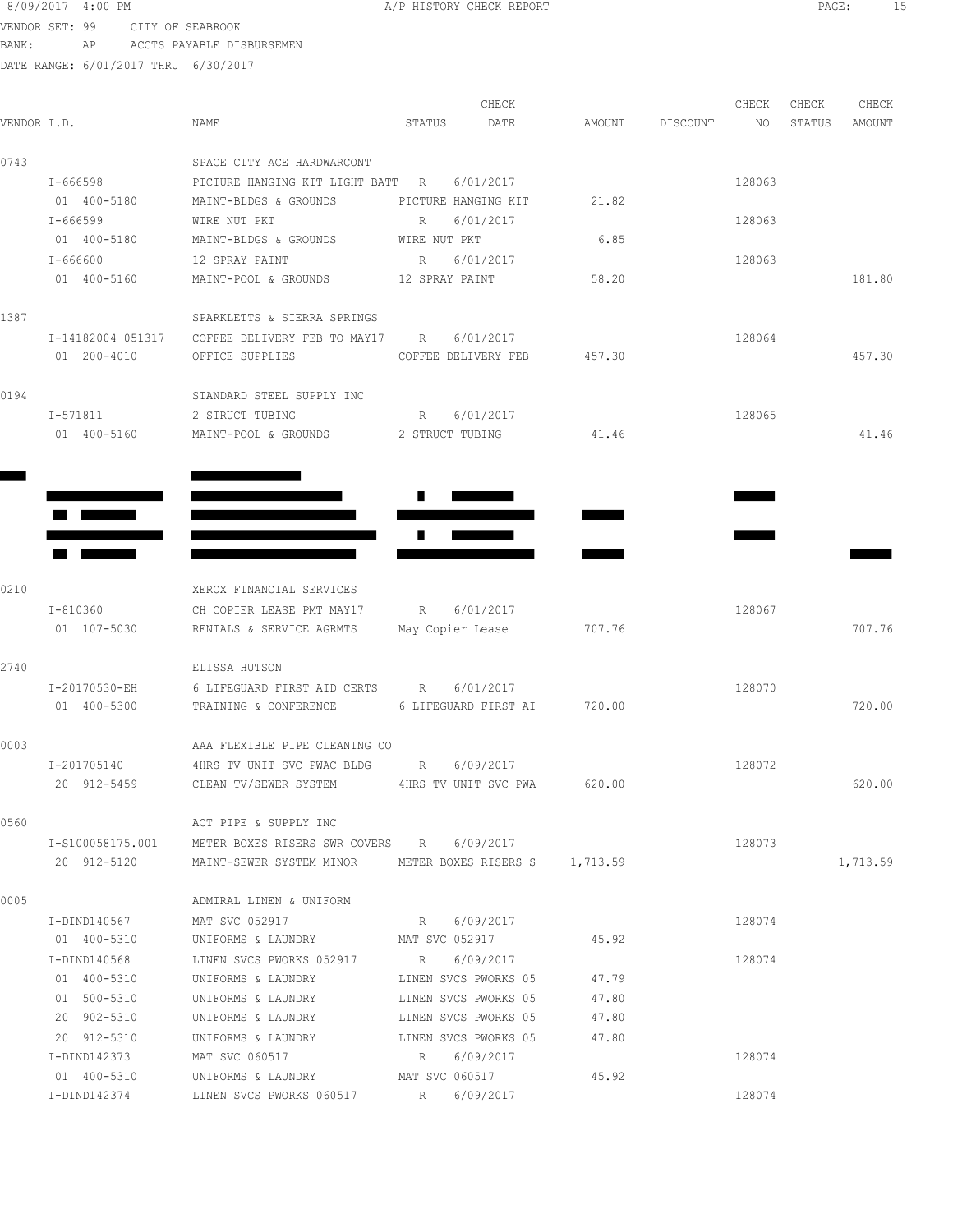### 8/09/2017 4:00 PM **PAGE:** 16

VENDOR SET: 99 CITY OF SEABROOK BANK: AP ACCTS PAYABLE DISBURSEMEN

|             |                                     |                                                       |              | CHECK                       |          |                 | CHECK  | CHECK  | CHECK    |
|-------------|-------------------------------------|-------------------------------------------------------|--------------|-----------------------------|----------|-----------------|--------|--------|----------|
| VENDOR I.D. |                                     | NAME                                                  | STATUS       | DATE                        |          | AMOUNT DISCOUNT | NO     | STATUS | AMOUNT   |
| 0005        |                                     | ADMIRAL LINEN & UNIFORCONT                            |              |                             |          |                 |        |        |          |
|             | I-DIND142374                        | LINEN SVCS PWORKS 060517 R                            |              | 6/09/2017                   |          |                 | 128074 |        |          |
|             | 01 400-5310                         | UNIFORMS & LAUNDRY                                    |              | LINEN SVCS PWORKS 06        | 47.79    |                 |        |        |          |
|             | 01 500-5310                         | UNIFORMS & LAUNDRY                                    |              | LINEN SVCS PWORKS 06        | 47.80    |                 |        |        |          |
|             | 20 902-5310                         | UNIFORMS & LAUNDRY                                    |              | LINEN SVCS PWORKS 06        | 47.80    |                 |        |        |          |
|             | 20 912-5310                         | UNIFORMS & LAUNDRY                                    |              | LINEN SVCS PWORKS 06        | 47.80    |                 |        |        |          |
|             | I-DOLI186142                        | JAIL LINEN SVC 053017                                 | R            | 6/09/2017                   |          |                 | 128074 |        |          |
|             | 50 501-5497                         | C.I.D.                                                |              | JAIL LINEN SVC 05301 133.23 |          |                 |        |        | 607.45   |
| 2053        |                                     | ADT SECURITY SERVICES INC                             |              |                             |          |                 |        |        |          |
|             |                                     | I-76445846-4FQ17 ALARM CARD ACCESS SVC CAROTHER R     |              | 6/09/2017                   |          |                 | 128076 |        |          |
|             | 41 410-5410                         | UTILITIES                                             |              | ALARM CARD ACCESS SV 152.45 |          |                 |        |        | 152.45   |
| 0006        |                                     | AFLAC                                                 |              |                             |          |                 |        |        |          |
|             | I-623744                            | AFLAC PREMIUMS MAY17 R                                |              | 6/09/2017                   |          |                 | 128077 |        |          |
|             | 01 001-1030                         | AFLAC INSURANCE DEDUCTS AFLAC PREMIUMS MAY17 1,495.96 |              |                             |          |                 |        |        | 1,495.96 |
| 1500        |                                     | AIRGAS USA LLC                                        |              |                             |          |                 |        |        |          |
|             | I-9063492426                        | ELECTRODES TIP CLNR BRSH CUPS R                       |              | 6/09/2017                   |          |                 | 128078 |        |          |
|             | 01 400-5180                         | MAINT-BLDGS & GROUNDS                                 |              | ELECTRODES TIP CLNR         | 69.31    |                 |        |        |          |
|             | 01 500-5180                         | MAINT-BLDGS & GROUNDS                                 |              | ELECTRODES TIP CLNR         | 69.31    |                 |        |        | 138.62   |
|             |                                     | AMELIA DESELLE                                        |              |                             |          |                 |        |        |          |
|             | I-20170506-REFUND-AD DEPOSIT REFUND |                                                       | R            | 6/09/2017                   |          |                 | 128079 |        |          |
|             | 41 041-1525                         | DEPOSITS - CAROTHER'S AMELIA DESELLE: DEPOS           |              |                             | 200.00   |                 |        |        | 200.00   |
| 0836        |                                     | APOLLO TIRE & WHEEL                                   |              |                             |          |                 |        |        |          |
|             | I-053017                            | P15 TIRE PATCH                                        | $R_{\perp}$  | 6/09/2017                   |          |                 | 128080 |        |          |
|             | 01 200-5110                         | MAINT-AUTOS & EQUIPMENT P15 TIRE PATCH                |              |                             | 15.00    |                 |        |        |          |
|             | I-060317                            | 50065 TIRE PATCH                                      | R            | 6/09/2017                   |          |                 | 128080 |        |          |
|             | 01 500-5110                         | MAINT-AUTOS & EQUIP                                   |              | 50065 TIRE PATCH            | 15.00    |                 |        |        | 30.00    |
| 0914        |                                     | AUTO ZONE COMMERCIAL                                  |              |                             |          |                 |        |        |          |
|             | I-1491952535                        | MECHANIX WEAR GLOVE                                   | R            | 6/09/2017                   |          |                 | 128081 |        |          |
|             | 01 220-5110                         | MAINT-AUTOS & EQUIP                                   |              | MECHANIX WEAR GLOVE         | 19.69    |                 |        |        |          |
|             | I-1491961487                        | VAPER CUT OFF WHEELS                                  | R            | 6/09/2017                   |          |                 | 128081 |        |          |
|             | 01 500-4400                         | SUPPLIES                                              |              | VAPER CUT OFF WHEELS        | 3.93     |                 |        |        |          |
|             | I-1491971567                        | WIPER BLADES                                          | R            | 6/09/2017                   |          |                 | 128081 |        |          |
|             | 20 902-5110                         | MAINT-AUTOS & EQUIPMENT                               | WIPER BLADES |                             | 48.74    |                 |        |        | 72.36    |
| 2732        |                                     | AXON ENTERPRISE, INC.                                 |              |                             |          |                 |        |        |          |
|             | I-SI1482127                         | 4 X26P BATTERY PKS & HANDLES                          | R            | 6/09/2017                   |          |                 | 128082 |        |          |
|             | 01 200-5311                         | HANDGUN TRAINING EXPENSE                              |              | 4 X26P BATTERY PKS &        | 4,183.12 |                 |        |        | 4,183.12 |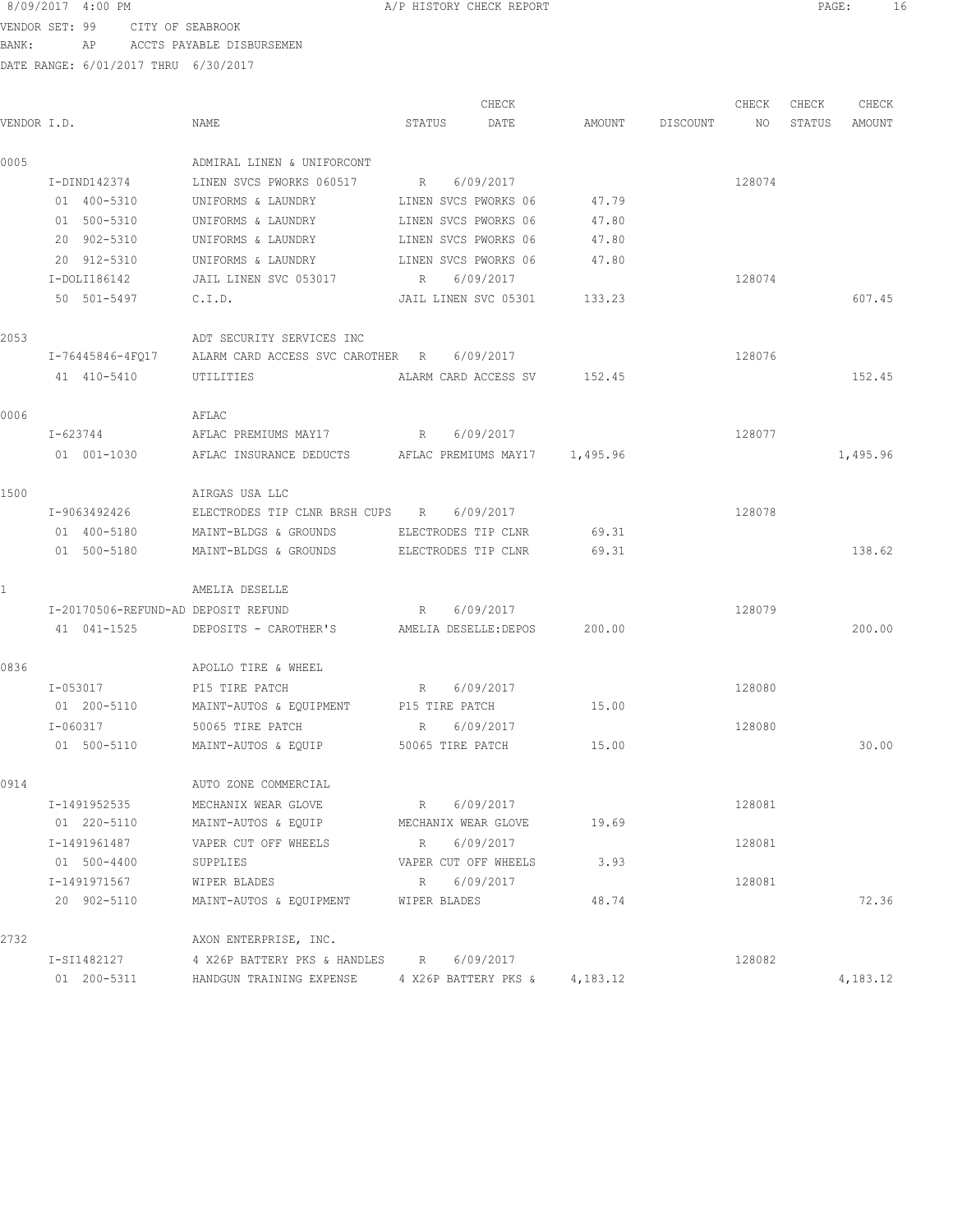### 8/09/2017 4:00 PM **PAGE:** 17 VENDOR SET: 99 CITY OF SEABROOK

BANK: AP ACCTS PAYABLE DISBURSEMEN

|             |                                     |                                                    |                      | CHECK                |        |          | CHECK  | CHECK  | CHECK    |
|-------------|-------------------------------------|----------------------------------------------------|----------------------|----------------------|--------|----------|--------|--------|----------|
| VENDOR I.D. |                                     | NAME                                               | STATUS               | DATE                 | AMOUNT | DISCOUNT | NO     | STATUS | AMOUNT   |
| 0029        |                                     | BAY ELECTRIC SUPPLY                                |                      |                      |        |          |        |        |          |
|             | I-1195801-00                        | ADV FLUORESCENT LAMPHOLDERS                        | R                    | 6/09/2017            |        |          | 128083 |        |          |
|             | 01 400-5180                         | MAINT-BLDGS & GROUNDS                              | ADV FLUORESCENT LAMP |                      | 63.31  |          |        |        |          |
|             | I-1195888-00                        | BALLAST & 6 12PK BULBS                             | R                    | 6/09/2017            |        |          | 128083 |        |          |
|             | 01 400-5275                         | ELECTRICAL SERVICES                                |                      | BALLAST & 6 12PK BUL | 125.32 |          |        |        | 188.63   |
|             |                                     | BILL BURKE                                         |                      |                      |        |          |        |        |          |
|             | I-20170531-REFUND-BB DEPOSIT REFUND |                                                    | R                    | 6/09/2017            |        |          | 128084 |        |          |
|             | 41 041-1525                         | DEPOSITS - CAROTHER'S BILL BURKE: DEPOSIT R        |                      |                      | 500.00 |          |        |        | 500.00   |
| 0428        |                                     | BROOKSIDE EQUIPMENT SALES                          |                      |                      |        |          |        |        |          |
|             | I-IL99927                           | 50081 THRUST PLATE BUSHINGS                        | R                    | 6/09/2017            |        |          | 128085 |        |          |
|             | 01 500-5110                         | MAINT-AUTOS & EQUIP                                |                      | 50081 THRUST PLATE B | 646.58 |          |        |        | 646.58   |
| 2719        |                                     | BUSINESS CARD 8455                                 |                      |                      |        |          |        |        |          |
|             | I-201705-8455                       | MAY17 CCD STMT CHARGES                             | R                    | 6/09/2017            |        |          | 128086 |        |          |
|             | 01 102-5465                         | MISC EXPENSE                                       | APPL FEE GFOA ACHIEV |                      | 435.00 |          |        |        |          |
|             | 01 102-5300                         | TRAINING & CONFERENCE                              | HOTEL CHGS YGARZA TM |                      | 631.35 |          |        |        |          |
|             | 01 102-5020                         | DUES & SUBSCRIPTIONS                               | TXPPA MEMBERSHIP KSH |                      | 75.00  |          |        |        |          |
|             | 01 102-5020                         | DUES & SUBSCRIPTIONS                               | TXPPA MEMBERSHIP ELO |                      | 75.00  |          |        |        | 1,216.35 |
| 2500        |                                     | BUSINESS CARD J/G                                  |                      |                      |        |          |        |        |          |
|             | I-201705-5295                       | MAY17 CCD STMT CHARGES                             | R                    | 6/09/2017            |        |          | 128087 |        |          |
|             | 01 106-5300                         | TRAINING & CONFERENCE                              |                      | HOTEL CHGS NATL HURR | 630.57 |          |        |        |          |
|             | 01 106-5300                         | TRAINING & CONFERENCE                              | HOTEL CHGS TDEM CONF |                      | 944.18 |          |        |        |          |
|             | 01 106-5020                         | DUES & SUBSCRIPTIONS                               | ANNUAL CCD MEMBERSHI |                      | 40.00  |          |        |        | 1,614.75 |
| 2510        |                                     | BUSINESS CARD K/P                                  |                      |                      |        |          |        |        |          |
|             | I-201705-3815                       | MAY17 CCD STMT CHARGES                             | R                    | 6/09/2017            |        |          | 128088 |        |          |
|             | 20 902-5300                         | TRAINING & CONFERENCE                              | TRNG MILLENIALS CRSE |                      | 50.00  |          |        |        |          |
|             | 20 912-5300                         | TRAINING CONFERENCE                                | TRNG MILLENIALS CRSE |                      | 50.00  |          |        |        |          |
|             | 01 107-5295                         | SAFETY COMMITTEE                                   |                      | DONUTS FOR SAFETY MT | 50.00  |          |        |        |          |
|             | 01 200-5180                         | MAINT-BLDGS & GROUNDS                              |                      | HAND SANITIZER DISPE | 131.29 |          |        |        |          |
|             | 01 107-5030                         | RENTALS & SERVICE AGRMTS                           | STORAGE UNIT RENTAL  |                      | 139.00 |          |        |        |          |
|             | 01 400-5465                         | MISC EXPENSE                                       |                      | PIZZA FOR POOL 05201 | 54.34  |          |        |        |          |
|             | 01 400-5464                         | EVENTS                                             | DRY CLEANING SVCS FM |                      | 22.02  |          |        |        |          |
|             | 20 902-5020                         | DUES & SUBSCRIPTIONS ANNUAL CCD MEMBERSHI          |                      |                      | 40.00  |          |        |        | 536.65   |
| 2653        |                                     | BUSINESS CARD N/K                                  |                      |                      |        |          |        |        |          |
|             | I-201705-1017                       | MAY17 CCD STMT CHARGES                             | R                    | 6/09/2017            |        |          | 128089 |        |          |
|             | 01 600-5240                         | CONTRACT SVCS-MOWING/DEMOLITIOREAL PROPERTY FILING |                      |                      | 124.80 |          |        |        |          |
|             | 01 600-4150                         | SMALL TOOLS & EQUIP                                | NFPA 101 LIFE SFTY C |                      | 247.10 |          |        |        | 371.90   |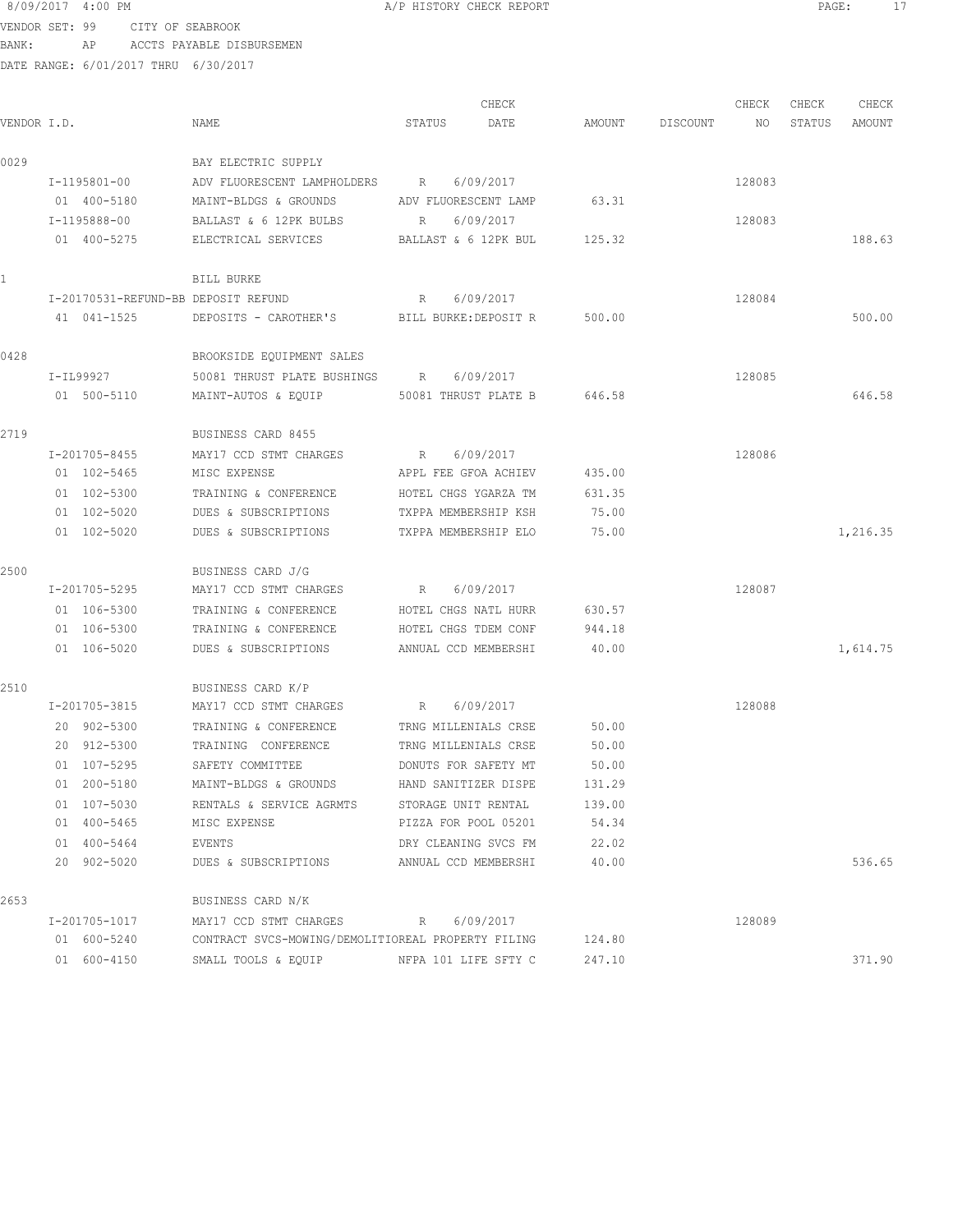8/09/2017 4:00 PM **A/P HISTORY CHECK REPORT PAGE:** 18 VENDOR SET: 99 CITY OF SEABROOK BANK: AP ACCTS PAYABLE DISBURSEMEN DATE RANGE: 6/01/2017 THRU 6/30/2017 CHECK CHECK CHECK CHECK CHECK CHECK CHECK CHECK CHECK CHECK CHECK CHECK CHECK CHECK CHECK CHECK CHECK CHECK CHECK CHECK CHECK CHECK CHECK CHECK CHECK CHECK CHECK CHECK CHECK CHECK CHECK CHECK CHECK CHECK CHECK CHECK CHECK VENDOR I.D. NAME STATUS DATE AMOUNT DISCOUNT NO STATUS AMOUNT 1693 BUSINESS CARD S/L I-201705-3355 MAY17 CCD STMT CHARGES R 6/09/2017 128090 01 600-5465 MISC EXPENDITURES TXDOT LUNCH 051617 51.96 51.96 2623 C & R WASTEWATER LLC I-109 6/09/2017 WWTP DEWATERING MAR17 R 6/09/2017 20 912-5455 SLUDGE DISPOSAL WWTP DEWATERING MAR1 9,780.44 9,780.44 1588 COMCAST I-201706-0001275 INTERNET SVCS PW JUN17 R 6/09/2017 128092 01 500-5030 RENTALS & SERVICE AGRMTS INTERNET SVCS PW JUN 29.12 20 902-5030 RENTALS & SERVICE AGRMTS INTERNET SVCS PW JUN 29.13 20 912-5030 RENTALS & SERVICE AGRMTS INTERNET SVCS PW JUN 29.13 87.38 1807 DATAVOX INC I-1035339 PWAC DOOR HARDWARE PROG PMT R 6/09/2017 128093 32 321-6020 EQUIPMENT PWAC DOOR HARDWARE P 31,382.93 1 DEBORAH PAVLOSKY I-20170605-REFUND-DP DEPOSIT REF R 6/09/2017 R 6/09/2017 01 001-1525 COMMUNITY HOUSE DEPOSITS DEBORAH PAVLOSKY:DEP 200.00 200.00 1232 DISA INC. I-1135988 4 DRUG URINE TESTS R 6/09/2017 128095 01 107-3145 DRUG TESTING 4 DRUG URINE TESTS 208.00 208.00 2389 EMERGENCY COMMUNICATION SERVIC I-1093 INSTALL JAIL SPKR VOL CONTROL R 6/09/2017 128096 01 200-5170 MAINT-RADIO EQUIPMENT INSTALL JAIL SPKR VO 246.57 246.57 0957 ENVIRONMENTAL RESOURCE ASSOCIA I-819764 TOTAL RESIDUAL CHLORINE & PH R 6/09/2017 128097 20 912-5285 LABORATORY FEES TOTAL RESIDUAL CHLOR 156.52 156.52 2556 FOREMOST PROMOTIONS I-394363 500 TRANSLUCENT PENS R 6/09/2017 128098

 50 501-5490 CRIME PREVENTION DIV EXP 500 TRANSLUCENT PENS 210.00 210.00 2741 FUELMAN I-NP50435532 FUEL CHGS 050817 TO 052117 R 6/09/2017 128099 01 200-4040 GAS & OIL/CITY SUPPLY FUEL CHGS 050817 TO 686.92 01 220-4040 GAS & OIL/CITY SUPPLY FUEL CHGS 050817 TO 119.84 01 600-4040 GAS & OIL FUEL CHGS 050817 TO 79.10 885.86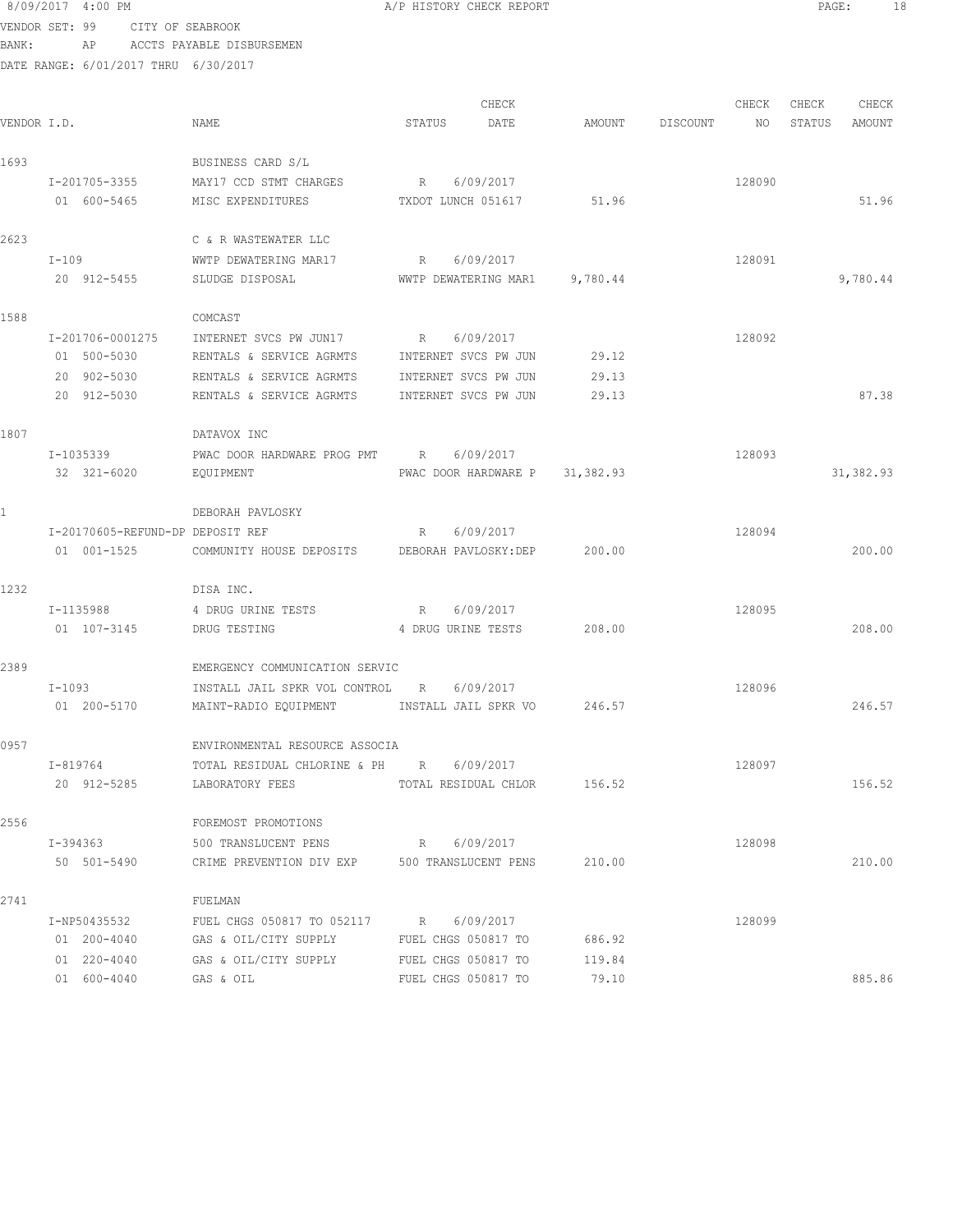## 8/09/2017 4:00 PM **A/P HISTORY CHECK REPORT PAGE:** 19

VENDOR SET: 99 CITY OF SEABROOK BANK: AP ACCTS PAYABLE DISBURSEMEN

|              |                 |                                                                |             | CHECK                         |                    | CHECK  | CHECK  | CHECK    |
|--------------|-----------------|----------------------------------------------------------------|-------------|-------------------------------|--------------------|--------|--------|----------|
| VENDOR I.D.  |                 | NAME                                                           | STATUS DATE |                               | AMOUNT DISCOUNT NO |        | STATUS | AMOUNT   |
| 0081         |                 | GALLS LLC                                                      |             |                               |                    |        |        |          |
|              | I-007559768     | LAFOSSE 2 TACLITE SHIRTS R                                     |             | 6/09/2017                     |                    | 128100 |        |          |
|              | 01 220-5310     | UNIFORMS & LAUNDRY                                             |             | LAFOSSE 2 TACLITE SH 112.00   |                    |        |        |          |
|              | I-007567974     | KONVICKA TACLITE PRO SHIRT R                                   |             | 6/09/2017                     |                    | 128100 |        |          |
|              | 01 220-5310     | UNIFORMS & LAUNDRY                                             |             | KONVICKA TACLITE PRO          | 52.00              |        |        |          |
|              | I-007567975     | SKINNER RADIO HOLDER & JACKET R                                |             | 6/09/2017                     |                    | 128100 |        |          |
|              | 01 200-5310     | UNIFORMS & LAUNDRY SKINNER RADIO HOLDER 204.95                 |             |                               |                    |        |        | 368.95   |
| 1439         |                 | GAYLE COOK                                                     |             |                               |                    |        |        |          |
|              |                 | I-20170605-REIMB-GC TRAVEL REIMB ICSC CONF MAY17 R 6/09/2017   |             |                               |                    | 128101 |        |          |
|              |                 | 01 102-5300 TRAINING & CONFERENCE HOTEL CHGS ICSC CONF 243.78  |             |                               |                    |        |        | 243.78   |
| 2566         |                 | GOLD STAR PETROLEUM INC                                        |             |                               |                    |        |        |          |
|              | I-90272         | FUEL DELIVERY 051817                                           | R 6/09/2017 |                               |                    | 128102 |        |          |
|              | 01 107-4050     | BULK PETROLEUM PURCHASES                                       |             | FUEL DELIVERY 051817 1,599.22 |                    |        |        |          |
|              | I-90355         | PUMP RENTAL CHG JUN17                                          | R 6/09/2017 |                               |                    | 128102 |        |          |
|              | 01 107-4150     | SMALL EQUIPMENT                                                |             | PUMP RENTAL CHG JUN1 227.42   |                    |        |        | 1,826.64 |
| 1192         |                 | HARRIS COUNTY TREASURER                                        |             |                               |                    |        |        |          |
|              | $I - 19520$     | EM RADIO AIRTIME SVCS MAY17 R 6/09/2017                        |             |                               |                    | 128103 |        |          |
|              | 01 106-5170     | MAINTENANCE - RADIOS EM RADIO AIRTIME SVC 1,014.00             |             |                               |                    |        |        | 1,014.00 |
| 2509         |                 | IPS ADVISORS LLP                                               |             |                               |                    |        |        |          |
|              | $I - 2974$      | BENEFIT CONNECTOR FEES JUN17 R 6/09/2017                       |             |                               |                    | 128104 |        |          |
|              | 01 107-5227     | PROF FEES-CONSULTING BENEFIT CONNECTOR FE 318.50               |             |                               |                    |        |        | 318.50   |
| $\mathbf{1}$ |                 | JANA RUNNELS                                                   |             |                               |                    |        |        |          |
|              |                 | I-20170531-REFUND-JR DEPOSIT REFUND                            |             | R 6/09/2017                   |                    | 128105 |        |          |
|              |                 | 41 041-1525 DEPOSITS - CAROTHER'S JANA RUNNELS: DEPOSIT 200.00 |             |                               |                    |        |        | 200.00   |
| 0880         |                 | LESLIE'S POOL SUPPLIES                                         |             |                               |                    |        |        |          |
|              | I-433-384074    | 3 POWER POWDER GRANULAR R                                      |             | 6/09/2017                     |                    | 128106 |        |          |
|              | 20 912-5120     | MAINT-SEWER SYSTEM MINOR                                       |             | 3 POWER POWDER GRANU 584.22   |                    |        |        | 584.22   |
| 2593         |                 | OVERHEAD DOOR COMPANY OF HOUST                                 |             |                               |                    |        |        |          |
|              | $I - C S 87603$ | SVFD DOOR 4 & 5 REPAIR SVCS R 6/09/2017                        |             |                               |                    | 128107 |        |          |
|              | 01 230-5180     | MAINT BLDGS & GROUNDS                                          |             | SVFD DOOR 4 & 5 REPA 1,396.50 |                    |        |        | 1,396.50 |
| 2297         |                 | PATHMARK TRAFFIC PRODUCTS                                      |             |                               |                    |        |        |          |
|              | I-023089        | 4 24IN SQUARE SIGNS                                            | R 6/09/2017 |                               |                    | 128108 |        |          |
|              | 01 500-5150     | MAINT-STREET SIGNS                                             |             | 4 24IN SQUARE SIGNS           | 91.36              |        |        | 91.36    |
| 0159         |                 | PROJECT SURVEILLANCE INC                                       |             |                               |                    |        |        |          |
|              | I-889825        | LAKE MIJA FIELD SVCS MAY17 R 6/09/2017                         |             |                               |                    | 128109 |        |          |
|              | 01 107-5211     | PROF FEES - INSPECTIONS                                        |             | LAKE MIJA FIELD SVCS          | 236.00             |        |        | 236.00   |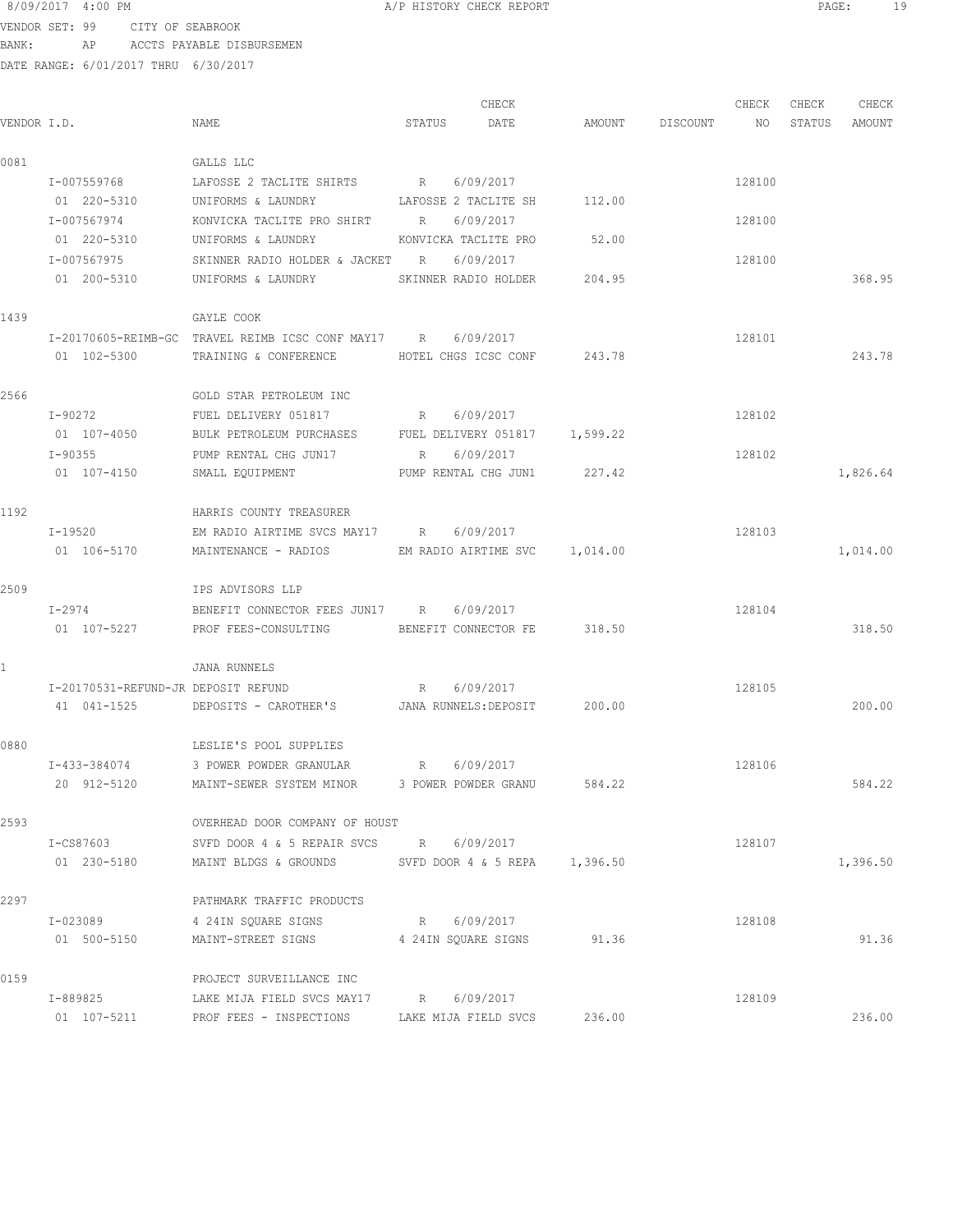8/09/2017 4:00 PM **BIORY CHECK REPORT A** A BIORY CHECK REPORT **PAGE:** 20 VENDOR SET: 99 CITY OF SEABROOK BANK: AP ACCTS PAYABLE DISBURSEMEN DATE RANGE: 6/01/2017 THRU 6/30/2017 CHECK CHECK CHECK CHECK CHECK CHECK CHECK CHECK CHECK CHECK CHECK CHECK CHECK CHECK CHECK CHECK CHECK CHECK CHECK CHECK CHECK CHECK CHECK CHECK CHECK CHECK CHECK CHECK CHECK CHECK CHECK CHECK CHECK CHECK CHECK CHECK CHECK VENDOR I.D. NAME STATUS DATE AMOUNT DISCOUNT NO STATUS AMOUNT 1 RICHARD O. BARHAM

I-5474 SEEDLINGS R 6/09/2017 128110 01 400-4095 NURSERY SUPPLIES RICHARD O. BARHAM:SE 360.00 360.00 0180 SEABROOK VOL. FIRE DEPT I-201706-SVFD MONTHLY CONTRACT SVCS JUN17 R 6/09/2017 128111 01 230-5235 PROF FEES-SVFD CONTRACT CONTRACT SVCS JUN17 58,544.56 01 100-8605 DISPATCH & ANIMAL CONTROL CONTRACT SVCS JUN17 833.34CR 01 100-8605 DISPATCH & ANIMAL CONTROL CONTRACT SVCS JUN17 583.34CR 01 100-8606 LEASE OF FIRE STATION CONTRACT SVCS JUN17 27,558.75CR 01 230-5320 INSURANCE-AUTO CONTRACT SVCS JUN17 4,724.85CR 24,844.28 1 SHEILA ARTIS I-20170531-REFUND-SA DEPOSIT REFUND R 6/09/2017 128112 41 041-1525 DEPOSITS - CAROTHER'S SHEILA ARTIS:DEPOSIT 500.00 500.00 0743 SPACE CITY ACE HARDWARE I-0957910 DRAIN SNAKE & KEY R 6/09/2017 128113 01 400-5180 MAINT-BLDGS & GROUNDS DRAIN SNAKE & KEY 6.83 6.83 0323 SUPER SAVE FOOD STORE I-1244005 FUEL CHGS PW AUG15 TO MAY16 R 6/09/2017 128114 01 107-4050 BULK PETROLEUM PURCHASES FUEL CHGS AUG15 TO M 279.30 I-1244006 FUEL CHGS PW JUN16 TO FEB17 R 6/09/2017 128114 01 107-4050 BULK PETROLEUM PURCHASES FUEL CHGS PW JUN16 T 207.11 2007 2007 2672 SWA GROUP INC I-169818 MASTER PLAN APR17 SVCS CONCEPT R 6/09/2017 128115 15 150-5227 PROF FEES - CONSULTING MASTER PLAN APR17 SV 26,700.00 26,700.00 2015 SYSCO HOUSTON INC I-167458915 TRASH BAGS TPAPER TOWELS CUPS R 6/09/2017 128116 01 400-4400 SUPPLIES TRASH BAGS TPAPER TO 652.89 652.89 2734 TEXAS A&M ENGINEERING EXTENSIO I-KB7233118 BASIC WWOP COURSE MCCLENNAN R 6/09/2017 128117 20 902-5300 TRAINING & CONFERENCE BASIC WWOP COURSE MC 195.00 20 912-5300 TRAINING CONFERENCE BASIC WWOP COURSE MC 195.00 390.00 0200 TEXAS MUNICIPAL I-TMR201705312420 CITY & EMPLOYEE PORTIONS R 6/09/2017 128118 01 001-1028 RETIREMENT PAYABLE CITY & EMPLOYEE PORT 15,799.80 01 100-3110 RETIREMENT CITY & EMPLOYEE PORT 537.72 01 102-3110 RETIREMENT CITY & EMPLOYEE PORT 4,087.81 01 103-3110 RETIREMENT CITY & EMPLOYEE PORT 1,042.11 01 106-3110 RETIREMENT CITY & EMPLOYEE PORT 508.99 01 200-3110 RETIREMENT CITY & EMPLOYEE PORT 11,269.67

01 210-3110 RETIREMENT CITY & EMPLOYEE PORT 331.45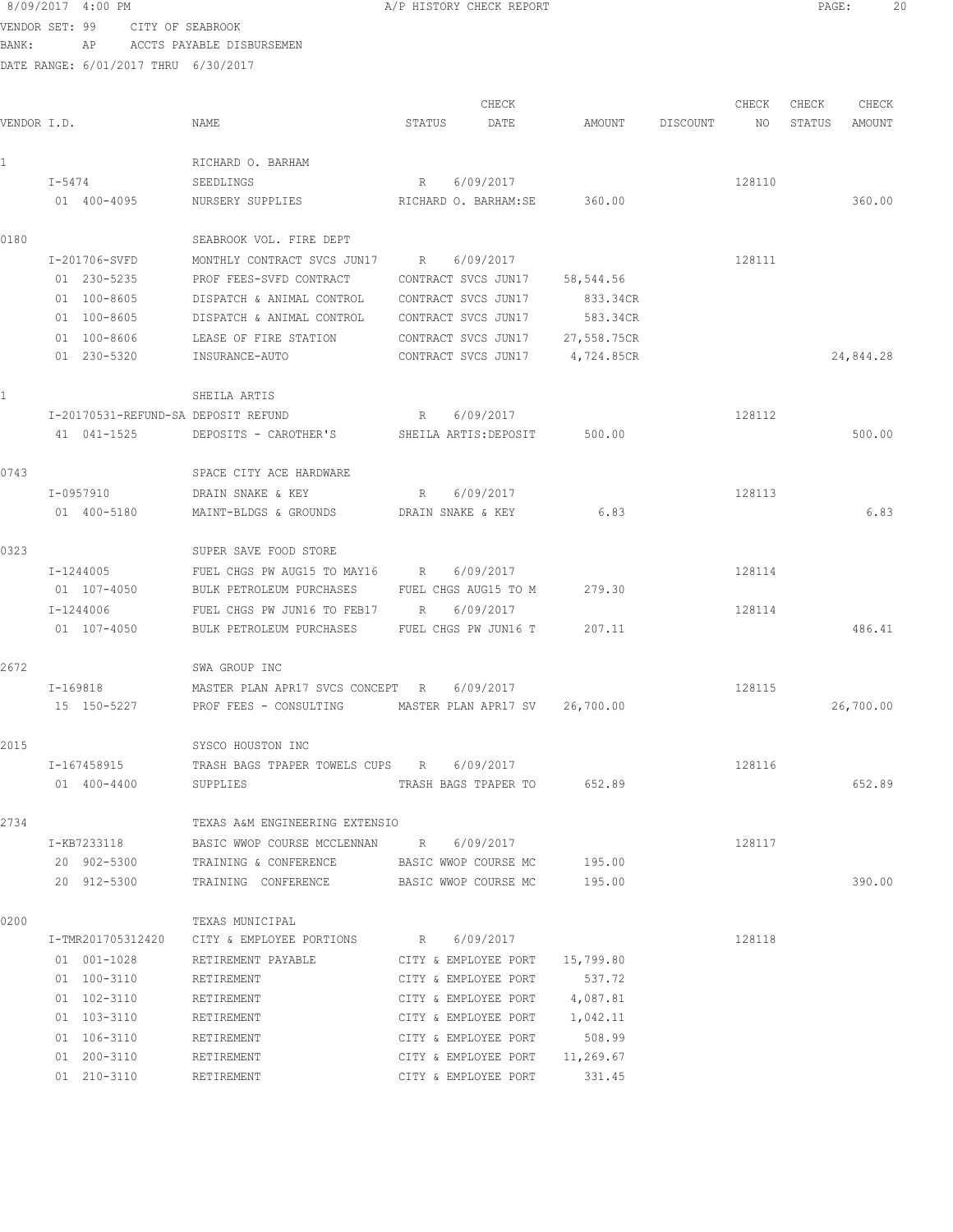#### 8/09/2017 4:00 PM **A/P HISTORY CHECK REPORT PAGE:** 21

VENDOR SET: 99 CITY OF SEABROOK BANK: AP ACCTS PAYABLE DISBURSEMEN

|             |                                     |                                               |                      | CHECK                         |          |                 | CHECK  | CHECK  | CHECK     |
|-------------|-------------------------------------|-----------------------------------------------|----------------------|-------------------------------|----------|-----------------|--------|--------|-----------|
| VENDOR I.D. |                                     | NAME                                          | STATUS               | DATE                          |          | AMOUNT DISCOUNT | NO     | STATUS | AMOUNT    |
| 0200        |                                     | TEXAS MUNICIPAL<br>CONT                       |                      |                               |          |                 |        |        |           |
|             | I-TMR201705312420                   | CITY & EMPLOYEE PORTIONS                      | R                    | 6/09/2017                     |          |                 | 128118 |        |           |
|             | 01 220-3110                         | RETIREMENT                                    | CITY & EMPLOYEE PORT |                               | 1,506.78 |                 |        |        |           |
|             | 01 400-3110                         | RETIREMENT                                    | CITY & EMPLOYEE PORT |                               | 1,598.34 |                 |        |        |           |
|             | 01 500-3110                         | RETIREMENT                                    | CITY & EMPLOYEE PORT |                               | 2,978.71 |                 |        |        |           |
|             | 01 600-3110                         | RETIREMENT                                    | CITY & EMPLOYEE PORT |                               | 2,257.04 |                 |        |        |           |
|             | 01 700-3110                         | RETIREMENT                                    | CITY & EMPLOYEE PORT |                               | 1,120.74 |                 |        |        |           |
|             | 15 150-3110                         | RETIREMENT                                    | CITY & EMPLOYEE PORT |                               | 472.60   |                 |        |        |           |
|             | 20 902-3110                         | RETIREMENT                                    | CITY & EMPLOYEE PORT |                               | 2,422.83 |                 |        |        |           |
|             | 20 905-3110                         | RETIREMENT                                    | CITY & EMPLOYEE PORT |                               | 813.70   |                 |        |        |           |
|             | 20 912-3110                         | RETIREMENT                                    |                      | CITY & EMPLOYEE PORT          | 1,960.99 |                 |        |        |           |
|             | 50 501-3110                         | RETIREMENT                                    |                      | CITY & EMPLOYEE PORT          | 2,166.01 |                 |        |        | 50,875.29 |
| 2742        |                                     | CLAUDE ARTHUR PICHARD III                     |                      |                               |          |                 |        |        |           |
|             | I-101934621                         | REPORT REVIEWS TRNG 4 EMPL                    | R                    | 6/09/2017                     |          |                 | 128120 |        |           |
|             | 01 200-5300                         | TRAINING & CONFERENCE                         | REPORT REVIEWS TRNG  |                               | 796.00   |                 |        |        | 796.00    |
|             |                                     | TRICIA LOTZ                                   |                      |                               |          |                 |        |        |           |
|             | I-20170605-REFUND-TL DEPOSIT REFUND |                                               | R                    | 6/09/2017                     |          |                 | 128121 |        |           |
|             | 01 001-1525                         | COMMUNITY HOUSE DEPOSITS TRICIA LOTZ: DEPOSIT |                      |                               | 100.00   |                 |        |        | 100.00    |
| 1426        |                                     | TYLER TECHNOLOGIES - INCODE DI                |                      |                               |          |                 |        |        |           |
|             | I-025-191409                        | UB MONTHLY INSITE JUN17                       | R                    | 6/09/2017                     |          |                 | 128122 |        |           |
|             | 20 905-5030                         | RENTALS & SERVICE AGRMTS                      | UB MONTHLY INSITE JU |                               | 190.00   |                 |        |        |           |
|             | I-025-191410                        | COURT MONTHLY INSITE JUN17                    | R                    | 6/09/2017                     |          |                 | 128122 |        |           |
|             | 79 790-5030                         | SERVICE AGREEMENTS                            | COURT MONTHLY INSITE |                               | 150.00   |                 |        |        | 340.00    |
| 0919        |                                     | VERIZON WIRELESS                              |                      |                               |          |                 |        |        |           |
|             | I-9785973022                        | PD CELL AIRCARD SVCS MAY17 R 6/09/2017        |                      |                               |          |                 | 128123 |        |           |
|             | 01 200-5400                         | TELEPHONE                                     |                      | PD CELL AIRCARD SVCS 1,266.09 |          |                 |        |        | 1,266.09  |
| 0035        |                                     | WASTE MANAGEMENT OF TEXAS INC                 |                      |                               |          |                 |        |        |           |
|             | I-1767077-1791-2                    | 40YD ROLLOFF SVCS PW MAY17                    | R                    | 6/09/2017                     |          |                 | 128124 |        |           |
|             | 20 922-5466                         | STORM CLEANUP EXPENSE                         |                      | 40YD ROLLOFF SVCS PW          | 1,305.22 |                 |        |        | 1,305.22  |
| 0210        |                                     | XEROX FINANCIAL SERVICES                      |                      |                               |          |                 |        |        |           |
|             | I-813834                            | PD COPIER LEASE PMT MAY17                     | R                    | 6/09/2017                     |          |                 | 128125 |        |           |
|             | 01 200-5030                         | RENTALS & SERVICE AGRMTS                      | PD COPIER LEASE PMT  |                               | 402.78   |                 |        |        | 402.78    |
| 1750        |                                     | A & L AUTOMOTIVE                              |                      |                               |          |                 |        |        |           |
|             | I-16872                             | P5 STATE INSPECTION SVCS                      | R                    | 6/13/2017                     |          |                 | 128127 |        |           |
|             | 01 200-5110                         | MAINT-AUTOS & EQUIPMENT                       | P5 STATE INSPECTION  |                               | 25.50    |                 |        |        |           |
|             | $I - 16875$                         | P3 WHEEL ALIGNMENT                            | R 6/13/2017          |                               |          |                 | 128127 |        |           |
|             | 01 200-5110                         | MAINT-AUTOS & EQUIPMENT                       | P3 WHEEL ALIGNMENT   |                               | 50.00    |                 |        |        | 75.50     |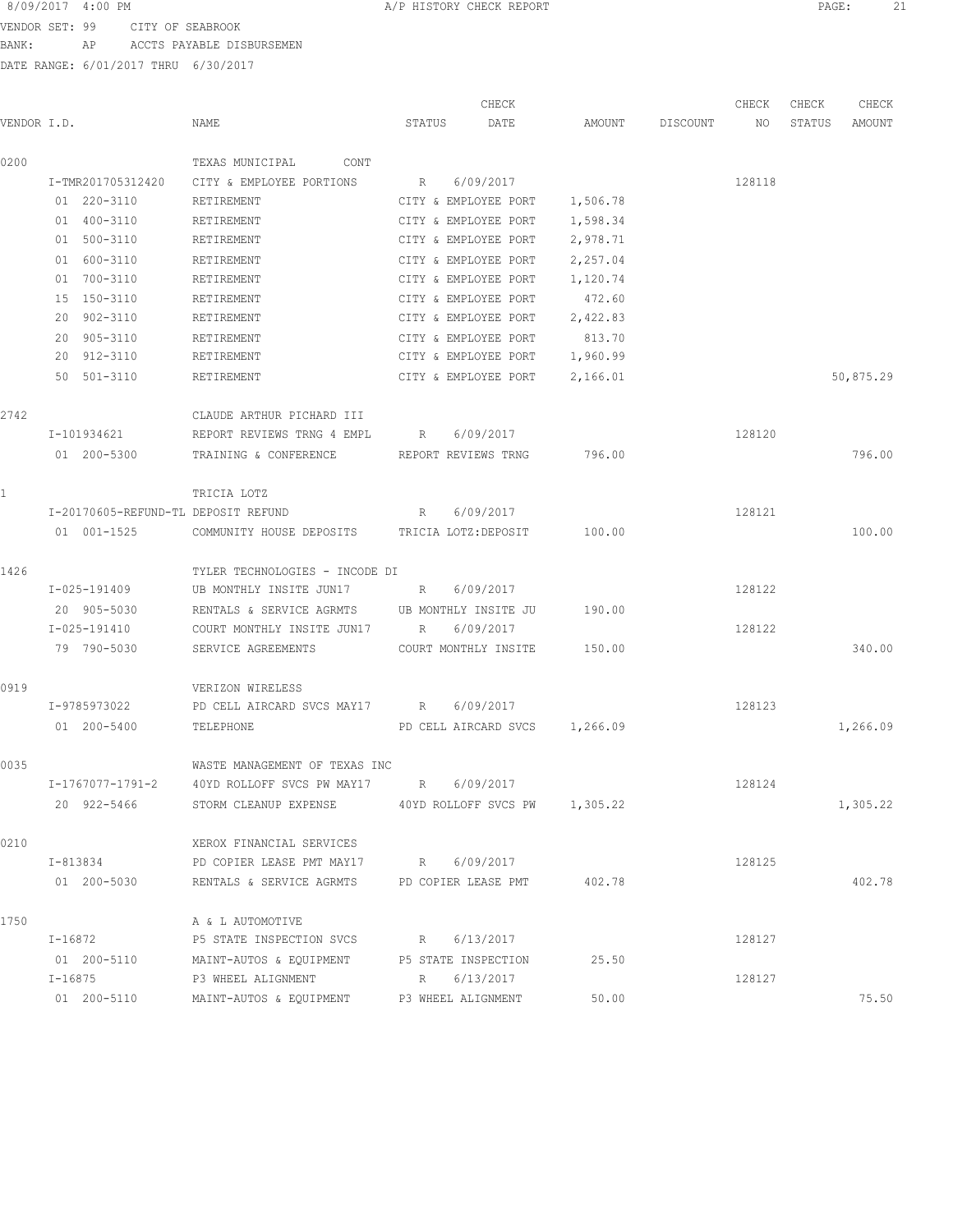VENDOR SET: 99 CITY OF SEABROOK BANK: AP ACCTS PAYABLE DISBURSEMEN DATE RANGE: 6/01/2017 THRU 6/30/2017 CHECK CHECK CHECK CHECK CHECK CHECK CHECK CHECK CHECK CHECK CHECK CHECK CHECK CHECK CHECK CHECK CHECK CHECK CHECK CHECK CHECK CHECK CHECK CHECK CHECK CHECK CHECK CHECK CHECK CHECK CHECK CHECK CHECK CHECK CHECK CHECK CHECK VENDOR I.D. NAME STATUS DATE AMOUNT DISCOUNT NO STATUS AMOUNT 1671 ALESIA HAMMOCK I-20170607-MILEAGE MILEAGE PARKING PLAT FILING R 6/13/2017 128128 01 600-5465 MISC EXPENDITURES MILEAGE PARKING PLAT 36.28 2578 ANTHONY JAMBRIK I-20170605-REIMB-AJ REIMB TCOLE CLASS 2108 R 6/13/2017 128129 01 200-5300 TRAINING & CONFERENCE REIMB TCOLE CLASS 21 50.00 50.00 50.00 0963 ARBITRAGE COMPLIANCE SPECIALIS I-1018943 2013 GO ARBITRAGE REBATE R 6/13/2017 128130 01 001-1080 DUE TO DEBT SERVICE FUND 2013 GO ARBITRAGE RE 1,875.00 1,875.00 1,875.00 2115 BUSINESS CARD G/C I-201705-1863 MAY17 CCD STMT CHARGES R 6/13/2017 128131 01 102-5300 TRAINING & CONFERENCE HOTEL DEPOSIT ICSC C 107.71 01 107-5465 MISC EXPENSE MEAL CHG MARIOS PIZZ 53.85 01 102-5300 TRAINING & CONFERENCE AIRFARE ICSC CONF 20 514.41 01 107-4010 OFFICE SUPPLIES POSTAGE CHG FEDEX 05 6.64 682.61 682.61 2061 BUSINESS CARD G/R I-201705-1082 MAY17 CCD STMT CHARGES R 6/13/2017 128132 01 100-3300 MAYOR & COUNCIL FEES LATE FEE & FINANCE C 54.17 54.17 1816 BUSINESS CARD G/S I-201705-9806 MAY17 CCD STMT CHARGES R 6/13/2017 128133 01 103-4150 SMALL TOOLS & EQUIPMENT FRYS PURCHASE 042517 301.90 01 103-5300 TRAINING & CONFERENCE MANAGING MILLENIALS 50.00 01 103-4150 SMALL TOOLS & EQUIPMENT PEDESTAL FOR CARD RE 325.25 01 103-4150 SMALL TOOLS & EQUIPMENT RETURN HOME DEPOT PU 45.00CR 632.15 2517 BUSINESS CARD R/H I-201705-6079 MAY17 CCD STMT CHARGES R 6/13/2017 128134 01 100-5195 ELECTION EXPENSE ELECTION WKRS LUNCH 21.92 01 100-5195 ELECTION EXPENSE ELECTION WKRS SNACKS 29.52 01 100-5195 ELECTION EXPENSE ELECTION WKRS LUNCH 25.43 01 100-5195 ELECTION EXPENSE ELECTION WKRS LUNCH 27.21 01 100-5195 ELECTION EXPENSE ELECTION WKRS LUNCH 26.41 01 100-5195 ELECTION EXPENSE ELECTION WKRS SNACKS 5.96 01 100-5195 ELECTION EXPENSE ELECTION WKRS LUNCH 17.71 01 100-5195 ELECTION EXPENSE CAKE PLACE PURCH 050 25.00 01 100-5195 **ELECTION EXPENSE ELECTION WKRS LUNCH** 25.84 01 100-5195 ELECTION EXPENSE ELECTION WKRS LUNCH 69.64 01 100-5195 ELECTION EXPENSE ELECTION WKRS LUNCH 54.75 01 100-5195 ELECTION EXPENSE DELIVERY PROVISIONAL 9.00 01 100-5195 BLECTION EXPENSE PICKUP PROVISIONAL B 9.00 01 100-5465 MISC EXPENDITURES COUNCIL RECEPTION IT 73.17 01 100-5195 ELECTION EXPENSE ELECTION WKRS LUNCH 43.57

01 100-5020 DUES & SUBSCRIPTIONS ANNUAL CCD MEMBERSHI 40.00

8/09/2017 4:00 PM **BIORY CHECK REPORT A** A BIORY CHECK REPORT **PAGE:** 22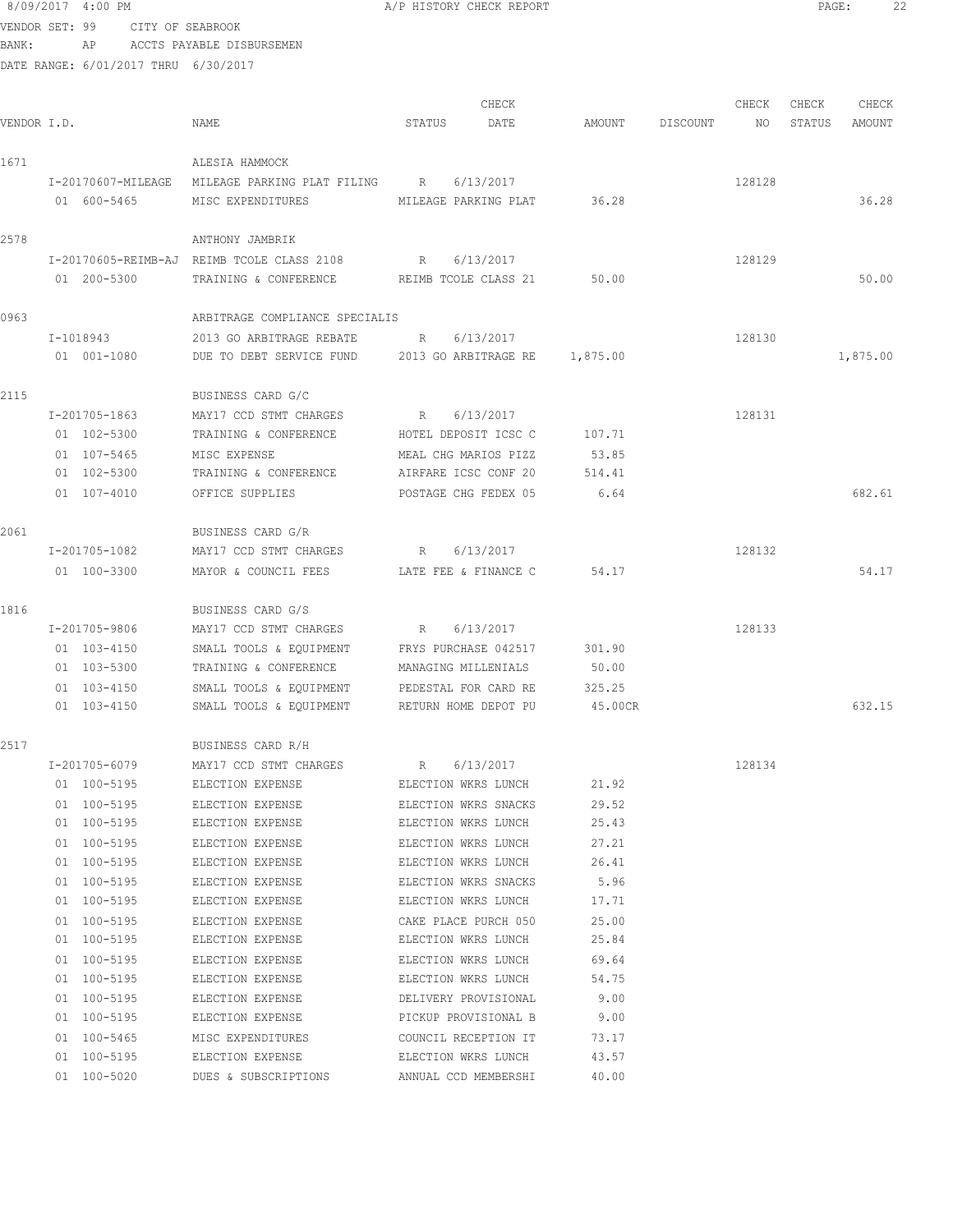|             | 8/09/2017 4:00 PM                    |                                      | A/P HISTORY CHECK REPORT      |          |          |        | PAGE:  | 23       |  |
|-------------|--------------------------------------|--------------------------------------|-------------------------------|----------|----------|--------|--------|----------|--|
|             | VENDOR SET: 99<br>CITY OF SEABROOK   |                                      |                               |          |          |        |        |          |  |
| BANK:       | AP                                   | ACCTS PAYABLE DISBURSEMEN            |                               |          |          |        |        |          |  |
|             | DATE RANGE: 6/01/2017 THRU 6/30/2017 |                                      |                               |          |          |        |        |          |  |
|             |                                      |                                      |                               |          |          |        |        |          |  |
|             |                                      |                                      | CHECK                         |          |          | CHECK  | CHECK  | CHECK    |  |
| VENDOR I.D. |                                      | NAME                                 | STATUS<br>DATE                | AMOUNT   | DISCOUNT | NO.    | STATUS | AMOUNT   |  |
|             |                                      |                                      |                               |          |          |        |        |          |  |
| 2517        |                                      | BUSINESS CARD R/H<br>CONT            |                               |          |          |        |        |          |  |
|             | I-201705-6079                        | MAY17 CCD STMT CHARGES               | R<br>6/13/2017                |          |          | 128134 |        |          |  |
|             | 01 100-5465                          | MISC EXPENDITURES                    | FINANCE CHGS                  | 15.60    |          |        |        | 519.73   |  |
|             |                                      |                                      |                               |          |          |        |        |          |  |
| 2743        |                                      | BY MORRELL                           |                               |          |          |        |        |          |  |
|             | I-060517                             | 5000 VISITOR GUIDE BROCHURES R       | 6/13/2017                     |          |          | 128136 |        |          |  |
|             | 15 150-5010                          | ADVERTISING                          | 5000 VISITOR GUIDE B 1,675.00 |          |          |        |        | 1,675.00 |  |
| 0057        |                                      | CITY OF SEABROOK                     |                               |          |          |        |        |          |  |
|             | I-201705-WATER                       | WATER SVCS MAY17                     | 6/13/2017<br>R                |          |          | 128137 |        |          |  |
|             | 01 107-5410                          | UTILITIES                            | WATER SVCS MAY17              | 430.54   |          |        |        |          |  |
|             | 01 200-5410                          | UTILITIES                            | WATER SVCS MAY17              | 13.40    |          |        |        |          |  |
|             | 01 210-5410                          | UTILITIES                            | WATER SVCS MAY17              | 24.98    |          |        |        |          |  |
|             | 01 230-5410                          | UTILITIES                            | WATER SVCS MAY17              | 94.19    |          |        |        |          |  |
|             | 01 400-5410                          | UTILITIES                            | WATER SVCS MAY17              | 2,295.85 |          |        |        |          |  |
|             | 01 500-5410                          | UTILITIES                            | WATER SVCS MAY17              | 134.00   |          |        |        |          |  |
|             | 20 902-5410                          | UTILITIES                            | WATER SVCS MAY17              | 24.99    |          |        |        |          |  |
|             | 20 912-5410                          | UTILITIES                            | WATER SVCS MAY17              | 2,418.64 |          |        |        |          |  |
|             | 41 410-5410                          | UTILITIES                            | WATER SVCS MAY17              | 246.45   |          |        |        |          |  |
|             | I-201706-DUMPSTERS                   | DUMPSTER CHGS JUN17                  | R 6/13/2017                   |          |          | 128137 |        |          |  |
|             | 01 107-5410                          | UTILITIES                            | DUMPSTER CHGS JUN17           | 429.88   |          |        |        |          |  |
|             | 01 230-5410                          | UTILITIES                            | DUMPSTER CHGS JUN17           | 182.54   |          |        |        |          |  |
|             | 01 400-5410                          | UTILITIES                            | DUMPSTER CHGS JUN17           | 1,561.12 |          |        |        |          |  |
|             | 01 500-5410                          | UTILITIES                            | DUMPSTER CHGS JUN17           | 48.86    |          |        |        |          |  |
|             | 20 902-5410                          | UTILITIES                            | DUMPSTER CHGS JUN17           | 48.85    |          |        |        |          |  |
|             | 20 912-5410                          | UTILITIES                            | DUMPSTER CHGS JUN17           | 189.41   |          |        |        | 8,143.70 |  |
|             |                                      |                                      |                               |          |          |        |        |          |  |
| 1090        |                                      | CROWN TROPHY                         |                               |          |          |        |        |          |  |
|             | I-17-29441                           | 6 8IN GAVELS WITH SOUND BLOCK R      | 6/13/2017                     |          |          | 128139 |        |          |  |
|             | 01 100-5465                          | MISC EXPENDITURES                    | 6 8IN GAVELS WITH SO          | 179.40   |          |        |        |          |  |
|             | I-17-29442                           | 3 COUNCIL NAMEPLATES                 | R 6/13/2017                   |          |          | 128139 |        |          |  |
|             | 01 100-5465                          | MISC EXPENDITURES                    | 3 COUNCIL NAMEPLATES          | 37.50    |          |        |        |          |  |
|             | I-17-29505                           | 3 10IN GAVELS BOA & BSC              | R 6/13/2017                   |          |          | 128139 |        |          |  |
|             | 01 100-5465                          | MISC EXPENDITURES                    | 3 10IN GAVELS BOA &           | 102.25   |          |        |        | 319.15   |  |
| 1604        |                                      | ENDEAVOUR MARINA                     |                               |          |          |        |        |          |  |
|             | I-CS037561                           | 24 GALS FUEL FOR PD BOAT R 6/13/2017 |                               |          |          | 128140 |        |          |  |
|             | 50 501-5503                          | MARINE PATROL                        | 24 GALS FUEL FOR PD           | 73.94    |          |        |        | 73.94    |  |
| 0081        |                                      | GALLS LLC                            |                               |          |          |        |        |          |  |
|             | I-007587608                          | SKINNER 3 TAC LITE PANTS R 6/13/2017 |                               |          |          | 128141 |        |          |  |
|             | 01 200-5310                          | UNIFORMS & LAUNDRY                   | SKINNER 3 TAC LITE P 135.00   |          |          |        |        | 135.00   |  |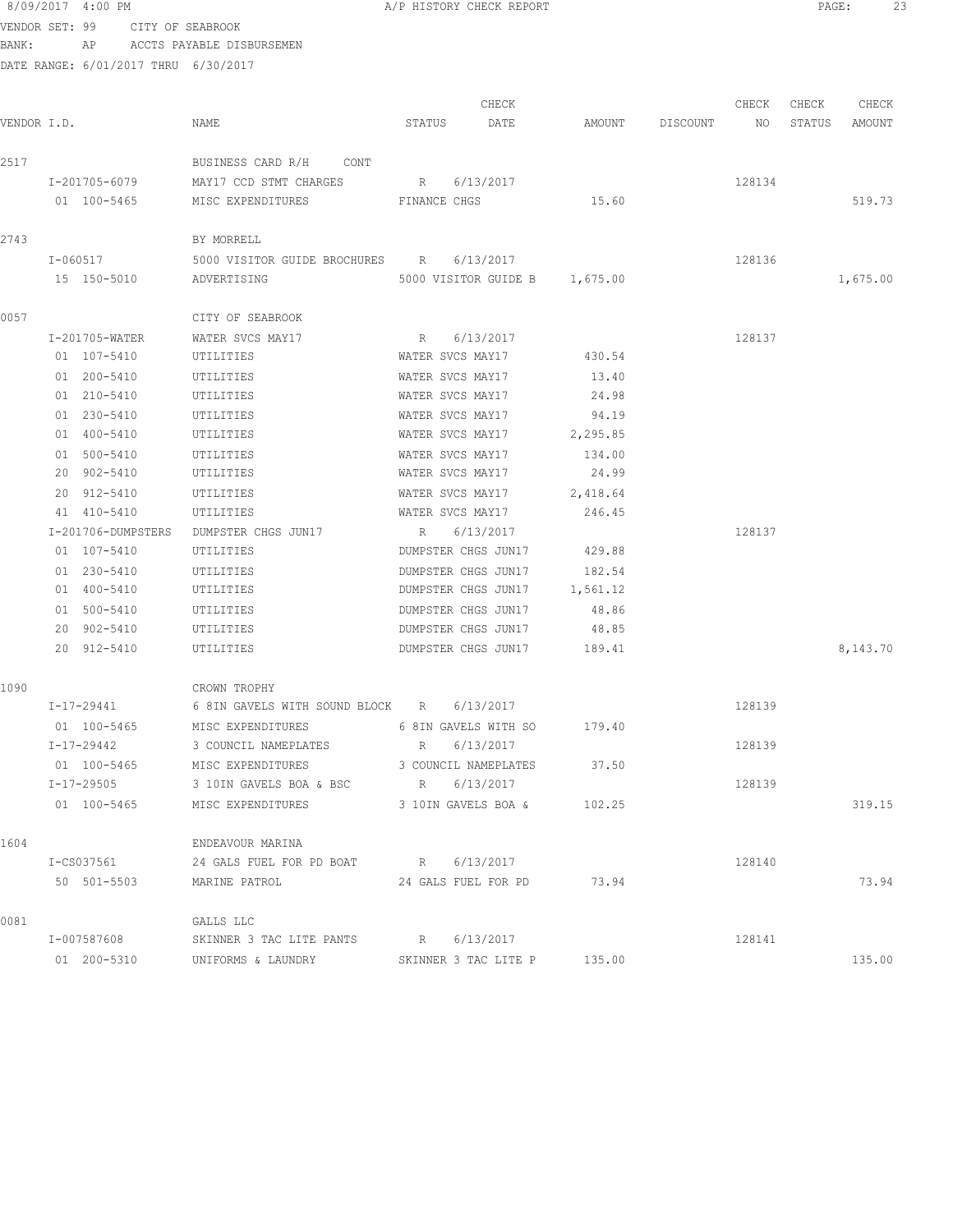### 8/09/2017 4:00 PM **PAGE:** 24

VENDOR SET: 99 CITY OF SEABROOK BANK: AP ACCTS PAYABLE DISBURSEMEN

|             |                   |                                                     |                      | CHECK                |                                |          | CHECK  | CHECK  | CHECK     |
|-------------|-------------------|-----------------------------------------------------|----------------------|----------------------|--------------------------------|----------|--------|--------|-----------|
| VENDOR I.D. |                   | NAME                                                | STATUS               | DATE                 | AMOUNT                         | DISCOUNT | NO     | STATUS | AMOUNT    |
| 1192        |                   | HARRIS COUNTY TREASURER                             |                      |                      |                                |          |        |        |           |
|             | $I - 19449$       | PD RADIO AIRTIME SVCS MAY17 R                       |                      | 6/13/2017            |                                |          | 128142 |        |           |
|             | 01 200-5170       | MAINT-RADIO EQUIPMENT PD RADIO AIRTIME SVC 2,223.00 |                      |                      |                                |          |        |        | 2,223.00  |
| 0100        |                   | HOME DEPOT CREDIT SERVICES                          |                      |                      |                                |          |        |        |           |
|             | I-201705-9051     | MAY17 HOME DEPOT STMT CHGS                          | R                    | 6/13/2017            |                                |          | 128143 |        |           |
|             | 01 500-4400       | SUPPLIES                                            |                      | INSECT KILLER SUPPLI | 11.29                          |          |        |        |           |
|             | 20 902-4400       | SUPPLIES                                            | INSECT KILLER SUPPLI |                      | 11.29                          |          |        |        |           |
|             | 20 912-4400       | SUPPLIES                                            | INSECT KILLER SUPPLI |                      | 11.30                          |          |        |        |           |
|             | 01 400-5180       | MAINT-BLDGS & GROUNDS                               | LIMESTONE BRICKS QUI |                      | 114.40                         |          |        |        |           |
|             | 01 500-5180       | MAINT-BLDGS & GROUNDS                               | LIMESTONE BRICKS QUI |                      | 114.40                         |          |        |        |           |
|             | 20 902-5180       | MAINT-BLDGS & GROUNDS                               | LIMESTONE BRICKS QUI |                      | 114.40                         |          |        |        |           |
|             | 01 500-5145       | MAINT-DRAINAGE                                      | MORTAR MIX 60LB MORT |                      | 82.72                          |          |        |        |           |
|             | 41 410-4150       | SMALL TOOLS & EQUIP                                 | ECHO 17IN & 16IN GAS |                      | 353.94                         |          |        |        |           |
|             | 41 410-5180       | MAINT-BLDG AND GROUNDS                              | POND FOUNTAIN PUMP   |                      | 42.98                          |          |        |        |           |
|             | 20 912-4400       | SUPPLIES                                            |                      | KOHLER WALK AIR FILT | 7.98                           |          |        |        |           |
|             | 20 902-4400       | SUPPLIES                                            | WD40 SAW BALDES PIPE |                      | 52.53                          |          |        |        |           |
|             | 20 912-4400       | SUPPLIES                                            | WD40 SAW BALDES PIPE |                      | 52.52                          |          |        |        |           |
|             | 20 912-5120       | MAINT-SEWER SYSTEM MINOR                            | HENRY EXTREME WET PA |                      | 29.88                          |          |        |        |           |
|             | 01 400-4150       | SMALL EQUIPMENT OR TOOLS ANGLE GRNDS BEAD WHL       |                      |                      | 233.88                         |          |        |        |           |
|             | 20 902-5130       | MAINT-WATER SYSTEM MINOR NZL ORBIT PIPE ELBOW       |                      |                      | 35.39                          |          |        |        |           |
|             | 01 500-4400       | SUPPLIES                                            | 5LB LINCOLN ELECTRDS |                      | 28.94                          |          |        |        |           |
|             | 01 400-5160       | MAINT-POOL & GROUNDS PWHOSES DRILL KIT WE           |                      |                      | 217.40                         |          |        |        |           |
|             | 01 400-5110       | MAINT-AUTOS & EQUIPMENT ECHO BAR CHAIL OIL          |                      |                      | 11.98                          |          |        |        |           |
|             | 41 410-4150       | SMALL TOOLS & EQUIP                                 | SPECTRACIDE ECHO LIN |                      | 141.81                         |          |        |        |           |
|             | 01 400-5160       | MAINT-POOL & GROUNDS                                | PW NOZZLE SET QK CON |                      | 81.86                          |          |        |        |           |
|             | 41 410-4150       | SMALL TOOLS & EQUIP                                 | BLACK BAGS 28IN BYPA |                      | 142.73                         |          |        |        | 1,893.62  |
| 2520        |                   | HSA BANK                                            |                      |                      |                                |          |        |        |           |
|             |                   | I-HS 201706132423 EMPLOYEE DEDUCTIONS TO HSA R      |                      | 6/13/2017            |                                |          | 128145 |        |           |
|             |                   | HSA PAYABLE                                         |                      | EMPLOYEE DEDUCTIONS  | 50.00                          |          |        |        | 50.00     |
| 0105        |                   | ICMA RETIREMENT TRUST-457                           |                      |                      |                                |          |        |        |           |
|             | I-IC 201706132423 | Employee Deduction - Plan 3033 R $6/13/2017$        |                      |                      |                                |          | 128146 |        |           |
|             | 01 001-1031       | ICMA INSURANCE DEDUCTS Employee Deduction - 99.40   |                      |                      |                                |          |        |        |           |
|             | I-ICM201706132423 | EMPLOYEE DEDUCTS- PLAN 303302 R 6/13/2017           |                      |                      |                                |          | 128146 |        |           |
|             | 01 001-1031       | ICMA INSURANCE DEDUCTS                              |                      | EMPLOYEE DEDUCTS- PL | 1,820.00                       |          |        |        | 1,919.40  |
| 2706        |                   | LONG & SON, INC.                                    |                      |                      |                                |          |        |        |           |
|             | I-PAY APP 6 - WPR | CONST SVCS MAY17 WP RELOCATE R 6/13/2017            |                      |                      |                                |          | 128147 |        |           |
|             | 30 300-6114       | WATER TOWER                                         | CONST SVCS MAY17 WP  |                      | 92,625.00                      |          |        |        |           |
|             | 30 030-1005       | ACCTS PAYABLE/RETAINAGE                             |                      |                      | CONST SVCS MAY17 WP 9,262.50CR |          |        |        | 83,362.50 |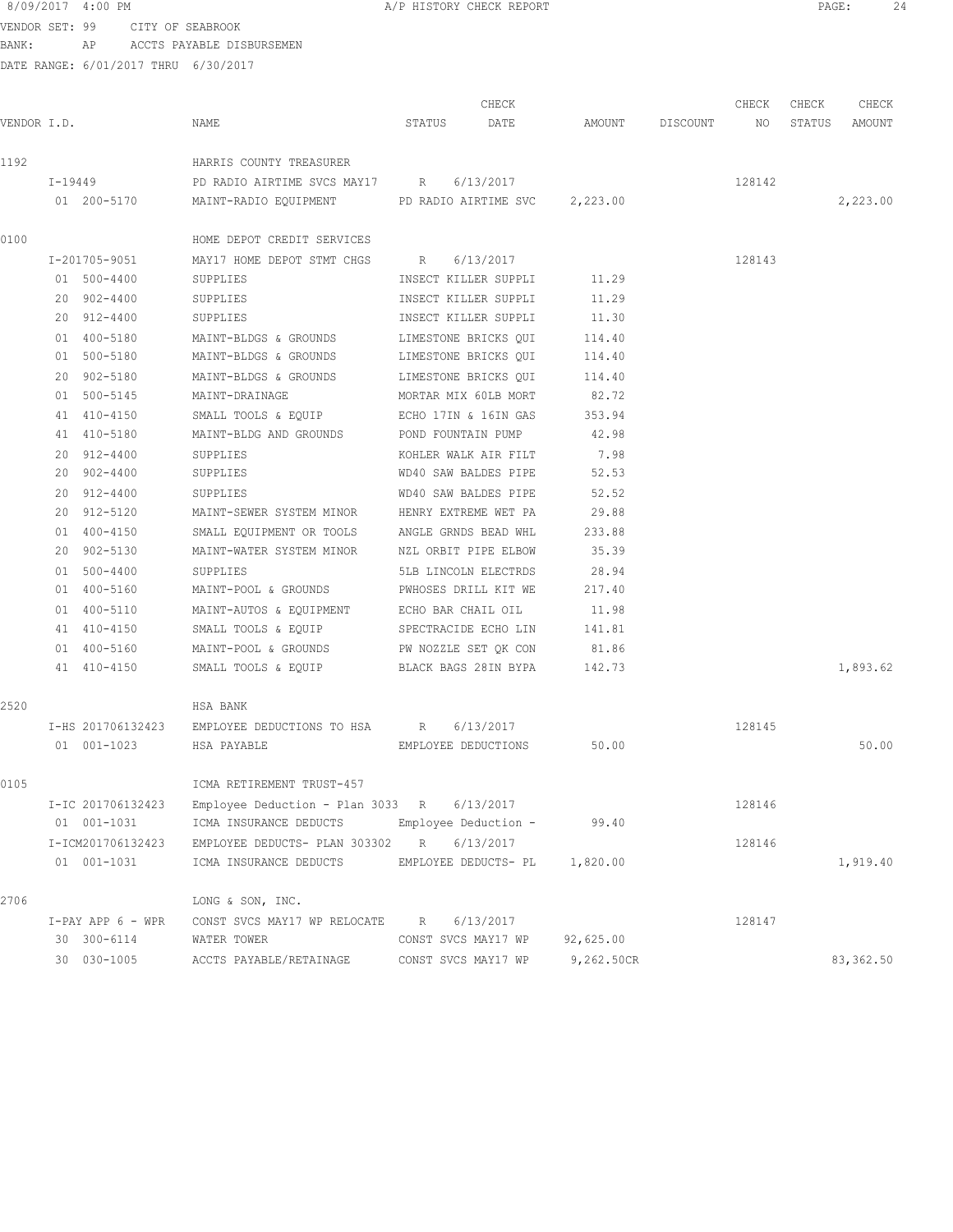# 8/09/2017 4:00 PM **PAGE:** 25 VENDOR SET: 99 CITY OF SEABROOK

BANK: AP ACCTS PAYABLE DISBURSEMEN

| VENDOR I.D. |               | NAME                                                 | STATUS               | CHECK<br>DATE                 | AMOUNT | DISCOUNT | CHECK<br>NO | CHECK<br>STATUS | CHECK<br>AMOUNT |
|-------------|---------------|------------------------------------------------------|----------------------|-------------------------------|--------|----------|-------------|-----------------|-----------------|
| 2033        |               | MCC INNOVATIONS                                      |                      |                               |        |          |             |                 |                 |
|             | I-00011454    | 180 IMAGED PAGES UPDATE 115 R 6/13/2017              |                      |                               |        |          | 128148      |                 |                 |
|             | 01 107-5030   | RENTALS & SERVICE AGRMTS 180 IMAGED PAGES UPD        |                      |                               | 90.00  |          |             |                 | 90.00           |
| 2718        |               | MIKE RUTHERFORD TRANSMISSION C                       |                      |                               |        |          |             |                 |                 |
|             | I-016943      | 50015 TRANSMISSION SVC R                             |                      | 6/13/2017                     |        |          | 128149      |                 |                 |
|             | 01 500-5110   | MAINT-AUTOS & EQUIP 50015 TRANSMISSION S             |                      |                               | 190.00 |          |             |                 | 190.00          |
| 2210        |               | PIERCE GOODWIN ALEXANDER & LIN                       |                      |                               |        |          |             |                 |                 |
|             | I-10043259    | PROF SVCS PWAC BLDG APR17                            | R                    | 6/13/2017                     |        |          | 128150      |                 |                 |
|             | 32 321-5212   | PROF FEES-ARCHITECTURAL PROF SVCS PWAC BLDG 3,750.00 |                      |                               |        |          |             |                 | 3,750.00        |
| 0976        |               | RANDALL B STRONG                                     |                      |                               |        |          |             |                 |                 |
|             | I-11196       | PROSECUTOR SV 041117 TO 051617 R 6/13/2017           |                      |                               |        |          | 128151      |                 |                 |
|             | 01 700-3015   | CONTRACT LABOR                                       |                      | PROSECUTOR SV 041117 2,362.50 |        |          |             |                 | 2,362.50        |
| 0176        |               | SEABROOK HOUSE OF FLOWERS                            |                      |                               |        |          |             |                 |                 |
|             | I-000668      | FLORAL ARRANGEMENT LDAVIS                            | R                    | 6/13/2017                     |        |          | 128152      |                 |                 |
|             | 01 100-5465   | MISC EXPENDITURES                                    | FLORAL ARRANGEMENT L |                               | 75.00  |          |             |                 | 75.00           |
| 0249        |               | SEABROOK ROTARY CLUB                                 |                      |                               |        |          |             |                 |                 |
|             | I-1918        | 3FQ17 MEMBERSHIP DUES GCOOK R                        |                      | 6/13/2017                     |        |          | 128153      |                 |                 |
|             | 01 102-5020   | DUES & SUBSCRIPTIONS                                 |                      | 3FQ17 MEMBERSHIP DUE          | 165.00 |          |             |                 | 165.00          |
| 0182        |               | SHELL                                                |                      |                               |        |          |             |                 |                 |
|             | I-65206179705 | FUEL CARD SVCS PD $R = 6/13/2017$                    |                      |                               |        |          | 128154      |                 |                 |
|             | 01 200-4030   | GAS & OIL/OUTSIDE SUPPLY FUEL CARD SVCS PD           |                      |                               | 257.47 |          |             |                 | 257.47          |
| 1681        |               | STAPLES CONTRACT & COMMERCIAL                        |                      |                               |        |          |             |                 |                 |
|             | I-3340197249  | OFFICE & JANITORIAL SUPPLIES R                       |                      | 6/13/2017                     |        |          | 128155      |                 |                 |
|             | 01 400-4010   | OFFICE SUPPLIES                                      | 100PK LAMINATING POU |                               | 11.39  |          |             |                 |                 |
|             | 01 400-4010   | OFFICE SUPPLIES                                      | TRASH LINERS         |                               | 41.86  |          |             |                 |                 |
|             | 01 400-4010   | OFFICE SUPPLIES                                      |                      | SOFT SOAP PUMP & REF          | 28.80  |          |             |                 |                 |
|             | 01 400-4010   | OFFICE SUPPLIES                                      |                      | BLEACH FABULOSO GLAS          | 31.31  |          |             |                 |                 |
|             | 01 400-4010   | OFFICE SUPPLIES                                      |                      | TOILET PAPER & PAPER          | 24.94  |          |             |                 |                 |
|             | 01 400-4010   | OFFICE SUPPLIES                                      | GLOVES               |                               | 13.42  |          |             |                 | 151.72          |
| 0038        |               | TERMINIX PROCESSING CENTER                           |                      |                               |        |          |             |                 |                 |
|             | I-365613681   | PEST CONTROL SVCS MAY17                              | R                    | 6/13/2017                     |        |          | 128156      |                 |                 |
|             | 01 107-5180   | MAINT-BLDGS & GROUNDS                                |                      | PEST CONTROL SVCS MA          | 42.00  |          |             |                 |                 |
|             | 01 200-5180   | MAINT-BLDGS & GROUNDS                                |                      | PEST CONTROL SVCS MA          | 59.00  |          |             |                 |                 |
|             | 01 210-5180   | MAINT-BLDGS & GROUNDS                                |                      | PEST CONTROL SVCS MA          | 62.00  |          |             |                 | 163.00          |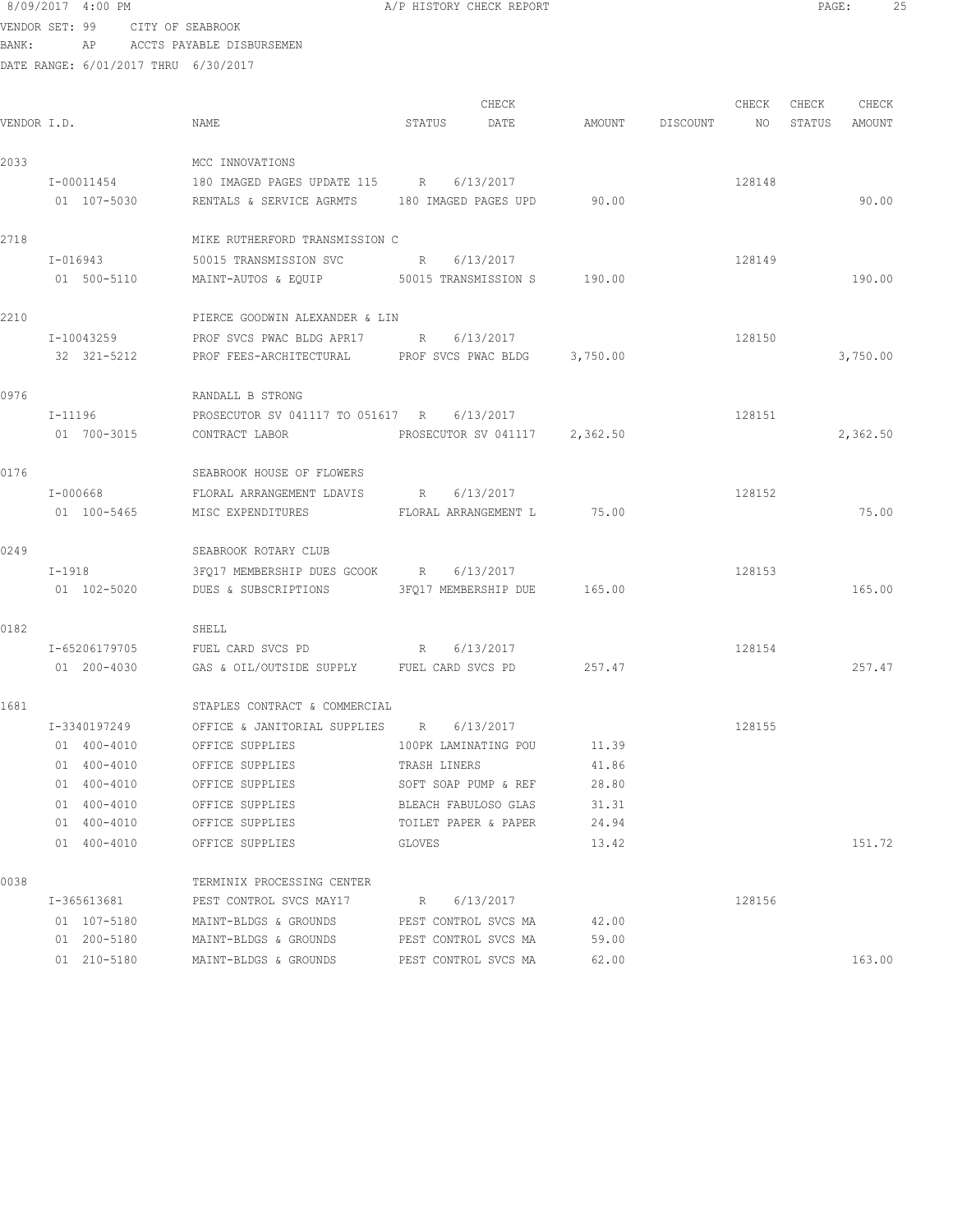| 8/09/2017 4:00 PM |        |                   |                  |                                      |        | A/P HISTORY CHECK REPORT |        |          |        | PAGE:  |        | 26 |
|-------------------|--------|-------------------|------------------|--------------------------------------|--------|--------------------------|--------|----------|--------|--------|--------|----|
| VENDOR SET: 99    |        |                   | CITY OF SEABROOK |                                      |        |                          |        |          |        |        |        |    |
| BANK:             |        | AP                |                  | ACCTS PAYABLE DISBURSEMEN            |        |                          |        |          |        |        |        |    |
|                   |        |                   |                  | DATE RANGE: 6/01/2017 THRU 6/30/2017 |        |                          |        |          |        |        |        |    |
|                   |        |                   |                  |                                      |        |                          |        |          |        |        |        |    |
|                   |        |                   |                  |                                      |        | CHECK                    |        |          | CHECK  | CHECK  | CHECK  |    |
| VENDOR I.D.       |        |                   |                  | NAME                                 | STATUS | DATE                     | AMOUNT | DISCOUNT | NO.    | STATUS | AMOUNT |    |
| 2369              |        |                   |                  | THE BAY AREA OBSERVER                |        |                          |        |          |        |        |        |    |
|                   | I-3494 |                   |                  | LEGAL AD POSTINGS MAY17              |        | R 6/13/2017              |        |          | 128157 |        |        |    |
|                   |        | 01 107-5020       |                  | DUES & SUBSCRIPTIONS                 |        | THE BAY AREA OBSERVE     | 855.00 |          |        |        | 855.00 |    |
| 2254              |        |                   |                  | TRANSUNION RISK AND ALTERNATIV       |        |                          |        |          |        |        |        |    |
|                   |        |                   |                  |                                      |        |                          |        |          |        |        |        |    |
|                   |        | I-201705-230287   |                  | TLOXP SEARCH REPORTS MAY17           | R      | 6/13/2017                |        |          | 128158 |        |        |    |
|                   |        | 50 501-5497       |                  | C.I.D.                               |        | TLOXP SEARCH REPORTS     | 111.00 |          |        |        | 111.00 |    |
| 0217              |        |                   |                  | TX MUNICIPAL POLICE ASSN             |        |                          |        |          |        |        |        |    |
|                   |        | I-TPA201706132423 |                  | EMPLOYEE DEDUCTIONS                  |        | R 6/13/2017              |        |          | 128159 |        |        |    |
|                   |        | 01 001-1032       |                  | OTHER PAYROLL DEDUCTIONS             |        | EMPLOYEE DEDUCTIONS      | 284.24 |          |        |        | 284.24 |    |
|                   |        |                   |                  |                                      |        |                          |        |          |        |        |        |    |

|     | T-201706132424 | DUMPSTER CHARGES JUN17    | R | 6/13/2017            |             | 128160 |            |
|-----|----------------|---------------------------|---|----------------------|-------------|--------|------------|
| 20. | 922-5479       | COMMERCIAL SANIT SERVICE  |   | DUMPSTER CHARGES JUN | 78,322.04   |        |            |
| 20  | $922 - 7210$   | FRANCHISE FEES            |   | DUMPSTER CHARGES JUN | 11,748.31CR |        |            |
| 20. | $922 - 9535$   | SANITATION BILLING FEES   |   | DUMPSTER CHARGES JUN | 6,265.76CR  |        |            |
| 20  | 922-5469       | RESIDENTIAL SANIT SERVICE |   | DUMPSTER CHARGES JUN | 76,328.46   |        |            |
| 20  | 922-5467       | RECYCLING CHARGES         |   | DUMPSTER CHARGES JUN | 8,255.88    |        |            |
| 20. | 922-5469       | RESIDENTIAL SANIT SERVICE |   | DUMPSTER CHARGES JUN | 4,670.21    |        |            |
| 20  | $922 - 7210$   | FRANCHISE FEES            |   | DUMPSTER CHARGES JUN | 13,388.18CR |        |            |
| 20. | $922 - 9535$   | SANITATION BILLING FEES   |   | DUMPSTER CHARGES JUN | 7,140.36CR  |        | 129,033.98 |
|     |                |                           |   |                      |             |        |            |

0035 WASTE MANAGEMENT OF TEXAS INC

| 0210 |    |               | XEROX FINANCIAL SERVICES                   |                      |        |        |        |
|------|----|---------------|--------------------------------------------|----------------------|--------|--------|--------|
|      |    | I-826538      | CH COPIER LEASE PMT JUN17                  | R 6/13/2017          |        | 128162 |        |
|      |    | 01 107-5030   | RENTALS & SERVICE AGRMTS June Copier Lease |                      | 707.76 |        | 707.76 |
| 2169 |    |               | BUSINESS CARD L/D                          |                      |        |        |        |
|      |    | I-201705-8364 | MAY17 CCD STMT CHGS                        | R<br>6/13/2017       |        | 128164 |        |
|      |    | 15 150-5465   | MISCELLANEOUS                              | SNACKS BEVS HOT MTG  | 27.89  |        |        |
|      |    | 15 150-5020   | DUES & SUBSCRIPTIONS                       | 1TB GOOGLE DRIVE STO | 10.61  |        |        |
|      | 15 | 150-5010      | ADVERTISING                                | FACEBOOK LIFEGUARD A | 20.60  |        |        |
|      | 01 | $001 - 0507$  | DUE FROM EDC                               | ICONTACT MONTHLY SUB | 34.64  |        |        |
|      | 01 | $001 - 0507$  | DUE FROM EDC                               | SH146.COM DOMAIN REG | 53.36  |        |        |
|      | 15 | 150-5030      | RENTALS & SERVICE AGREEMENTS               | LIFE STORAGE RENT MA | 92.00  |        |        |
|      | 15 | 150-5020      | DUES & SUBSCRIPTIONS                       | HOUSTON CHRON DIGITA | 49.00  |        |        |
|      | 15 | 150-5020      | DUES & SUBSCRIPTIONS                       | STOCK LAYOUTS 1YR SU | 479.20 |        |        |
|      | 15 | 150-5300      | TRAVEL & CONFERENCE                        | TAMIO CONF 2017 REG  | 310.00 |        |        |
|      | 15 | 150-5300      | TRAVEL & CONFERENCE                        | TAMIO CONF 2017 REG  | 310.00 |        |        |
|      | 15 | 150-5020      | DUES & SUBSCRIPTIONS                       | BASECAMP SUB 051717  | 50.00  |        |        |
|      | 15 | 150-5020      | DUES & SUBSCRIPTIONS                       | EMAILMEFORM SUB MAY1 | 9.95   |        |        |
|      |    | 15 150-5020   | DUES & SUBSCRIPTIONS                       | 123RF.COM MONTHLY SU | 69.00  |        |        |
|      |    |               |                                            |                      |        |        |        |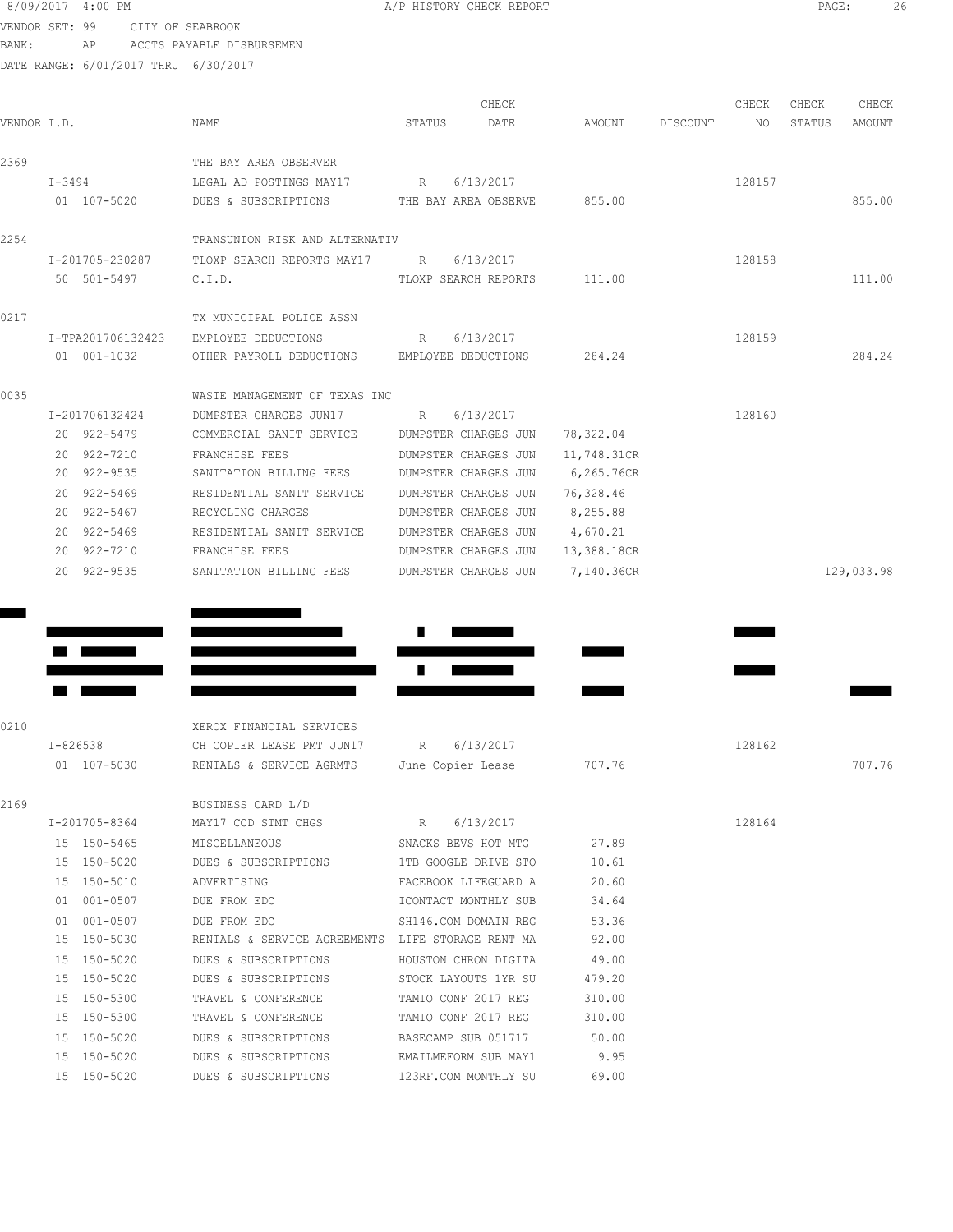8/09/2017 4:00 PM **A/P HISTORY CHECK REPORT PAGE:** 27 VENDOR SET: 99 CITY OF SEABROOK BANK: AP ACCTS PAYABLE DISBURSEMEN DATE RANGE: 6/01/2017 THRU 6/30/2017 CHECK CHECK CHECK CHECK

| VENDOR I.D. |               | NAME                                                                  | STATUS       | DATE                            | AMOUNT DISCOUNT |        | NO STATUS AMOUNT |            |
|-------------|---------------|-----------------------------------------------------------------------|--------------|---------------------------------|-----------------|--------|------------------|------------|
| 2169        |               | BUSINESS CARD L/D CONT                                                |              |                                 |                 |        |                  |            |
|             | I-201705-8364 | MAY17 CCD STMT CHGS                                                   |              | R 6/13/2017                     |                 | 128164 |                  |            |
|             | 15 150-5465   | MISCELLANEOUS                                                         | FINANCE CHGS |                                 | 4.40            |        |                  | 1,520.65   |
| 2633        |               | CRAIN GROUP LLC                                                       |              |                                 |                 |        |                  |            |
|             |               | $I-PAY$ APP 11 - PWAC CONST SVCS PE 050317 PWAC R 6/13/2017           |              |                                 |                 | 128166 |                  |            |
|             | 32 321-6050   | FACILITIES                                                            |              | CONST SVCS PE 050317 530,607.27 |                 |        |                  |            |
|             |               | 32 032-1005 ACCTS PAYABLE/RETAINAGE CONST SVCS PE 050317 26,530.36CR  |              |                                 |                 |        |                  | 504,076.91 |
| 2082        |               | SEAN LANDIS                                                           |              |                                 |                 |        |                  |            |
|             |               | I-20170621-ADVANCE ADV TCMA CONF AUSTIN SLANDIS R 6/21/2017           |              |                                 |                 | 128167 |                  |            |
|             | 01 600-5300   | TRAINING & CONFERENCE ADV TCMA CONF AUSTIN 206.50                     |              |                                 |                 |        |                  | 206.50     |
| 1750        |               | A & L AUTOMOTIVE                                                      |              |                                 |                 |        |                  |            |
|             | I-16929       | P3 OIL CHANGE LAMP REPAIR R 6/22/2017                                 |              |                                 |                 | 128168 |                  |            |
|             | 01 200-5110   | MAINT-AUTOS & EQUIPMENT P3 OIL CHANGE LAMP R 46.00                    |              |                                 |                 |        |                  | 46.00      |
| 0005        |               | ADMIRAL LINEN & UNIFORM                                               |              |                                 |                 |        |                  |            |
|             | I-DOLI188766  | JAIL LINEN SVC 060617                                                 |              | R 6/22/2017                     |                 | 128169 |                  |            |
|             | 50 501-5497   | C.I.D.                                                                |              | JAIL LINEN SVC 06061            | 143.48          |        |                  |            |
|             | I-DOLI191353  | JAIL LINEN SVC 061317                                                 |              | R 6/22/2017                     |                 | 128169 |                  |            |
|             | 50 501-5497   | C.I.D.                                                                |              | JAIL LINEN SVC 06131 133.23     |                 |        |                  | 276.71     |
| 0392        |               | AMERICAN FENCE & SUPPLY                                               |              |                                 |                 |        |                  |            |
|             | I-0001-18680  | ROLLER CHAIN MASTER LINK                                              |              | R 6/22/2017                     |                 | 128170 |                  |            |
|             | 01 500-5180   | MAINT-BLDGS & GROUNDS                                                 |              | ROLLER CHAIN MASTER             | 51.65           |        |                  |            |
|             | 20 902-5180   | MAINT-BLDGS & GROUNDS                                                 |              | ROLLER CHAIN MASTER             | 51.65           |        |                  |            |
|             | 20 912-5180   | MAINT-BLDGS & GROUNDS ROLLER CHAIN MASTER                             |              |                                 | 51.65           |        |                  | 154.95     |
| 0169        |               | ARC DOCUMENT SOLUTIONS                                                |              |                                 |                 |        |                  |            |
|             | I-23-302831   | ECO PW300 PLOTTER RENT JUN17 R $6/22/2017$                            |              |                                 |                 | 128171 |                  |            |
|             |               | 01 107-5030 RENTALS & SERVICE AGRMTS ECO PW300 PLOTTER RE 311.46      |              |                                 |                 |        |                  | 311.46     |
| 1443        |               | AT&T                                                                  |              |                                 |                 |        |                  |            |
|             |               | I-2814742590-201706 AC PHONE SVCS JUNE17                              |              | R 6/22/2017                     |                 | 128172 |                  |            |
|             | 01 210-5400   | TELEPHONE                                                             |              | AC PHONE SVCS JUNE17            | 71.56           |        |                  |            |
|             |               | I-2814743434-201706 SVFD PHONE SVC JUN17                              |              | R 6/22/2017                     |                 | 128172 |                  |            |
|             | 01 230-5400   | TELEPHONE                                                             |              | SVFD PHONE SVC JUN17            | 297.17          |        |                  | 368.73     |
| 0029        |               | BAY ELECTRIC SUPPLY                                                   |              |                                 |                 |        |                  |            |
|             | I-1196132-00  | GE 3P 115 STRTR 20P                                                   |              | R 6/22/2017                     |                 | 128173 |                  |            |
|             |               | 01  400-5180   MAINT-BLDGS & GROUNDS   GE 3P 115   STRTR 20P   441.57 |              |                                 |                 |        |                  | 441.57     |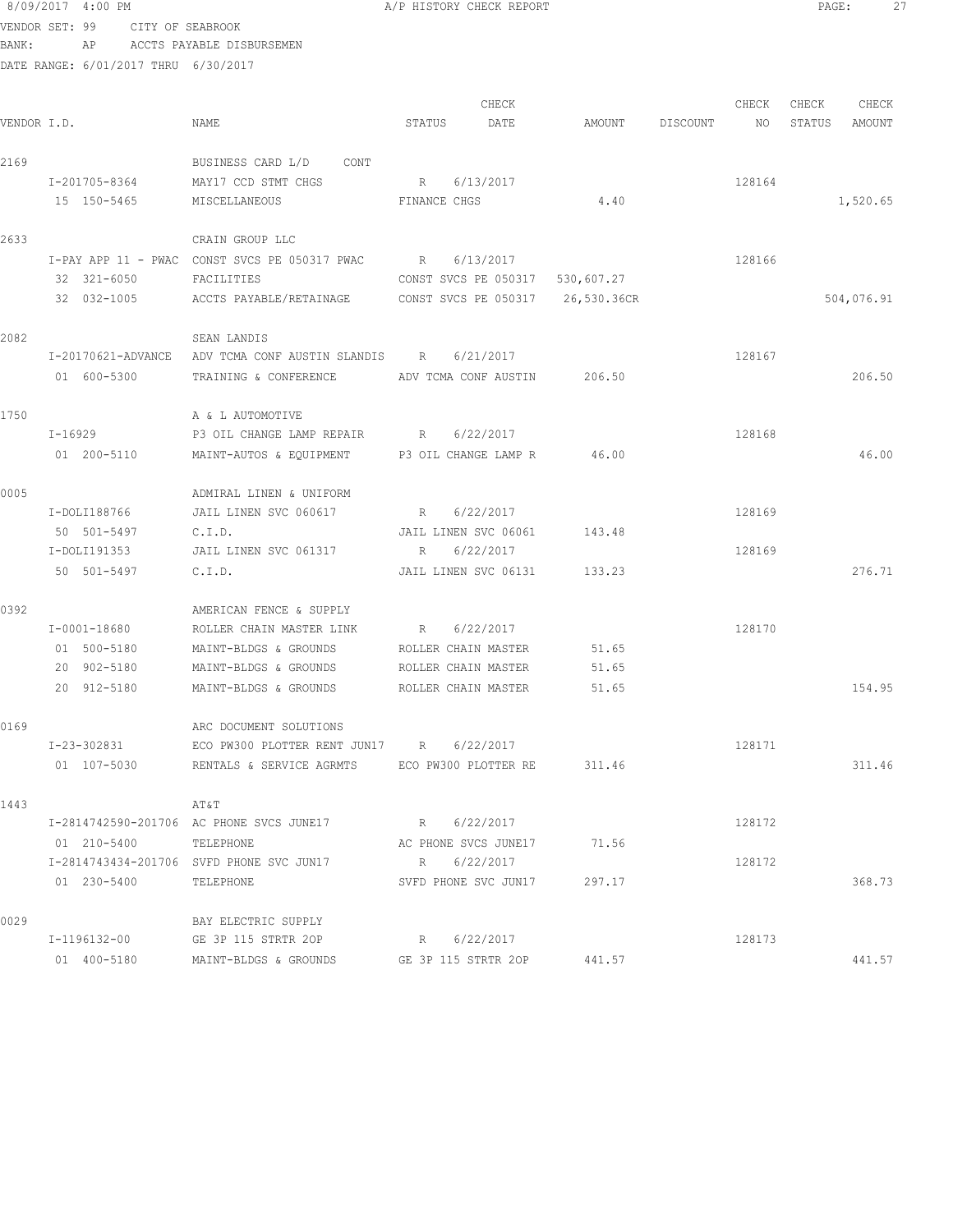8/09/2017 4:00 PM **B A**/P HISTORY CHECK REPORT **PAGE:** 28

VENDOR SET: 99 CITY OF SEABROOK BANK: AP ACCTS PAYABLE DISBURSEMEN

|             |                  |                                                            |                      | CHECK                       |        |                    | CHECK  | CHECK | CHECK         |
|-------------|------------------|------------------------------------------------------------|----------------------|-----------------------------|--------|--------------------|--------|-------|---------------|
| VENDOR I.D. |                  | NAME                                                       | STATUS DATE          |                             |        | AMOUNT DISCOUNT NO |        |       | STATUS AMOUNT |
| 2744        |                  | BRENT HAHN                                                 |                      |                             |        |                    |        |       |               |
|             |                  | I-PPE-05052017-BH PPE 05052017 FIRE INSP SVCS R 6/22/2017  |                      |                             |        |                    | 128174 |       |               |
|             | 01 600-3015      | CONTRACT LABOR                                             | PPE 05052017 FIRE IN |                             | 770.00 |                    |        |       |               |
|             |                  | I-PPE-06092017-BH PPE 06092017 FIRE INSP SVCS R 6/22/2017  |                      |                             |        |                    | 128174 |       |               |
|             | 01 600-3015      | CONTRACT LABOR <b>DER</b> 06092017 FIRE IN 490.00          |                      |                             |        |                    |        |       | 1,260.00      |
| 2580        |                  | BUSINESS CARD D/V                                          |                      |                             |        |                    |        |       |               |
|             | I-201705-6791    | MAY17 CCD STMT CHARGES                                     | R 6/22/2017          |                             |        |                    | 128175 |       |               |
|             | 01 210-4040      | GAS & OIL                                                  |                      | CHEVRON CHARGE 04242 40.00  |        |                    |        |       |               |
|             | 01 210-5300      | TRAINING & CONFERENCE                                      |                      | HOTEL CHARGE TX UNIT 537.05 |        |                    |        |       | 577.05        |
| 2390        |                  | BUSINESS CARD S/W                                          |                      |                             |        |                    |        |       |               |
|             | I-201705-1745    | MAY 17 CCD STAT CHARGE                                     | R 6/22/2017          |                             |        |                    | 128176 |       |               |
|             | 01 200-4030      | GAS & OIL/OUTSIDE SUPPLY SHELL CHARGE 0420201              |                      |                             | 47.36  |                    |        |       |               |
|             | 50 501-5465      | MISC EXPENDITURES                                          | KROGER CHARGE 051817 |                             | 65.89  |                    |        |       |               |
|             | 50 501-5465      | MISC EXPENDITURES                                          | KING BBQ 51817       |                             | 64.94  |                    |        |       |               |
|             | 50 501-5465      | MISC EXPENDITURES                                          | KING BBQ 51917       |                             | 54.95  |                    |        |       |               |
|             | 50 501-5465      | MISC EXPENDITURES                                          |                      | KING BBQ 51817 164.85       |        |                    |        |       |               |
|             | 01 200-5020      | DUES & SUBSCRIPTIONS ANN CCD MEMBER FEE 40.00              |                      |                             |        |                    |        |       | 437.99        |
| 1053        |                  | CENTERPOINT ENERGY                                         |                      |                             |        |                    |        |       |               |
|             |                  | I-201705-8393210-3 GAS SVC REPSDORPH GEN MAY17 R 6/22/2017 |                      |                             |        |                    | 128177 |       |               |
|             | 20 902-5410      | UTILITIES                                                  | GAS SVC REPSDORPH GE |                             | 20.39  |                    |        |       |               |
|             |                  | I-201705-9340795-5 GAS WELL 2 MAY 17                       | R 6/22/2017          |                             |        |                    | 128177 |       |               |
|             | 20 902-5410      | UTILITIES                                                  | GAS WELL 2 MAY 17    |                             | 27.75  |                    |        |       | 48.14         |
| 1516        |                  | CHAMPION ENERGY SERVICES                                   |                      |                             |        |                    |        |       |               |
|             | I-B1706075851    | ELECTRIC SVC PWAC MAY17 PART R 6/22/2017                   |                      |                             |        |                    | 128178 |       |               |
|             | 01 500-5410      | UTILITIES                                                  | ELECTRIC SVC PWAC MA |                             | 166.89 |                    |        |       |               |
|             | 01 400-5410      | UTILITIES                                                  | ELECTRIC SVC PWAC MA |                             | 166.89 |                    |        |       |               |
|             | 01 210-5410      | UTILITIES                                                  | ELECTRIC SVC PWAC MA |                             | 166.89 |                    |        |       |               |
|             | 20 902-5410      | UTILITIES                                                  | ELECTRIC SVC PWAC MA |                             | 166.88 |                    |        |       |               |
|             | 20 912-5410      | UTILITIES                                                  | ELECTRIC SVC PWAC MA |                             | 166.88 |                    |        |       | 834.43        |
| 1765        |                  | CITY OF LEAGUE CITY                                        |                      |                             |        |                    |        |       |               |
|             | I-1076           | BREAT ALCOHOL PRGM 1 YEAR                                  | R 6/22/2017          |                             |        |                    | 128179 |       |               |
|             | 01 200-5030      | RENTALS & SERVICE AGRMTS BREAT ALCOHOL PRGM 1 9,129.64     |                      |                             |        |                    |        |       | 9,129.64      |
| 1588        |                  | COMCAST                                                    |                      |                             |        |                    |        |       |               |
|             | I-201706-0003552 | INTERNET TV PHONE JUNE17                                   | R 6/22/2017          |                             |        |                    | 128180 |       |               |
|             | 01 400-5030      | RENTALS & SERVICE AGRMTS                                   | INTERNET TV PHONE JU |                             | 162.96 |                    |        |       |               |
|             | I-201706-0051320 | SVFD INT PHONE SVCS JUNE17                                 | R 6/22/2017          |                             |        |                    | 128180 |       |               |
|             | 01 230-5030      | RENTALS & SERVICE AGRMTS                                   | SVFD INT PHONE SVCS  |                             | 150.99 |                    |        |       |               |
|             | I-201706-0223945 | INERNET SVCS PD JUNE 17                                    | R                    | 6/22/2017                   |        |                    | 128180 |       |               |
|             | 01 200-5030      | RENTALS & SERVICE AGRMTS                                   | INERNET SVCS PD JUNE |                             | 241.11 |                    |        |       |               |
|             | I-201706-0225197 | SVFD TV OUTLET SVCS JUNE17                                 | R 6/22/2017          |                             |        |                    | 128180 |       |               |
|             | 01 230-5030      | RENTALS & SERVICE AGRMTS                                   | SVFD TV OUTLET SVCS  |                             | 42.99  |                    |        |       | 598.05        |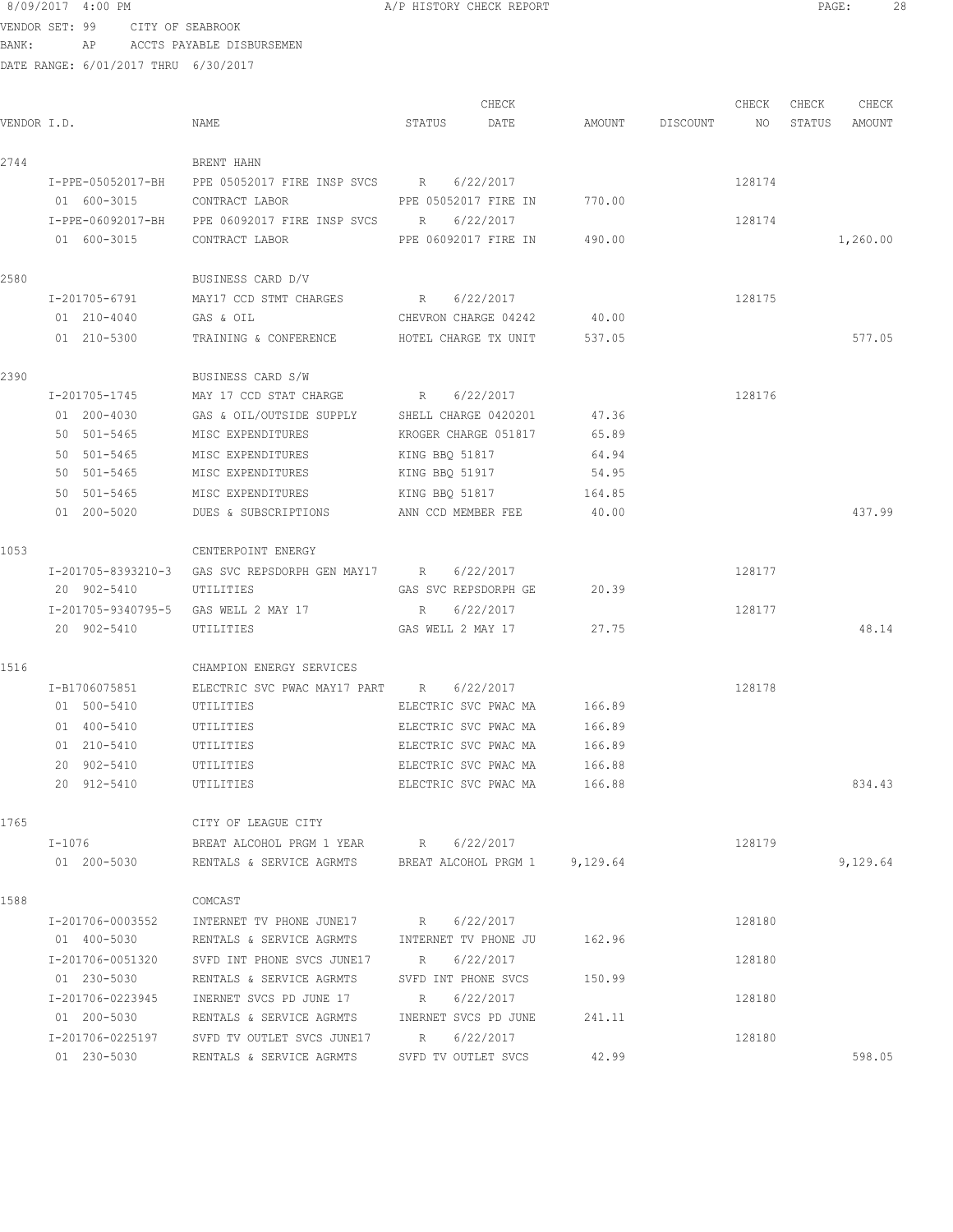8/09/2017 4:00 PM **PAGE:** 29 VENDOR SET: 99 CITY OF SEABROOK

BANK: AP ACCTS PAYABLE DISBURSEMEN

|             |                                     |                                                             |                   | CHECK                       |        |                    | CHECK  | CHECK | CHECK         |
|-------------|-------------------------------------|-------------------------------------------------------------|-------------------|-----------------------------|--------|--------------------|--------|-------|---------------|
| VENDOR I.D. |                                     | NAME                                                        | STATUS            | DATE                        |        | AMOUNT DISCOUNT NO |        |       | STATUS AMOUNT |
| 1090        |                                     | CROWN TROPHY                                                |                   |                             |        |                    |        |       |               |
|             | I-17-29503                          | SAILBOAT ARTHUR CHAIREZ                                     | R 6/22/2017       |                             |        |                    | 128181 |       |               |
|             | 01 400-4400                         | SUPPLIES                                                    |                   | SAILBOAT ARTHUR CHAI 55.00  |        |                    |        |       | 55.00         |
| 0932        |                                     | DEANNA BELL                                                 |                   |                             |        |                    |        |       |               |
|             | I-20170614-PETTY                    | PETTY CASH REIMB 061417 R 6/22/2017                         |                   |                             |        |                    | 128182 |       |               |
|             | 01 200-5465                         | MISC EXPENSE                                                | CAR WASH          |                             | 8.00   |                    |        |       |               |
|             | 01 200-5465                         | MISC EXPENSE                                                | PARKING DOWN TOWN |                             | 5.00   |                    |        |       |               |
|             | 01 200-5300                         | TRAINING & CONFERENCE TRAINING CLASS C BAR                  |                   |                             | 28.00  |                    |        |       |               |
|             | 01 200-5465                         | MISC EXPENSE                                                | PARKING DOWNTOWN  |                             | 11.12  |                    |        |       |               |
|             | 01 200-5465                         | MISC EXPENSE                                                | PARKING DOWNTOWN  |                             | 10.00  |                    |        |       |               |
|             | 01 200-5465                         | MISC EXPENSE                                                |                   | 1 COMBAT APPL TOURNI        | 29.60  |                    |        |       | 91.72         |
| 2469        |                                     | DERRICK CHRISTENSEN                                         |                   |                             |        |                    |        |       |               |
|             | I-20170612-REIMB                    | CLASS FEE 2105 3275 3277 3232 R 6/22/2017                   |                   |                             |        |                    | 128183 |       |               |
|             | 01 200-5300                         | TRAINING & CONFERENCE                                       |                   | CLASS FEE 2105 3275 128.00  |        |                    |        |       | 128.00        |
| 0068        |                                     | DXI INDUSTRIES, INC                                         |                   |                             |        |                    |        |       |               |
|             | I-DE05003753-17                     | 6 CHLORINE CYLINDER MAY17 R 6/22/2017                       |                   |                             |        |                    | 128184 |       |               |
|             | 20 902-5030                         | RENTALS & SERVICE AGRMTS 6 CHLORINE CYLINDER 60.00          |                   |                             |        |                    |        |       | 60.00         |
| 2745        |                                     | ELIZABETH LOPRESTI                                          |                   |                             |        |                    |        |       |               |
|             |                                     | I-20170614-REIMB MILEAGE PARKING TXPPA SMR CONF R 6/22/2017 |                   |                             |        |                    | 128185 |       |               |
|             | 01 102-5300                         | TRAINING & CONFERENCE MILEAGE PARKING TXPP 113.45           |                   |                             |        |                    |        |       | 113.45        |
| 0883        |                                     | FASTENAL COMPANY                                            |                   |                             |        |                    |        |       |               |
|             | I-TXANG23844                        | BOLTS AND NUTS FOR POOL SLIDE R 6/22/2017                   |                   |                             |        |                    | 128186 |       |               |
|             | 01 400-4090                         | POOL SUPPLIES BOLTS AND NUTS FOR P 363.89                   |                   |                             |        |                    |        |       | 363.89        |
| 2007        |                                     | FIRST CHECK                                                 |                   |                             |        |                    |        |       |               |
|             | $I - 8086$                          | PERSON SEARCH SOL PAKG MAY17 R 6/22/2017                    |                   |                             |        |                    | 128187 |       |               |
|             | 01 107-3145 DRUG TESTING            |                                                             |                   | 15 PERSON SEARCHS MA 180.00 |        |                    |        |       |               |
|             | 01 100-5468                         | PERMIT EXPENSES                                             |                   | 4 SOL PKGS MAY17 136.00     |        |                    |        |       | 316.00        |
| 0081        |                                     | GALLS LLC                                                   |                   |                             |        |                    |        |       |               |
|             | I-007649998                         | PERFORMANCE SS POLOS 2X                                     | R                 | 6/22/2017                   |        |                    | 128188 |       |               |
|             | 01 200-5310                         | UNIFORMS & LAUNDRY                                          |                   | PERFORMANCE SS POLOS        | 90.00  |                    |        |       |               |
|             | I-007650016                         | PERFORMANCE SS POLO X2                                      | $R_{\rm c}$       | 6/22/2017                   |        |                    | 128188 |       |               |
|             | 01 200-5310                         | UNIFORMS & LAUNDRY                                          |                   | PERFORMANCE SS POLO         | 90.00  |                    |        |       |               |
|             | I-007650103                         | RADIO HOLDERS W SWIVEL                                      | R 6/22/2017       |                             |        |                    | 128188 |       |               |
|             | 01 200-5310                         | UNIFORMS & LAUNDRY                                          |                   | RADIO HOLDERS W SWIV        | 39.95  |                    |        |       | 219.95        |
| 1           |                                     | GERONIMO BRUNO                                              |                   |                             |        |                    |        |       |               |
|             | I-20170612-REFUND-GB DEPOSIT REFUND |                                                             | R                 | 6/22/2017                   |        |                    | 128189 |       |               |
|             | 41 041-1525                         | DEPOSITS - CAROTHER'S                                       |                   | GERONIMO BRUNO: DEPOS       | 200.00 |                    |        |       | 200.00        |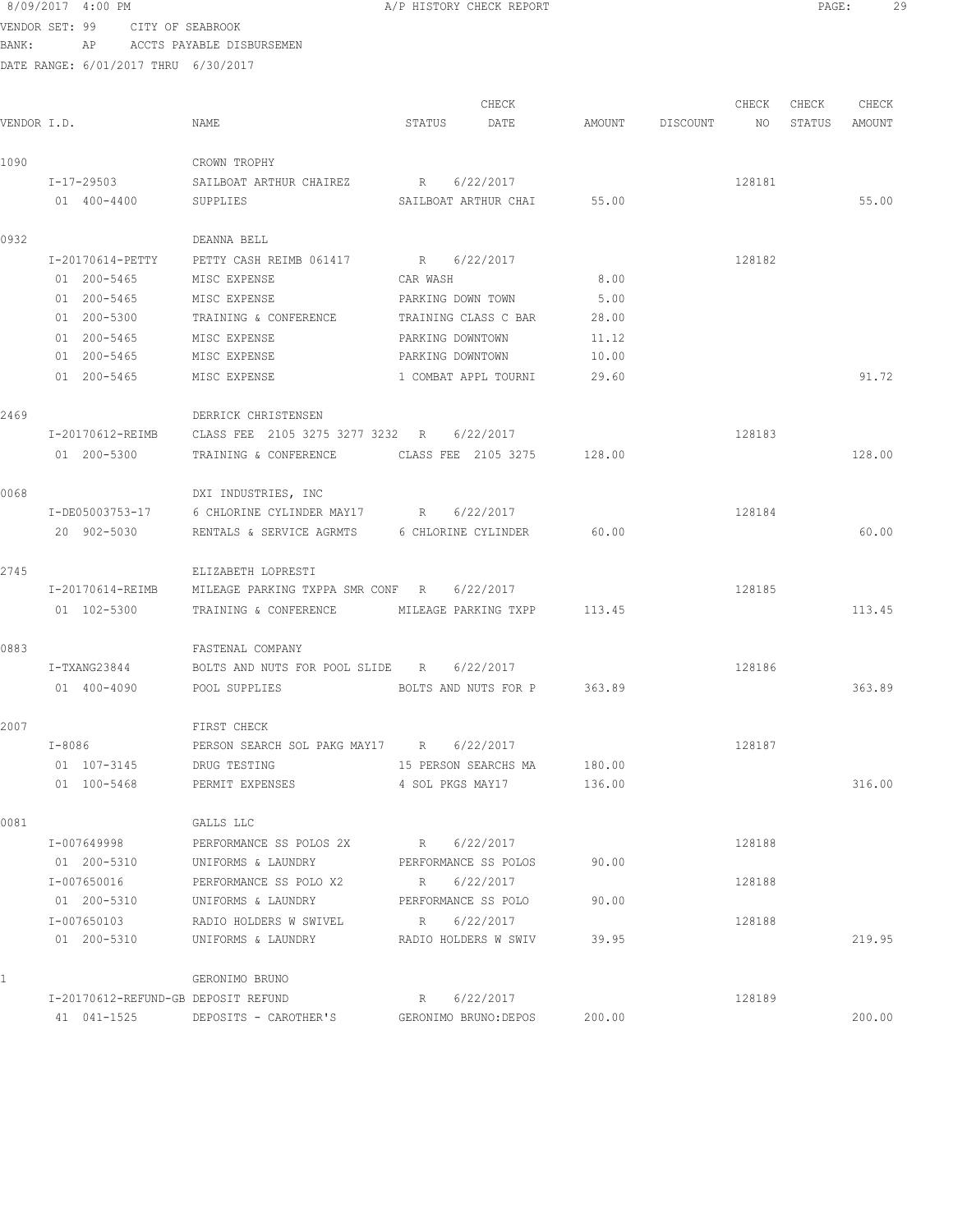8/09/2017 4:00 PM **B A**/P HISTORY CHECK REPORT **PAGE:** 30 VENDOR SET: 99 CITY OF SEABROOK

BANK: AP ACCTS PAYABLE DISBURSEMEN

|             |        |                                     |                                                                 |                             | CHECK                |        |                    | CHECK  | CHECK  | CHECK    |
|-------------|--------|-------------------------------------|-----------------------------------------------------------------|-----------------------------|----------------------|--------|--------------------|--------|--------|----------|
| VENDOR I.D. |        |                                     | NAME                                                            | STATUS                      | DATE                 |        | AMOUNT DISCOUNT NO |        | STATUS | AMOUNT   |
| 2060        |        |                                     | IPMA-HR                                                         |                             |                      |        |                    |        |        |          |
|             |        | I-28834-F1J9T6                      | PS TELE COMM TEST 061017 R 6/22/2017                            |                             |                      |        |                    | 128190 |        |          |
|             |        | 01 200-5210                         | CIVIL SERVICE EXP                                               | PS TELE COMM TEST 06 722.00 |                      |        |                    |        |        | 722.00   |
| 0672        |        |                                     | JO/NEL ENTERPRISES                                              |                             |                      |        |                    |        |        |          |
|             |        | I-61517                             | MAYOR CITY SHIRTS                                               | R 6/22/2017                 |                      |        |                    | 128191 |        |          |
|             |        | 01 100-3300                         | MAYOR & COUNCIL FEES MAYOR CITY SHIRTS                          |                             |                      | 319.96 |                    |        |        |          |
|             | I-6917 |                                     | LIFEGUARD UNIFORMS                                              | R 6/22/2017                 |                      |        |                    | 128191 |        |          |
|             |        | 01 400-4090                         | POOL SUPPLIES                                                   | LIFEGUARD UNIFORMS 1,143.50 |                      |        |                    |        |        | 1,463.46 |
|             |        |                                     | KATIE CALKINS                                                   |                             |                      |        |                    |        |        |          |
|             |        | I-20170612-REFUND-KC DEPOSIT REFUND |                                                                 | R 6/22/2017                 |                      |        |                    | 128192 |        |          |
|             |        |                                     | 01 001-1525    COMMUNITY HOUSE DEPOSITS    KATIE CALKINS:DEPOSI |                             |                      | 50.00  |                    |        |        | 50.00    |
| 0116        |        |                                     | KEMAH HARDWARE & LUMBER                                         |                             |                      |        |                    |        |        |          |
|             |        |                                     | I-201705-076-STMT MAY 17 KEMAH HDWRE                            | R 6/22/2017                 |                      |        |                    | 128193 |        |          |
|             |        | 01 500-5140                         | MAINT STREETS                                                   | 8 MORTOR MIX                |                      | 40.32  |                    |        |        |          |
|             |        | 01 400-4400                         | SUPPLIES                                                        | DAWN SOAP                   |                      | 9.98   |                    |        |        |          |
|             |        | 01 500-4400                         | SUPPLIES                                                        |                             | WIRE GRIND WHEL TIE  | 45.76  |                    |        |        |          |
|             |        | 01 400-5180                         | MAINT-BLDGS & GROUNDS                                           | SAKCRETE                    |                      | 4.24   |                    |        |        |          |
|             |        | 01 400-4400                         | SUPPLIES                                                        | ONSEL COLD                  |                      | 12.49  |                    |        |        |          |
|             |        | 01 400-4400                         | SUPPLIES                                                        | PORTLAND RDY MIX NAI        |                      | 20.51  |                    |        |        |          |
|             |        | 01 400-4400                         | SUPPLIES                                                        | HEX SHANK                   |                      | 3.99   |                    |        |        |          |
|             |        | 01 400-5180                         | MAINT-BLDGS & GROUNDS                                           | SCREWS                      |                      | 40.20  |                    |        |        |          |
|             |        | 01 400-4400                         | SUPPLIES                                                        | READY MIX 1 4X8 EDGE        |                      | 62.23  |                    |        |        |          |
|             |        | 01 400-5180                         | MAINT-BLDGS & GROUNDS                                           | REBAR 1X4X16                |                      | 93.26  |                    |        |        |          |
|             |        | 01 400-5180                         | MAINT-BLDGS & GROUNDS                                           | BIT CHISEL HOLE SAW         |                      | 13.97  |                    |        |        |          |
|             |        | 01 400-4400                         | SUPPLIES                                                        | TAPE AND INSULATION         |                      | 16.26  |                    |        |        |          |
|             |        | 01 400-5180                         | MAINT-BLDGS & GROUNDS                                           | READY MIX                   |                      | 33.92  |                    |        |        |          |
|             |        | 01 500-5140                         | MAINT STREETS                                                   | MORTAR MIX MEASURING        |                      | 19.07  |                    |        |        |          |
|             |        | 01 400-5180                         | MAINT-BLDGS & GROUNDS                                           | 20 x100 BLK PLASTIC         |                      | 166.13 |                    |        |        |          |
|             |        | 01 400-5160                         | MAINT-POOL & GROUNDS                                            | BAG RAGS RED TOWELS         |                      | 5.28   |                    |        |        |          |
|             |        | 01 400-5180                         | MAINT-BLDGS & GROUNDS                                           | BATTERIES                   |                      | 9.98   |                    |        |        |          |
|             |        | 01 400-4400                         | SUPPLIES                                                        |                             | CONCRETE DBL BIT POO | 26.97  |                    |        |        |          |
|             |        | 01 400-4400                         | SUPPLIES                                                        | DBL BIT                     |                      | 14.19  |                    |        |        |          |
|             |        | 01 400-5180                         | MAINT-BLDGS & GROUNDS                                           |                             | GLUE WTR KEY FAUCET  | 24.25  |                    |        |        |          |
|             |        | 01 400-5180                         | MAINT-BLDGS & GROUNDS                                           |                             | CUTTING DISC BLADES  | 39.46  |                    |        |        |          |
|             |        | 01 400-4400                         | SUPPLIES                                                        | BREAKER TAPE                |                      | 10.97  |                    |        |        |          |
|             |        | 01 400-5180                         | MAINT-BLDGS & GROUNDS                                           | SCREWS ASST BITS            |                      | 11.66  |                    |        |        |          |
|             |        | 20 902-4400                         | SUPPLIES                                                        | 4 PVC 90 ELBOW              |                      | 13.96  |                    |        |        |          |
|             |        | 01 200-5180                         | MAINT-BLDGS & GROUNDS                                           |                             | FIBER GLASS REPR KIT | 37.40  |                    |        |        |          |
|             |        | 01 400-5180                         | MAINT-BLDGS & GROUNDS                                           | BATTERIES CAULK 5200        |                      | 40.96  |                    |        |        |          |
|             |        | 01 200-5180                         | MAINT-BLDGS & GROUNDS                                           |                             | HOLE SAW ELECONDUCT  | 15.24  |                    |        |        |          |
|             |        | 01 400-5180                         | MAINT-BLDGS & GROUNDS                                           |                             | STIFF PUTTY KNIFE    | 11.98  |                    |        |        |          |
|             |        | 01 400-4150                         | SMALL EQUIPMENT OR TOOLS                                        | WRENCHS                     |                      | 30.97  |                    |        |        |          |
|             |        | 01 400-5160                         | MAINT-POOL & GROUNDS                                            |                             | SOCKETS ADAPTORS     | 14.76  |                    |        |        |          |
|             |        | 01 400-5180                         | MAINT-BLDGS & GROUNDS                                           | 2X8X10 ACO                  |                      | 18.42  |                    |        |        |          |
|             |        | 01 500-5140                         | MAINT STREETS                                                   | ASPHALT PATCH               |                      | 108.30 |                    |        |        |          |
|             |        |                                     |                                                                 |                             |                      |        |                    |        |        |          |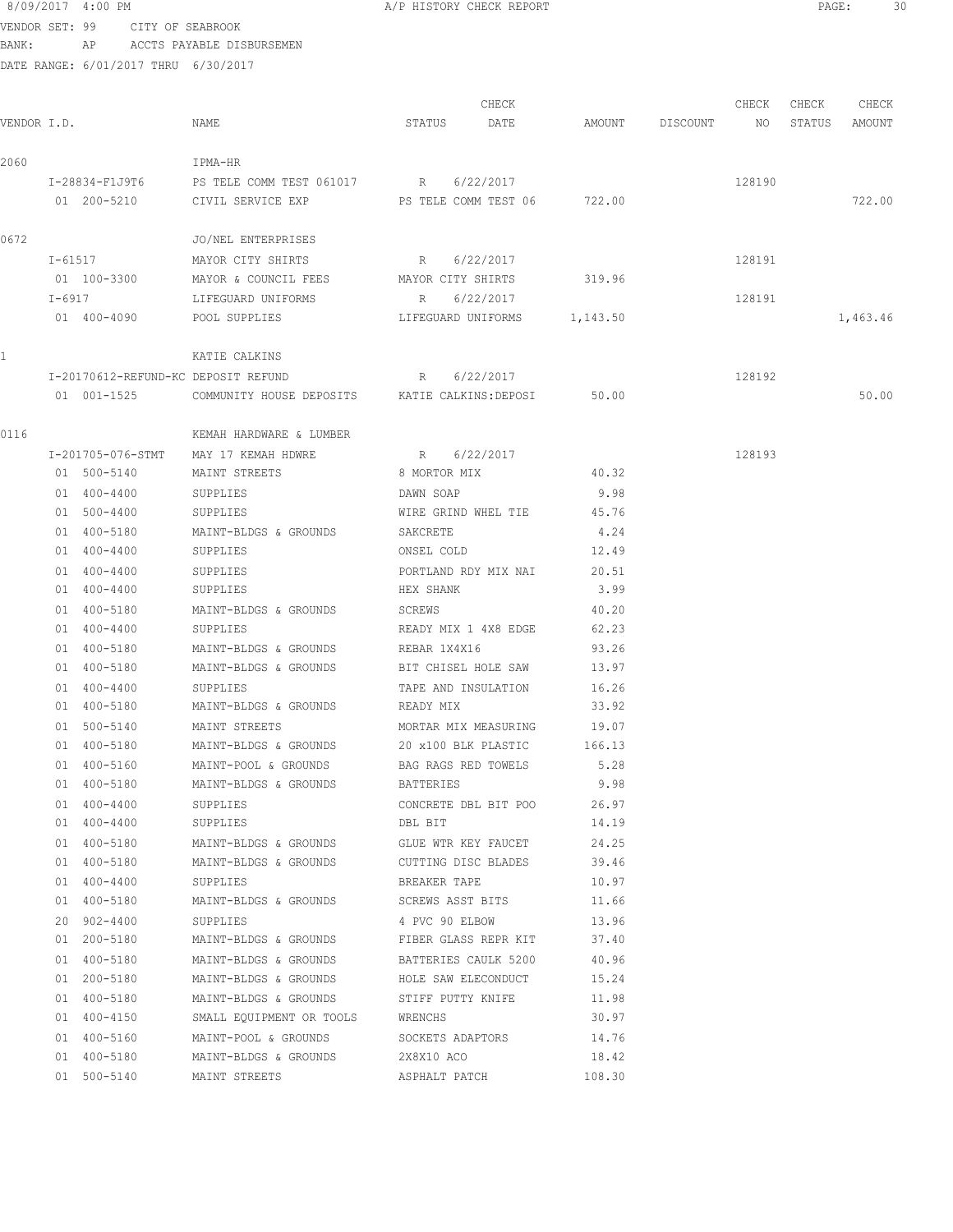#### 8/09/2017 4:00 PM **A/P HISTORY CHECK REPORT PAGE:** 31

VENDOR SET: 99 CITY OF SEABROOK BANK: AP ACCTS PAYABLE DISBURSEMEN

|             |                                 |                                                                |                      | CHECK                       |        |          | CHECK  | CHECK  | CHECK    |
|-------------|---------------------------------|----------------------------------------------------------------|----------------------|-----------------------------|--------|----------|--------|--------|----------|
| VENDOR I.D. |                                 | NAME                                                           | STATUS               | DATE                        | AMOUNT | DISCOUNT | NO     | STATUS | AMOUNT   |
| 0116        |                                 | KEMAH HARDWARE & LUMBECONT                                     |                      |                             |        |          |        |        |          |
|             | I-201705-076-STMT               | MAY 17 KEMAH HDWRE                                             | R 6/22/2017          |                             |        |          | 128193 |        |          |
|             | 01 400-4400                     | SUPPLIES                                                       | BUG SPRAY            |                             | 4.49   |          |        |        |          |
|             | 01 400-5180                     | MAINT-BLDGS & GROUNDS                                          | LIGHT BULB MAGNET BI |                             | 26.86  |          |        |        |          |
|             | 01 400-5160                     | MAINT-POOL & GROUNDS                                           | PERIMER              |                             | 37.52  |          |        |        |          |
|             | 01 400-5180                     | MAINT-BLDGS & GROUNDS                                          | HUG SCREW WASHER     |                             | 5.90   |          |        |        |          |
|             | 01 400-5160                     | MAINT-POOL & GROUNDS                                           | SS BOLTS             |                             | 36.00  |          |        |        |          |
|             | 01 400-5180                     | MAINT-BLDGS & GROUNDS                                          | CARR 318X3 WASHERS N |                             | 14.00  |          |        |        |          |
|             | 01 400-4150                     | SMALL EQUIPMENT OR TOOLS DRILL BIT WIRE BRUSH                  |                      |                             | 83.95  |          |        |        |          |
|             | 01 500-5140                     | MAINT STREETS                                                  | ASPHALT              |                             | 324.90 |          |        |        |          |
|             | 01 400-4400                     | SUPPLIES                                                       |                      | BOLTS NUTS WASHER LO        | 69.00  |          |        |        | 1,619.70 |
| 1244        |                                 | KEMAH KOPIES                                                   |                      |                             |        |          |        |        |          |
|             | T-20170508-ENV                  | 2 WAY HITCH HIKER ENVELOPES R 6/22/2017                        |                      |                             |        |          | 128197 |        |          |
|             | 01 400-4400                     | SUPPLIES                                                       |                      | 2 WAY HITCH HIKER EN        | 265.00 |          |        |        | 265.00   |
| 1943        |                                 | KIM DOUGLAS                                                    |                      |                             |        |          |        |        |          |
|             |                                 | I-20170612-REFUND-KD DEPOSIT REFUND COMM HOUSE6317 R 6/22/2017 |                      |                             |        |          | 128198 |        |          |
|             | 01 001-1525                     | COMMUNITY HOUSE DEPOSITS DEPOSIT REFUND COMM                   |                      |                             | 200.00 |          |        |        | 200.00   |
| 0880        |                                 | LESLIE'S POOL SUPPLIES                                         |                      |                             |        |          |        |        |          |
|             | I-116-403747                    | POWER POWDERGRANULAR RAKE                                      | R 6/22/2017          |                             |        |          | 128199 |        |          |
|             | 01 400-5160                     | MAINT-POOL & GROUNDS                                           |                      | POWER POWDERGRANULAR 330.56 |        |          |        |        | 330.56   |
| 2666        |                                 | LOOMIS                                                         |                      |                             |        |          |        |        |          |
|             | I-12030037                      | SAFEPOINT SVCS JUNE 17                                         | R 6/22/2017          |                             |        |          | 128200 |        |          |
|             | 01 107-5025                     | BANK FEES                                                      | SAFEPOINT SVCS JUNE  |                             | 489.75 |          |        |        | 489.75   |
| 2521        |                                 | MARIA DURAN                                                    |                      |                             |        |          |        |        |          |
|             |                                 | I-20170619-REIMB MILEAGE REIMB TMCEC TEST LVLII R 6/22/2017    |                      |                             |        |          | 128201 |        |          |
|             | 01 700-5300                     | TRAINING & CONFERENCE                                          | MILEAGE REIMB TMCEC  |                             | 210.79 |          |        |        | 210.79   |
| 1           |                                 | MARIBEL SANTA CRUZ                                             |                      |                             |        |          |        |        |          |
|             | I-20170619-REFUND-MC DEP REF    |                                                                | R                    | 6/22/2017                   |        |          | 128202 |        |          |
|             | $01001 - 1525$                  | COMMUNITY HOUSE DEPOSITS                                       |                      | MARIBEL SANTA CRUZ:D        | 50.00  |          |        |        | 50.00    |
| 1           |                                 | MATTHEW SIEBENLIST                                             |                      |                             |        |          |        |        |          |
|             | I-20170612-REFUND-MS DEP REFUND |                                                                |                      | R 6/22/2017                 |        |          | 128203 |        |          |
|             | 41 041-1525                     | DEPOSITS - CAROTHER'S                                          |                      | MATTHEW SIEBENLIST:D        | 200.00 |          |        |        | 200.00   |
| 1811        |                                 | MICHAEL GIBBS                                                  |                      |                             |        |          |        |        |          |
|             | I-20170518-REIMB                | MONTHLY FEE TRAVEL GFOA51817 R 6/22/2017                       |                      |                             |        |          | 128204 |        |          |
|             | 01 102-5300                     | TRAINING & CONFERENCE                                          |                      | MONTHLY FEE TRAVEL G        | 82.70  |          |        |        | 82.70    |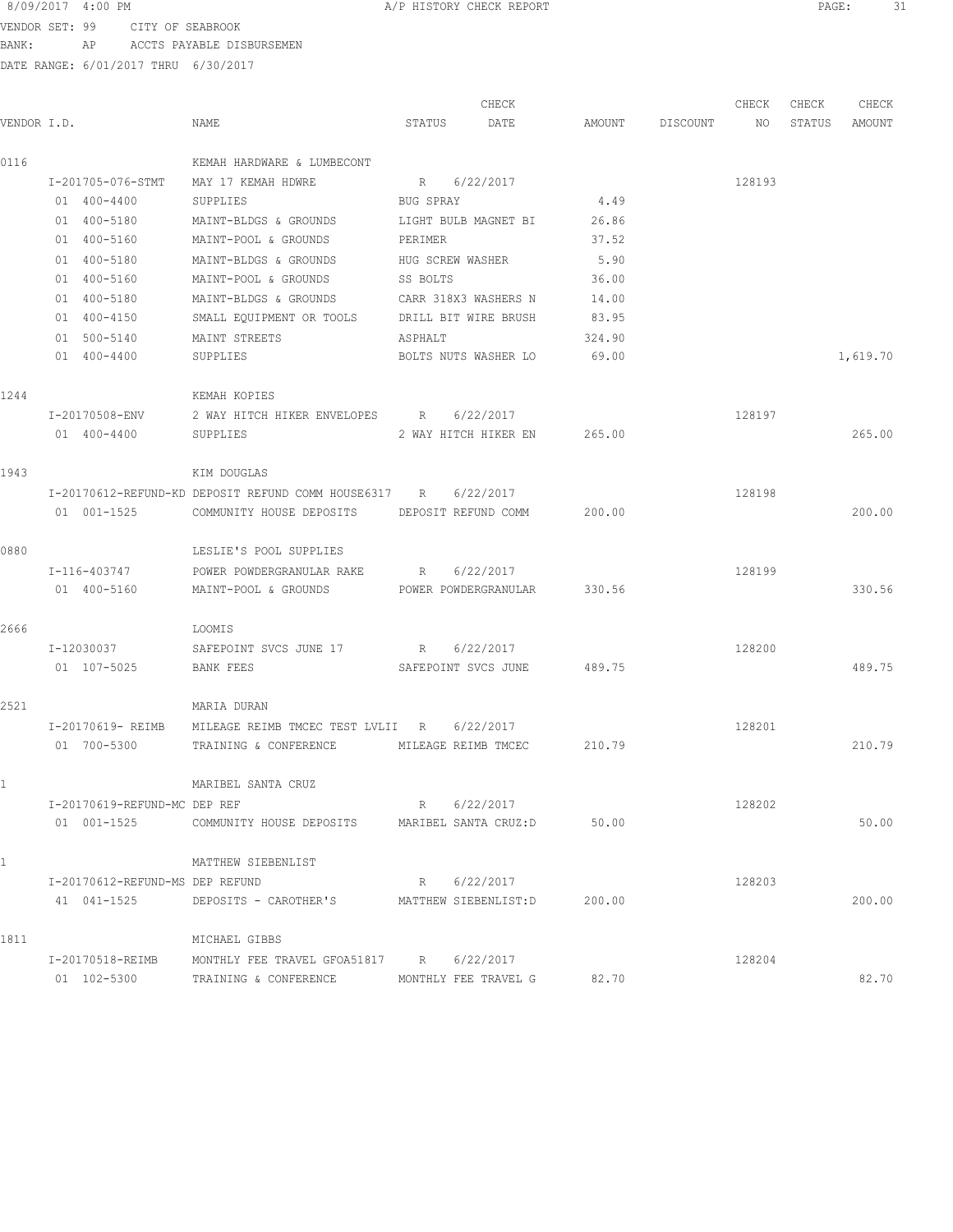#### 8/09/2017 4:00 PM **A/P HISTORY CHECK REPORT PAGE:** 32

VENDOR SET: 99 CITY OF SEABROOK

BANK: AP ACCTS PAYABLE DISBURSEMEN

|             |                                     |                                          |                                | CHECK     |                              |          | CHECK  | CHECK  | CHECK     |
|-------------|-------------------------------------|------------------------------------------|--------------------------------|-----------|------------------------------|----------|--------|--------|-----------|
| VENDOR I.D. |                                     | NAME                                     | STATUS                         | DATE      | AMOUNT                       | DISCOUNT | NO     | STATUS | AMOUNT    |
| 0462        |                                     | MOORE SUPPLY CO.                         |                                |           |                              |          |        |        |           |
|             | I-S150270139.001                    | BACKWATER VALVE VLV W SCREW IN R         |                                | 6/22/2017 |                              |          | 128205 |        |           |
|             | 20 912-5120                         | MAINT-SEWER SYSTEM MINOR                 | BACKWATER VALVE VLV            |           | 42.28                        |          |        |        |           |
|             | I-S150281382.001                    | 4 INCH COUPLING                          | R                              | 6/22/2017 |                              |          | 128205 |        |           |
|             | 20 912-5120                         | MAINT-SEWER SYSTEM MINOR 4 INCH COUPLING |                                |           | 170.69                       |          |        |        | 212.97    |
| 0740        |                                     | O'REILLY AUTO PARTS                      |                                |           |                              |          |        |        |           |
|             | I-201705-91112                      | MAY 17 OREILLY STMT CHARGES R            |                                | 6/22/2017 |                              |          | 128206 |        |           |
|             | 20 912-4150                         | SMALL EQUIPMENT OR TOLLS                 | 2 MARINE GREAS AND L           |           | 17.17                        |          |        |        |           |
|             | 01 500-5110                         | MAINT-AUTOS & EQUIP                      | LED LIGHTS & TRAILER           |           | 91.53                        |          |        |        |           |
|             | 20 902-5110                         | MAINT-AUTOS & EQUIPMENT                  | METALLIC PAD DISC PA           |           | 134.56                       |          |        |        |           |
|             | 20 902-4400                         | SUPPLIES                                 | OIL FILTER                     |           | 6.50                         |          |        |        |           |
|             | 01 107-4050                         | BULK PETROLEUM PURCHASES                 | BK & DR 55GALTRACTF            |           | 574.98                       |          |        |        |           |
|             | 01 107-4050                         | BULK PETROLEUM PURCHASES                 | 1 GALTRACTFL                   |           | 33.98                        |          |        |        |           |
|             | 01 400-5110                         | MAINT-AUTOS & EQUIPMENT                  | TERRY TOWELS                   |           | 17.99                        |          |        |        |           |
|             | 01 500-4400                         | SUPPLIES                                 | JUMPSTARTER                    |           | 139.99                       |          |        |        |           |
|             | 01 500-4400                         | SUPPLIES                                 | 12.5 OZ CARB CLEANER           |           | 6.98                         |          |        |        |           |
|             | 01 500-5110                         | MAINT-AUTOS & EQUIP                      | P PASS SEAT & FREIGH           |           | 72.77                        |          |        |        |           |
|             | 01 400-5110                         | MAINT-AUTOS & EQUIPMENT                  | PRIMER                         |           | 42.94                        |          |        |        |           |
|             | 01 500-5110                         | MAINT-AUTOS & EQUIP                      | 10 OZ ASSY LB                  |           | 7.99                         |          |        |        |           |
|             | 01 500-4150                         | SMALL TOOLS & EQUIP                      | CHISEL SET                     |           | 16.48                        |          |        |        |           |
|             | 01 500-4400                         | SUPPLIES                                 | 22 0Z GLASS CLEAN              |           | 9.48                         |          |        |        |           |
|             | 01 500-4400                         | SUPPLIES                                 | 14 OZ GREASE                   |           | 52.90                        |          |        |        | 1,226.24  |
| 1289        |                                     | READY REFRESH                            |                                |           |                              |          |        |        |           |
|             | I-07F0121950364                     | BOTTLED WATER SVC CH JUNE17 R            |                                | 6/22/2017 |                              |          | 128208 |        |           |
|             | 01 107-5465                         | MISC EXPENSE                             | BOTTLED WATER SVC CH           |           | 120.82                       |          |        |        | 120.82    |
| 2656        |                                     | RED THE UNIFORM TAILOR                   |                                |           |                              |          |        |        |           |
|             | I-000H7150                          | EMBROIDER BADGE D IMBRIE                 | R                              | 6/22/2017 |                              |          | 128209 |        |           |
|             | 01 200-5310                         | UNIFORMS & LAUNDRY                       | EMBROIDER BADGE D IM           |           | 9.78                         |          |        |        | 9.78      |
|             |                                     | RICHARD AGOSTO                           |                                |           |                              |          |        |        |           |
|             | I-20170612-REFUND-RA REFUND DEPOSIT |                                          | R                              | 6/22/2017 |                              |          | 128210 |        |           |
|             | 01 001-1525                         | COMMUNITY HOUSE DEPOSITS                 |                                |           | RICHARD AGOSTO: REFUN 100.00 |          |        |        | 100.00    |
| 1101        |                                     | ROSS BANKS MAY CRON & CAVIN              |                                |           |                              |          |        |        |           |
|             | $I-136650$                          | LEGAL SVCS GENERAL JUNE17                | R 6/22/2017                    |           |                              |          | 128211 |        |           |
|             | 01 107-5220                         | PROF FEES-LEGAL                          | LEGAL SVCS GENERAL J 14,000.00 |           |                              |          |        |        | 14,000.00 |
| 2111        |                                     | RUNNING ALLIANCE SPORT                   |                                |           |                              |          |        |        |           |
|             | I-20170123-REFUND                   | REFUND DEPOSIT LUCK TRAILS17 R           |                                | 6/22/2017 |                              |          | 128212 |        |           |
|             | 01 001-1525                         | COMMUNITY HOUSE DEPOSITS                 | REFUND DEPOSIT LUCK            |           | 1,000.00                     |          |        |        | 1,000.00  |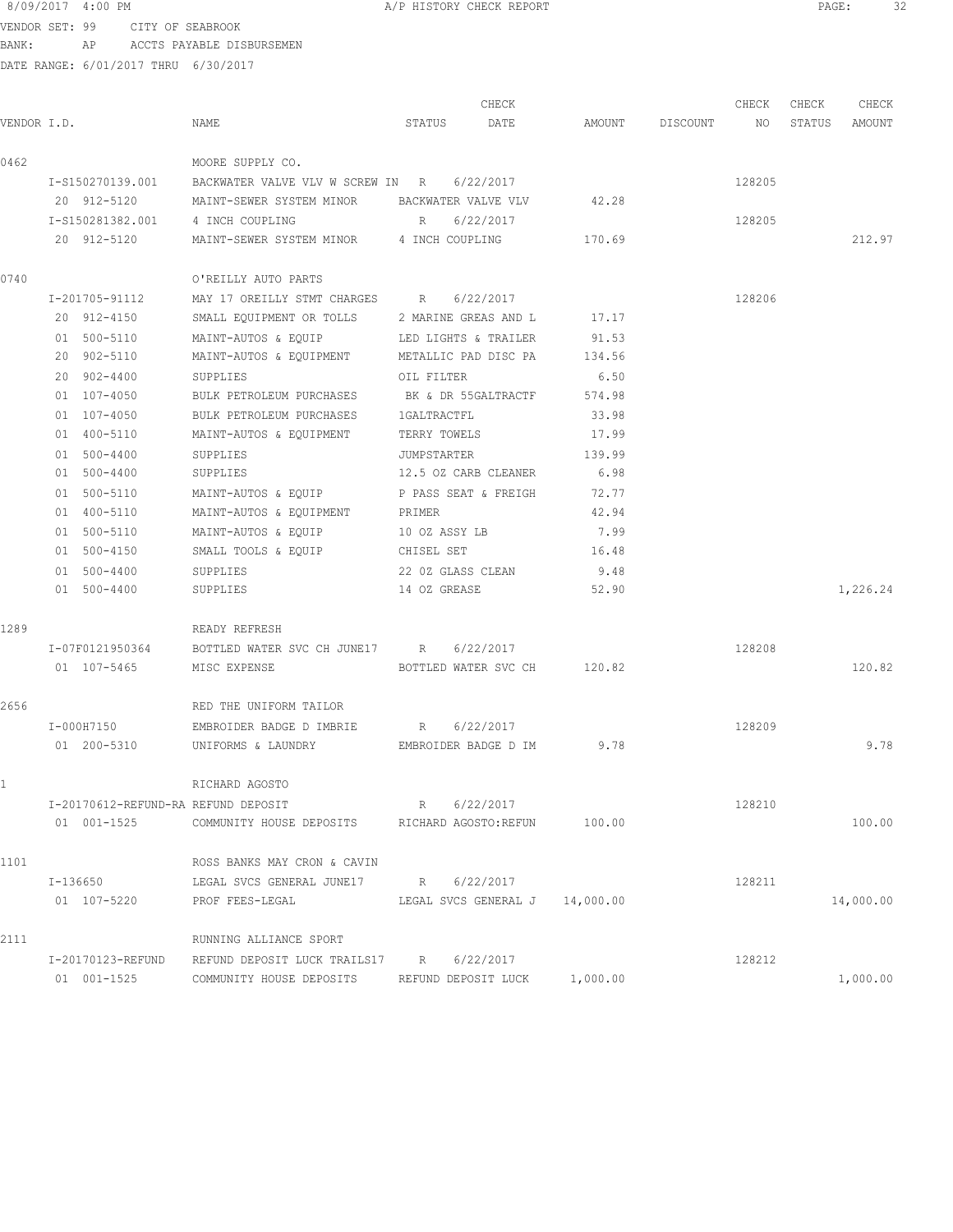|                |                | 8/09/2017 4:00 PM                    |                           |               | A/P HISTORY CHECK REPORT |        |          |        | PAGE:  | 33     |  |
|----------------|----------------|--------------------------------------|---------------------------|---------------|--------------------------|--------|----------|--------|--------|--------|--|
| VENDOR SET: 99 |                | CITY OF SEABROOK                     |                           |               |                          |        |          |        |        |        |  |
| BANK:          |                | ΑP                                   | ACCTS PAYABLE DISBURSEMEN |               |                          |        |          |        |        |        |  |
|                |                | DATE RANGE: 6/01/2017 THRU 6/30/2017 |                           |               |                          |        |          |        |        |        |  |
|                |                |                                      |                           |               | CHECK                    |        |          | CHECK  | CHECK  | CHECK  |  |
| VENDOR I.D.    |                |                                      | NAME                      | STATUS        | DATE                     | AMOUNT | DISCOUNT | NO.    | STATUS | AMOUNT |  |
| 0227           |                |                                      | SAM'S CLUB/SYNCHRONY BANK |               |                          |        |          |        |        |        |  |
|                |                | I-201705-SAMS                        | MAY17 SAMS STMT CHARGES   | R             | 6/22/2017                |        |          | 128213 |        |        |  |
|                |                | 01 200-4005                          | SUPPLIES-POLICE OPERATION |               | 15 OFF FAMILY PACKS      | 207.90 |          |        |        |        |  |
|                |                | 01 400-5160                          | MAINT-POOL & GROUNDS      | POOL WHISTLES |                          | 44.64  |          |        |        |        |  |
|                |                | 50 501-5497                          | C.I.D.                    | CBL TIES      |                          | 20.75  |          |        |        |        |  |
|                |                | 50 501-5497                          | C.I.D.                    |               | FOOD FOR PRISONERS       | 199.54 |          |        |        |        |  |
|                |                | 01 400-5160                          | MAINT-POOL & GROUNDS      |               | REGISTER & POOL SUPP     | 403.44 |          |        |        | 876.27 |  |
|                |                |                                      | SANDRA PONCE              |               |                          |        |          |        |        |        |  |
|                |                | I-20170619-REFUND-SP DEPOSIT REFUND  |                           | R             | 6/22/2017                |        |          | 128214 |        |        |  |
|                |                | 01 001-1525                          | COMMUNITY HOUSE DEPOSITS  |               | SANDRA PONCE: DEPOSIT    | 200.00 |          |        |        | 200.00 |  |
|                |                |                                      | SHELSEA NDEGWA            |               |                          |        |          |        |        |        |  |
|                |                | I-20170619-REFUND-SN DEPOSIT REFUND  |                           | R             | 6/22/2017                |        |          | 128215 |        |        |  |
|                |                | 01 001-1525                          | COMMUNITY HOUSE DEPOSITS  |               | SHELSEA NDEGWA: DEPOS    | 70.00  |          |        |        | 70.00  |  |
| 0183           |                |                                      | SHERWIN WILLIAMS          |               |                          |        |          |        |        |        |  |
|                | $I - 4225 - 4$ |                                      | PAINT AND SUPPLIES        | R             | 6/22/2017                |        |          | 128216 |        |        |  |
|                |                | 01 400-5160                          | MAINT-POOL & GROUNDS      |               | PAINT AND SUPPLIES       | 329.67 |          |        |        |        |  |

|      | $I - 4289 - 0$   | WIRE FOLLER VELEX RESPIR COVER R 6/22/2017                    |                            |        | 128216 |          |
|------|------------------|---------------------------------------------------------------|----------------------------|--------|--------|----------|
|      | 01 400-5180      | MAINT-BLDGS & GROUNDS                                         | WIRE FOLLER VFLEX RE 58.77 |        |        |          |
|      | I-6070-6         | PRIMER & SUPPLIES POOL SLIDE R 6/22/2017                      |                            |        | 128216 |          |
|      | 01 400-5160      | MAINT-POOL & GROUNDS TRIMER & SUPPLIES PO                     |                            | 290.58 |        |          |
|      | $I - 6140 - 7$   | PAINT CUP AND BRUSH POOL R 6/22/2017                          |                            |        | 128216 |          |
|      | 01 400-5160      | MAINT-POOL & GROUNDS                                          | PAINT CUP AND BRUSH 31.94  |        |        |          |
|      | $T - 7455 - 8$   | GL BLK 7INCH STRIPE WOVEN POOL R 6/22/2017                    |                            |        | 128216 |          |
|      |                  | 01 400-5160 MAINT-POOL & GROUNDS GL BLK 7INCH STRIPE 30.90    |                            |        |        | 741.86   |
| 0843 |                  | SIGN OUICK                                                    |                            |        |        |          |
|      | $I - 43597$      | 2 US FLAG 2 TEXAS FLAG R 6/22/2017                            |                            |        | 128217 |          |
|      |                  | 01 400-5180 MAINT-BLDGS & GROUNDS 2 US FLAG 2 TEXAS FL 340.00 |                            |        |        | 340.00   |
| 0743 |                  | SPACE CITY ACE HARDWARE                                       |                            |        |        |          |
|      |                  | I-0957911 PAINT AND BRUSH TOWELS                              | R 6/22/2017                |        | 128218 |          |
|      | 01 400-4400      | SUPPLIES                                                      | SPACE CITY ACE HARDW 14.74 |        |        | 14.74    |
| 1387 |                  | SPARKLETTS & SIERRA SPRINGS                                   |                            |        |        |          |
|      | I-14182004061017 | COFFEE SUPPLY JUNE17                                          | R 6/22/2017                |        | 128219 |          |
|      | 01 200-4010      | OFFICE SUPPLIES COFFEE SUPPLY JUNE17 138.11                   |                            |        |        | 138.11   |
| 2734 |                  | TEXAS A&M ENGINEERING EXTENSIO                                |                            |        |        |          |
|      | I-JH7234116      | COLLISION RECON LAFOSSE R 6/22/2017                           |                            |        | 128220 |          |
|      | 01 220-5300      | TRAINING & CONFERENCE COLLISION RECON LAFO 1,000.00           |                            |        |        | 1,000.00 |
|      |                  |                                                               |                            |        |        |          |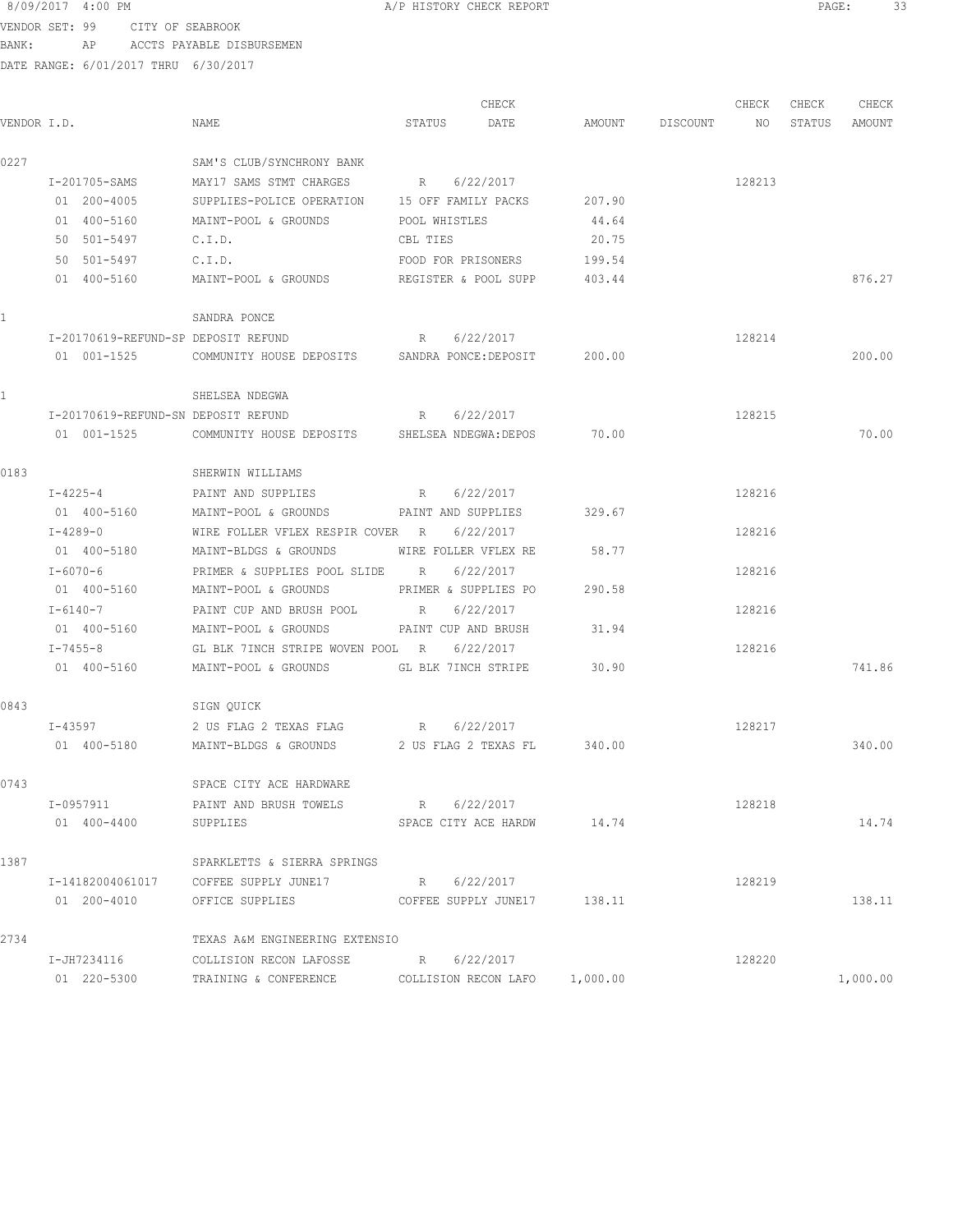|             | 8/09/2017 4:00 PM                    |                                                          | A/P HISTORY CHECK REPORT      |        |          |        | 34<br>$\mathtt{PAGE}$ : |
|-------------|--------------------------------------|----------------------------------------------------------|-------------------------------|--------|----------|--------|-------------------------|
|             | VENDOR SET: 99<br>CITY OF SEABROOK   |                                                          |                               |        |          |        |                         |
| BANK:       | AP                                   | ACCTS PAYABLE DISBURSEMEN                                |                               |        |          |        |                         |
|             | DATE RANGE: 6/01/2017 THRU 6/30/2017 |                                                          |                               |        |          |        |                         |
|             |                                      |                                                          | CHECK                         |        | CHECK    |        | CHECK<br>CHECK          |
| VENDOR I.D. |                                      | NAME                                                     | STATUS<br>DATE                | AMOUNT | DISCOUNT | NO     | STATUS<br>AMOUNT        |
| 1463        |                                      | TEXAS DSHS                                               |                               |        |          |        |                         |
|             |                                      | I-CEN.CD1142052017 TCEQ WATER SAMPLES 042717 R           | 6/22/2017                     |        |          | 128221 |                         |
|             | 20 902-5285                          | LABORATORY FEES                                          | TCEQ WATER SAMPLES 0 423.89   |        |          |        | 423.89                  |
| 2549        |                                      | TIRES BY DESIGN                                          |                               |        |          |        |                         |
|             | I-7693                               | 2 TKS48T TRAILER TIRES                                   | 6/22/2017<br>R                |        |          | 128222 |                         |
|             | 20 902-5110                          | MAINT-AUTOS & EQUIPMENT 2 TKS48T TRAILER TIR             |                               | 73.50  |          |        |                         |
|             | 20 912-5110                          | MAINT-AUTOS & EQUIPMENT 2 TKS48T TRAILER TIR             |                               | 73.50  |          |        | 147.00                  |
| 0919        |                                      | VERIZON WIRELESS                                         |                               |        |          |        |                         |
|             | I-9786658565                         | EOC BACKUP PHONES MAY17                                  | 6/22/2017<br>R                |        |          | 128223 |                         |
|             | 01 106-5405                          | PHONE NETWORK NOTIFICATION SYSEOC BACKUP PHONES MA       |                               | 26.05  |          |        | 26.05                   |
| 0919        |                                      | VERIZON WIRELESS                                         |                               |        |          |        |                         |
|             | I-9786730187                         | CELL AIRCARD SVCS MAY17                                  | 6/22/2017<br>R                |        |          | 128224 |                         |
|             | 01 001-0507                          | DUE FROM EDC                                             | CELL AIRCARD SVCS M           | 35.83  |          |        |                         |
|             | 01 100-5400                          | TELEPHONE                                                | CELL AIRCARD SVCS M           | 49.26  |          |        |                         |
|             | 01 102-5400                          | TELEPHONE                                                | CELL AIRCARD SVCS M           | 98.52  |          |        |                         |
|             | 01 103-5400                          | TELEPHONE                                                | CELL AIRCARD SVCS M           | 136.51 |          |        |                         |
|             | 01 107-5400                          | TELEPHONE                                                | CELL AIRCARD SVCS M           | 37.99  |          |        |                         |
|             | 15 150-5400                          | TELEPHONE                                                | CELL AIRCARD SVCS M           | 73.82  |          |        |                         |
|             | 01 400-5400                          | TELEPHONE                                                | CELL AIRCARD SVCS M           | 85.09  |          |        |                         |
|             | 01 500-5400                          | TELEPHONE                                                | CELL AIRCARD SVCS M           | 124.11 |          |        |                         |
|             | 01 600-5400                          | TELEPHONE                                                | CELL AIRCARD SVCS M           | 87.25  |          |        |                         |
|             | 01 700-5400                          | TELEPHONE                                                | CELL AIRCARD SVCS M           | 73.82  |          |        |                         |
|             | 20 902-5400                          | TELEPHONE                                                | CELL AIRCARD SVCS M           | 179.34 |          |        |                         |
|             | 20 912-5400                          | TELEPHONE                                                | CELL AIRCARD SVCS M           | 123.84 |          |        | 1,105.38                |
| 0919        |                                      | VERIZON WIRELESS                                         |                               |        |          |        |                         |
|             | I-9786731426                         | MIFI SVCS JGALYEAN MAY17 R 6/22/2017                     |                               |        |          | 128226 |                         |
|             | 01 106-5405                          | PHONE NETWORK NOTIFICATION SYSMIFI SVCS JGALYEAN M 37.99 |                               |        |          |        | 37.99                   |
| 1083        |                                      | VICTOR O SCHINNERER & CO INC                             |                               |        |          |        |                         |
|             | I-R110161174                         | 2017 BOND V WALKER 61BSBHM7016 R 6/22/2017               |                               |        |          | 128227 |                         |
|             | 01 107-5330                          | INSURANCE-MISC                                           | 2017 BOND V WALKER 6          | 200.00 |          |        | 200.00                  |
| 0808        |                                      | WEBSTER BICYCLE SUPPLY                                   |                               |        |          |        |                         |
|             | I-9675                               | LAW ENFORCEMENT BIKE FA42585 R 6/22/2017                 |                               |        |          | 128228 |                         |
|             | 50 501-5491                          | BIKE PATROL                                              | LAW ENFORCEMENT BIKE 1,000.00 |        |          |        | 1,000.00                |
| 0210        |                                      | XEROX FINANCIAL SERVICES                                 |                               |        |          |        |                         |
|             | I-838587                             | PD COPIER LEASE PAYMENT JUNE17 R 6/22/2017               |                               |        |          | 128229 |                         |
|             | 01 200-5030                          | RENTALS & SERVICE AGRMTS PD COPIER LEASE PAYM 402.78     |                               |        |          |        | 402.78                  |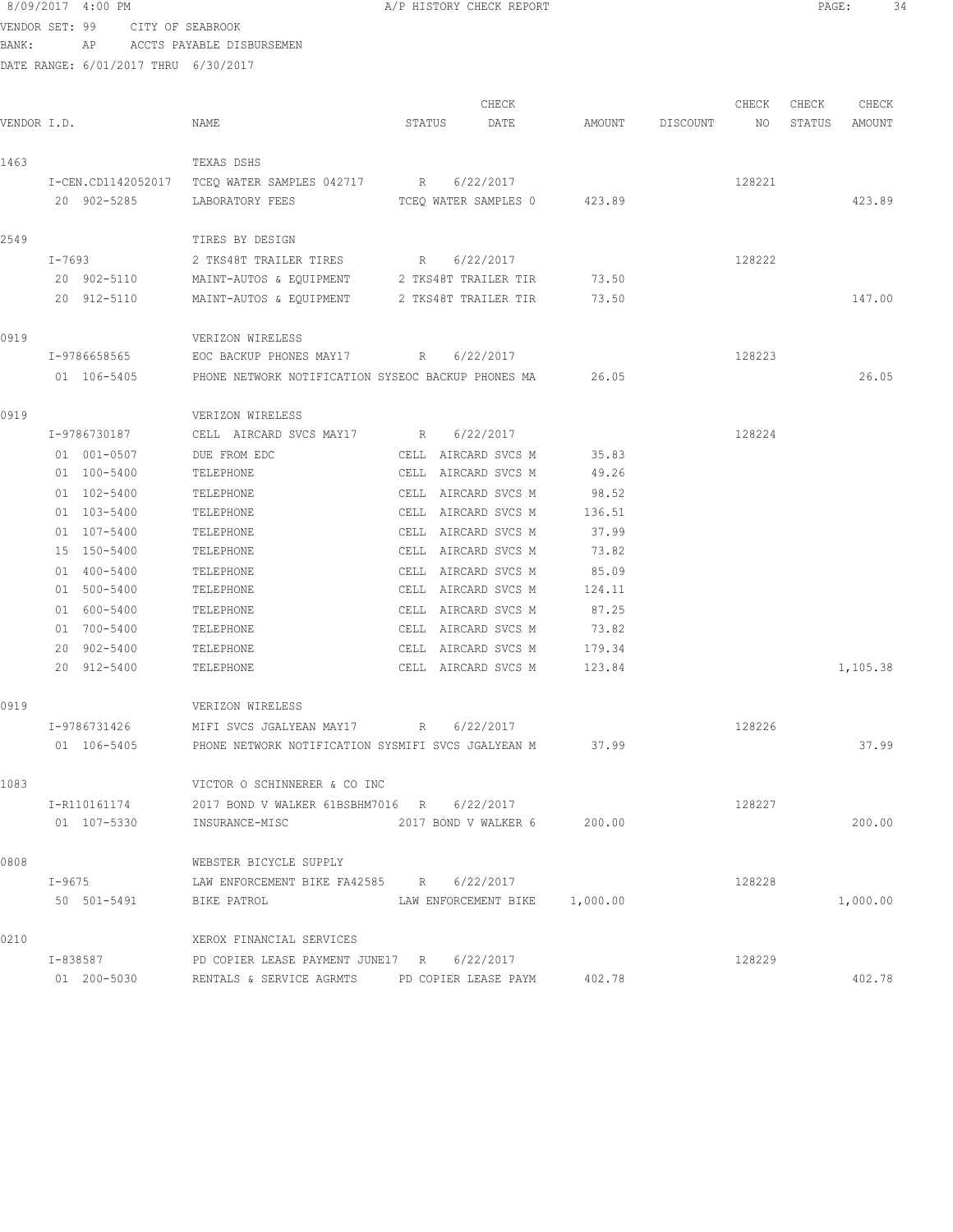8/09/2017 4:00 PM **B A**/P HISTORY CHECK REPORT **PAGE:** 35 VENDOR SET: 99 CITY OF SEABROOK

BANK: AP ACCTS PAYABLE DISBURSEMEN

|              |                   |                                                   |                    | CHECK                |          |                 | CHECK  | CHECK  | CHECK    |
|--------------|-------------------|---------------------------------------------------|--------------------|----------------------|----------|-----------------|--------|--------|----------|
| VENDOR I.D.  |                   | NAME                                              | STATUS             | DATE                 |          | AMOUNT DISCOUNT | NO     | STATUS | AMOUNT   |
| $\mathbf{1}$ |                   | DRAKE'S BBQ                                       |                    |                      |          |                 |        |        |          |
|              | I-20170626-DRAKES | DEPOSIT CATER SVCS                                | $R_{\rm max}$      | 6/26/2017            |          |                 | 128230 |        |          |
|              | 01 100-5465       | MISC EXPENDITURES                                 |                    | DRAKE'S BBQ:DEPOSIT  | 95.00    |                 |        |        | 95.00    |
| 1750         |                   | A & L AUTOMOTIVE                                  |                    |                      |          |                 |        |        |          |
|              | I-16949           | P40 FREON RECHARGE                                | R                  | 6/29/2017            |          |                 | 128238 |        |          |
|              | 50 501-5110       | MAINT - VEHICLES                                  | P40 FREON RECHARGE |                      | 50.50    |                 |        |        |          |
|              | $I - 16961$       | P8 REPL ABS SENSOR LEFT REAR R                    |                    | 6/29/2017            |          |                 | 128238 |        |          |
|              | 01 200-5110       | MAINT-AUTOS & EQUIPMENT P8 REPL ABS SENSOR L      |                    |                      | 229.00   |                 |        |        | 279.50   |
| 0005         |                   | ADMIRAL LINEN & UNIFORM                           |                    |                      |          |                 |        |        |          |
|              | I-DIND144188      | MAT SVC 061217                                    | R                  | 6/29/2017            |          |                 | 128239 |        |          |
|              | 01 400-5310       | UNIFORMS & LAUNDRY MAT SVC 061217                 |                    |                      | 45.92    |                 |        |        |          |
|              | I-DIND144189      | LINEN SVCS PWORKS 061217                          | R                  | 6/29/2017            |          |                 | 128239 |        |          |
|              | 01 500-5310       | UNIFORMS & LAUNDRY                                |                    | LINEN SVCS PWORKS 06 | 47.80    |                 |        |        |          |
|              | 20 912-5310       | UNIFORMS & LAUNDRY                                |                    | LINEN SVCS PWORKS 06 | 47.80    |                 |        |        |          |
|              | 20 902-5310       | UNIFORMS & LAUNDRY                                |                    | LINEN SVCS PWORKS 06 | 47.80    |                 |        |        |          |
|              | 01 400-5310       | UNIFORMS & LAUNDRY                                |                    | LINEN SVCS PWORKS 06 | 47.79    |                 |        |        |          |
|              | I-DIND145977      | MAT SVC 061917                                    | R                  | 6/29/2017            |          |                 | 128239 |        |          |
|              | 01 400-5310       | UNIFORMS & LAUNDRY                                | MAT SVC 061917     |                      | 45.92    |                 |        |        |          |
|              | I-DIND145978      | LINEN SVCS PWORKS 061917                          | R                  | 6/29/2017            |          |                 | 128239 |        |          |
|              | 01 400-5310       | UNIFORMS & LAUNDRY                                |                    | LINEN SVCS PWORKS 06 | 47.79    |                 |        |        |          |
|              | 01 500-5310       | UNIFORMS & LAUNDRY                                |                    | LINEN SVCS PWORKS 06 | 47.80    |                 |        |        |          |
|              | 20 902-5310       | UNIFORMS & LAUNDRY                                |                    | LINEN SVCS PWORKS 06 | 47.80    |                 |        |        |          |
|              | 20 912-5310       | UNIFORMS & LAUNDRY                                |                    | LINEN SVCS PWORKS 06 | 47.80    |                 |        |        |          |
|              | I-DOLI167995      | JAIL LINEN SVC 041117                             | R                  | 6/29/2017            |          |                 | 128239 |        |          |
|              | 50 501-5340       | DETENTION SUPPLIES                                |                    | JAIL LINEN SVC 04111 | 133.23   |                 |        |        |          |
|              | I-DOLI193989      | JAIL LINEN SVC 062017                             | R                  | 6/29/2017            |          |                 | 128239 |        |          |
|              | 50 501-5340       | DETENTION SUPPLIES                                |                    | JAIL LINEN SVC 06201 | 143.48   |                 |        |        | 750.93   |
| 1443         |                   | AΤ&Τ                                              |                    |                      |          |                 |        |        |          |
|              |                   | I-201706-151789802 INTERNET SVC CAROTHERS JUN17 R |                    | 6/29/2017            |          |                 | 128241 |        |          |
|              | 41 410-5400       | TELEPHONE                                         |                    | INTERNET SVC CAROTHE | 70.00    |                 |        |        |          |
|              |                   | I-2814742101-201706 SVFD PHONE SVC JUN17          | R                  | 6/29/2017            |          |                 | 128241 |        |          |
|              | 01 230-5400       | TELEPHONE                                         |                    | SVFD PHONE SVC JUN17 | 67.49    |                 |        |        |          |
|              |                   | I-2814743883-201706 PWORKS PHONE SVC JUN17        | R                  | 6/29/2017            |          |                 | 128241 |        |          |
|              | 01 500-5400       | TELEPHONE                                         |                    | PWORKS PHONE SVC JUN | 37.92    |                 |        |        |          |
|              | 20 902-5400       | TELEPHONE                                         |                    | PWORKS PHONE SVC JUN | 37.92    |                 |        |        |          |
|              | 20 912-5400       | TELEPHONE                                         |                    | PWORKS PHONE SVC JUN | 37.92    |                 |        |        | 251.25   |
| 2539         |                   | BAY AREA HOUSTON BALLET & THEA                    |                    |                      |          |                 |        |        |          |
|              | I-2449006         | BALLET SPONSORSHIP FY2017                         | R                  | 6/29/2017            |          |                 | 128242 |        |          |
|              | 15 150-5466       | EVENTS                                            |                    | BALLET SPONSORSHIP F | 5,000.00 |                 |        |        | 5,000.00 |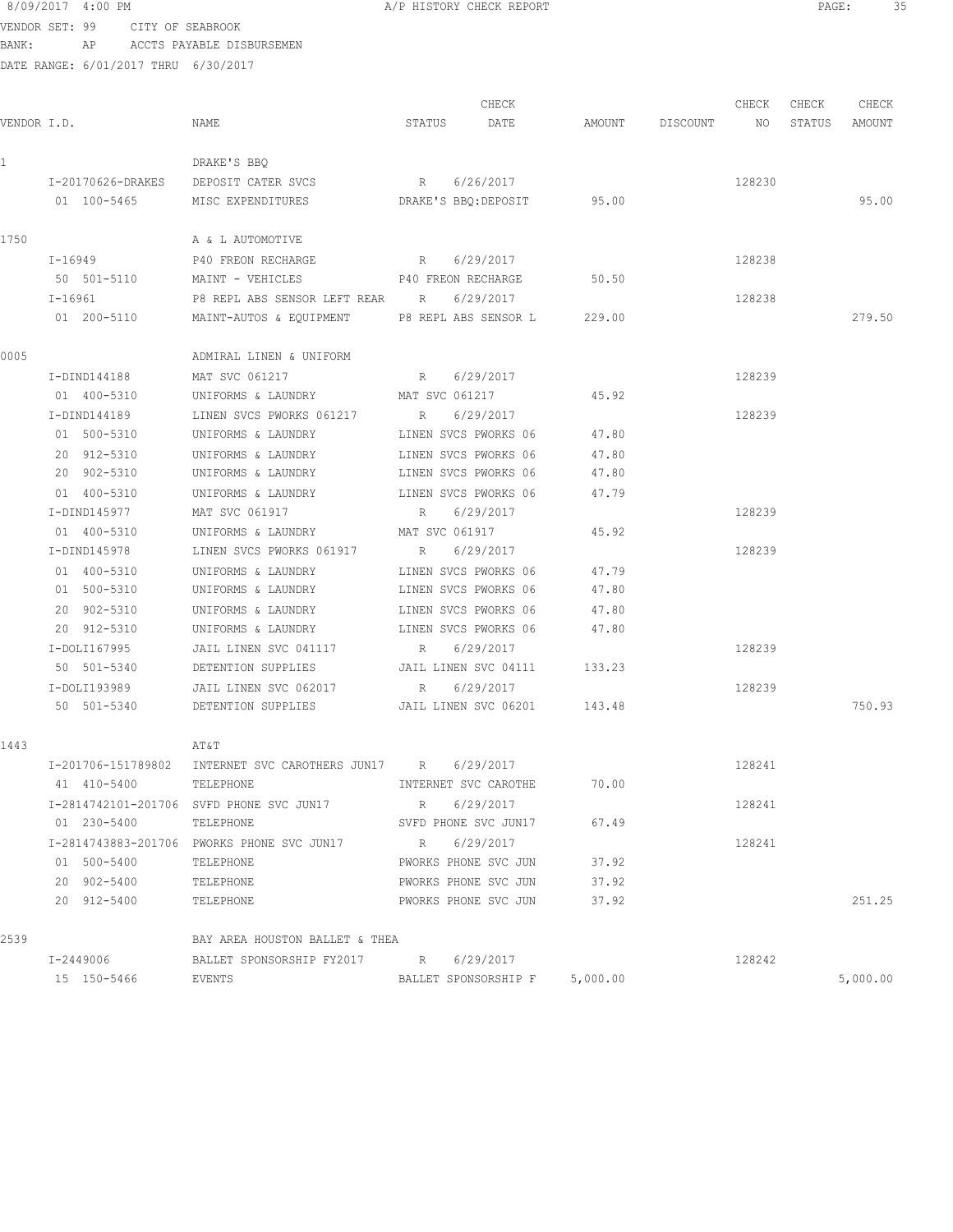| VENDOR SET: 99<br>BANK: |         | AP            | CITY OF SEABROOK | ACCTS PAYABLE DISBURSEMEN                                                          |             |                                   |          |                 |        |        |           |
|-------------------------|---------|---------------|------------------|------------------------------------------------------------------------------------|-------------|-----------------------------------|----------|-----------------|--------|--------|-----------|
|                         |         |               |                  | DATE RANGE: 6/01/2017 THRU 6/30/2017                                               |             |                                   |          |                 |        |        |           |
|                         |         |               |                  |                                                                                    |             | CHECK                             |          |                 | CHECK  | CHECK  | CHECK     |
| VENDOR I.D.             |         |               |                  | NAME                                                                               |             | STATUS DATE                       |          | AMOUNT DISCOUNT | NO     | STATUS | AMOUNT    |
| 1375                    |         |               |                  | BAY AREA HOUSTON CVB                                                               |             |                                   |          |                 |        |        |           |
|                         | $I-917$ |               |                  | 2FQ17 PARTNER CITY INVMNT R 6/29/2017                                              |             |                                   |          |                 | 128243 |        |           |
|                         |         | 15 150-5010   |                  | ADVERTISING                                                                        |             | 2FQ17 PARTNER CITY I 13,404.99    |          |                 |        |        | 13,404.99 |
| 0029                    |         |               |                  | BAY ELECTRIC SUPPLY                                                                |             |                                   |          |                 |        |        |           |
|                         |         | I-1196224-00  |                  | BALLASTS CLIPS HOLDERS PLIERS R 6/29/2017                                          |             |                                   |          |                 | 128244 |        |           |
|                         |         | 01 200-5180   |                  | MAINT-BLDGS & GROUNDS BALLASTS CLIPS HOLDE 318.62                                  |             |                                   |          |                 |        |        | 318.62    |
| $\mathbf{1}$            |         |               |                  | CABO CLEAR LAKE                                                                    |             |                                   |          |                 |        |        |           |
|                         |         |               | I-20170516-CABO  | RESTITUTION                                                                        |             | R 6/29/2017                       |          |                 | 128245 |        |           |
|                         |         | 01 100-9505   |                  | COURT FINES                                                                        |             | CABO CLEAR LAKE:REST              | 71.00    |                 |        |        | 71.00     |
| 1053                    |         |               |                  | CENTERPOINT ENERGY                                                                 |             |                                   |          |                 |        |        |           |
|                         |         |               |                  | I-201705-4543727-4 GAS SVC CH MAY17                                                |             | R 6/29/2017                       |          |                 | 128246 |        |           |
|                         |         |               |                  | 01 107-5410 UTILITIES                                                              |             | GAS SVC CH MAY17                  | 19.73    |                 |        |        |           |
|                         |         |               |                  | I-201705-4543736-5 GAS SVC COMM HOUSE MAY17                                        |             | R 6/29/2017                       |          |                 | 128246 |        |           |
|                         |         | 01 400-5410   |                  | UTILITIES                                                                          |             | GAS SVC COMM HOUSE M              | 23.00    |                 |        |        |           |
|                         |         |               |                  | I-201705-4660739-6 GAS SVC PW MAY17                                                | R           | 6/29/2017                         |          |                 | 128246 |        |           |
|                         |         | 01 500-5410   |                  | UTILITIES                                                                          |             | GAS SVC PW MAY17                  | 6.55     |                 |        |        |           |
|                         |         | 20 902-5410   |                  | UTILITIES                                                                          |             | GAS SVC PW MAY17                  | 6.55     |                 |        |        |           |
|                         |         | 20 912-5410   |                  | UTILITIES                                                                          |             | GAS SVC PW MAY17                  | 6.55     |                 |        |        |           |
|                         |         |               |                  | I-201705-64005711383 GAS SVC SVFD MAY17                                            | R           | 6/29/2017                         |          |                 | 128246 |        |           |
|                         |         | 01 230-5410   |                  | UTILITIES                                                                          |             | GAS SVC SVFD MAY17                | 56.84    |                 |        |        |           |
|                         |         |               |                  | I-201705-64012036329 GAS SVC PWAC MAY17                                            | $R_{\rm c}$ | 6/29/2017                         |          |                 | 128246 |        |           |
|                         |         | 01 400-5410   |                  | UTILITIES                                                                          |             | GAS SVC PWAC MAY17                | 14.06    |                 |        |        |           |
|                         |         | 01 500-5410   |                  | UTILITIES                                                                          |             | GAS SVC PWAC MAY17                | 14.07    |                 |        |        |           |
|                         |         | 01 210-5410   |                  | UTILITIES                                                                          |             | GAS SVC PWAC MAY17                | 14.06    |                 |        |        |           |
|                         |         | 20 902-5410   |                  | UTILITIES                                                                          |             | GAS SVC PWAC MAY17                | 14.07    |                 |        |        |           |
|                         |         | 20 912-5410   |                  | UTILITIES                                                                          |             | GAS SVC PWAC MAY17                | 14.07    |                 |        |        |           |
|                         |         |               |                  | I-201705-7557886-4 GAS SVC CAROTHERS MAY17 R                                       |             | 6/29/2017                         |          |                 | 128246 |        |           |
|                         |         |               | 41 410-5410      | UTILITIES                                                                          |             | GAS SVC CAROTHERS MA              | 23.00    |                 |        |        |           |
|                         |         |               |                  | I-201705-8423787-4 GAS SVC CH GENERATOR MAY17 R 6/29/2017<br>01 107-5410 UTILITIES |             |                                   |          |                 | 128246 |        |           |
|                         |         |               |                  |                                                                                    |             | GAS SVC CH GENERATOR              | 28.25    |                 |        |        |           |
|                         |         | 20 902-5410   |                  | I-201705-9340800-3 GAS SVC WELL 3 MAY17<br>UTILITIES                               | R           | 6/29/2017<br>GAS SVC WELL 3 MAY17 | 24.20    |                 | 128246 |        |           |
|                         |         |               |                  | I-201705-9361931-0 GAS SVC WELL 1 MAY17                                            | R           | 6/29/2017                         |          |                 | 128246 |        |           |
|                         |         | 20 902-5410   |                  | UTILITIES                                                                          |             | GAS SVC WELL 1 MAY17              | 48.26    |                 |        |        | 313.26    |
| 1516                    |         |               |                  | CHAMPION ENERGY SERVICES                                                           |             |                                   |          |                 |        |        |           |
|                         |         | I-B1706131769 |                  | ELECTRIC SVCS MAY17                                                                |             | R 6/29/2017                       |          |                 | 128249 |        |           |
|                         |         | 01 107-5410   |                  | UTILITIES                                                                          |             | ELECTRIC SVCS MAY17               | 3,324.46 |                 |        |        |           |
|                         |         | 01 200-5410   |                  | UTILITIES                                                                          |             | ELECTRIC SVCS MAY17               | 90.31    |                 |        |        |           |
|                         |         | 01 210-5410   |                  | UTILITIES                                                                          |             | ELECTRIC SVCS MAY17               | 126.13   |                 |        |        |           |
|                         |         | 01 230-5410   |                  | UTILITIES                                                                          |             | ELECTRIC SVCS MAY17               | 1,141.16 |                 |        |        |           |
|                         |         |               | 01 400-5410      | UTILITIES                                                                          |             | ELECTRIC SVCS MAY17 2,125.10      |          |                 |        |        |           |
|                         |         | 01 500-5410   |                  | UTILITIES <b>August</b>                                                            |             | ELECTRIC SVCS MAY17               | 148.89   |                 |        |        |           |
|                         |         |               | 01 500-5411      | UTILITIES - STREET LIGHTS ELECTRIC SVCS MAY17 14,817.96                            |             |                                   |          |                 |        |        |           |
|                         |         | 20 902-5410   |                  | UTILITIES                                                                          |             | ELECTRIC SVCS MAY17               | 2,310.43 |                 |        |        |           |

8/09/2017 4:00 PM **A/P HISTORY CHECK REPORT PAGE:** 36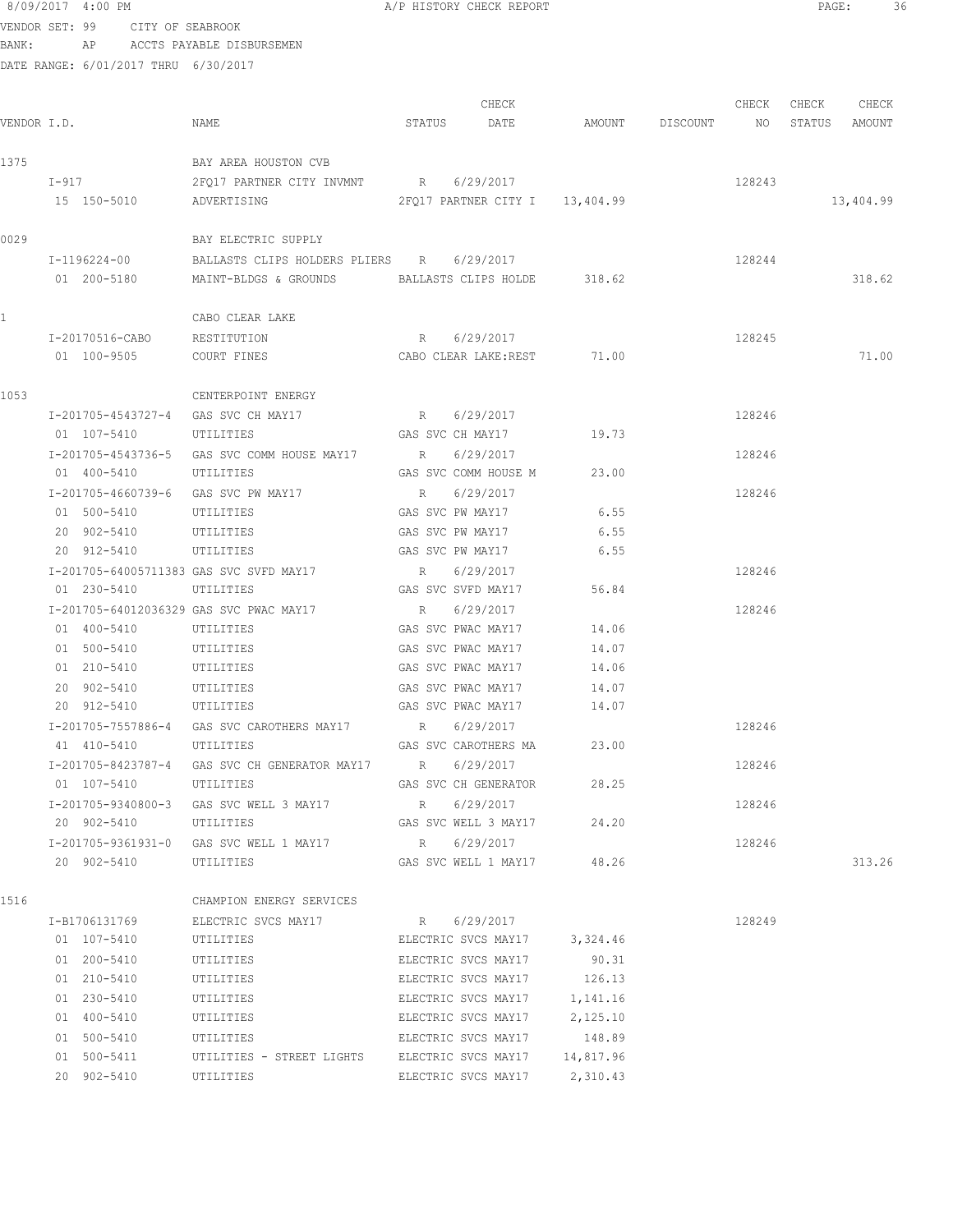8/09/2017 4:00 PM **B A**/P HISTORY CHECK REPORT **PAGE:** 37 VENDOR SET: 99 CITY OF SEABROOK

BANK: AP ACCTS PAYABLE DISBURSEMEN

|      | VENDOR I.D.           | NAME                                                                 | STATUS DATE | CHECK                          | AMOUNT DISCOUNT NO STATUS AMOUNT | CHECK  | CHECK | CHECK      |
|------|-----------------------|----------------------------------------------------------------------|-------------|--------------------------------|----------------------------------|--------|-------|------------|
|      |                       |                                                                      |             |                                |                                  |        |       |            |
| 1516 |                       | CHAMPION ENERGY SERVICCONT                                           |             |                                |                                  |        |       |            |
|      |                       | I-B1706131769 ELECTRIC SVCS MAY17 R 6/29/2017                        |             |                                |                                  | 128249 |       |            |
|      | 20 912-5410 UTILITIES | ELECTRIC SVCS MAY17 8,554.48                                         |             |                                |                                  |        |       |            |
|      | 41 410-5410           | ELECTRIC SVCS MAY17 326.60<br>UTILITIES                              |             |                                |                                  |        |       | 32,965.52  |
| 1909 |                       | CHARLES SKINNER                                                      |             |                                |                                  |        |       |            |
|      |                       | I-20170626-REIMB BASIC CRIMINAL INV COURSE FEE R 6/29/2017           |             |                                |                                  | 128250 |       |            |
|      |                       | 01 200-5300 TRAINING & CONFERENCE BASIC CRIMINAL INV C 545.00        |             |                                |                                  |        |       | 545.00     |
| 0056 |                       | CITY OF PASADENA-WTR DEPT                                            |             |                                |                                  |        |       |            |
|      |                       | I-201705-10100014-00 TODVILLE WATER SVC MAY17 R 6/29/2017            |             |                                |                                  | 128251 |       |            |
|      | 20 902-5451           | PASADENA WATER SUPPLY TODVILLE WATER SVC M 19,668.55                 |             |                                |                                  |        |       |            |
|      |                       | I-201705-12280370-00 RED BLUFF WATER SVC MAY17                       | R           | 6/29/2017                      |                                  | 128251 |       |            |
|      | 20 902-5451           | PASADENA WATER SUPPLY RED BLUFF WATER SVC 37,667.67                  |             |                                |                                  |        |       | 57,336.22  |
| 1293 |                       | COBB FENDLEY & ASSOC INC.                                            |             |                                |                                  |        |       |            |
|      |                       | I-259841 WWTP RELOCATE PROF SVCS MAY17 R 6/29/2017                   |             |                                |                                  | 128252 |       |            |
|      |                       | 30 300-5215 PROF FEES-ENGINEERING                                    |             | WWTP RELOCATE PROF S 19,294.30 |                                  |        |       |            |
|      | I-259842              | PG WWTP TDES SVCS MAY17 R                                            |             | 6/29/2017                      |                                  | 128252 |       |            |
|      |                       | 29 290-5215 PROF FEES-ENGINEERING                                    |             | PG WWTP TDES SVCS MA 3,600.00  |                                  |        |       |            |
|      | I-259853              | CEDARBROOK CT PROF SVCS MAY17 R                                      |             | 6/29/2017                      |                                  | 128252 |       |            |
|      | 01 500-5215           | PROF FEES - ENGR                                                     |             | CEDARBROOK CT PROF S 1,559.92  |                                  |        |       |            |
|      | I-259854              | TODVILLE SEWER IMP SVCS MA17 R 6/29/2017                             |             |                                |                                  | 128252 |       |            |
|      | 29 290-5215           | PROF FEES-ENGINEERING TODVILLE SEWER IMP S 23,242.20                 |             |                                |                                  |        |       |            |
|      | I-259855              | WWTP UPGRADES P2 SVCS MAY17 R 6/29/2017                              |             |                                |                                  | 128252 |       |            |
|      |                       |                                                                      |             |                                |                                  |        |       |            |
|      |                       | 29 290-5215 PROF FEES-ENGINEERING WWTP UPGRADES P2 SVC 37,777.82     |             |                                |                                  |        |       |            |
|      |                       | I-259856 PG WWTP PROF SVCS MAY17 R 6/29/2017                         |             |                                |                                  | 128252 |       |            |
|      | 29 290-5215           | PROF FEES-ENGINEERING PG WWTP PROF SVCS MA 16,350.00                 |             |                                |                                  |        |       | 101,824.24 |
| 2558 |                       | CONDURRE SECURITY SYSTEMS                                            |             |                                |                                  |        |       |            |
|      |                       | I-61874 MONITORING SVCS SVFD JUN17 R 6/29/2017                       |             |                                |                                  | 128253 |       |            |
|      |                       | 01 230-5030 RENTALS & SERVICE AGRMTS MONITORING SVCS SVFD 65.00      |             |                                |                                  |        |       | 65.00      |
| 2633 |                       | CRAIN GROUP LLC                                                      |             |                                |                                  |        |       |            |
|      |                       | I-PAY APP $12$ - PWAC CONST SVCS PE 060917 PWAC R 6/29/2017          |             |                                |                                  | 128254 |       |            |
|      | 32 321-6050           | FACILITIES                                                           |             |                                | CONST SVCS PE 060917 254,071.54  |        |       |            |
|      |                       | 32 032-1005 ACCTS PAYABLE/RETAINAGE CONST SVCS PE 060917 12,703.58CR |             |                                |                                  |        |       | 241,367.96 |
| 1090 |                       | CROWN TROPHY                                                         |             |                                |                                  |        |       |            |
|      |                       | I-17-29564 9 X 12IN BLACK PLAQUE ARTHUR R 6/29/2017                  |             |                                |                                  | 128255 |       |            |
|      | 01 200-5465           | MISC EXPENSE                                                         |             | 9 X 12IN BLACK PLAQ 40.00      |                                  |        |       | 40.00      |
| 2596 |                       | DEBRA HARPER                                                         |             |                                |                                  |        |       |            |
|      |                       | I-20170621-REIMB-DH LANDSCAPING SUPPLIES REIMB R 6/29/2017           |             |                                |                                  | 128256 |       |            |
|      | 41 410-4095           | NURSERY SUPPLIES                                                     |             | LANDSCAPING SUPPLIES           | 280.78                           |        |       | 280.78     |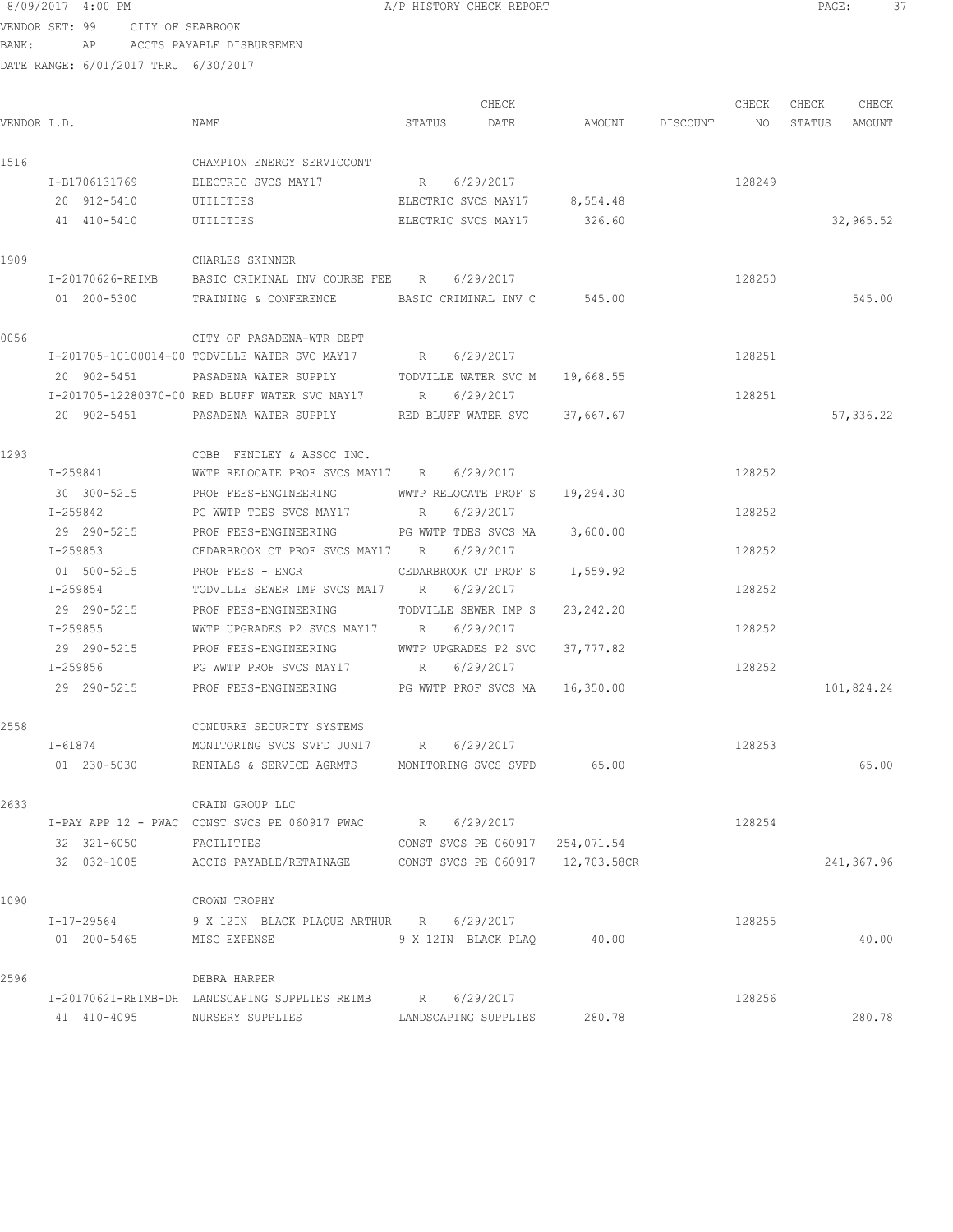### 8/09/2017 4:00 PM **A/P HISTORY CHECK REPORT PAGE:** 38 VENDOR SET: 99 CITY OF SEABROOK

BANK: AP ACCTS PAYABLE DISBURSEMEN

|             |                   |                                                          |                      | CHECK                       |                    | CHECK  | CHECK | CHECK         |
|-------------|-------------------|----------------------------------------------------------|----------------------|-----------------------------|--------------------|--------|-------|---------------|
| VENDOR I.D. |                   | NAME                                                     | STATUS               | DATE                        | AMOUNT DISCOUNT NO |        |       | STATUS AMOUNT |
| 0070        |                   | EASTEX ENVIRONMENTAL LABORATOR                           |                      |                             |                    |        |       |               |
|             | I-C17F446         | WWTP ANALYSIS SVCS MAY17                                 | R 6/29/2017          |                             |                    | 128257 |       |               |
|             | 20 912-5285       | LABORATORY FEES                                          |                      | WWTP ANALYSIS SVCS M 810.00 |                    |        |       | 810.00        |
| 2740        |                   | ELISSA HUTSON                                            |                      |                             |                    |        |       |               |
|             | I-20170621-EH     | 2 LIFEGUARD FIRST AID CERTS R 6/29/2017                  |                      |                             |                    | 128258 |       |               |
|             | 01 400-5300       | TRAINING & CONFERENCE 2 LIFEGUARD FIRST AI 240.00        |                      |                             |                    |        |       | 240.00        |
| 2663        |                   | FEDEX                                                    |                      |                             |                    |        |       |               |
|             | I-5-835-21758     | OVERNIGHT SHIPPING CHGS                                  | R 6/29/2017          |                             |                    | 128259 |       |               |
|             | 01 100-4011       | POSTAGE                                                  | OVERNIGHT SHIPPING C |                             | 36.22              |        |       |               |
|             | 01 107-4011       | POSTAGE                                                  | OVERNIGHT SHIPPING C |                             | 34.71              |        |       |               |
|             | 01 100-5195       | ELECTION EXPENSE                                         | OVERNIGHT SHIPPING C |                             | 41.44              |        |       |               |
|             | 01 107-4011       | POSTAGE                                                  | OVERNIGHT SHIPPING C |                             | 26.79              |        |       | 139.16        |
| 2084        |                   | GATES IN MOTION INC                                      |                      |                             |                    |        |       |               |
|             | I-46395           | QTRLY PM SVC PINE GULLY 061417 R 6/29/2017               |                      |                             |                    | 128260 |       |               |
|             | 01 400-5180       | MAINT-BLDGS & GROUNDS                                    | QTRLY PM SVC PINE GU |                             | 135.00             |        |       |               |
|             | I-46396           | QTRLY PM SVC WWTP GATE 061417 R                          |                      | 6/29/2017                   |                    | 128260 |       |               |
|             | 20 912-5180       | MAINT-BLDGS & GROUNDS                                    | QTRLY PM SVC WWTP GA |                             | 135.00             |        |       |               |
|             | I-46397           | QTRLY PM SVC PD GATE 061417 R                            |                      | 6/29/2017                   |                    | 128260 |       |               |
|             | 01 200-5180       | MAINT-BLDGS & GROUNDS                                    | QTRLY PM SVC PD GATE |                             | 160.00             |        |       | 430.00        |
| 2476        |                   | HARRIS COUNTY TAX ASSESSOR-COL                           |                      |                             |                    |        |       |               |
|             |                   | I-1166970-2017INSP LP1166970 STATE INSP FEES R 6/29/2017 |                      |                             |                    | 128261 |       |               |
|             | 01 200-5110       | MAINT-AUTOS & EQUIPMENT LP1166970 STATE INSP 14.25       |                      |                             |                    |        |       | 14.25         |
| 2476        |                   | HARRIS COUNTY TAX ASSESSOR-COL                           |                      |                             |                    |        |       |               |
|             |                   | I-1197678-2017INSP LP1197678 STATE INSP FEE R 6/29/2017  |                      |                             |                    | 128262 |       |               |
|             | 01 500-5110       | MAINT-AUTOS & EQUIP LP1197678 STATE INSP 14.25           |                      |                             |                    |        |       | 14.25         |
| 2476        |                   | HARRIS COUNTY TAX ASSESSOR-COL                           |                      |                             |                    |        |       |               |
|             |                   | I-1212124-2017INSP LP1212124 STATE INSP FEE              | R                    | 6/29/2017                   |                    | 128263 |       |               |
|             | 01 230-5110       | MAIN AUTOS & EQUIP LP1212124 STATE INSP                  |                      |                             | 7.50               |        |       | 7.50          |
| 2520        |                   | HSA BANK                                                 |                      |                             |                    |        |       |               |
|             | I-HS 201706272434 | EMPLOYEE DEDUCTIONS TO HSA R 6/29/2017                   |                      |                             |                    | 128264 |       |               |
|             | 01 001-1023       | HSA PAYABLE                                              |                      | EMPLOYEE DEDUCTIONS         | 50.00              |        |       | 50.00         |
| 0105        |                   | ICMA RETIREMENT TRUST-457                                |                      |                             |                    |        |       |               |
|             | I-IC 201706272434 | Employee Deduction - Plan 3033 $R$ 6/29/2017             |                      |                             |                    | 128265 |       |               |
|             | 01 001-1031       | ICMA INSURANCE DEDUCTS                                   | Employee Deduction - |                             | 135.66             |        |       |               |
|             | I-ICM201706272434 | EMPLOYEE DEDUCTS- PLAN 303302 R 6/29/2017                |                      |                             |                    | 128265 |       |               |
|             | 01 001-1031       | ICMA INSURANCE DEDUCTS                                   |                      | EMPLOYEE DEDUCTS- PL        | 15,963.96          |        |       | 16,099.62     |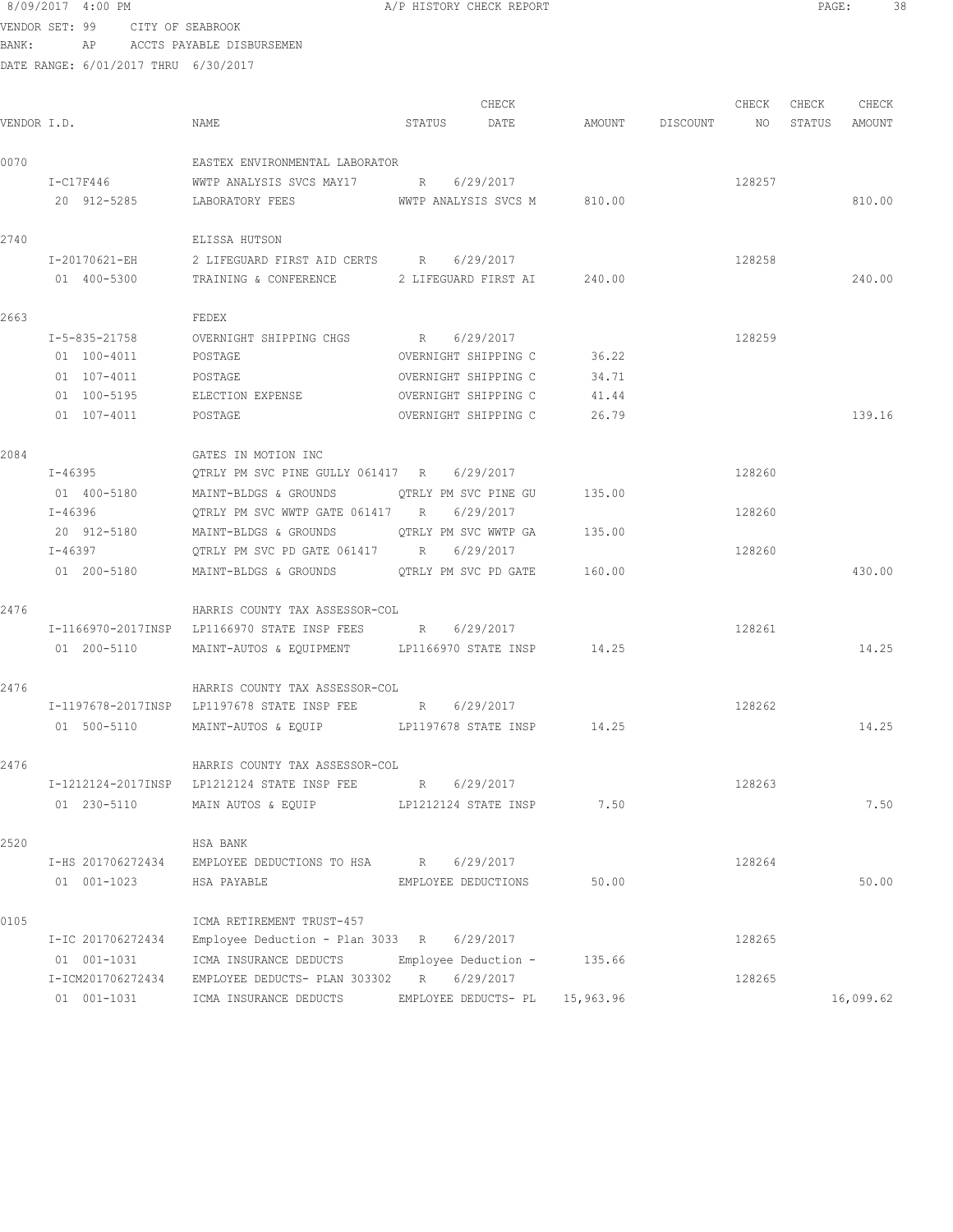8/09/2017 4:00 PM **B A**/P HISTORY CHECK REPORT **PAGE:** 39 VENDOR SET: 99 CITY OF SEABROOK BANK: AP ACCTS PAYABLE DISBURSEMEN DATE RANGE: 6/01/2017 THRU 6/30/2017

|             |                  |                                                                |        | CHECK                         |        |                    | CHECK  | CHECK  | CHECK    |
|-------------|------------------|----------------------------------------------------------------|--------|-------------------------------|--------|--------------------|--------|--------|----------|
| VENDOR I.D. |                  | NAME                                                           | STATUS | DATE                          |        | AMOUNT DISCOUNT NO |        | STATUS | AMOUNT   |
| 2699        |                  | KATHRYN SHANNAHAN                                              |        |                               |        |                    |        |        |          |
|             |                  | I-201706-TXPPA-KS MILEAGE PKING REIMB TXPPA CONF R 6/29/2017   |        |                               |        |                    | 128266 |        |          |
|             | 01 102-5300      | TRAINING & CONFERENCE MILEAGE PKING REIMB                      |        |                               | 113.77 |                    |        |        | 113.77   |
| 0880        |                  | LESLIE'S POOL SUPPLIES                                         |        |                               |        |                    |        |        |          |
|             |                  |                                                                |        |                               |        |                    |        |        |          |
|             | I-116-404247     | DPD TEST KITS & TEST STRIPS R 6/29/2017                        |        |                               |        |                    | 128267 |        |          |
|             | 01 400-4090      | POOL SUPPLIES                                                  |        | DPD TEST KITS & TEST 26.11    |        |                    |        |        | 26.11    |
| 0783        |                  | LOGIX COMMUNICATIONS                                           |        |                               |        |                    |        |        |          |
|             |                  | I-201705-43794865 LONG DISTANCE SVCS MAY17 R 6/29/2017         |        |                               |        |                    | 128268 |        |          |
|             | 01 107-5400      | TELEPHONE                                                      |        | LONG DISTANCE SVCS M 572.75   |        |                    |        |        | 572.75   |
| 2726        |                  | MATTHEW STERLING                                               |        |                               |        |                    |        |        |          |
|             |                  | I-20170615-REIMB-MS REIMB COURSE 3232 FEES                     | R      | 6/29/2017                     |        |                    | 128269 |        |          |
|             | 01 200-5300      | TRAINING & CONFERENCE REIMB COURSE 3232 FE 25.00               |        |                               |        |                    |        |        | 25.00    |
|             |                  |                                                                |        |                               |        |                    |        |        |          |
| 2145        |                  | MEN IN BLACK PEST CONTROL INC                                  |        |                               |        |                    |        |        |          |
|             | I-28348          | CRAZY ANT SVC CAROTHERS 061317 R                               |        | 6/29/2017                     |        |                    | 128270 |        |          |
|             |                  | 41 410-5180 MAINT-BLDG AND GROUNDS CRAZY ANT SVC CAROTH 150.00 |        |                               |        |                    |        |        | 150.00   |
| 2746        |                  | NATALIE STEPHENS                                               |        |                               |        |                    |        |        |          |
|             |                  | I-20170622-REIMB-NS SUPPLIES FOR ARTHUR RETIREMENT R 6/29/2017 |        |                               |        |                    | 128271 |        |          |
|             | 01 107-4010      | OFFICE SUPPLIES                                                |        | FRAME PRINTS ARTHUR           | 27.23  |                    |        |        | 27.23    |
| 2593        |                  | OVERHEAD DOOR COMPANY OF HOUST                                 |        |                               |        |                    |        |        |          |
|             | I-CS88229        | SVF DOOR 4 5 SVC SPRINGS CABLE R 6/29/2017                     |        |                               |        |                    | 128272 |        |          |
|             | 01 230-5180      | MAINT BLDGS & GROUNDS SVF DOOR 4 5 SVC SPR 1,770.57            |        |                               |        |                    |        |        | 1,770.57 |
| 2297        |                  | PATHMARK TRAFFIC PRODUCTS                                      |        |                               |        |                    |        |        |          |
|             | I-023226         |                                                                |        |                               |        |                    | 128273 |        |          |
|             | 01 500-5140      | 4 8FT THERMO PLASTIC R 6/29/2017<br>MAINT STREETS              |        | 4 8FT THERMO PLASTIC 1,050.66 |        |                    |        |        | 1,050.66 |
|             |                  |                                                                |        |                               |        |                    |        |        |          |
| 1989        |                  | POSITIVE PROMOTIONS                                            |        |                               |        |                    |        |        |          |
|             | I-05793151       | 200 ACTIVITY BKS BAND TOGETHER R 6/29/2017                     |        |                               |        |                    | 128274 |        |          |
|             | 50 501-5490      | CRIME PREVENTION DIV EXP 200 ACTIVITY BKS BAN 183.95           |        |                               |        |                    |        |        | 183.95   |
| 0156        |                  | POSTMASTER SEABROOK                                            |        |                               |        |                    |        |        |          |
|             | I-201706-POSTAGE | WATER BILL POSTAGE JUN17                                       |        | R 6/29/2017                   |        |                    | 128275 |        |          |
|             | 20 905-4011      | POSTAGE                                                        |        | WATER BILL POSTAGE J 1,200.00 |        |                    |        |        | 1,200.00 |
| 2508        |                  | PRODUCTIVITY PLUS-CITIBANK                                     |        |                               |        |                    |        |        |          |
|             | I-C58905         | 50071 4 SEAL KITS                                              | R      | 6/29/2017                     |        |                    | 128276 |        |          |
|             | 01 500-5110      | MAINT-AUTOS & EQUIP                                            |        | 50071 4 SEAL KITS             | 243.14 |                    |        |        | 243.14   |
|             |                  |                                                                |        |                               |        |                    |        |        |          |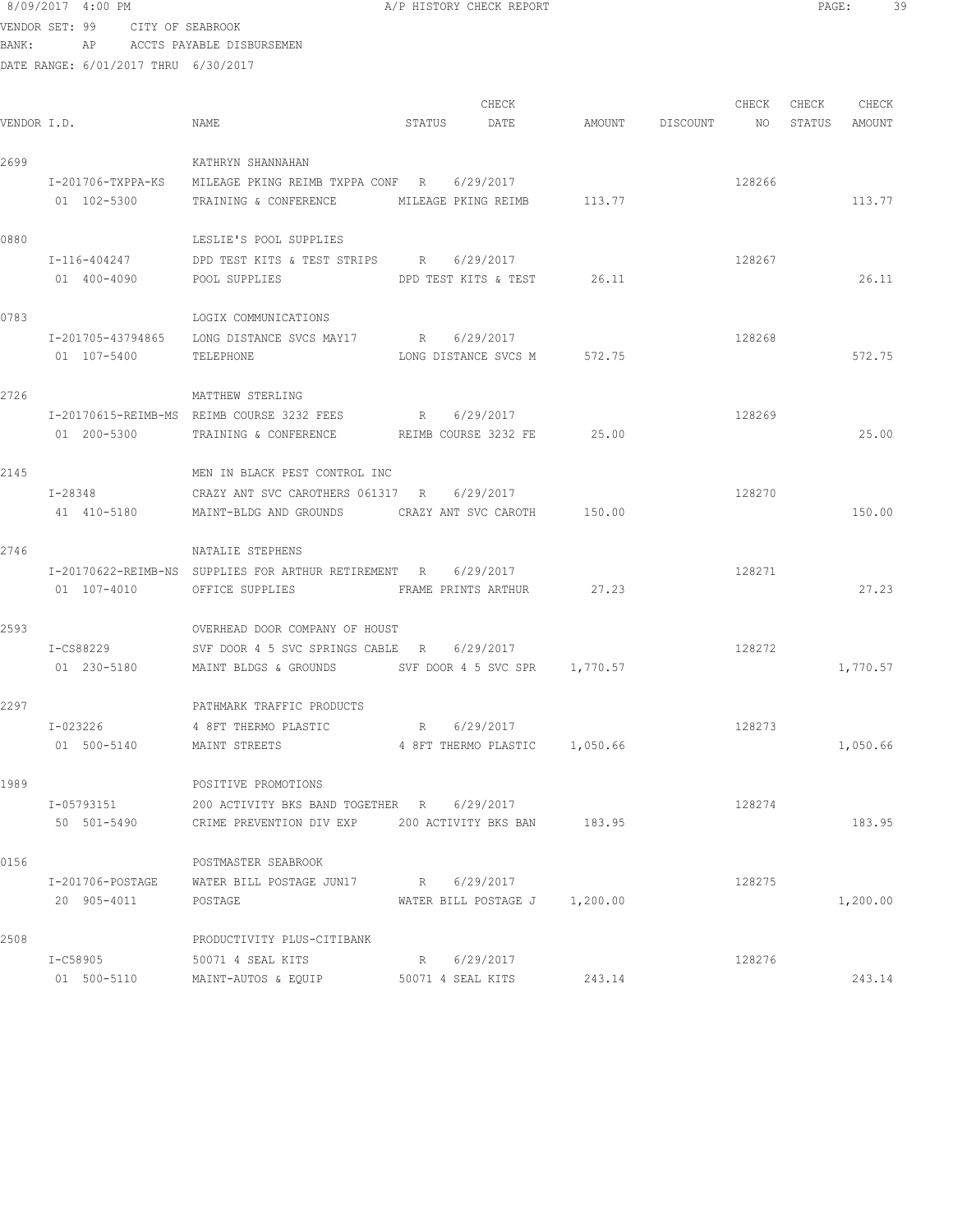| BANK:       | AP                                   | ACCTS PAYABLE DISBURSEMEN                                     |                    |                                              |                     |                 |        |        |          |
|-------------|--------------------------------------|---------------------------------------------------------------|--------------------|----------------------------------------------|---------------------|-----------------|--------|--------|----------|
|             | DATE RANGE: 6/01/2017 THRU 6/30/2017 |                                                               |                    |                                              |                     |                 |        |        |          |
|             |                                      |                                                               |                    | CHECK                                        |                     |                 | CHECK  | CHECK  | CHECK    |
| VENDOR I.D. |                                      | NAME                                                          | STATUS             | DATE                                         |                     | AMOUNT DISCOUNT | NO     | STATUS | AMOUNT   |
| 0749        |                                      | PURCHASE POWER                                                |                    |                                              |                     |                 |        |        |          |
|             | I-20170611-PB                        | PD POSTAGE METER REFILL 053117 R 6/29/2017                    |                    |                                              |                     |                 | 128277 |        |          |
|             | 01 200-4011                          | POSTAGE                                                       |                    | PD POSTAGE METER REF                         | 201.00              |                 |        |        | 201.00   |
| 2739        |                                      | RATHJEN PEST CONTROL                                          |                    |                                              |                     |                 |        |        |          |
|             | I-20170608-107146                    | PEST CONTROL SVCS SVFD 3FQ17 R 6/29/2017                      |                    |                                              |                     |                 | 128278 |        |          |
|             | 01 230-5030                          | RENTALS & SERVICE AGRMTS PEST CONTROL SVCS SV 220.00          |                    |                                              |                     |                 |        |        | 220.00   |
| 2144        |                                      | RANDY RATLIFF                                                 |                    |                                              |                     |                 |        |        |          |
|             |                                      | I-20170623-REIMB-RR MILEAGE PROP & EVIDENCE CLASS R 6/29/2017 |                    |                                              |                     |                 | 128279 |        |          |
|             | 01 200-5300                          | TRAINING & CONFERENCE MILEAGE PROP & EVIDE                    |                    |                                              | 81.75               |                 |        |        | 81.75    |
| 2656        |                                      | RED THE UNIFORM TAILOR                                        |                    |                                              |                     |                 |        |        |          |
|             | I-000H7564                           | 2 TROUSERS S WRIGHT                                           | R 6/29/2017        |                                              |                     |                 | 128280 |        |          |
|             | 01 200-5310                          | UNIFORMS & LAUNDRY 2 TROUSERS S WRIGHT 189.75                 |                    |                                              |                     |                 |        |        | 189.75   |
| 0183        |                                      | SHERWIN WILLIAMS                                              |                    |                                              |                     |                 |        |        |          |
|             | $I - 4264 - 3$                       | PAINT POOL SLIDE MAINT                                        | R                  | 6/29/2017                                    |                     |                 | 128281 |        |          |
|             | 01 400-4090                          | POOL SUPPLIES                                                 |                    | PAINT POOL SLIDE MAI 2,132.34                |                     |                 |        |        | 2,132.34 |
| 0843        |                                      | SIGN QUICK                                                    |                    |                                              |                     |                 |        |        |          |
|             | I-43845                              | TRAIL MAP PVC SIGN                                            | R                  | 6/29/2017                                    |                     |                 | 128282 |        |          |
|             | 15 150-5010                          | ADVERTISING                                                   | TRAIL MAP PVC SIGN |                                              | 66.00               |                 |        |        | 66.00    |
| 2233        |                                      | SIGNCO                                                        |                    |                                              |                     |                 |        |        |          |
|             | I-6130                               | P22 & P25 VEHICLE WRAPS                                       | R 6/29/2017        |                                              |                     |                 | 128283 |        |          |
|             | 81 810-6020                          | EQUIPMENT                                                     | P22 VEHICLE WRAP   |                                              | 1,109.00            |                 |        |        |          |
|             | 81 810-6020                          | EQUIPMENT                                                     | P25 VEHICLE WRAP   |                                              | 1,109.00            |                 |        |        | 2,218.00 |
| 0743        |                                      | SPACE CITY ACE HARDWARE                                       |                    |                                              |                     |                 |        |        |          |
|             | I-0957909                            | PAINT TRAYS ROLLER COVERS HNDL R                              |                    | 6/29/2017                                    |                     |                 | 128284 |        |          |
|             | 01 400-4400                          | SUPPLIES                                                      |                    | PAINT TRAYS ROLLER C                         | 33.86               |                 |        |        |          |
|             | I-642081                             | TRASH CANS HOOKS BITS                                         | R 6/29/2017        |                                              |                     |                 | 128284 |        |          |
|             | 01 400-5180                          | MAINT-BLDGS & GROUNDS TRASH CANS HOOKS BIT 110.09             |                    |                                              |                     |                 |        |        | 143.95   |
| 1993        |                                      | T & T CONSTRUCTION                                            |                    |                                              |                     |                 |        |        |          |
|             | I-2017-318                           | 5YDS CONCRETE FOR 2401 DUHON R 6/29/2017                      |                    |                                              |                     |                 | 128285 |        |          |
|             | 01 500-5140 MAINT STREETS            |                                                               |                    | 5YDS CONCRETE FOR 24 625.00                  |                     |                 |        |        | 625.00   |
| 0200        |                                      | TEXAS MUNICIPAL                                               |                    |                                              |                     |                 |        |        |          |
|             | I-TMR201706132423                    | CITY & EMPLOYEE PORTIONS R 6/29/2017                          |                    |                                              |                     |                 | 128286 |        |          |
|             | 01 001-1028                          | RETIREMENT PAYABLE                                            |                    | CITY & EMPLOYEE PORT                         | 16,154.99           |                 |        |        |          |
|             | 01 100-3110                          | RETIREMENT                                                    |                    | CITY & EMPLOYEE PORT                         | 537.72              |                 |        |        |          |
|             | 01 102-3110                          | RETIREMENT                                                    |                    | CITY & EMPLOYEE PORT                         | 4,078.18            |                 |        |        |          |
|             | 01 103-3110                          | RETIREMENT                                                    |                    | CITY & EMPLOYEE PORT                         | 1,073.14            |                 |        |        |          |
|             | 01 106-3110<br>01 200-3110           | RETIREMENT<br>RETIREMENT                                      |                    | CITY & EMPLOYEE PORT<br>CITY & EMPLOYEE PORT | 508.99<br>11,247.20 |                 |        |        |          |
|             | 01 210-3110                          | RETIREMENT                                                    |                    | CITY & EMPLOYEE PORT                         | 319.50              |                 |        |        |          |
|             |                                      |                                                               |                    |                                              |                     |                 |        |        |          |

8/09/2017 4:00 PM **A**/P HISTORY CHECK REPORT **A** A/P HISTORY CHECK REPORT

VENDOR SET: 99 CITY OF SEABROOK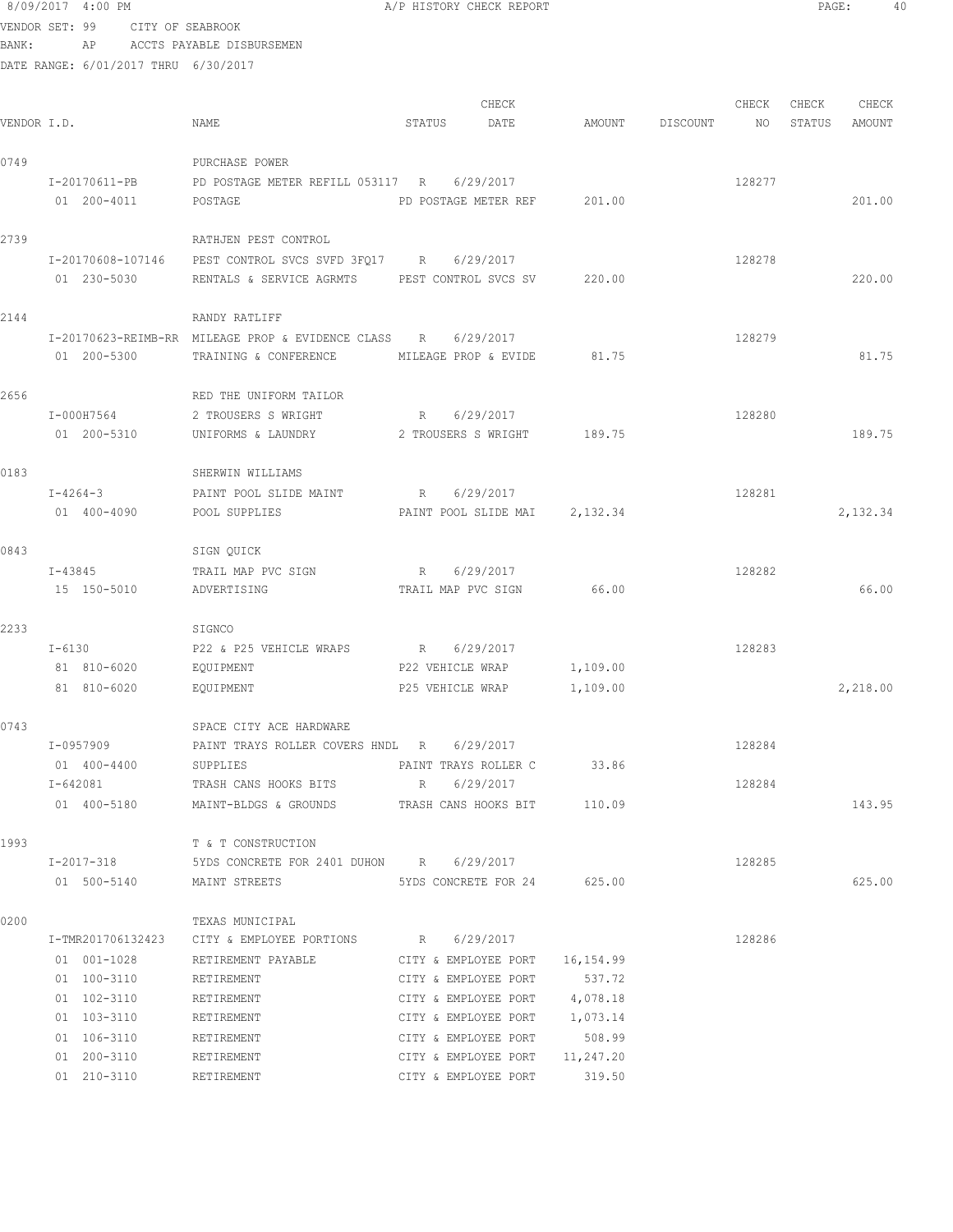#### 8/09/2017 4:00 PM **A/P HISTORY CHECK REPORT PAGE:** 41

VENDOR SET: 99 CITY OF SEABROOK

BANK: AP ACCTS PAYABLE DISBURSEMEN

DATE RANGE: 6/01/2017 THRU 6/30/2017

| HISTORY CHECK REPORT |  |
|----------------------|--|
|----------------------|--|

CHECK CHECK CHECK CHECK VENDOR I.D. NAME STATUS DATE AMOUNT DISCOUNT NO STATUS AMOUNT 0200 TEXAS MUNICIPAL CONT I-TMR201706132423 CITY & EMPLOYEE PORTIONS R 6/29/2017 128286 01 220-3110 RETIREMENT CITY & EMPLOYEE PORT 1,716.86 01 400-3110 RETIREMENT CITY & EMPLOYEE PORT 1,629.29 01 500-3110 RETIREMENT CITY & EMPLOYEE PORT 2,998.76 01 600-3110 RETIREMENT CITY & EMPLOYEE PORT 2,273.60 01 700-3110 RETIREMENT CITY & EMPLOYEE PORT 1,156.85 15 150-3110 RETIREMENT CITY & EMPLOYEE PORT 472.61 20 902-3110 RETIREMENT CITY & EMPLOYEE PORT 2,595.36 20 905-3110 RETIREMENT CITY & EMPLOYEE PORT 813.56 20 912-3110 RETIREMENT CITY & EMPLOYEE PORT 2,238.03 50 501-3110 RETIREMENT CITY & EMPLOYEE PORT 2,204.44 I-TMR201706272434 CITY & EMPLOYEE PORTIONS R 6/29/2017 128286 01 001-1028 RETIREMENT PAYABLE CITY & EMPLOYEE PORT 17,561.05 01 100-3110 RETIREMENT CITY & EMPLOYEE PORT 537.72 01 102-3110 RETIREMENT CITY & EMPLOYEE PORT 4,083.80 01 103-3110 RETIREMENT CITY & EMPLOYEE PORT 1,042.11 01 106-3110 RETIREMENT CITY & EMPLOYEE PORT 508.99 01 200-3110 RETIREMENT CITY & EMPLOYEE PORT 11,017.01 01 210-3110 RETIREMENT CITY & EMPLOYEE PORT 317.78 01 220-3110 RETIREMENT CITY & EMPLOYEE PORT 1,775.98 01 400-3110 RETIREMENT CITY & EMPLOYEE PORT 1,617.74 01 500-3110 RETIREMENT CITY & EMPLOYEE PORT 3,783.30 01 600-3110 RETIREMENT CITY & EMPLOYEE PORT 2,273.60 01 700-3110 RETIREMENT CITY & EMPLOYEE PORT 1,163.02 15 150-3110 RETIREMENT CITY & EMPLOYEE PORT 472.61 20 902-3110 RETIREMENT CITY & EMPLOYEE PORT 4,656.72 20 905-3110 RETIREMENT CITY & EMPLOYEE PORT 812.51 20 912-3110 RETIREMENT CITY & EMPLOYEE PORT 2,797.57 50 501-3110 RETIREMENT CITY & EMPLOYEE PORT 2,125.02 108,565.61 0368 TEXAS MUNICIPAL COURT/ I-0325-0818 1YR SUB TMC JUSTICE COURT NEWS R 6/29/2017 128290 01 700-5020 DUES & SUBSCRIPTIONS 1YR SUB TMC JUSTICE 36.00 36.00 0217 TX MUNICIPAL POLICE ASSN I-TPA201706272434 EMPLOYEE DEDUCTIONS R 6/29/2017 128291 01 001-1032 OTHER PAYROLL DEDUCTIONS EMPLOYEE DEDUCTIONS 284.24 1426 TYLER TECHNOLOGIES - INCODE DI I-025-192178 SIGNATURE LICENSE NEW MAYOR R 6/29/2017 128292 01 102-5115 MAINT-OFFICE EQUIPMENT SIGNATURE LICENSE NE 138.00 138.00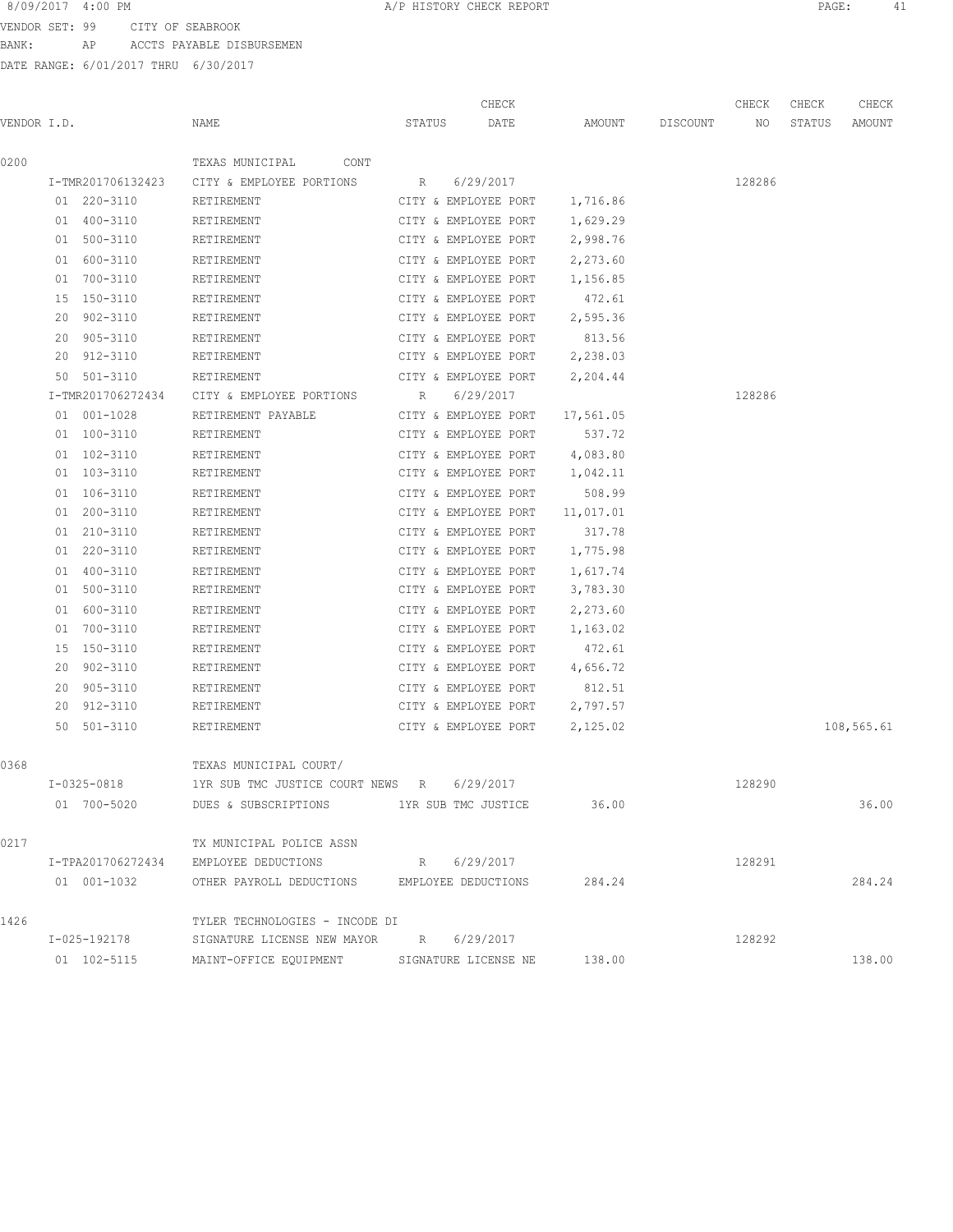|                | 8/09/2017 4:00 PM                    |                                            |        | A/P HISTORY CHECK REPORT |        |          |        | PAGE:  | 42     |  |
|----------------|--------------------------------------|--------------------------------------------|--------|--------------------------|--------|----------|--------|--------|--------|--|
| VENDOR SET: 99 |                                      | CITY OF SEABROOK                           |        |                          |        |          |        |        |        |  |
| BANK:          | AP                                   | ACCTS PAYABLE DISBURSEMEN                  |        |                          |        |          |        |        |        |  |
|                | DATE RANGE: 6/01/2017 THRU 6/30/2017 |                                            |        |                          |        |          |        |        |        |  |
|                |                                      |                                            |        | CHECK                    |        |          | CHECK  | CHECK  | CHECK  |  |
| VENDOR T.D.    |                                      | NAME                                       | STATUS | DATE                     | AMOUNT | DISCOUNT | NO.    | STATUS | AMOUNT |  |
| $\mathbf{1}$   |                                      | VILLAS BY THE BAY                          |        |                          |        |          |        |        |        |  |
|                | I-20170628-REIMB-VBB GLASS REPL      |                                            | R      | 6/29/2017                |        |          | 128293 |        |        |  |
|                | 01 400-5180                          | MAINT-BLDGS & GROUNDS VILLAS BY THE BAY:GL |        |                          | 101.17 |          |        |        | 101.17 |  |
| 0035           |                                      | WASTE MANAGEMENT OF TEXAS INC              |        |                          |        |          |        |        |        |  |
|                | I-1768790-1791-9                     | LATE FEE INV 1764801                       | R      | 6/29/2017                |        |          | 128294 |        |        |  |
|                | 20 922-5466                          | STORM CLEANUP EXPENSE                      |        | LATE FEE INV 1764801     | 21.50  |          |        |        | 21.50  |  |
| 0035           |                                      | WASTE MANAGEMENT OF TEXAS INC              |        |                          |        |          |        |        |        |  |
|                | I-1768916-1791-0                     | 40YD ROLLOFF SVCS PW JUN17                 | R      | 6/29/2017                |        |          | 128295 |        |        |  |

| the contract of the contract of the contract of the contract of the contract of the contract of<br><u>a kata ing kabupatèn Suma Pangalang Kabupatèn Suma Pangalang Kabupatèn Suma Pangalang Kabupatèn Suma Pangalang</u> | and the second control of the second control of<br>in a company of the company of the company of the company of the company of the company of the company of the company of the company of the company of the company of the company of the company of the company of the company |
|--------------------------------------------------------------------------------------------------------------------------------------------------------------------------------------------------------------------------|-----------------------------------------------------------------------------------------------------------------------------------------------------------------------------------------------------------------------------------------------------------------------------------|
|                                                                                                                                                                                                                          |                                                                                                                                                                                                                                                                                   |
|                                                                                                                                                                                                                          |                                                                                                                                                                                                                                                                                   |

۰

| DISCOUNTS<br>CHECK AMOUNT | INVOICE AMOUNT |              |                               | NO. | TOTALS * *<br>$\star$ $\star$ |
|---------------------------|----------------|--------------|-------------------------------|-----|-------------------------------|
| 1,626,629.29<br>0.00      | 1,626,629.29   |              |                               | 242 | REGULAR CHECKS:               |
| 0.00                      | 0.00           |              |                               | 0   | HAND CHECKS:                  |
| 0.00                      | 132,009.72     |              |                               | 10  | DRAFTS:                       |
| 0.00                      | 184, 353.37    |              |                               | 42  | EFT:                          |
| 0.00                      | 0.00           |              |                               | 0   | NON CHECKS:                   |
| 0.00                      | 0.00           | 0.00<br>0.00 | 0 VOID DEBITS<br>VOID CREDITS |     | VOID CHECKS:                  |
|                           |                |              |                               |     |                               |

20 922-5466 STORM CLEANUP EXPENSE 40YD ROLLOFF SVCS PW 652.61 652.61

**The Company** 

**The Contract of State** 

**Contract Contract** 

TOTAL ERRORS: 0

Ξ

|    | G/L ACCOUNT  | NAME                     | AMOUNT     |
|----|--------------|--------------------------|------------|
|    |              |                          |            |
| 01 | 001-0507     | DUE FROM EDC             | 123.83     |
| 01 | 001-1020     | WITHHOLDING PAYABLE      | 56,893.74  |
| 01 | $001 - 1023$ | HSA PAYABLE              | 100.00     |
| 01 | $001 - 1025$ | FICA TAX PAYABLE         | 37, 126.47 |
| 01 | 001-1028     | RETIREMENT PAYABLE       | 49,515.84  |
| 01 | 001-1030     | AFLAC INSURANCE DEDUCTS  | 1,495.96   |
| 01 | $001 - 1031$ | ICMA INSURANCE DEDUCTS   | 19,938.12  |
| 01 | $001 - 1032$ | OTHER PAYROLL DEDUCTIONS | 4,629.97   |
| 01 | 001-1080     | DUE TO DEBT SERVICE FUND | 1,875.00   |
| 01 | $001 - 1525$ | COMMUNITY HOUSE DEPOSITS | 2,070.00   |
| 01 | 100-3100     | FICA TAXES               | 524.60     |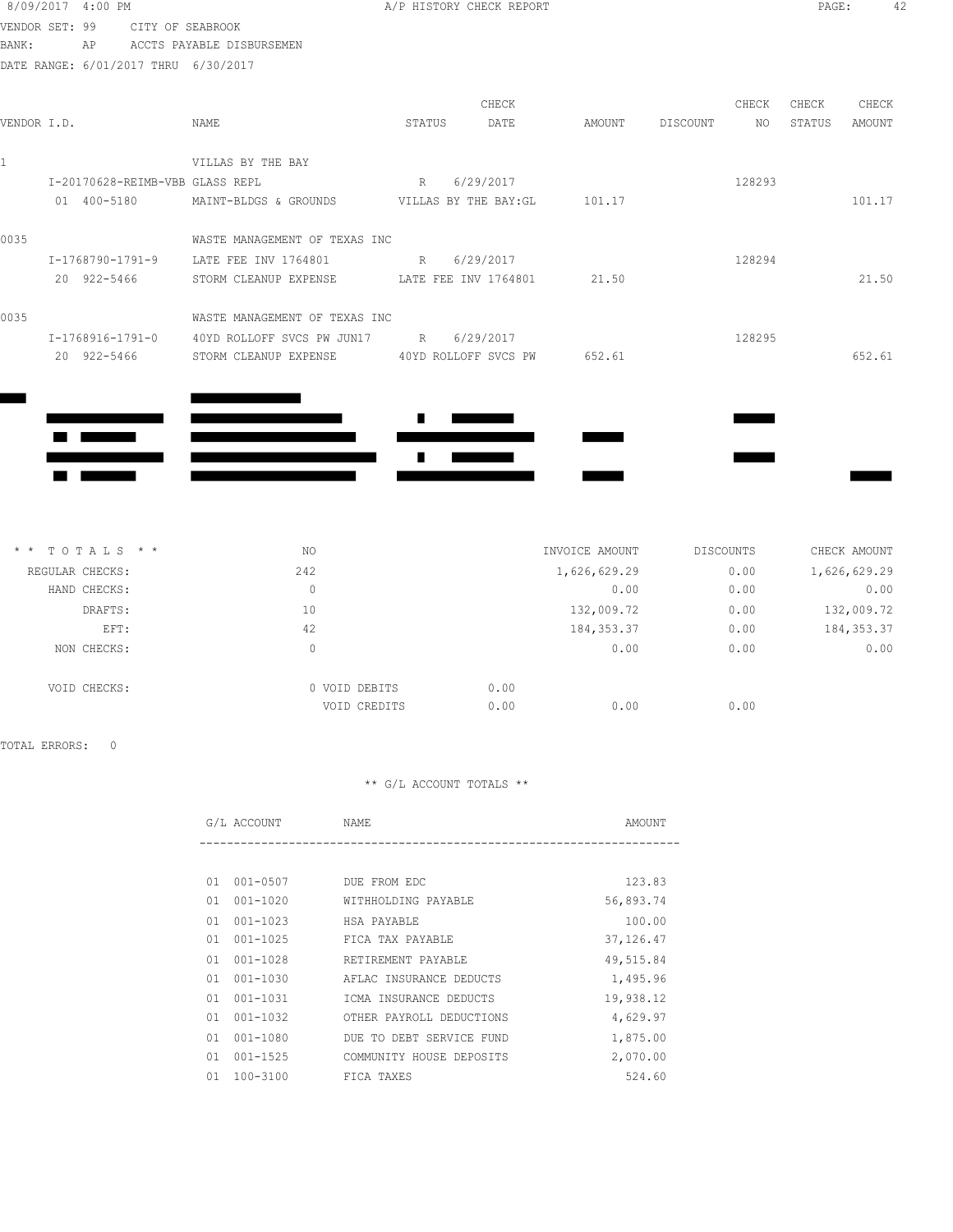DATE RANGE: 6/01/2017 THRU 6/30/2017

| G/L ACCOUNT     | NAME                           | AMOUNT      |
|-----------------|--------------------------------|-------------|
|                 |                                |             |
| 01 100-3110     | RETIREMENT                     | 1,613.16    |
| 01 100-3120     | HOSPITALIZATION                | 3.50        |
| 01 100-3300     | MAYOR & COUNCIL FEES           | 622.30      |
| 01 100-4011     | POSTAGE                        | 36.22       |
| 01 100-5020     | DUES & SUBSCRIPTIONS           | 40.00       |
| 01 100-5195     | ELECTION EXPENSE               | 432.40      |
| 01 100-5400     | TELEPHONE                      | 49.26       |
| 01 100-5465     | MISC EXPENDITURES              | 577.92      |
| 01 100-5468     | PERMIT EXPENSES                | 328.00      |
| 01 100-8605     | DISPATCH & ANIMAL CONTROL      | 1,416.68CR  |
| 01 100-8606     | LEASE OF FIRE STATION          | 27,558.75CR |
| 01 100-9505     | COURT FINES                    | 71.00       |
| 01 102-3100     | FICA TAXES                     | 3,883.80    |
| 01 102-3110     | RETIREMENT                     | 12,249.79   |
| 01 102-3120     | HOSPITALIZATION                | 35.00       |
| 01 102-5020     | DUES & SUBSCRIPTIONS           | 315.00      |
| 01 102-5115     | MAINT-OFFICE EQUIPMENT         | 138.00      |
| 01 102-5300     | TRAINING & CONFERENCE          | 1,807.17    |
| 01 102-5400     | TELEPHONE                      | 98.52       |
| 01 102-5465     | MISC EXPENSE                   | 435.00      |
| 01 103-3100     | FICA TAXES                     | 947.71      |
| 01 103-3110     | RETIREMENT                     | 3,157.36    |
| 01 103-3120     | HOSPITALIZATION                | 7.00        |
| 01 103-4150     | SMALL TOOLS & EQUIPMENT        | 582.15      |
| 01 103-5300     | TRAINING & CONFERENCE          | 50.00       |
| 01 103-5400     | TELEPHONE                      | 136.51      |
| 01 106-3100     | FICA TAXES                     | 493.10      |
| 01 106-3110     | RETIREMENT                     | 1,526.97    |
| 01 106-3120     | HOSPITALIZATION                | 3.50        |
| 01 106-5020     | DUES & SUBSCRIPTIONS           | 40.00       |
| 01 106-5170     | MAINTENANCE - RADIOS           | 1,014.00    |
| 01 106-5300     | TRAINING & CONFERENCE          | 1,574.75    |
| 01 106-5400     | TELEPHONE                      | 636.93      |
| 01 106-5405     | PHONE NETWORK NOTIFICATION SYS | 64.04       |
| 01 106-5465     | MISC EXPENSE                   | 45.50       |
| $01 107 - 3145$ | DRUG TESTING                   | 943.00      |
| 01 107-4010     | OFFICE SUPPLIES                | 41.69       |
| 01 107-4011     | POSTAGE                        | 61.50       |
| 01 107-4050     | BULK PETROLEUM PURCHASES       | 2,694.59    |
| 01 107-4150     | SMALL EQUIPMENT                | 227.42      |
| 01 107-5020     | DUES & SUBSCRIPTIONS           | 1,400.00    |
| 01 107-5025     | BANK FEES                      | 489.75      |
| 01 107-5030     | RENTALS & SERVICE AGRMTS       | 3,860.94    |
| 01 107-5042     | IT SOFTWARE                    | 1,633.50    |
| 01 107-5175     | JANITORIAL SERVICES            | 961.79      |
| 01 107-5180     | MAINT-BLDGS & GROUNDS          | 8,073.25    |
|                 |                                |             |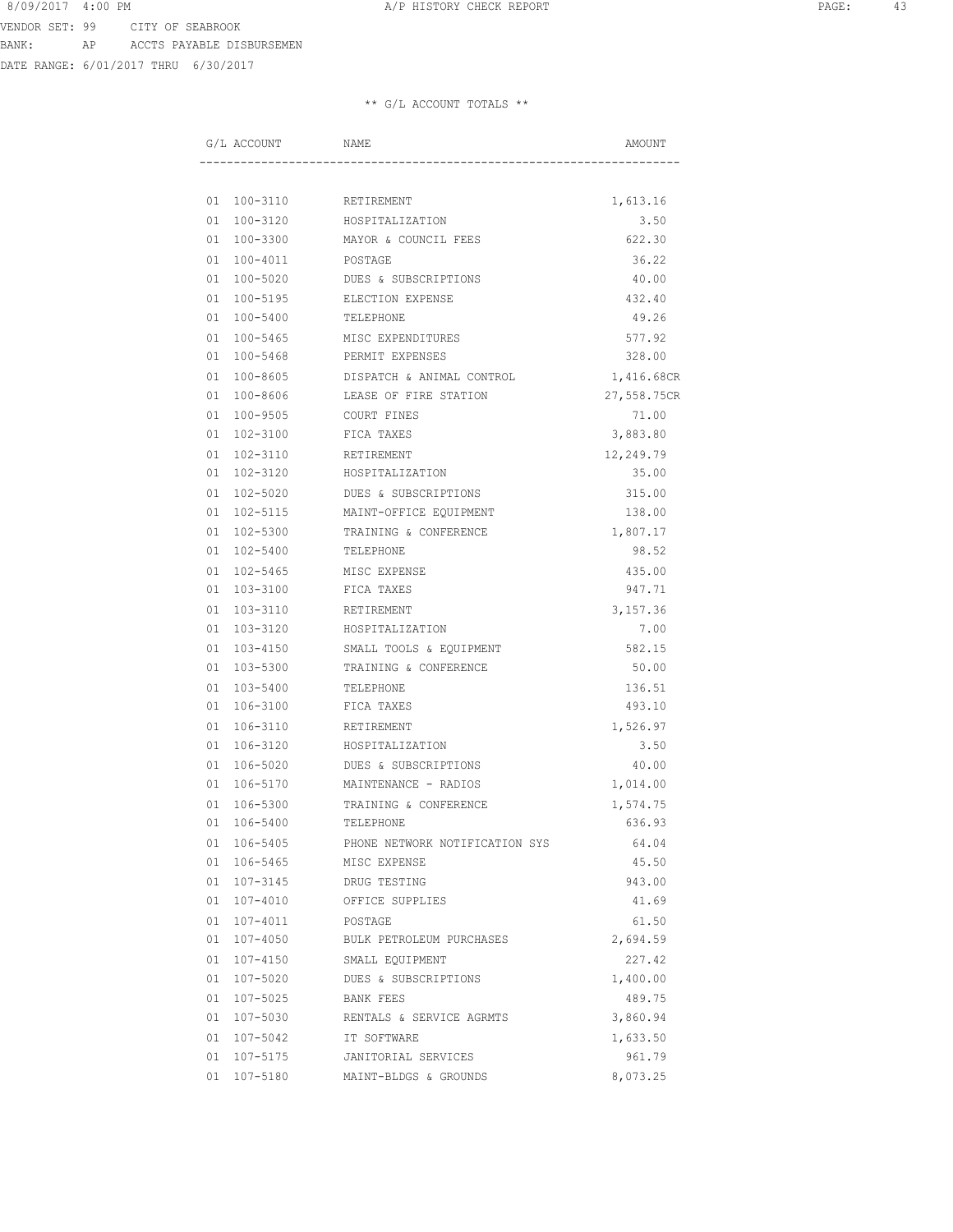DATE RANGE: 6/01/2017 THRU 6/30/2017

| G/L ACCOUNT     | NAME                                | AMOUNT    |
|-----------------|-------------------------------------|-----------|
|                 |                                     |           |
|                 | 01 107-5211 PROF FEES - INSPECTIONS | 236.00    |
| 01 107-5220     | PROF FEES-LEGAL                     | 14,000.00 |
| 01 107-5227     | PROF FEES-CONSULTING                | 318.50    |
| 01 107-5230     | CONTRACT-AMBULANCE SERV             | 17,845.58 |
| 01 107-5295     | SAFETY COMMITTEE                    | 58.58     |
| 01 107-5330     | INSURANCE-MISC                      | 200.00    |
| 01 107-5400     | TELEPHONE                           | 613.21    |
| 01 107-5410     | UTILITIES                           | 4,232.86  |
| 01 107-5445     | CENTRAL APPRAISAL FEE               | 11,472.00 |
| 01 107-5465     | MISC EXPENSE                        | 174.67    |
| 01 200-3100     | FICA TAXES                          | 10,405.35 |
| 01 200-3110     | RETIREMENT                          | 33,533.88 |
| 01 200-3120     | HOSPITALIZATION                     | 122.50    |
| 01 200-4005     | SUPPLIES-POLICE OPERATION           | 207.90    |
| 01 200-4010     | OFFICE SUPPLIES                     | 923.03    |
| 01 200-4011     | POSTAGE                             | 201.00    |
| 01 200-4030     | GAS & OIL/OUTSIDE SUPPLY            | 304.83    |
| $01 200 - 4040$ | GAS & OIL/CITY SUPPLY               | 686.92    |
| 01 200-5020     | DUES & SUBSCRIPTIONS                | 40.00     |
| 01 200-5030     | RENTALS & SERVICE AGRMTS            | 13,188.72 |
| 01 200-5110     | MAINT-AUTOS & EQUIPMENT             | 1,309.92  |
| 01 200-5170     | MAINT-RADIO EQUIPMENT               | 2,469.57  |
| 01 200-5175     | JANITORIAL SERVICES                 | 875.00    |
| 01 200-5180     | MAINT-BLDGS & GROUNDS               | 721.55    |
| 01 200-5210     | CIVIL SERVICE EXP                   | 2,151.36  |
| 01 200-5300     | TRAINING & CONFERENCE               | 2,518.73  |
| 01 200-5310     | UNIFORMS & LAUNDRY                  | 1,278.14  |
| 01 200-5311     | HANDGUN TRAINING EXPENSE            | 4,183.12  |
| 01 200-5400     | TELEPHONE                           | 1,268.57  |
| 01 200-5410     | UTILITIES                           | 103.71    |
| 01 200-5465     | MISC EXPENSE                        | 122.82    |
| 01 210-3100     | PAYROLL TAX                         | 307.50    |
| 01 210-3110     | RETIREMENT                          | 968.73    |
| 01 210-3120     | HOSPITALIZATION                     | 3.50      |
| 01 210-4040     | GAS & OIL                           | 40.00     |
| 01 210-5180     | MAINT-BLDGS & GROUNDS               | 62.00     |
| 01 210-5300     | TRAINING & CONFERENCE               | 537.05    |
| 01 210-5400     | TELEPHONE                           | 138.13    |
| 01 210-5410     | UTILITIES                           | 332.06    |
| 01 220-3100     | FICA TAXES                          | 1,637.12  |
| 01 220-3110     | RETIREMENT                          | 4,999.62  |
| 01 220-4040     | GAS & OIL/CITY SUPPLY               | 119.84    |
| 01 220-5110     | MAINT-AUTOS & EQUIP                 | 19.69     |
| 01 220-5300     | TRAINING & CONFERENCE               | 1,000.00  |
| 01 220-5310     | UNIFORMS & LAUNDRY                  | 328.00    |
| 01 230-5030     | RENTALS & SERVICE AGRMTS            | 478.98    |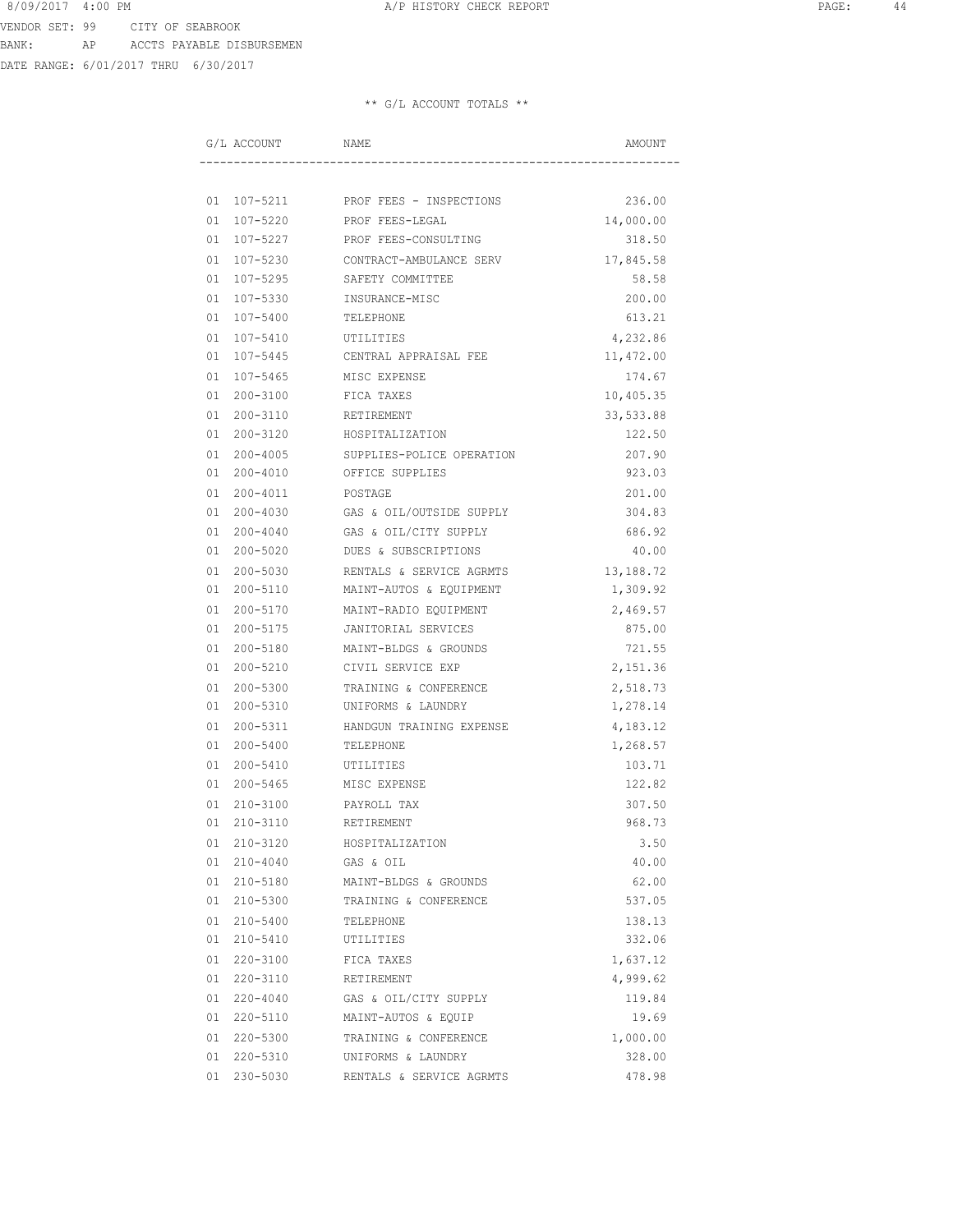DATE RANGE: 6/01/2017 THRU 6/30/2017

| G/L ACCOUNT    | NAME                           | AMOUNT     |
|----------------|--------------------------------|------------|
|                |                                |            |
|                | 01 230-5110 MAIN AUTOS & EQUIP | 7.50       |
| 01<br>230-5175 | JANITORIAL SERVICE             | 580.00     |
| 01 230-5180    | MAINT BLDGS & GROUNDS          | 3,167.07   |
| 01 230-5235    | PROF FEES-SVFD CONTRACT        | 58,544.56  |
| 01 230-5320    | INSURANCE-AUTO                 | 4,724.85CR |
| 01 230-5400    | TELEPHONE                      | 364.66     |
| 01 230-5410    | UTILITIES                      | 1,474.73   |
| 01 400-3100    | FICA TAXES                     | 2,939.47   |
| 01 400-3110    | RETIREMENT                     | 4,845.37   |
| 01 400-3120    | HOSPITALIZATION                | 24.50      |
| 01 400-4010    | OFFICE SUPPLIES                | 151.72     |
| 01 400-4090    | POOL SUPPLIES                  | 4,511.84   |
| 01 400-4095    | NURSERY SUPPLIES               | 360.00     |
| 01 400-4150    | SMALL EQUIPMENT OR TOOLS       | 348.80     |
| 01 400-4400    | SUPPLIES                       | 1,306.51   |
| 400-5030<br>01 | RENTALS & SERVICE AGRMTS       | 162.96     |
| 01<br>400-5110 | MAINT-AUTOS & EQUIPMENT        | 152.41     |
| 01<br>400-5160 | MAINT-POOL & GROUNDS           | 3,081.49   |
| 01 400-5180    | MAINT-BLDGS & GROUNDS          | 3,760.83   |
| 400-5275<br>01 | ELECTRICAL SERVICES            | 125.32     |
| 01<br>400-5300 | TRAINING & CONFERENCE          | 960.00     |
| 01 400-5310    | UNIFORMS & LAUNDRY             | 374.84     |
| 01<br>400-5400 | TELEPHONE                      | 261.02     |
| 01 400-5410    | UTILITIES                      | 6,186.02   |
| 01 400-5464    | EVENTS                         | 22.02      |
| 400-5465<br>01 | MISC EXPENSE                   | 54.34      |
| 01 500-3100    | PAYROLL TAX                    | 3,180.45   |
| 500-3110<br>01 | RETIREMENT                     | 9,760.77   |
| 01 500-3120    | HOSPITALIZATION                | 24.50      |
| 01 500-4150    | SMALL TOOLS & EQUIP            | 16.48      |
| 01 500-4400    | SUPPLIES                       | 299.27     |
| 500-5030<br>01 | RENTALS & SERVICE AGRMTS       | 29.12      |
| 01 500-5110    | MAINT-AUTOS & EQUIP            | 1,374.81   |
| 01 500-5140    | MAINT STREETS                  | 2,168.25   |
| 01 500-5145    | MAINT-DRAINAGE                 | 82.72      |
| 01 500-5150    | MAINT-STREET SIGNS             | 91.36      |
| 01 500-5180    | MAINT-BLDGS & GROUNDS          | 235.36     |
| 01 500-5215    | PROF FEES - ENGR               | 1,559.92   |
| 01 500-5310    | UNIFORMS & LAUNDRY             | 191.20     |
| 01 500-5400    | TELEPHONE                      | 216.60     |
| 01 500-5410    | UTILITIES                      | 519.26     |
| 01 500-5411    | UTILITIES - STREET LIGHTS      | 14,817.96  |
| 01 600-3015    | CONTRACT LABOR                 | 1,417.50   |
| 01 600-3100    | PAYROLL TAX                    | 2,156.40   |
| 01 600-3110    | RETIREMENT                     | 6,804.24   |
| 01<br>600-3120 | HOSPITALIZATION                | 21.00      |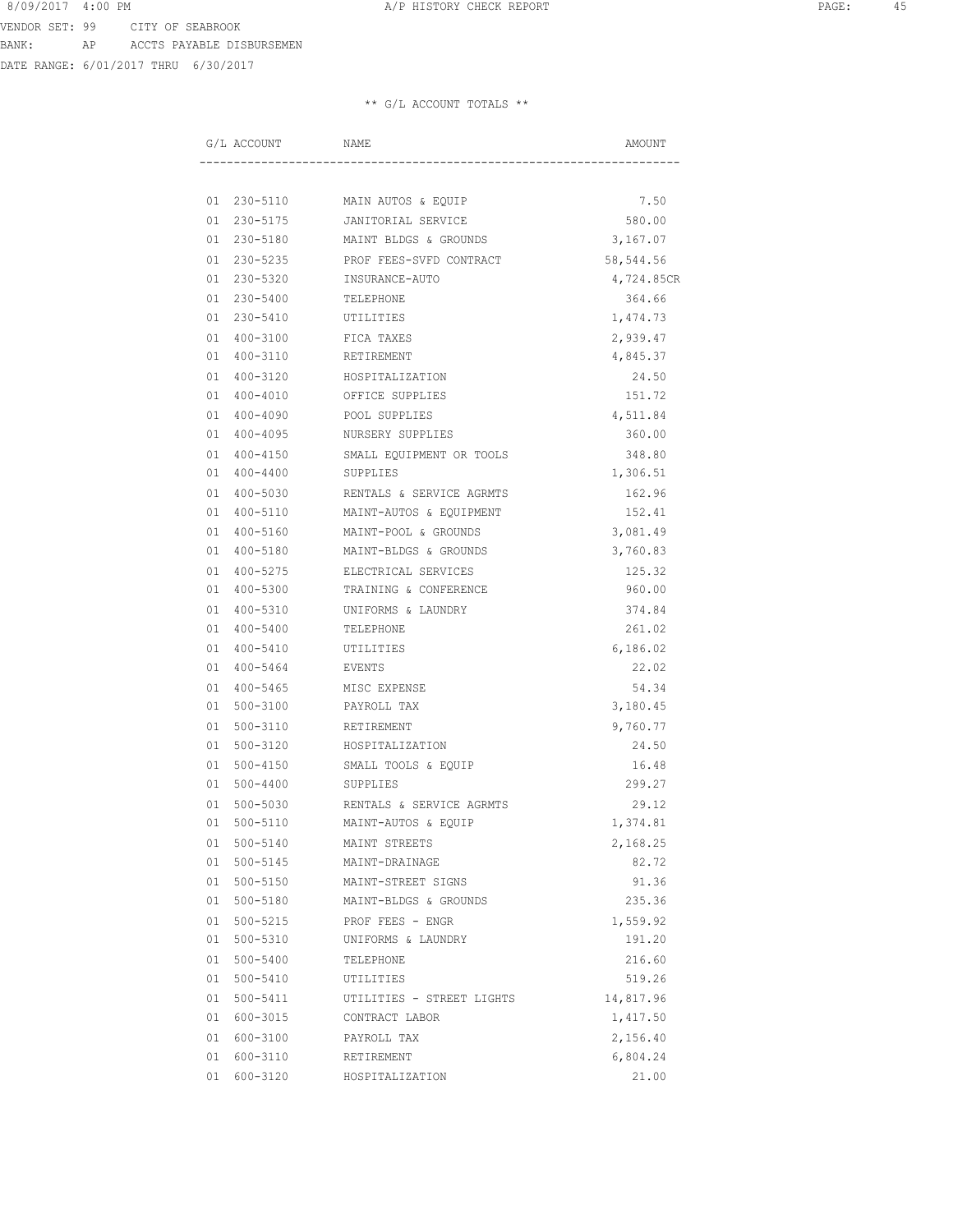DATE RANGE: 6/01/2017 THRU 6/30/2017

| G/L ACCOUNT NAME |                                                   | AMOUNT       |
|------------------|---------------------------------------------------|--------------|
|                  |                                                   |              |
|                  | 01 600-4040 GAS & OIL                             | 79.10        |
|                  | 01 600-4150 SMALL TOOLS & EQUIP                   | 247.10       |
|                  | 01 600-5240 CONTRACT SVCS-MOWING/DEMOLITIO 124.80 |              |
|                  | 01 600-5300 TRAINING & CONFERENCE                 | 206.50       |
|                  | 01 600-5400 TELEPHONE                             | 87.25        |
|                  | 01 600-5465 MISC EXPENDITURES                     | 88.24        |
| 01 700-3015      | CONTRACT LABOR                                    | 3,450.00     |
| 01 700-3100      | FICA TAXES                                        | 1,636.10     |
| 01 700-3110      | RETIREMENT                                        | 3,440.61     |
| 01 700-3120      | HOSPITALIZATION                                   | 14.00        |
| 01 700-5020      | DUES & SUBSCRIPTIONS                              | 36.00        |
| 01 700-5030      | RENTALS & SERVICE AGRMTS                          | 120.60       |
| 01 700-5300      | TRAINING & CONFERENCE                             | 210.79       |
| 01 700-5400      | TELEPHONE                                         | 73.82        |
|                  | *** FUND TOTAL ***                                | 479,286.54   |
|                  | 13 013-1005 RETAINAGE                             | 11,461.46CR  |
| 13 130-6052      | FLOOD & DRAINAGAE                                 | 114,614.64   |
|                  | *** FUND TOTAL ***                                | 103, 153. 18 |
| 15 150-3100      | FICA                                              | 445.06       |
| 15 150-3110      | RETIREMENT                                        | 1,417.82     |
| 15 150-5010      | ADVERTISING                                       | 15,166.59    |
| 15 150-5020      | DUES & SUBSCRIPTIONS                              | 667.76       |
| 15 150-5030      | RENTALS & SERVICE AGREEMENTS                      | 92.00        |
|                  | 15 150-5227 PROF FEES - CONSULTING                | 26,700.00    |
| 15 150-5300      | TRAVEL & CONFERENCE                               | 955.95       |
|                  | 15 150-5400 TELEPHONE                             | 73.82        |
|                  | 15 150-5465 MISCELLANEOUS                         | 32.29        |
| 15 150-5466      | EVENTS                                            | 5,000.00     |
|                  | *** FUND TOTAL ***                                | 50,551.29    |
| 20 902-3100      | FICA TAXES                                        | 3,376.76     |
| 20 902-3110      | RETIREMENT                                        | 9,674.91     |
| 20 902-3120      | HOSPITALIZATION                                   | 35.00        |
| 20 902-4400      | SUPPLIES                                          | 129.47       |
| 20 902-5020      | DUES & SUBSCRIPTIONS                              | 40.00        |
| 20 902-5030      | RENTALS & SERVICE AGRMTS                          | 149.13       |
| 20 902-5110      | MAINT-AUTOS & EQUIPMENT                           | 275.46       |
| 20 902-5130      | MAINT-WATER SYSTEM MINOR                          | 2,852.98     |
| 20 902-5180      | MAINT-BLDGS & GROUNDS                             | 166.05       |
| 20 902-5215      | PROF FEES-ENGINEERING                             | 2,000.00     |
| 20 902-5275      | ELECTRICAL SERVICES                               | 80.55        |
| 20 902-5280      | CHEMICAL SUPPLIES                                 | 1,490.00     |
|                  |                                                   | 573.89       |
| 20 902-5285      | LABORATORY FEES                                   |              |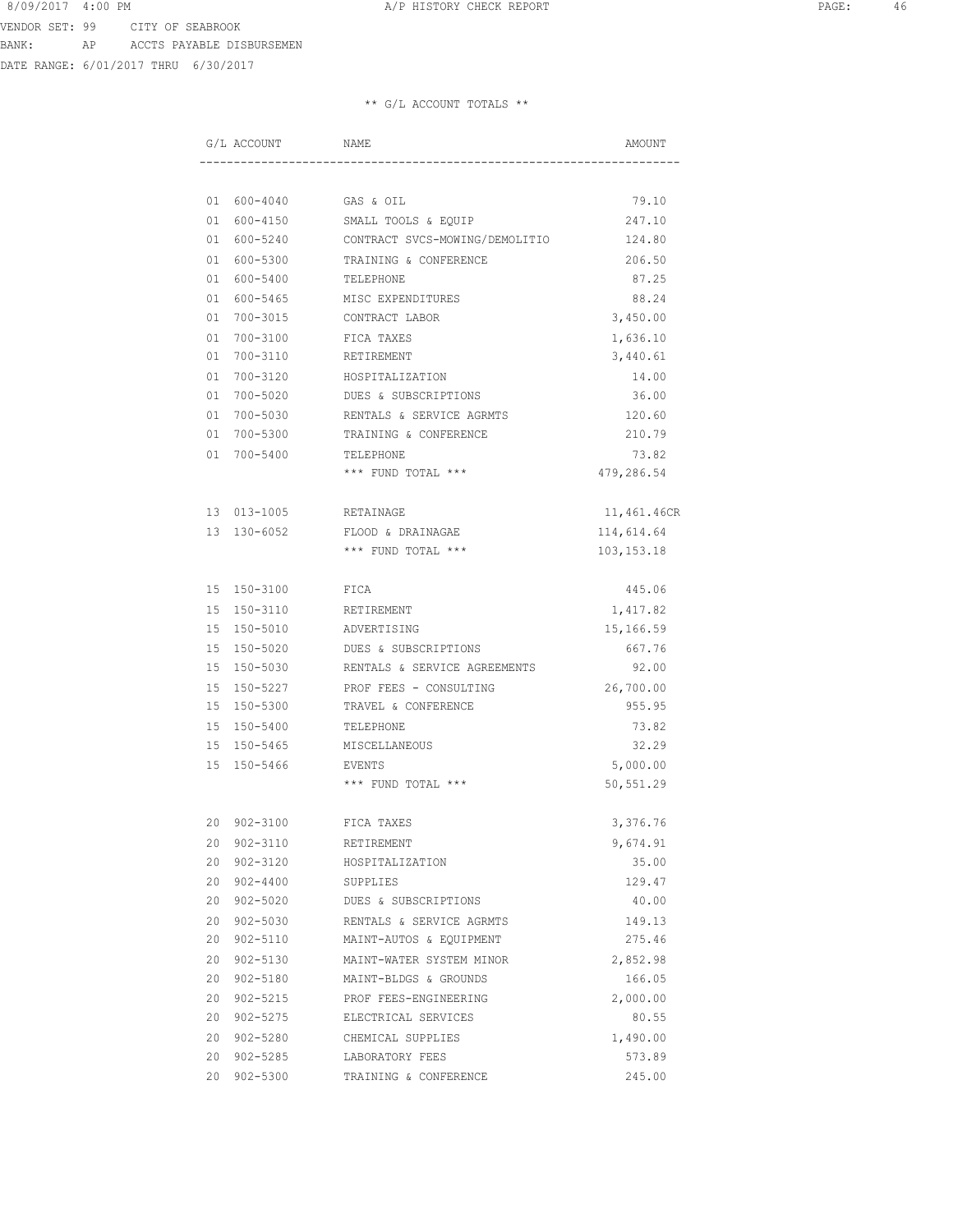DATE RANGE: 6/01/2017 THRU 6/30/2017

| G/L ACCOUNT NAME      |                                      | AMOUNT      |
|-----------------------|--------------------------------------|-------------|
|                       |                                      |             |
|                       | 20 902-5310 UNIFORMS & LAUNDRY       | 191.20      |
| 20 902-5400           | TELEPHONE                            | 296.30      |
| 20 902-5410           | UTILITIES                            | 2,692.37    |
| 20 902-5451           | PASADENA WATER SUPPLY                | 57,336.22   |
| 20 902-5465           | MISC EXPENSE                         | 12.74       |
| 20 902-6021           | METER REPLACEMENT PROGRAM            | 212.87      |
| 20 905-3100           | FICA TAXES                           | 724.98      |
|                       | 20 905-3110 RETIREMENT               | 2,439.77    |
|                       | 20 905-3120 HOSPITALIZATION          | 10.50       |
| 20 905-4011 POSTAGE   |                                      | 1,200.00    |
|                       | 20 905-5030 RENTALS & SERVICE AGRMTS | 190.00      |
|                       | 20 912-3100 FICA TAXES               | 2,376.43    |
|                       | 20 912-3110 RETIREMENT               | 6,996.59    |
| 20 912-3120           | HOSPITALIZATION                      | 14.00       |
| 20 912-4150           | SMALL EQUIPMENT OR TOLLS             | 17.17       |
| 20 912-4400           | SUPPLIES                             | 71.80       |
| 20 912-5030           | RENTALS & SERVICE AGRMTS             | 29.13       |
| 20 912-5110           | MAINT-AUTOS & EQUIPMENT              | 73.50       |
| 20 912-5120           | MAINT-SEWER SYSTEM MINOR             | 3,558.58    |
|                       | 20 912-5180 MAINT-BLDGS & GROUNDS    | 186.65      |
|                       | 20 912-5280 CHEMICAL SUPPLIES        | 8,045.29    |
|                       | 20 912-5285 LABORATORY FEES          |             |
|                       |                                      | 1,497.82    |
|                       | 20 912-5300 TRAINING CONFERENCE      | 245.00      |
|                       | 20 912-5310 UNIFORMS & LAUNDRY       | 191.20      |
| 20 912-5400 TELEPHONE |                                      | 289.73      |
| 20 912-5410           | UTILITIES                            | 11,350.03   |
| 20 912-5455           | SLUDGE DISPOSAL                      | 22,681.87   |
| 20 912-5459           | CLEAN TV/SEWER SYSTEM                | 620.00      |
| 20 912-5465           | MISC EXPENSE                         | 12.74       |
| 20 912-6100           | SEWER SYSTEM-REPAIR/MAINT            | 15,241.00   |
| 20 922-5466           | STORM CLEANUP EXPENSE                | 1,979.33    |
|                       | 20 922-5467 RECYCLING CHARGES        | 8,255.88    |
| 20 922-5469           | RESIDENTIAL SANIT SERVICE            | 80,998.67   |
| 20 922-5479           | COMMERCIAL SANIT SERVICE             | 78,322.04   |
| 20 922-7210           | FRANCHISE FEES                       | 25,136.49CR |
| 20 922-9535           | SANITATION BILLING FEES              | 13,406.12CR |
|                       | *** FUND TOTAL ***                   | 290,907.99  |
| 29 290-5215           | PROF FEES-ENGINEERING                | 80,970.02   |
|                       | *** FUND TOTAL ***                   | 80,970.02   |
| 30 030-1005           | ACCTS PAYABLE/RETAINAGE              | 9,262.50CR  |
| 30 300-5215           | PROF FEES-ENGINEERING                | 19,294.30   |
| 30 300-6114           | WATER TOWER                          | 92,625.00   |
|                       | *** FUND TOTAL ***                   | 102,656.80  |
|                       |                                      |             |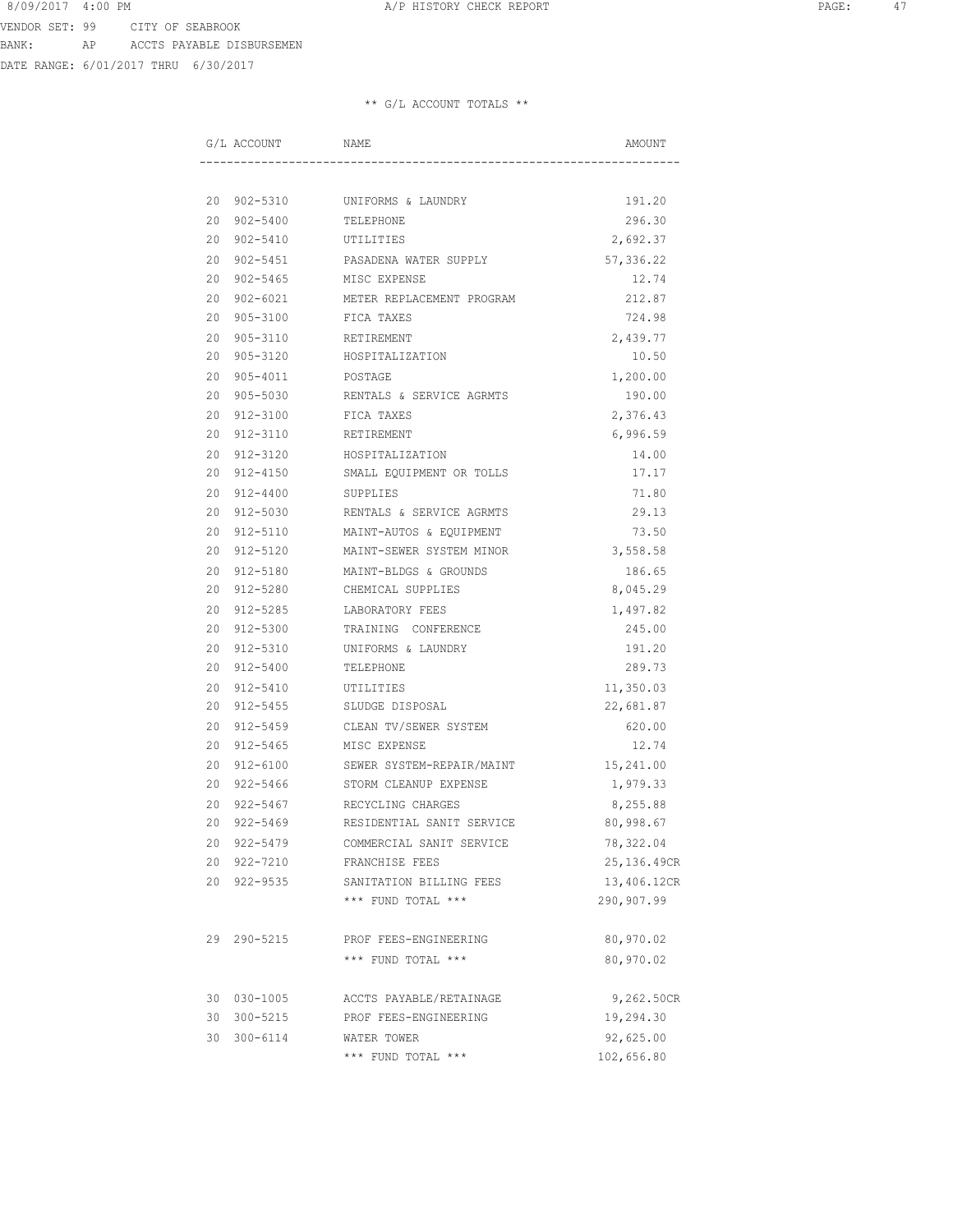BANK: AP TOTALS: 294 1,942,992.38 0.00 1,942,992.38

VENDOR SET: 99 CITY OF SEABROOK BANK: AP ACCTS PAYABLE DISBURSEMEN

DATE RANGE: 6/01/2017 THRU 6/30/2017

|                                 | G/L ACCOUNT | NAME                                | AMOUNT         |           |              |
|---------------------------------|-------------|-------------------------------------|----------------|-----------|--------------|
|                                 |             |                                     |                |           |              |
|                                 |             | 32 032-1005 ACCTS PAYABLE/RETAINAGE | 39,233.94CR    |           |              |
|                                 | 32 321-5212 | PROF FEES-ARCHITECTURAL             | 3,750.00       |           |              |
|                                 |             | 32 321-6020 EQUIPMENT               | 31,382.93      |           |              |
|                                 |             | 32 321-6050 FACILITIES              | 784,678.81     |           |              |
|                                 |             | *** FUND TOTAL ***                  | 780,577.80     |           |              |
|                                 | 41 041-1525 | DEPOSITS - CAROTHER'S               | 2,000.00       |           |              |
|                                 | 41 410-4095 | NURSERY SUPPLIES                    | 280.78         |           |              |
|                                 | 41 410-4150 | SMALL TOOLS & EQUIP                 | 638.48         |           |              |
|                                 | 41 410-5175 | JANITORIAL                          | 1,100.00       |           |              |
|                                 | 41 410-5180 | MAINT-BLDG AND GROUNDS              | 192.98         |           |              |
|                                 | 41 410-5400 | TELEPHONE                           | 70.00          |           |              |
|                                 | 41 410-5410 | UTILITIES                           | 748.50         |           |              |
|                                 |             | *** FUND TOTAL ***                  | 5,030.74       |           |              |
|                                 | 42 420-6020 | EQUIPMENT                           | 35,481.83      |           |              |
|                                 |             | *** FUND TOTAL ***                  | 35,481.83      |           |              |
|                                 |             | 50 501-3100 FICA TAXES              | 2,091.64       |           |              |
|                                 |             | 50 501-3110 RETIREMENT              | 6,495.47       |           |              |
|                                 |             | 50 501-5110 MAINT - VEHICLES        | 90.50          |           |              |
|                                 | 50 501-5340 | DETENTION SUPPLIES                  | 276.71         |           |              |
|                                 | 50 501-5465 | MISC EXPENDITURES                   | 350.63         |           |              |
|                                 | 50 501-5490 | CRIME PREVENTION DIV EXP            | 500.36         |           |              |
|                                 | 50 501-5491 | BIKE PATROL                         | 1,000.00       |           |              |
|                                 | 50 501-5497 | C.I.D.                              | 1,128.94       |           |              |
|                                 | 50 501-5503 | MARINE PATROL                       | 73.94          |           |              |
|                                 |             | *** FUND TOTAL ***                  | 12,008.19      |           |              |
|                                 | 79 790-5030 | SERVICE AGREEMENTS                  | 150.00         |           |              |
|                                 |             | *** FUND TOTAL ***                  | 150.00         |           |              |
|                                 | 81 810-6020 | EQUIPMENT                           | 2,218.00       |           |              |
|                                 |             | *** FUND TOTAL ***                  | 2,218.00       |           |              |
|                                 | ΝO          |                                     | INVOICE AMOUNT | DISCOUNTS | CHECK AMOUNT |
| VENDOR SET: 99 BANK: AP TOTALS: | 294         |                                     | 1,942,992.38   | 0.00      | 1,942,992.38 |

| BANK: AP | TOTALS: | QZ |  |
|----------|---------|----|--|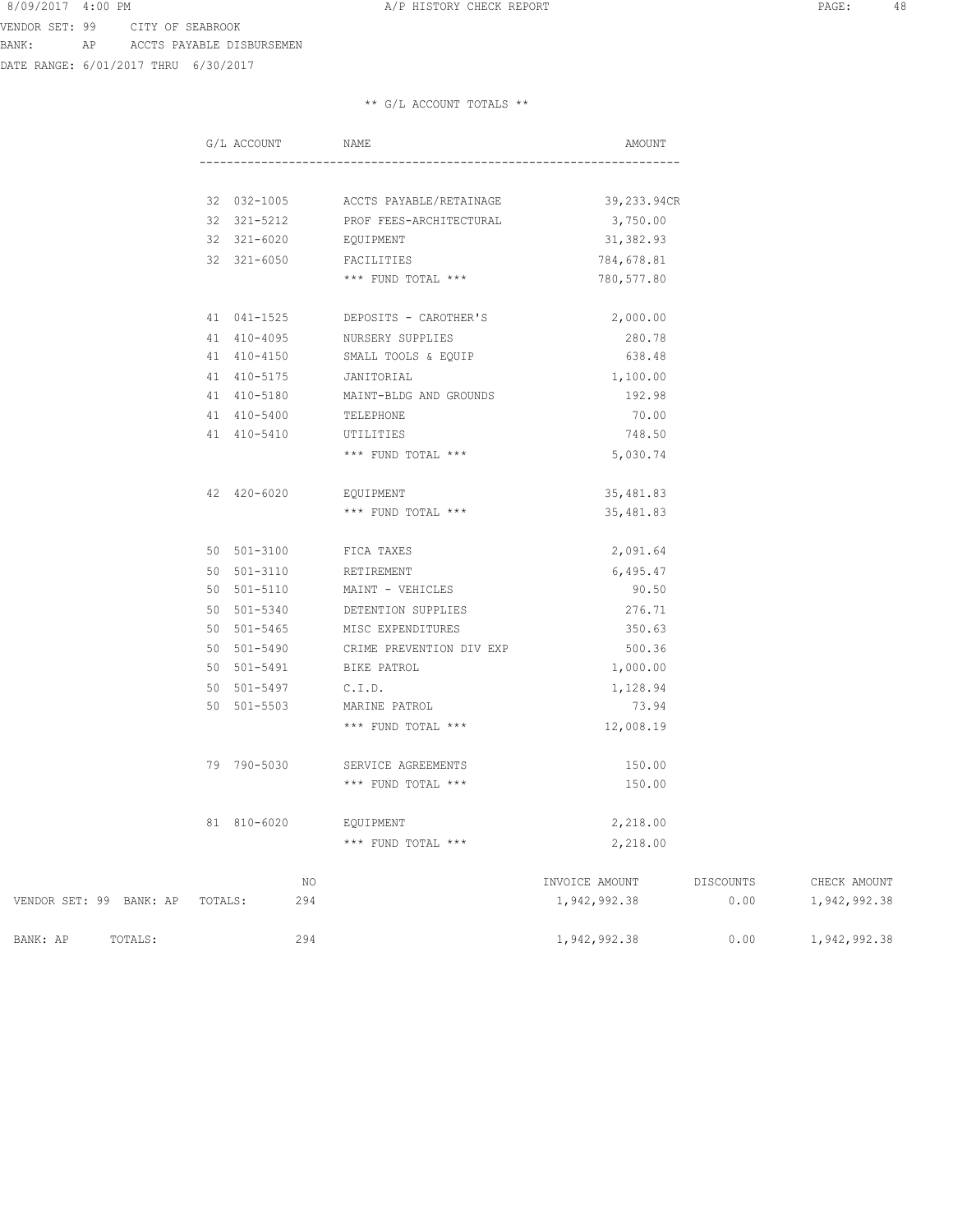8/09/2017 4:00 PM **A/P HISTORY CHECK REPORT PAGE:** 49 VENDOR SET: 99 CITY OF SEABROOK BANK: BB2 BAILBOND REFUNDS

| BANK: | BB2                                  | BAILBOND REFUNDS                       |                          |                     |        |          |        |        |        |
|-------|--------------------------------------|----------------------------------------|--------------------------|---------------------|--------|----------|--------|--------|--------|
|       | DATE RANGE: 6/01/2017 THRU 6/30/2017 |                                        |                          |                     |        |          |        |        |        |
|       |                                      |                                        |                          |                     |        |          |        |        |        |
|       |                                      |                                        |                          | CHECK               |        |          | CHECK  | CHECK  | CHECK  |
|       | VENDOR I.D.                          | NAME                                   | STATUS                   | DATE                | AMOUNT | DISCOUNT | NO     | STATUS | AMOUNT |
| 1     |                                      | GONZALES, ALEXANDER                    |                          |                     |        |          |        |        |        |
|       | I-000201705312419                    | CT REFUND                              | $R_{\perp}$              | 6/01/2017           |        |          | 128068 |        |        |
|       | 01 001-1011                          | BAIL BONDS PAYABLE                     | Bond Refund:08001548     |                     | 468.00 |          |        |        | 468.00 |
|       |                                      |                                        |                          |                     |        |          |        |        |        |
| 1     |                                      | WASHER, BRANDI ELAIN                   |                          |                     |        |          |        |        |        |
|       | I-000201705312418                    | CT REFUND                              | R                        | 6/01/2017           |        |          | 128069 |        |        |
|       | 01 001-1011                          | BAIL BONDS PAYABLE                     | Bond Refund:E030112      |                     | 566.00 |          |        |        | 566.00 |
| 1     |                                      | STEWART, AMBER                         |                          |                     |        |          |        |        |        |
|       | I-000201706052421                    | CT REFUND                              | R                        | 6/09/2017           |        |          | 128126 |        |        |
|       | 01 001-1011                          | BAIL BONDS PAYABLE Bond Refund:E027600 |                          |                     | 566.00 |          |        |        | 566.00 |
| 1     |                                      | SOMMERS, ANDREW GORD                   |                          |                     |        |          |        |        |        |
|       | I-000201706132422                    | CT REFUND                              | 6/13/2017<br>$R_{\perp}$ |                     |        |          | 128163 |        |        |
|       | 01 001-1011                          | BAIL BONDS PAYABLE                     | Bond Refund:E030300      |                     | 400.00 |          |        |        |        |
|       | 01 001-1011                          | BAIL BONDS PAYABLE                     | Bond Refund:E030300      |                     | 566.00 |          |        |        | 966.00 |
|       |                                      |                                        |                          |                     |        |          |        |        |        |
| 1     |                                      | HAUBER, HELEN                          |                          |                     |        |          |        |        |        |
|       | I-000201706142426                    | CT REFUND                              | R 6/27/2017              |                     |        |          | 128231 |        |        |
|       | 01 001-1011                          | BAIL BONDS PAYABLE                     | Bond Refund:E030303      |                     | 566.00 |          |        |        | 566.00 |
| 1     |                                      | HAUBER, HELEN                          |                          |                     |        |          |        |        |        |
|       | I-000201706192428                    | CT REFUND                              | R 6/27/2017              |                     |        |          | 128232 |        |        |
|       | 01 001-1011                          | BAIL BONDS PAYABLE                     | Bond Refund:E030302      |                     | 566.00 |          |        |        | 566.00 |
| 1     |                                      | THOMPSON, MICHAEL AL                   |                          |                     |        |          |        |        |        |
|       | I-000201706192427                    | CT REFUND                              | $R_{\perp}$              | 6/27/2017           |        |          | 128233 |        |        |
|       | 01 001-1011                          | BAIL BONDS PAYABLE                     | Bond Refund:E026467      |                     | 30.00  |          |        |        |        |
|       | 01 001-1011                          | BAIL BONDS PAYABLE                     | Bond Refund:E030027      |                     | 150.00 |          |        |        | 180.00 |
|       |                                      |                                        |                          |                     |        |          |        |        |        |
| 1     |                                      | BARENTINE, MICHAEL                     |                          |                     |        |          |        |        |        |
|       | I-000201706212430                    | CT REFUND                              | R 6/27/2017              |                     |        |          | 128234 |        |        |
|       | 01 001-1011                          | BAIL BONDS PAYABLE                     |                          | Bond Refund:E030204 | 400.00 |          |        |        | 400.00 |
| 1     |                                      | BOATMAN, KATELYN                       |                          |                     |        |          |        |        |        |
|       | I-000201706212431                    | CT REFUND                              | R                        | 6/27/2017           |        |          | 128235 |        |        |
|       | 01 001-1011                          | BAIL BONDS PAYABLE                     | Bond Refund:E030242      |                     | 400.00 |          |        |        | 400.00 |
| 1     |                                      | CAVAZOS, JOSEPH MARC                   |                          |                     |        |          |        |        |        |
|       | I-000201706212429                    | CT REFUND                              | R 6/27/2017              |                     |        |          | 128236 |        |        |
|       | 01 001-1011                          | BAIL BONDS PAYABLE                     | Bond Refund:E030111      |                     | 400.00 |          |        |        | 400.00 |
|       |                                      |                                        |                          |                     |        |          |        |        |        |
| 1     |                                      | THOMAS, KARL FREDERI                   |                          |                     |        |          |        |        |        |
|       | I-000201706212432                    | CT REFUND                              | R                        | 6/27/2017           |        |          | 128237 |        |        |
|       | 01 001-1011                          | BAIL BONDS PAYABLE                     | Bond Refund:E030307      |                     | 300.00 |          |        |        | 400.00 |
|       | 01 001-1011                          | BAIL BONDS PAYABLE                     |                          | Bond Refund:E030307 | 100.00 |          |        |        |        |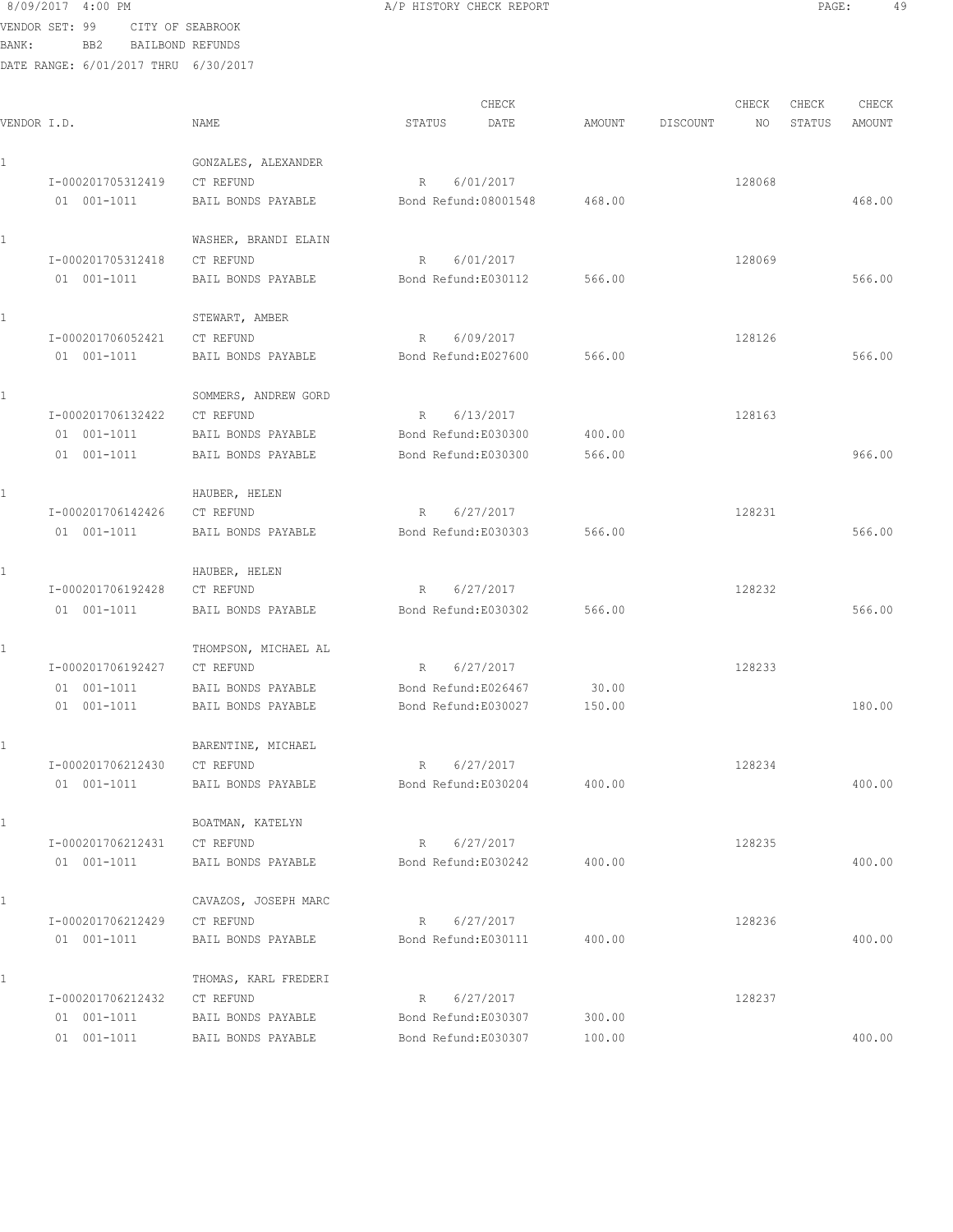8/09/2017 4:00 PM **A/P HISTORY CHECK REPORT PAGE:** 50 VENDOR SET: 99 CITY OF SEABROOK BANK: BB2 BAILBOND REFUNDS

DATE RANGE: 6/01/2017 THRU 6/30/2017

CHECK CHECK CHECK CHECK VENDOR I.D. NAME STATUS DATE AMOUNT DISCOUNT NO STATUS AMOUNT \* \* T O T A L S \* \* NO INVOICE AMOUNT DISCOUNTS CHECK AMOUNT REGULAR CHECKS: 11 5,478.00 0.00 5,478.00 HAND CHECKS: 0 0.00 0.00 0.00 DRAFTS: 0 0.00 0.00 0.00 EFT: 0 0.00 0.00 0.00 NON CHECKS: 0 0.00 0.00 0.00 VOID CHECKS: 0 VOID DEBITS 0.00 VOID CREDITS 0.00 0.00 0.00

TOTAL ERRORS: 0

|                             | G/L ACCOUNT        | <b>NAME</b>        | AMOUNT         |           |              |
|-----------------------------|--------------------|--------------------|----------------|-----------|--------------|
|                             |                    |                    |                |           |              |
|                             | $001 - 1011$<br>01 | BAIL BONDS PAYABLE | 5,478.00       |           |              |
|                             |                    | *** FUND TOTAL *** | 5,478.00       |           |              |
|                             | NO                 |                    | INVOICE AMOUNT | DISCOUNTS | CHECK AMOUNT |
| VENDOR SET: 99<br>BANK: BB2 | 11<br>TOTALS:      |                    | 5,478.00       | 0.00      | 5,478.00     |
| BANK: BB2<br>TOTALS:        | 11                 |                    | 5,478.00       | 0.00      | 5,478.00     |
| REPORT TOTALS:              | 308                |                    | 1,953,556.23   | 0.00      | 1,953,556.23 |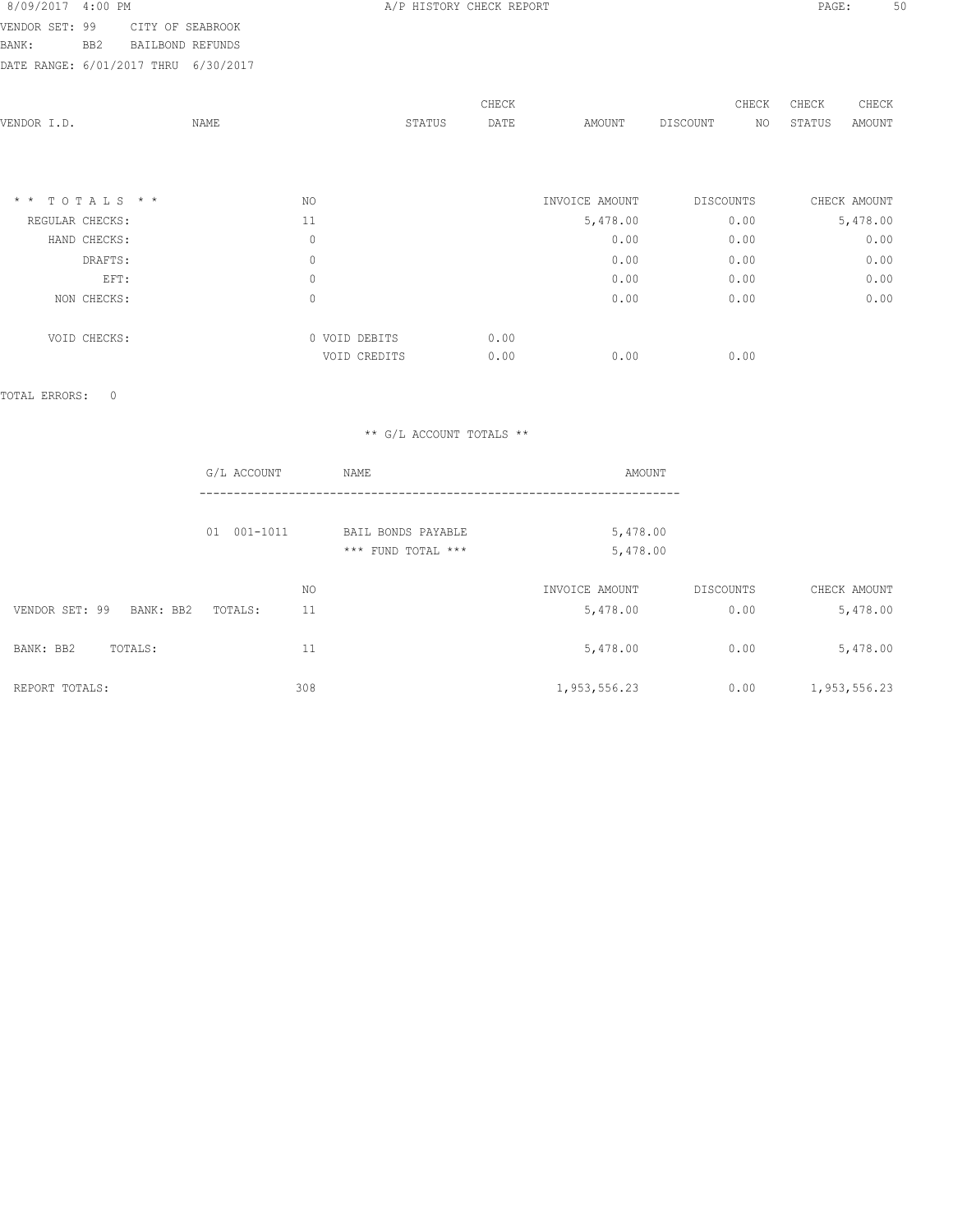#### SELECTION CRITERIA

| VENDOR SET: * - All                  |                                              |
|--------------------------------------|----------------------------------------------|
| VENDOR:<br>ALL                       |                                              |
| BANK CODES: All                      |                                              |
| FUNDS: All                           |                                              |
|                                      |                                              |
| CHECK SELECTION                      |                                              |
|                                      |                                              |
| CHECK RANGE: 000000 THRU 999999      |                                              |
| DATE RANGE: 6/01/2017 THRU 6/30/2017 |                                              |
|                                      | CHECK AMOUNT RANGE: 0.00 THRU 999,999,999.99 |
| INCLUDE ALL VOIDS: YES               |                                              |
|                                      |                                              |
| PRINT OPTIONS                        |                                              |
| SEQUENCE: CHECK NUMBER               |                                              |
|                                      |                                              |
| PRINT TRANSACTIONS: YES              |                                              |
| PRINT G/L:<br><b>Example 25</b>      |                                              |
| UNPOSTED ONLY: NO                    |                                              |
| EXCLUDE UNPOSTED: NO                 |                                              |
| MANUAL ONLY:                         | NO                                           |
| STUB COMMENTS:                       | NO                                           |
| REPORT FOOTER:                       | NO.                                          |
| CHECK STATUS:<br>NO <sub>N</sub>     |                                              |
| PRINT STATUS: * - All                |                                              |
|                                      |                                              |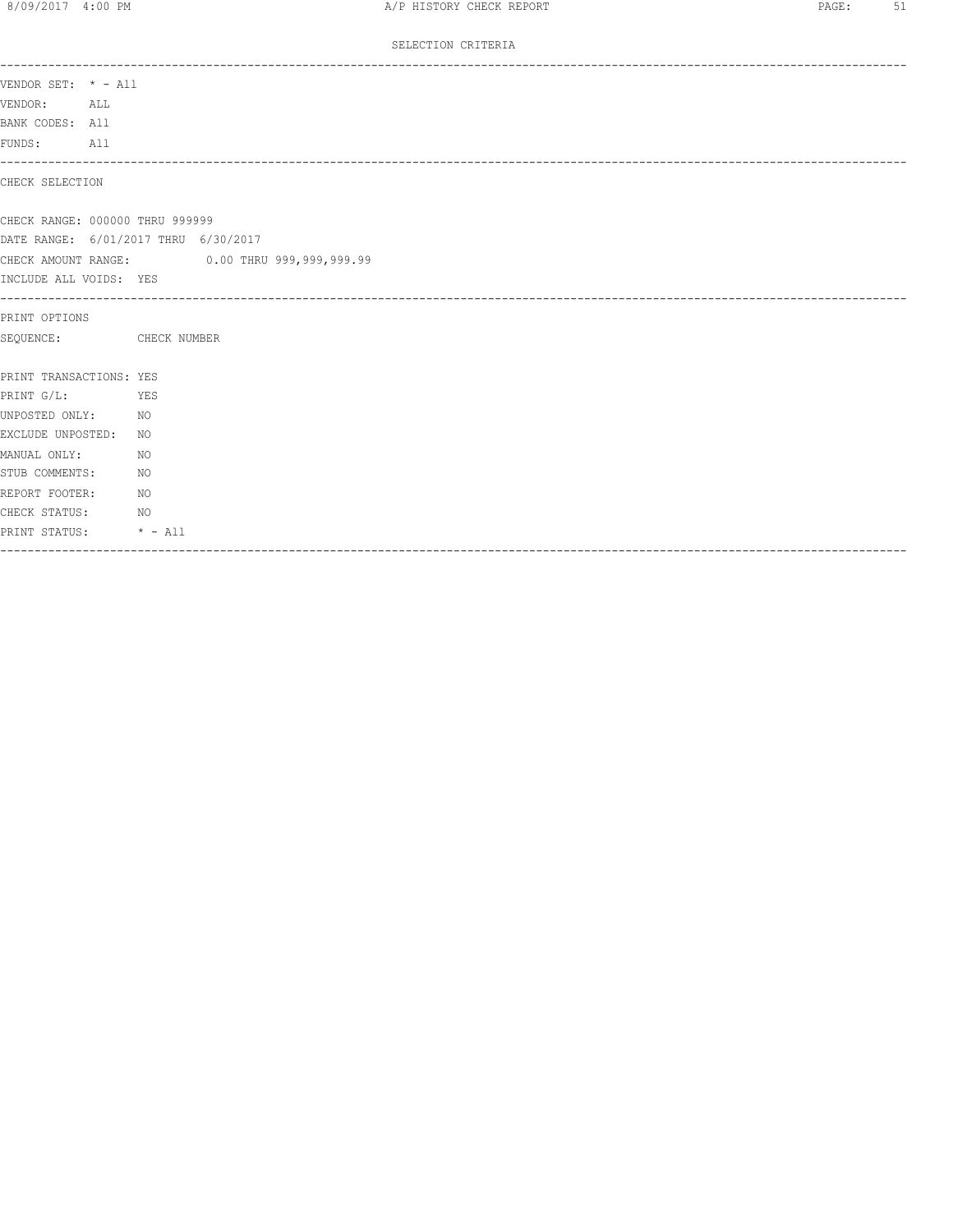TRANSFERS PERIOD 6/1/2017 THRU 6/30/2017

| G/L ACCOUNT     | DATE             | REFERENCE |    | DESCRIPTION                     | AMOUNT       |            |
|-----------------|------------------|-----------|----|---------------------------------|--------------|------------|
| TRANSACTION NO: | B26777 PACKET NO | :03627    | JE | NO: 016824                      |              |            |
| 20 020-0040     | $6/01/17$ 6/08   |           |    | <b>MONTHLY O&amp;M TSFR</b>     | 125,608.91CR |            |
| 20 902-6250     | $6/01/17$ 6/08   |           |    | MONTHLY O&M TSFR                |              | 59,355.58  |
| 20 912-6250     | 6/01/17 6/08     |           |    | <b>MONTHLY O&amp;M TSFR</b>     |              | 64,301.83  |
| 20 922-6250     | 6/01/17 6/08     |           |    | MONTHLY O&M TSFR                |              | 1,951.50   |
| TRANSACTION NO: | B26779 PACKET NO | :03627    | JE | NO: 016826                      |              |            |
| 20 020-0075     | 6/01/17 6/08     |           |    | MONTHLY DEBT SVC TSFR           | 51,538.32CR  |            |
| 20 902-6325     | $6/01/17$ 6/08   |           |    | MONTHLY DEBT SVC TSFR           |              | 17,958.33  |
| 20 902-6350     | 6/01/17 6/08     |           |    | MONTHLY DEBT SVC TSFR           |              | 7,810.83   |
| 20 912-6325     | 6/01/17 6/08     |           |    | MONTHLY DEBT SVC TSFR           |              | 17,958.33  |
| 20 912-6350     | $6/01/17$ 6/08   |           |    | MONTHLY DEBT SVC TSFR           |              | 7,810.83   |
| TRANSACTION NO: | B26780 PACKET NO | :03627    | JE | NO: 016827                      |              |            |
| 70 070-0040     | $6/01/17$ 6/08   |           |    | MONTHLY EDC ADMIN TSFR          | 16,666.67CR  |            |
| 70 707-6250     | 6/01/17 6/08     |           |    | MONTHLY EDC ADMIN TSFR          |              | 16,666.67  |
| TRANSACTION NO: | B26782 PACKET NO | :03627    | JE | NO: 016829                      |              |            |
| 20 020-0040     | $6/01/17$ 6/08   |           |    | MONTHLY ST MAINT TSFR           | 21,667.75CR  |            |
| 20 922-6251     | $6/01/17$ 6/08   |           |    | <b>MONTHLY ST MAINT TSFR</b>    |              | 21,667.75  |
| TRANSACTION NO: | B26784 PACKET NO | :03627    | JE | NO: 016831                      |              |            |
| 70 070-0040     | 6/01/17 6/08     |           |    | MONTHLY ENTERPRISE TSFR         | 16,520.84CR  |            |
| 70 707-6255     | $6/01/17$ 6/08   |           |    | MONTHLY ENTERPRISE TSFR         |              | 16,520.84  |
| TRANSACTION NO: | B26786 PACKET NO | :03627    | JE | NO: 016833                      |              |            |
| 50 050-0040     | $6/01/17$ 6/08   |           |    | <b>MONTHLY PSVERF TSFR</b>      | 12,749.42CR  |            |
| 50 501-6300     | $6/01/17$ 6/08   |           |    | <b>MONTHLY PSVERF TSFR</b>      |              | 12,749.42  |
| TRANSACTION NO: | B26804 PACKET NO | :03633    | JE | NO: 016847                      |              |            |
| 01 001-0001     | $6/01/17$ $6/12$ | E.F.T.    |    | 203071 CENTERPOINT FRANCHISE    |              | 32,967.84  |
| 01 100-7210     | $6/01/17$ 6/12   | E.F.T.    |    | 203071 CENTERPOINT FRANCHISE    | 32,967.84CR  |            |
| TRANSACTION NO: | B26805 PACKET NO | : 03633   | JE | NO: 016848                      |              |            |
| 99 099-0001     | 6/05/17 6/12     | E.F.T.    |    | 203072 CURRENT & DELINQUENT TAX |              | 12,196.46  |
| 99 099-1099     | 6/05/17 6/12     | E.F.T.    |    | 203072 CURRENT & DELINQUENT TAX | 12,196.46CR  |            |
| TRANSACTION NO: | B26806 PACKET NO | : 03633   | JE | NO: 016849                      |              |            |
| 99 099-0001     | $6/06/17$ 6/12   | E.F.T.    |    | 203073 CURRENT & DELINQUENT TAX |              | 136.38     |
| 99 099-1099     | $6/06/17$ 6/12   | E.F.T.    |    | 203073 CURRENT & DELINQUENT TAX | 136.38CR     |            |
| TRANSACTION NO: | B26807 PACKET NO | : 03633   | JE | NO: 016850                      |              |            |
| 99 099-0001     | 6/07/17 6/12     | E.F.T.    |    | 203077 SALES TAX                |              | 233,324.94 |
| 99 099-1099     | 6/07/17 6/12     | E.F.T.    |    | 203077 SALES TAX                | 233,324.94CR |            |
| TRANSACTION NO: | B26809 PACKET NO | :03633    | JE | NO: 016852                      |              |            |
| 50 050-0001     | 6/07/17 6/12     | E.F.T.    |    | 203076 CRIME DISTRICT SALES TAX |              | 74,423.98  |
| 50 501-7100     | 6/07/17 6/12     | E.F.T.    |    | 203076 CRIME DISTRICT SALES TAX | 74,423.98CR  |            |
| TRANSACTION NO: | B26810 PACKET NO | :03633    | JE | NO: 016853                      |              |            |
| 01 001-0001     | 6/07/17 6/12     | E.F.T.    |    | 203069 TEXPOOL WITHDRAWAL       |              | 400,000.00 |
| 01 001-0040     | 6/07/17 6/12     | E.F.T.    |    | 203069 TEXPOOL WITHDRAWAL       | 400,000.00CR |            |
| TRANSACTION NO: | B26811 PACKET NO | :03633    | JE | NO: 016854                      |              |            |
| 01 001-0001     | 6/08/17 6/12     | E.F.T.    |    | 203075 TPWD GRANT PMT           |              | 15,827.48  |
| 01 100-8272     | 6/08/17 6/12     | E.F.T.    |    | 203075 TPWD GRANT PMT           | 15,827.48CR  |            |
| TRANSACTION NO: | B26813 PACKET NO | : 03633   | JE | NO: 016856                      |              |            |
| 20 020-0001     | $6/12/17$ 6/12   |           |    | <b>SALES TAX PMT</b>            | 9,567.11CR   |            |
| 20 020-1001     | $6/12/17$ 6/12   |           |    | <b>SALES TAX PMT</b>            |              | 9,567.11   |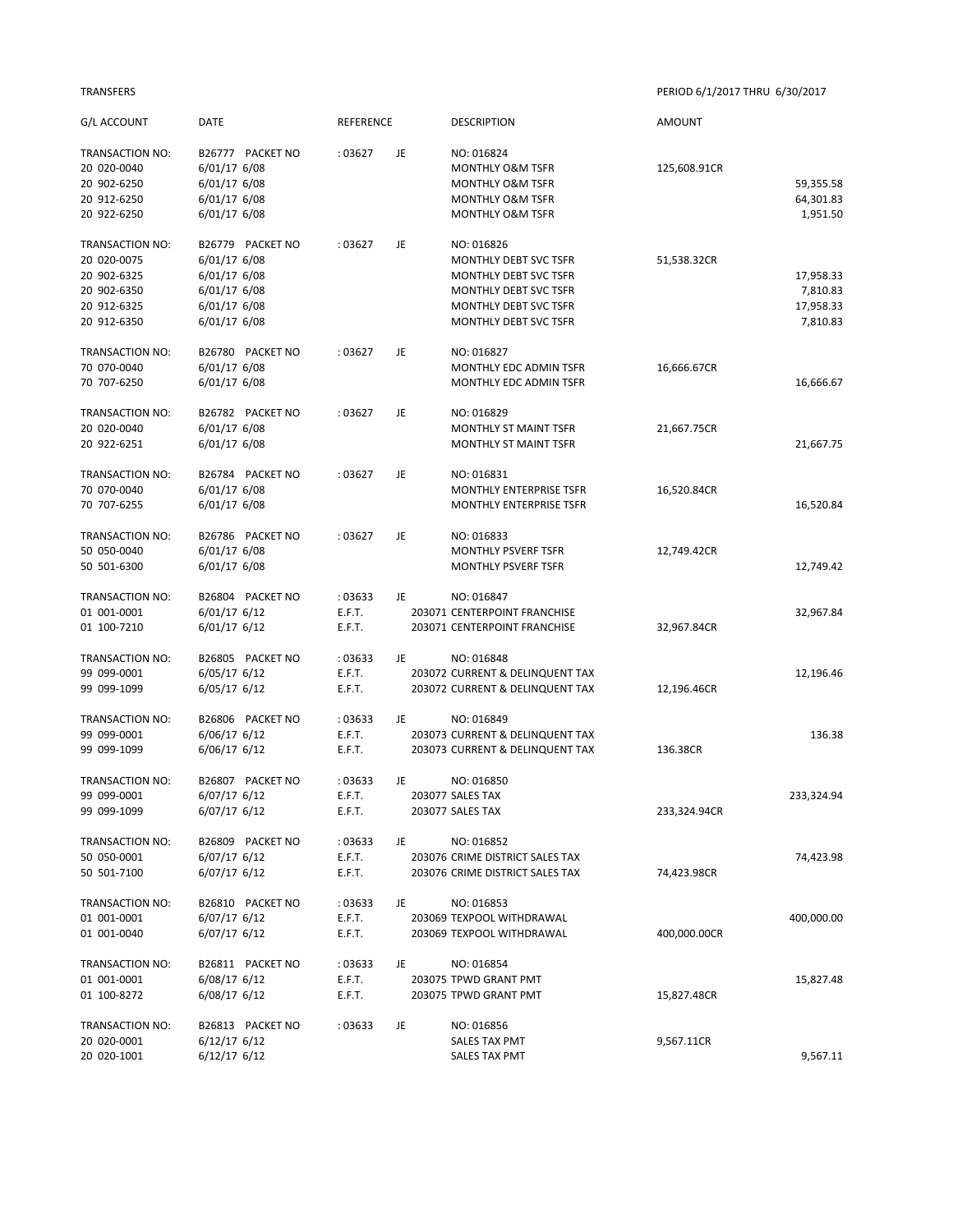| TRANSACTION NO:                | B26822 PACKET NO               | : 03635  | JE | NO: 016859                                               |              |            |
|--------------------------------|--------------------------------|----------|----|----------------------------------------------------------|--------------|------------|
| 01 001-0001                    | $6/12/17$ 6/13                 |          |    | <b>CLIENT ANALYSIS FEES</b>                              | 1,103.74CR   |            |
| 01 107-5025                    | $6/12/17$ 6/13                 |          |    | <b>CLIENT ANALYSIS FEES</b>                              |              | 1,103.74   |
| TRANSACTION NO:                | B26823 PACKET NO               | : 03635  | JE | NO: 016860                                               |              |            |
| 70 070-0001                    | $6/12/17$ 6/13                 | Srv Chg  |    | 61217 CLIENT ANALYSIS FEES                               | 16.93CR      |            |
| 70 707-5465                    | $6/12/17$ 6/13                 |          |    | <b>CLIENT ANALYSIS FEES</b>                              |              | 16.93      |
|                                |                                |          |    |                                                          |              |            |
| TRANSACTION NO:                | B26824 PACKET NO               | :03635   | JE | NO: 016861                                               |              |            |
| 01 001-0001                    | $6/13/17$ 6/13                 | E.F.T.   |    | 203083 PAYROLL CASH TSFR                                 | 162,318.73CR |            |
| 01 001-0030                    | $6/13/17$ 6/13                 | E.F.T.   |    | 203083 PAYROLL CASH TSFR                                 |              | 162,318.73 |
| TRANSACTION NO:                | B26825 PACKET NO               | : 03635  | JE | NO: 016862                                               |              |            |
| 32 032-0001                    | $6/14/17$ 6/13                 | E.F.T.   |    | 203084 TEXPOOL WITHDRAWAL                                |              | 500,000.00 |
| 32 032-0040                    | $6/14/17$ 6/13                 | E.F.T.   |    | 203084 TEXPOOL WITHDRAWAL                                | 500,000.00CR |            |
|                                |                                |          |    |                                                          |              |            |
| TRANSACTION NO:                | B26875 PACKET NO               | :03639   | JE | NO: 016876                                               |              |            |
| 99 099-0001                    | $6/19/17$ 6/28                 | E.F.T.   |    | 203089 CURRENT & DELINQUENT TAX                          |              | 429.57     |
| 99 099-1099                    | $6/19/17$ 6/28                 | E.F.T.   |    | 203089 CURRENT & DELINQUENT TAX                          | 429.57CR     |            |
| TRANSACTION NO:                | B26879 PACKET NO               | :03639   | JE | NO: 016881                                               |              |            |
| 01 001-0040                    | $6/13/17$ 6/28                 |          |    | 2013 GO ARBITRAGE CLEARING                               |              | 1,875.00   |
| 01 001-1080                    | $6/13/17$ 6/28                 |          |    | 2013 GO ARBITRAGE CLEARING                               | 1,875.00CR   |            |
|                                |                                |          |    |                                                          |              |            |
| TRANSACTION NO:                | B26883 PACKET NO               | :03639   | JE | NO: 016885                                               |              |            |
| 01 001-0001                    | $6/27/17$ 6/28                 |          |    | ESCROW PMT 1202 3RD ST                                   | 10,000.00CR  |            |
| 01 107-6070                    | $6/27/17$ 6/28                 |          |    | ESCROW PMT 1202 3RD ST                                   |              | 10,000.00  |
| TRANSACTION NO:                | B26884 PACKET NO               | : 03639  | JE | NO: 016886                                               |              |            |
| 01 001-0001                    | $6/27/17$ 6/28                 | E.F.T.   |    | 203092 PAYROLL CASH TSFR                                 | 172,345.18CR |            |
| 01 001-0030                    | $6/27/17$ 6/28                 | E.F.T.   |    | 203092 PAYROLL CASH TSFR                                 |              | 172,345.18 |
| TRANSACTION NO:                | B26885 PACKET NO               | :03639   | JE | NO: 016887                                               |              |            |
| 99 099-0001                    | 6/28/17 6/28                   | E.F.T.   |    | 203093 2017 GO REFUND                                    | 105,881.25CR |            |
| 99 099-1099                    | 6/28/17 6/28                   |          |    | 2017 GO REFUND                                           |              | 105,881.25 |
|                                |                                |          |    |                                                          |              |            |
| TRANSACTION NO:                | B26888 PACKET NO               | :03639   | JE | NO: 016890                                               |              |            |
| 99 099-0001                    | $6/21/17$ 6/28                 | E.F.T.   |    | 203090 CURRENT & DELIQUENT TAX                           |              | 5,304.23   |
| 99 099-1099                    | $6/21/17$ 6/28                 | E.F.T.   |    | 203090 CURRENT & DELIQUENT TAX                           | 5,304.23CR   |            |
| TRANSACTION NO:                | B26900 PACKET NO               | :03642   | JE | NO: 016895                                               |              |            |
| 07 007-0001                    | 6/15/17 7/03                   | E.F.T.   |    | 203094 CHILD SAFETY REVENUE                              |              | 1,385.08   |
| 07 701-9506                    | 6/15/17 7/03                   | E.F.T.   |    | 203094 CHILD SAFETY REVENUE                              | 1,385.08CR   |            |
|                                |                                |          |    |                                                          |              |            |
| TRANSACTION NO:                | B26901 PACKET NO               | :03642   | JE | NO: 016896<br>203095 TEXPOOL WITHDRAWAL                  |              |            |
| 01 001-0001<br>01 001-0040     | 6/29/17 7/03<br>$6/29/17$ 7/03 | E.F.T.   |    |                                                          | 650,000.00CR | 650,000.00 |
|                                |                                | E.F.T.   |    | 203095 TEXPOOL WITHDRAWAL                                |              |            |
| TRANSACTION NO:                | B26902 PACKET NO               | :03642   | JE | NO: 016897                                               |              |            |
| 99 099-0001                    | 6/29/17 7/03                   | E.F.T.   |    | 203096 CURRENT & DELINQUENT TAX                          |              | 10,029.00  |
| 99 099-1099                    | $6/29/17$ 7/03                 | E.F.T.   |    | 203096 CURRENT & DELINQUENT TAX                          | 10,029.00CR  |            |
|                                |                                |          |    |                                                          |              |            |
| TRANSACTION NO:                | B26912 PACKET NO               | :03642   | JE | NO: 016907                                               |              |            |
| 70 070-0001                    | 6/30/17 7/03                   | Interest |    | 63017 BANK INTEREST                                      | 7.44CR       | 7.44       |
| 70 707-9510                    | 6/30/17 7/03                   | Interest |    | 63017 BANK INTEREST                                      |              |            |
| TRANSACTION NO:                | B26933 PACKET NO               | :03645   | JE | NO: 016914                                               |              |            |
| 01 001-0001                    | $6/13/17$ 7/10                 |          |    | FUELMAN ONLINE PMT JUN17                                 | 3,123.85CR   |            |
| 01 001-0710                    | $6/13/17$ 7/10                 |          |    | FUELMAN ONLINE PMT JUN17                                 |              | 3,123.85   |
|                                |                                |          |    |                                                          |              |            |
| TRANSACTION NO:<br>08 008-0040 | B26935 PACKET NO               | :03646   | JE | NO: 016916                                               |              |            |
| 08 808-5472                    | 6/29/17 7/10<br>6/29/17 7/10   |          |    | 2017 GO REF ISSUANCE EXCES<br>2017 GO REF ISSUANCE EXCES | 1,688.43CR   | 1,688.43   |
|                                |                                |          |    |                                                          |              |            |
| TRANSACTION NO:                | B27023 PACKET NO               | : 03656  | JE | NO: 016963                                               |              |            |
| 01 001-0016                    | $6/27/17$ 7/28                 | E.F.T.   |    | 62717 HSA                                                | 32.00CR      |            |
| 01 107-5025                    | $6/27/17$ 7/28                 |          |    | <b>HSA</b>                                               |              | 32         |